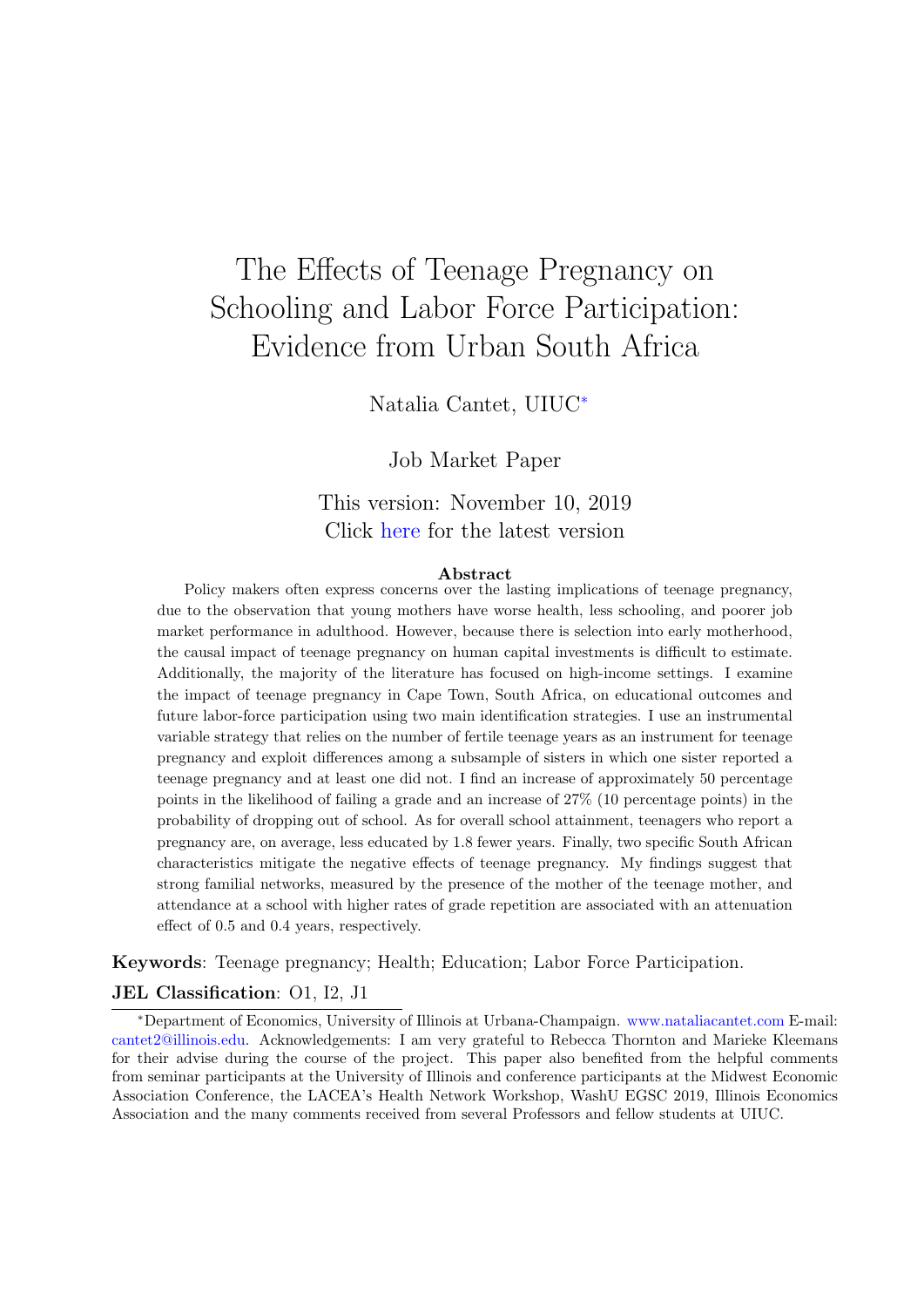# 1 Introduction

Although women around the world are increasingly older when they begin having children, it is estimated that the absolute global number of teenage pregnancies will nonetheless continue to increase until at least 2030 (Monteiro et al.,  $2019$  $2019$  $2019$ ).<sup>1</sup> Policy makers, thus, have expressed concerns about the lasting implications of teenage pregnancy on human capital accumulation. The causal effects of teenage pregnancy on short- and long-term outcomes, however, are difficult to estimate. The main challenge is the potential for endogeneity around selection into early motherhood. Poorer human capital outcomes could be due to the causal impact of teenage pregnancy or because mothers who have teenage births are negatively selected into it, such that they would have had poorer outcomes regardless of their age at pregnancy. To overcome this concern, researchers who study teenage pregnancy in the United States and other high-income countries have taken several empirical approaches: propensity score matching (e.g., Levine and Painter, [2003](#page-49-0) and Lee, [2010\)](#page-49-1), with-in family differences (e.g., Herrera, Sahn, and Villa, [2019\)](#page-48-0), and instrumental variables (Ashcraft, Fernández-Val, and Lang, [2013\)](#page-47-0). However, the number of papers that utilize these methods to estimate the impact of teenage pregnancy in low- and middle-income countries is smaller.<sup>[2](#page-0-0)</sup> Importantly, the impact of teenage pregnancy in low- and middle-income settings might be different due to context-specific characteristics.

In this paper, I examine the causal effects of teenage pregnancy on the educational attainment and labor-force participation of young urban women in Cape Town, South Africa. To identify these effects, I consider two main identification strategies: an instrumental variable

<sup>&</sup>lt;sup>1</sup>The average global teenage birth rate (aged 15 to 19 years) decreased from 65 per 1000 girls in the mid-1990s to 49 in 2011 (WHO, [2018](#page-51-0) and Sedgh, Finer, Bankole, Eilers, and Singh, [2015\)](#page-51-1). Yet, because the teenage population is growing is growing, the absolute number will grow.

<sup>&</sup>lt;sup>2</sup>Exceptions include Branson and Byker  $(2018)$ , Ranchhod, Lam, Leibbrandt, and Marteleto  $(2011)$ , Ardington, Menendez, and Mutevedzi [\(2014\)](#page-47-2), Urdinola and Ospino, [2015,](#page-51-3) Azevedo, Lopez-Calva, and Perova [\(2012\)](#page-47-3), Narita and Diaz [\(2016\)](#page-50-1) and Herrera et al. [\(2019\)](#page-48-0).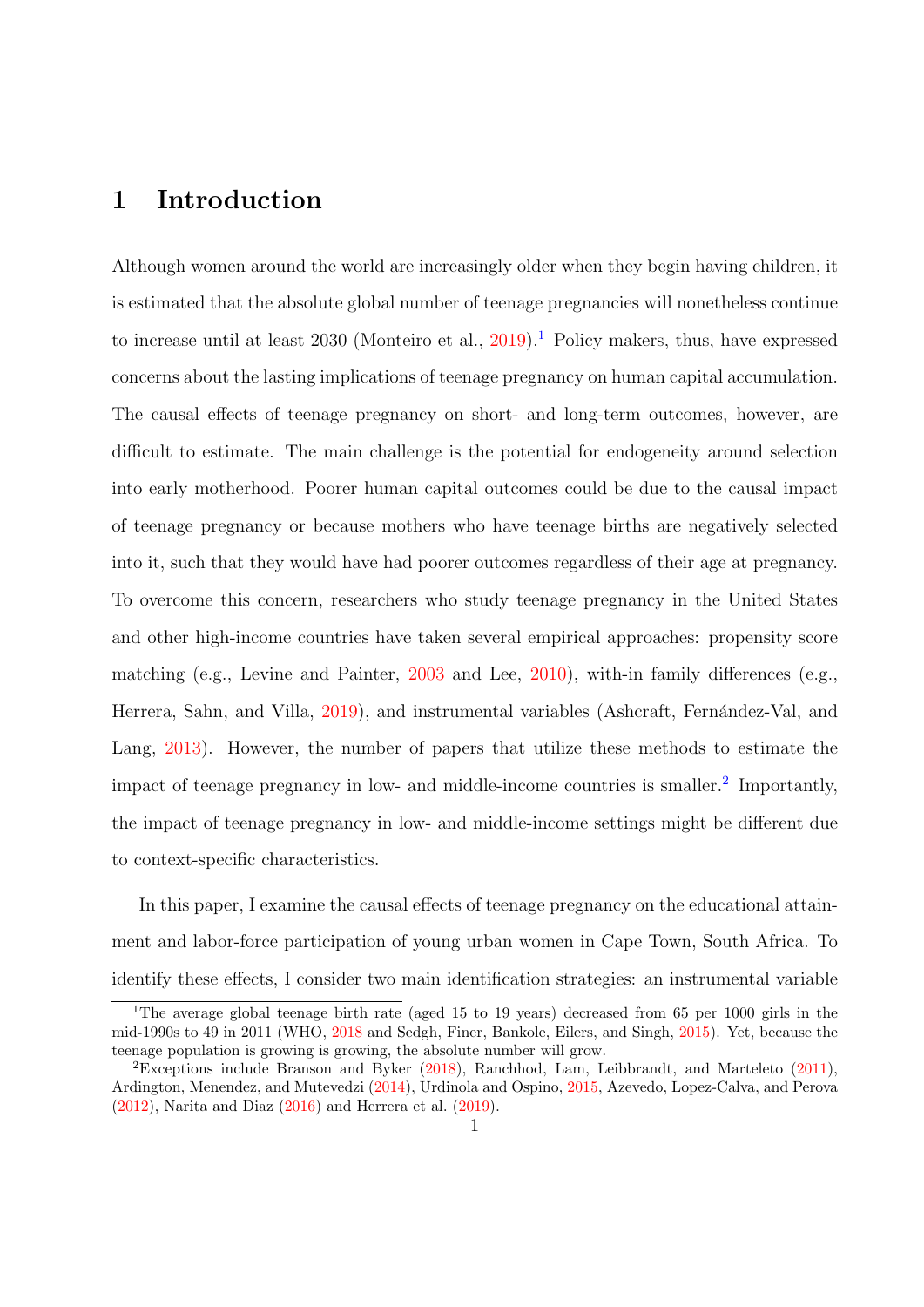identification and a sibling differences estimation. The data for this paper comes from the Cape Area Panel Study (CAPS; Lam, Seekings, and Sparks, [2006\)](#page-49-2).

The CAPS data set is a longitudinal study of a randomly selected sample of young adults living in the Cape Town Metropolitan Area, the second-largest city in South Africa, in 2002. This rich longitudinal survey conducted 5 rounds of data collection between 2002 and 2009. The sampled individuals, aged 14 to 22 in 2002, were surveyed on demographic characteristics, sexual behavior, schooling, and employment. Additionally, the first wave also included a set of retrospective questions on the same topics from the year in which they were born. This survey feature allows me to construct a panel in which the unit of observation is a women-year and an aggregate collapsed panel data structure for the static analysis.

The two methodologies utilized in this paper tackle very different sources of bias. I first instrument teenage pregnancy using the self-reported fertility status, measured by the time after the age at menarche (first menstruation). The approach is a variation of the strategy proposed by Ribar [\(1994\)](#page-51-4) and Klepinger, Lundberg, Plotnick, et al. [\(1997\)](#page-49-3) to estimate the effects of teenage childbearing in the United States, and later used by Field and Ambrus [\(2008\)](#page-48-1) to estimate the effects of early marriage in Bangladesh.[3](#page-0-0) The intuition behind the identification is that the variation in the timing of first menstruation between the ages of 10 and 17 generates quasi-random differences in the minimum age at which girls have the physical capability of getting pregnant. Importantly, the variation is independent of schooling investment, which allows for causal effect estimation. I find that each additional year that menarche is delayed decreases the likelihood that a teenager will get pregnant between 2.4

 ${}^{3}$ Following Field and Ambrus [\(2008\)](#page-48-1), there has been a small but growing literature studying the effects of teenage marriage in developing countries. Using the same identification strategy, Sekhri and Debnath [\(2014\)](#page-51-5) and Chari, Heath, Maertens, and Fatima [\(2017\)](#page-47-4) examine the consequences of female early marriage in India, a country where there is a high-prevalence of teenage pregnancy. Asadullah and Wahhaj [\(2016\)](#page-47-5) consider differences in age of menarche between sisters in order to analyze the effects of early marriage on gender attitudes in Bangladesh. For Africa, Sunder [\(2018\)](#page-51-6) and Hicks and Hicks [\(2015\)](#page-48-2) have also utilized the same approach to examine teenage pregnancy in Uganda and Western Kenya, respectively.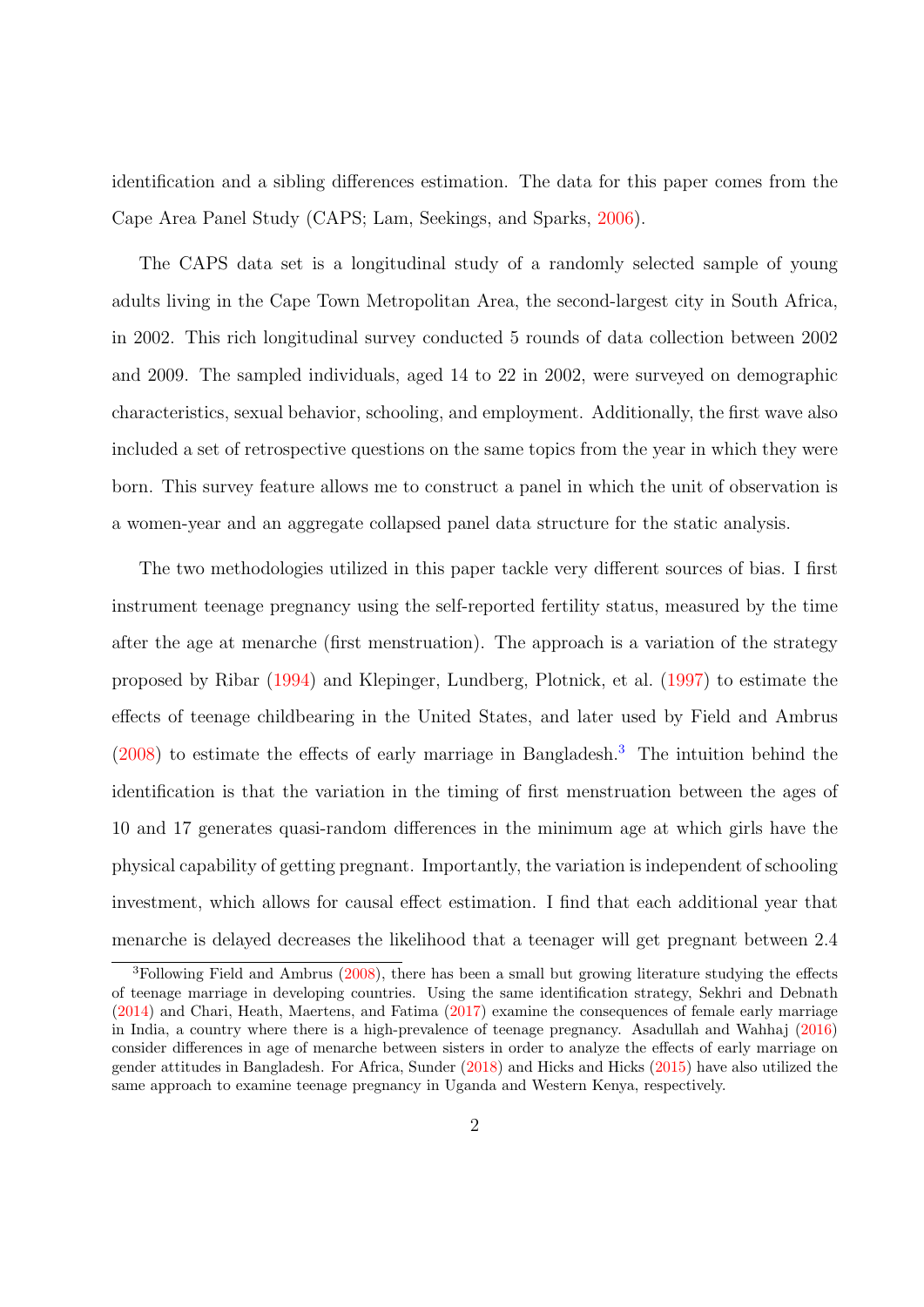and 3.2 percentage points.

Nevertheless, an important concern in the instrumental variable identification is to what extent the age at menarche is independent of the confounders that affect educational, labor and fertility outcomes.<sup>[4](#page-0-0)</sup> If so, the exclusion restriction would be violated. To examine this possibility, I test the exogeneity of the instrument in the context of South Africa and consider the possible social consequences of the onset of menarche on educational outcomes.

The former is undertaken by examining how early nutrition and genetics, environmental factors, and unforeseen prepubescent shocks are associated with the possibility of reaching an earlier menarche. Additionally, to account for these possibilities throughout my analysis, I include controls for adult height and sampling-cluster fixed effects. Second, I study the social consequences of reaching menarche by utilizing event study analysis for school dropout rates. The particular concern is that the transition to sexual adulthood may lead to behaviors that will lead to, among others, dropping out of school.

The second methodological strategy I utilize relies on with-in family differences between sisters using sibling fixed effects in a subsample of the CAPS dataset. In this strategy, I compare a sister who reported a teenage pregnancy to at least one who did not. In this sample, sisters are defined as sharing at least one parent and report living in the same households. They are a reasonable counterfactual group because they are more likely to share background and socioeconomic characteristics. If the variation in pregnancies is conditionally independent of unobserved familial differences, the estimation of the effects of teenage pregnancy will be unbiased.

<sup>4</sup>Khanna [\(2019\)](#page-49-4) considers the effects of early menarche on schooling in India. Using a difference-indifference approach, which takes advantage of the differences in the age at menarche within cohorts, her findings suggest that reaching the first menstruation before the age of 12 is associated with a 13.4-percentagepoint decrease in school enrollment rate. The paper highlights the importance of examining the exclusion restriction when using the age of menarche as an instrument for gender issues since it points out that it may directly affect schooling.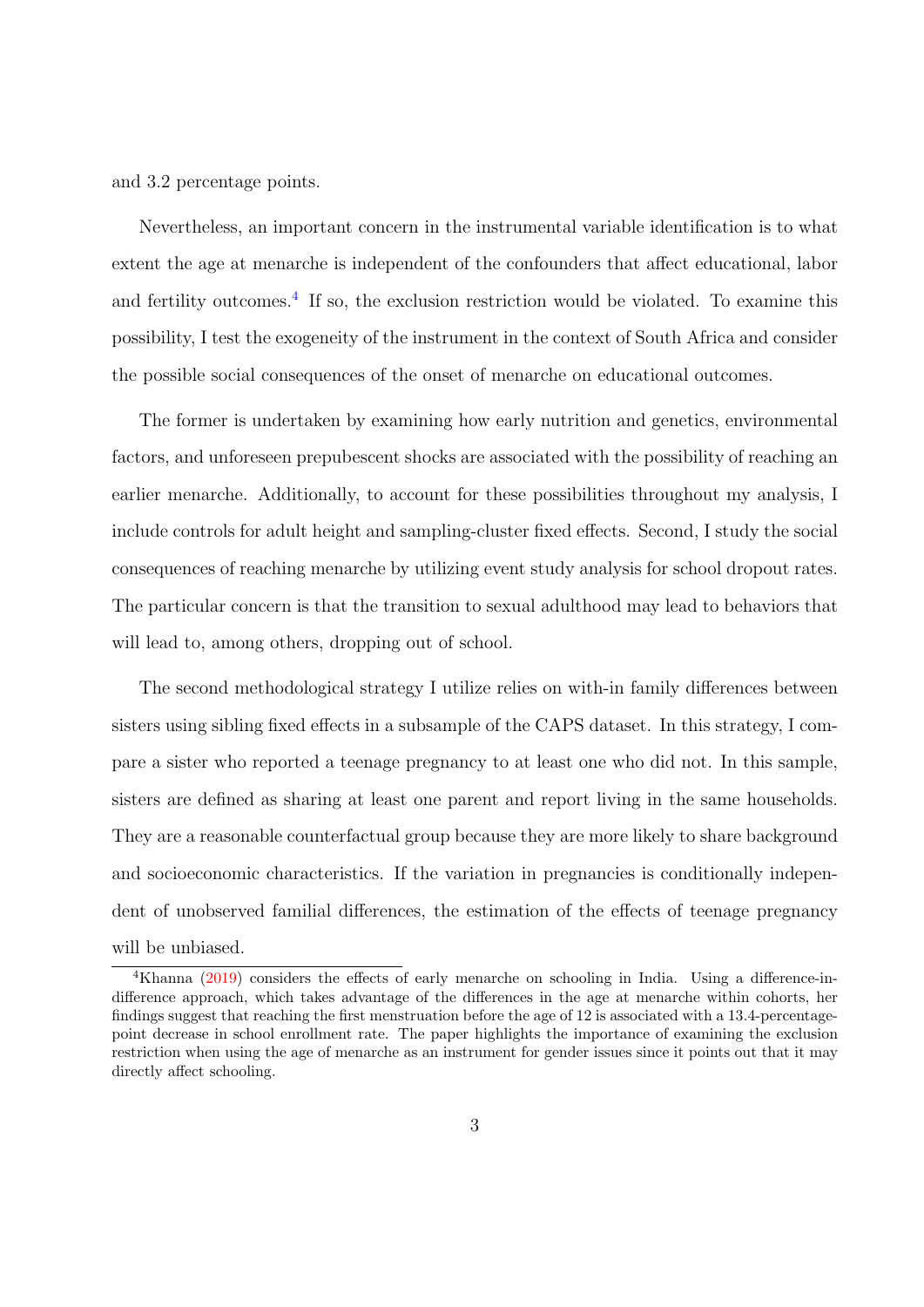Consistent with the notion that teenage pregnancy has a negative effect on education, women who report a pregnancy in their teens are more likely to lag behind their peers in their education and have lower school attainment. The analysis of the school progression instrumental variable approach yields a 55-percentage-point increase in the likelihood of failure, a lag of 0.3 years and an increase of 27% in the risk of dropping out. The overall results suggest that women who report a pregnancy during their schooling years are, on average, 1.8 years less educated.

Similarly, in the sibling comparisons estimation strategy, I find that women who report a pregnancy in their teens are 12.8% more likely to fail a grade and are 0.5 years behind their peers. The risk of dropping out increases by 49.4 percentage points. The school attainment effect is smaller in the sibling approach. Sisters who report a pregnancy are 0.774 years less educated, 44% (15.9 percentage points) more likely to sit for the matriculation exam, and 5 percentage points less likely to enroll in training or formal institution after the end of school.

The second group of outcomes studied in this paper describes the labor-force participation following the probable end of school. I study whether reporting an early pregnancy has an impact on the labor-force participation at the ages of 19, 20, 21, and 22. Across both strategies, I find positive, though not statistically significant, effects. This result is indicative of substitution between postsecondary education and participation in the labor force.

In this paper, the evidence on educational outcomes indicates a strong negative effect on the educational attainment outcomes. However, the opportunity cost of teenage pregnancy might be different in South Africa than in other high-income countries due to characteristics that are specific to setting. In particular, at the time of the study, the country had extremely high youth unemployment rates (Nattrass & Walker, [2005\)](#page-50-2), strong familial networks (Duflo, [2003](#page-48-3) and Magruder, [2010\)](#page-50-3); and extremely high rates of grade repetition (Anderson, Case, &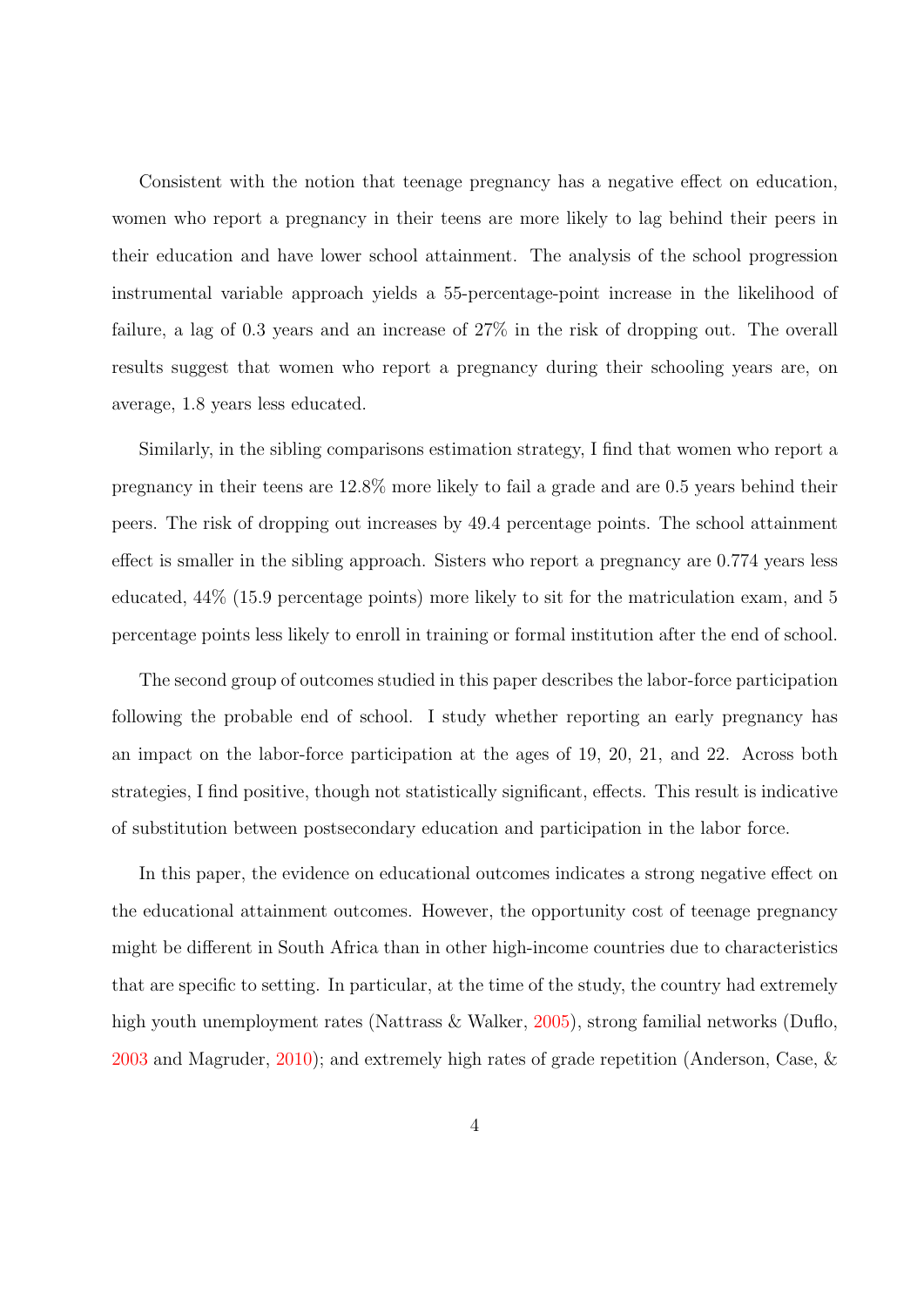Lam,  $2001$ <sup>[5](#page-0-0)</sup>. Thus, using school and family composition data, I analyze whether there are attenuation effects of the second and third points in the instrumental variable identification strategy using a control function approach with interactions between teenage pregnancy and the attenuation variable of interest.

In order to test the whether stronger familial ties attenuate the finding that teenage pregnancy negatively impacts educational attainment, I first analyze whether the opportunity cost of early motherhood might be changed when the mother of the teenage mother is alive during her teenage years. A bigger network will change the cost of childcare and may change the relative cost of being enrolled in school. The findings in this paper provide suggestive evidence that having a mother mitigates the effect of teenage pregnancy by 0.5 years.

Next, although female educational attainment was extremely high in South Africa, the country was also notable for its high rates of grade repetition. The class composition of grades is such that the spread in ages within grades is wider than in high-income countries (Anderson et al., [2001;](#page-47-6) Lam, Marteleto, and Ranchhod, [2013\)](#page-49-5). Also, many teenagers have been found to come back to school after birth (Marteleto, Lam, & Ranchhod, [2008\)](#page-50-4). In these types of classrooms, the social stigma of teenage pregnancy might decrease and encourage students to stay in school. I find that the interaction between teenage pregnancy and attending a school with an above-average grade failure rate leads to a positive mitigation effect of 0.41 additional years of education.

Methodologically, this paper speaks to the literature of the effects of early pregnancy on short and medium term human capital investments in the United States, and more generally on high-income countries.[6](#page-0-0) Two papers, Klepinger et al., [1997](#page-49-3) and Ribar, [1994,](#page-51-4) have used

<sup>5</sup>As for the labor force, women were found to be less likely to be in the labor force and more likely to be unemployed at the turn of the century.

<sup>&</sup>lt;sup>6</sup>In Table [B3](#page-61-0) in the appendix, I present a comprehensive review of the literature in high-income countries. See Ribar, [1999;](#page-51-7) Hotz, McElroy, and Sanders, [2005;](#page-49-6) Ashcraft and Lang, [2006a;](#page-47-7) Diaz and Fiel, [2016](#page-48-4) and Heiland, Korenman, and Smith, [2019](#page-48-5) for reviews of the literature.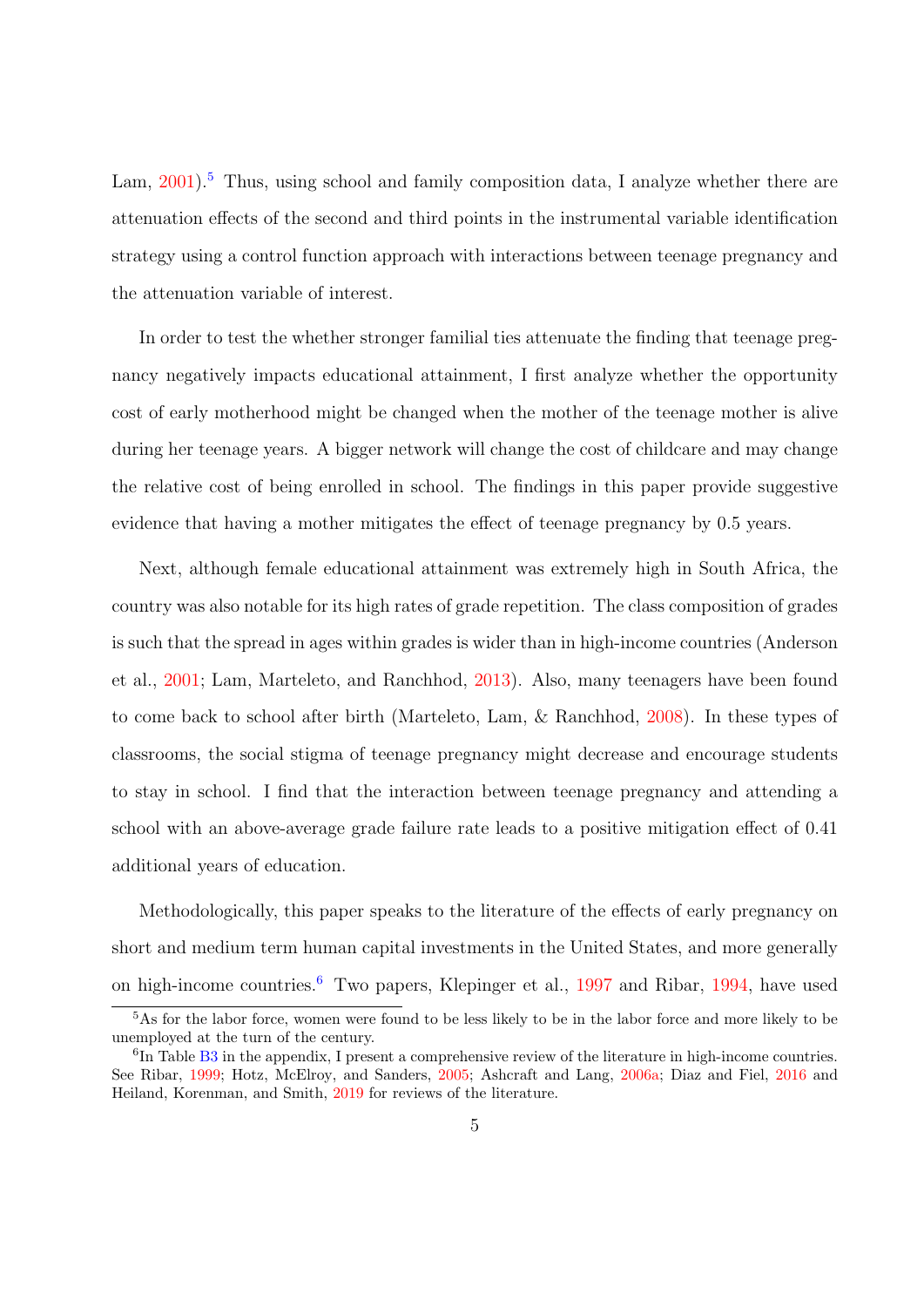the age at menarche as an instrument for teenage pregnancy.<sup>[7](#page-0-0)</sup> In the United States, papers that use the strategy has rendered a lower impact on the educational attainment than those found in this paper. Furthermore, the second approach I undertake in this paper, the with-in family differences strategy, has also been explored by the literature in high-income countries. The main papers that use this strategy typically yield educational effects that are between 0 and 1 fewer years of education (Geronimus and Korenman, [1993;](#page-48-6) Ribar, [1999;](#page-51-7) Duncan, Lee, Rosales-Rueda, and Kalil, [2018](#page-48-7) and Heiland et al., [2019\)](#page-48-5). The magnitude of the effects is consistent with the magnitude found in this paper.[8](#page-0-0)

This paper also adds to the smaller thread of literature that studies the impact of early pregnancy on education in low- and middle-income countries. Studies of Latin America have found that teenage mothers are less educated (Azevedo et al., [2012;](#page-47-3) Narita and Diaz, [2016;](#page-50-1) and Berthelon and Kruger, [2017\)](#page-47-8). For Sub-Saharan Africa, Madhavan and Thomas [\(2005\)](#page-50-5) and Marteleto et al. [\(2008\)](#page-50-4) among others have documented an association between teenage pregnancy and lower educational attainment. Two papers, Almanza and Sahn [\(2018\)](#page-46-0) and Branson and Byker [\(2018\)](#page-47-1), consider birth expansion policies in Madagascar and South Africa, respectively. Their findings provide evidence that the delaying fertility increased human capital investments significantly. My identification strategy differs from these papers because I rely on individual teenagers making decisions about their own sexual behavior.[9](#page-0-0)

Furthermore, my paper is closer to two papers that study the effects of teenage pregnancy in South Africa. Ranchhod et al. [\(2011\)](#page-51-2) analyzed teenage pregnancy using a propensity-score matching strategy in the CAPS dataset. The evidence in this paper suggests a moderate

<sup>7</sup>Additional instruments have utilized miscarriages (Hotz et al., [2005;](#page-49-6) Ashcraft and Lang, [2006a;](#page-47-7) Fletcher and Wolfe, [2009;](#page-48-8) and Ashcraft et al., [2013\)](#page-47-0), and abortion laws (Bitler & Zavodny, [2001\)](#page-47-9).

<sup>&</sup>lt;sup>8</sup>A third commonly used strategy was the propensity-score matching identification. Generally, these papers find modest negative effects on educational attainment and life satisfaction (Levine and Painter, [2003;](#page-49-0) Lee, [2010;](#page-49-1) and Zito, [2018\)](#page-51-8).

<sup>9</sup>Table [B2](#page-60-0) in the appendix includes a comprehensive review of the literature on low- and middle-income countries.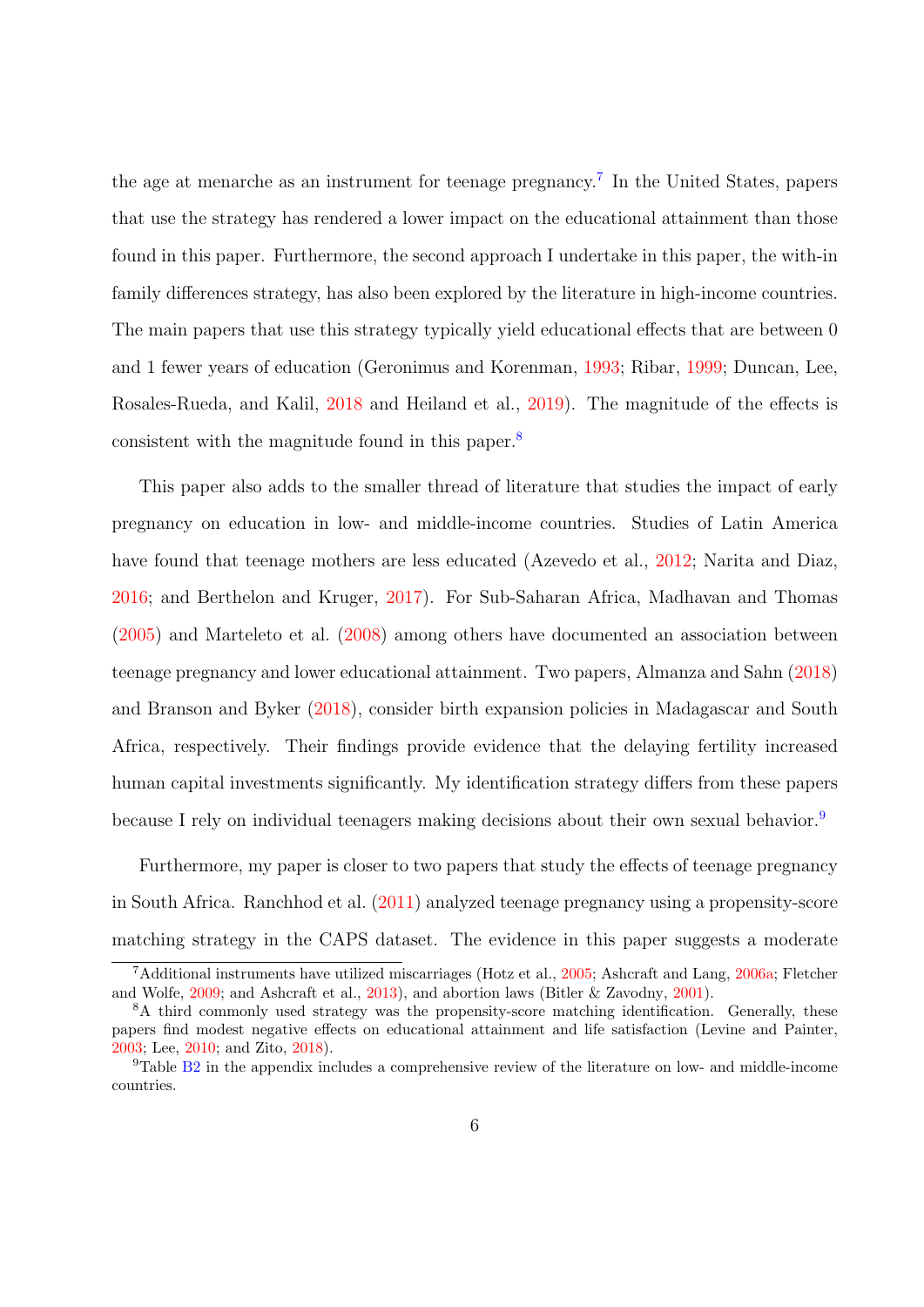impact of early pregnancy on high school completion and school attainment. Also, Ardington et al. [\(2014\)](#page-47-2) considers a similar research question in a rural area with a sister-differences approach. In this paper, I find that teenagers who report a pregnancy are more likely to drop out before the birth and, compared to their peers, do not lag behind in schooling.

Returning to the to the labor-force participation estimation, my findings are inconsistent with the evidence found for Latin America. Urdinola and Ospino [\(2015\)](#page-51-3) find that teenage mothers have increased willingness to accept a lower paying job in Colombia while Arceo-Gómez and Campos-Vázquez  $(2014)$  find an increase in unemployment of 13 percentage points in Mexico. Others find positive effects in Brazil (Narita & Diaz, [2016\)](#page-50-1) and Mexico (Azevedo et al., [2012\)](#page-47-3). In Chile, Berthelon and Kruger [\(2017\)](#page-47-8) finds a null impact on employment that is similar to my findings. For Sub-Saharan Africa, the effects of early pregnancy were studied by Branson and Byker  $(2018)$ . Although they do not find intensive margin estimates that are consistent with the estimates presented in this paper, the paper does find an increase in the monthly earning.

This paper contributes to the literature in several ways. First, I add to the thread of literature that examines the effects of teenage pregnancy in low- and middle-income countries using two novel approaches. Second, the rich data set allows me to study labor participation and training decisions after high school. The number of studies who consider the question for Sub Saharan Africa is low, and are more generally focused in high-income countries. Finally, an additional empirical contribution of this paper is that I take advantage of South Africa's unique characteristics to provide suggestive evidence of the factors that may help attenuate the negative effects of teenage pregnancy.

Understanding whether and how much of an impact teenage pregnancy has on educational attainment and early-life labor-force participation has important policy implications. Lower investments in the short run may affect women's long-run health and earnings as well as the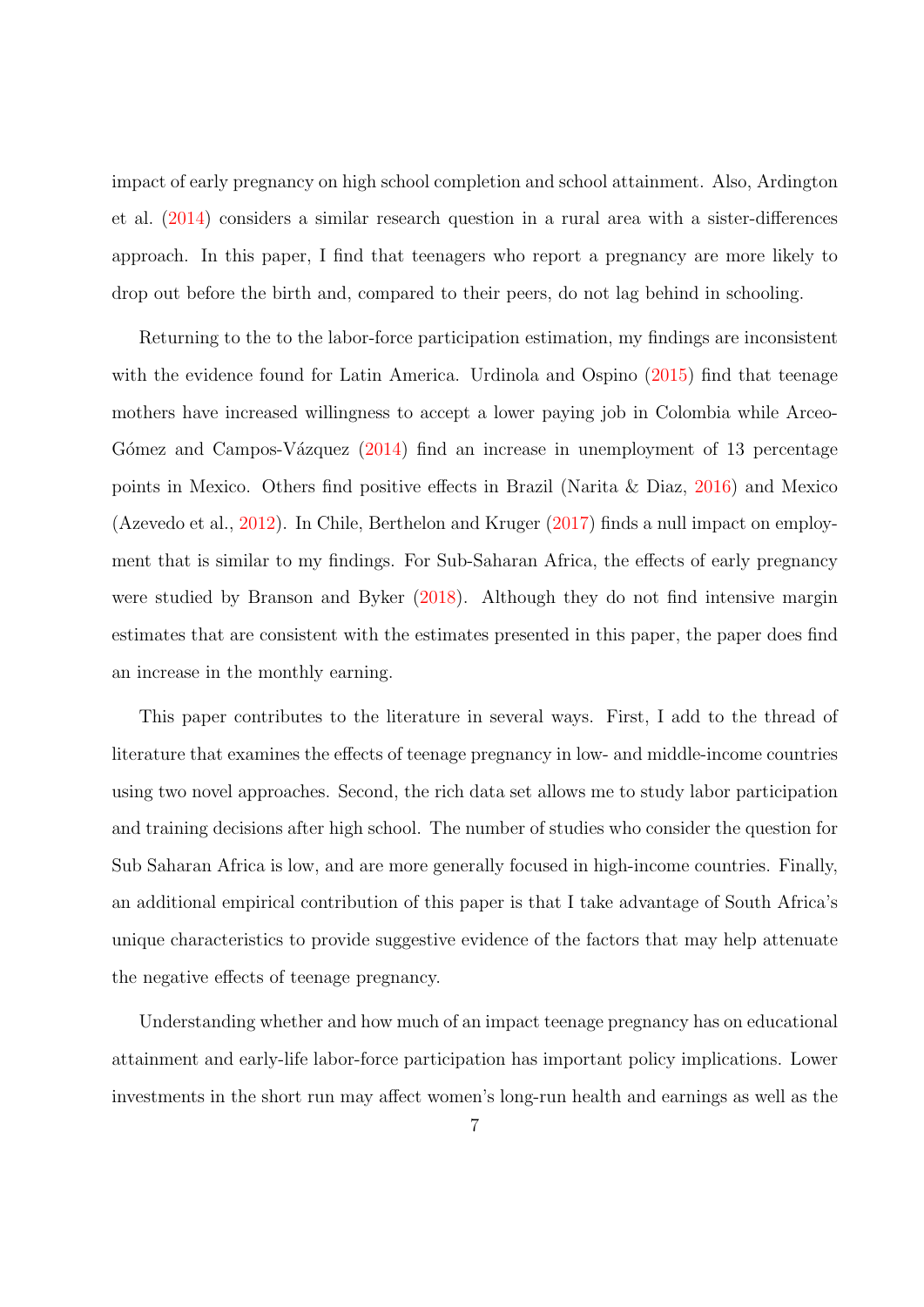well-being of their children. At the same time, the findings that stronger kinship networks and a reduction of the social stigma attached to early pregnancy attenuate the effects of teenage pregnancy on education might inform policy makers who are concerned about human capital investments. The spillover effects of policies that target teenage pregnancy will also affect health by targeting unprotected sex in an environment with a high risk of HIV infection.[10](#page-0-0) Furthermore, in the context of South Africa, where there is a motherhood penalty at the lower ends of the distribution (Magadla, Leibbrandt, & Mlatsheni, [2019\)](#page-50-6), understanding the effects of early motherhood provides insight into the challenges faced by these teenagers. My findings also suggests that policies assisting women with children to insert themselves into the labor force should begin as early as in their teens.

The rest of the paper is structured as follows. In section 2, I provide background information on South Africa and in section 3 I provide a detailed description of the chosen data set, the data structure, and summary statistics. In section 4 I discuss the non-evidence-based approaches used to consider teenage pregnancy and I outline empirical strategies. In section 5, I present the results of both sections. In Section 6, I examine the attenuating effect estimation. The final section concludes with a discussion.

# 2 Background and Setting

In this section, I examine the context in which I study the causal effects of teenage pregnancy. Understanding the patterns of South Africa's yields insights because of the country's unique patterns in education, sexual behaviors, and labor along with wide inequality among teens.

<sup>&</sup>lt;sup>10</sup>Another hazard faced by young people at the time of the study that is likely to affect sexual behavior was the HIV/AIDS epidemic.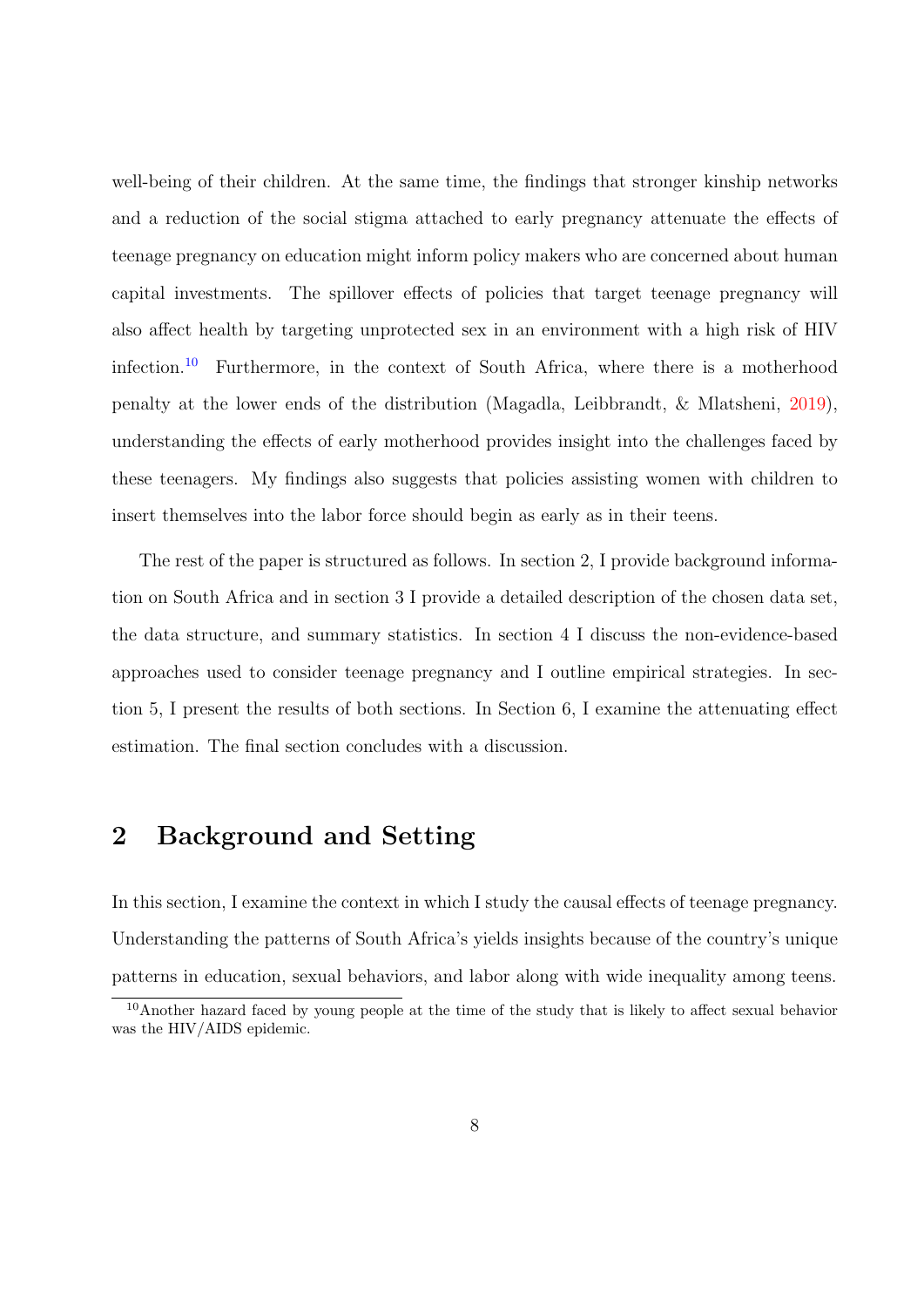# 2.1 Sexual Debut, Early Childbearing and Marriage

The relationship between teenage pregnancy and female outcomes has been at the center of the public concerns in many developing countries. The debate is usually focused on the perceived perverse incentives created by social benefits programs (Moultrie & Dorrington, [2004\)](#page-50-7).[11](#page-0-0) Nevertheless, researchers have examined the determinants and consequences of teenage sexual initiation, and childbearing in developing countries (Lloyd and Mensch, [2008,](#page-50-8) and Marteleto et al., [2008\)](#page-50-4) and have found that early sexual debut has several important implications for the likelihood of teenage pregnancy and other transitions to adulthood. An earlier age at the time of first sexual intercourse increases the likelihood of getting and transmitting sexually transmitted diseases (STDs) and HIV, as well as of reporting a pregnancy (Marteleto et al., [2008\)](#page-50-4). In Sub-Saharan Africa, reporting of early entry into premarital sex by girls has been linked to the likelihood that they will drop out of school (Biddlecom, Gregory, Lloyd, and Mensch, [2008\)](#page-47-11).

In most low-income countries, women's first sexual intercourse occurs largely within marriage. This is the case, for example, in many North Africa and some Asian countries (Singh, Wulf, Samara, & Cuca, [2000\)](#page-51-9). However, the difference between the age at which women enter into sexual relationships and their age at marriage is expanding as more girls are reporting extramarital sexual activities in their teenagers.

Personal characteristics and prior school experience have been linked to earlier the sexual and reproductive behavior (Marteleto et al., [2008\)](#page-50-4). A report by the World Health Organization (WHO) cites many barriers that stand in the way of teenagers practicing safe sex in low-income countries (WHO, [2018\)](#page-51-0). First, access to contraception is sometimes restricted by

<sup>11</sup>In the particular case of South Africa, President Jacob Zuma's 2008 election campaign included a proposal that teenage mothers be separated from their babies and forced to get an education (Ardington et al., [2014\)](#page-47-2).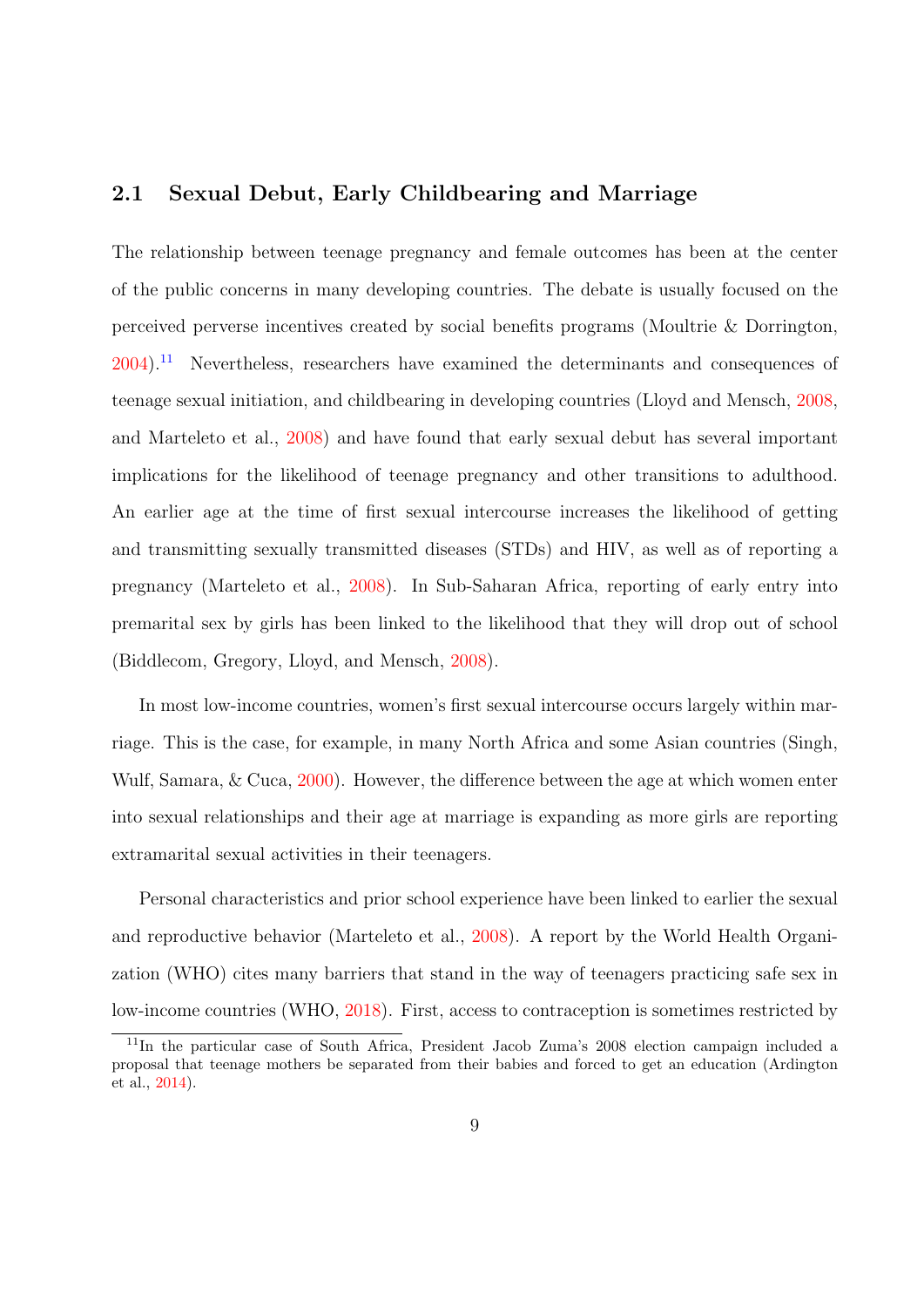strict provision policies (Branson and Byker, [2018\)](#page-47-1) or by health worker bias. Other barriers to consistent and correct use of contraception may also be linked to pressure to have children or the stigma surrounding non-marital sexual activity and lack of knowledge regarding correct use.

Concerns over teenage pregnancy relate to its impacts on the health, well-being, and life course trajectories of the mothers and their infants. From a health perspective, teenage pregnancy has been linked to poor perinatal outcomes, low birth weight, and preterm birth. Policy makers have also noted that teenage mothers are often poorer, less educated, and less likely to be employed (WHO, [2018\)](#page-51-0). Despite these concerns, teenage pregnancy and childbirth are in some settings planned events. Girls who get married early are often less able to effectively negotiate their sex practices (which facilitates sexually transmitted infections) and face pressure to have children (WHO, [2018\)](#page-51-0).

Unicef [\(2014\)](#page-51-10) cites the example of Nepal, where women who married before the age of 15 are 33 percentage points more likely to have three or more children by the age of 24 as compared to the 1% of women who marry as adults. Alternatively, planned extramarital pregnancies have been linked to improvements in the social status of teenagers in the lower socioeconomic strata in Brazil (Heilborn and Cabral, [2011](#page-48-9) and Faisal-Cury et al., [2017\)](#page-48-10).

# 2.2 The South African Context

#### 2.2.1 Sexual Debut and Early Childbearing

Teenagers in South Africa are unique among developing nations in terms of their initiation into sexual behavior in that women become sexually active by age  $18<sup>12</sup>$  $18<sup>12</sup>$  $18<sup>12</sup>$  The fact elicits

<sup>&</sup>lt;sup>12</sup>The median age at first sexual intercourse in the Department of Health/South Africa and Macro International, 2002 was 17.8 years for women aged 20 to 24 years.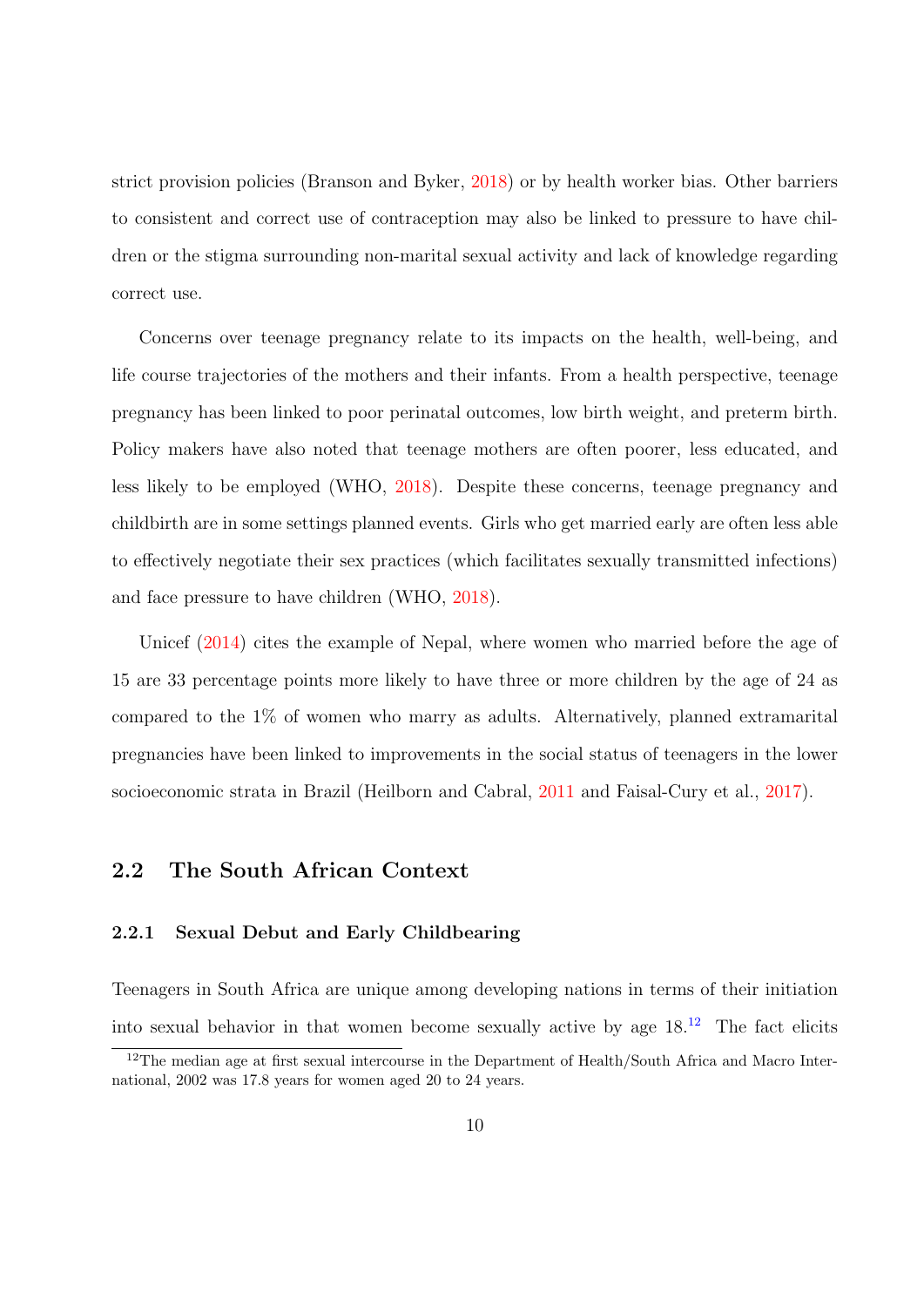two distinctive conclusions regarding teen girls in South Africa. First, in this context young women usually become sexually active while they are still in school. Second, in contrast to many developing countries, sexual initiation occurs predominantly outside of marriage. The median age at marriage among women aged 25 to 49 was 24.2 years (DHS, [2002\)](#page-48-11).

Overall fertility levels in South Africa are low compared to other African countries (WHO, [2014\)](#page-51-11). Teenage fertility rates, however, relatively high through the late 1990s and early 2000.[13](#page-0-0) The proportion of women aged 19 who had reported a pregnancy in the 1998 and 2003 South African DHS was  $35.1\%$  (as seen in Figure [1\)](#page-52-0)and  $27.1\%$ , respectively [2007\)](#page-48-12).<sup>[14](#page-0-0)</sup>

As for the negative consequences of teenage pregnancy, another distinctive fact is that many South African mothers return to complete their schooling after giving birth. This is due to the support received from their families and fathers, who often recognize their children (Kaufman, De Wet, and Stadler, [2001](#page-49-7) and Madhavan and Thomas, [2005\)](#page-50-5).

In my study's particular setting, the Cape Area, teenage pregnancy was estimated to be approximately 22% in 2002. The average is similar to the national level, which is 25%. Compared to young adults in other regions, however, those who live in the Cape Area are 24 percentage points less likely to report a teenage birth than those in rural areas.

### 2.2.2 Schooling

General education in South Africa is divided into three periods: primary, middle school and secondary school. Schooling is compulsory until grade 9, and spans 12 grades in total.

<sup>13</sup>Contrary to many other sub-Saharan countries, contraceptive usage in South Africa was high during the apartheid regime due to the government's plan to control the non-white population (Cooper et al., [2004\)](#page-47-12). Public clinics, hospitals and mobile services largely provided contraceptives for free. However, not everybody benefited from this access to family planning, as evidenced by the surge in unintended pregnancy rates among adolescents. The findings point to social barriers to access to family planning for teenagers.

<sup>&</sup>lt;sup>14</sup>Abortion was legalized in the country in in 1996. However, even when public and private facilities increased progressively, teenagers have not reported using pregnancy termination services (Panday, Makiwane, Ranchod, & Letsoala, [2009\)](#page-50-9).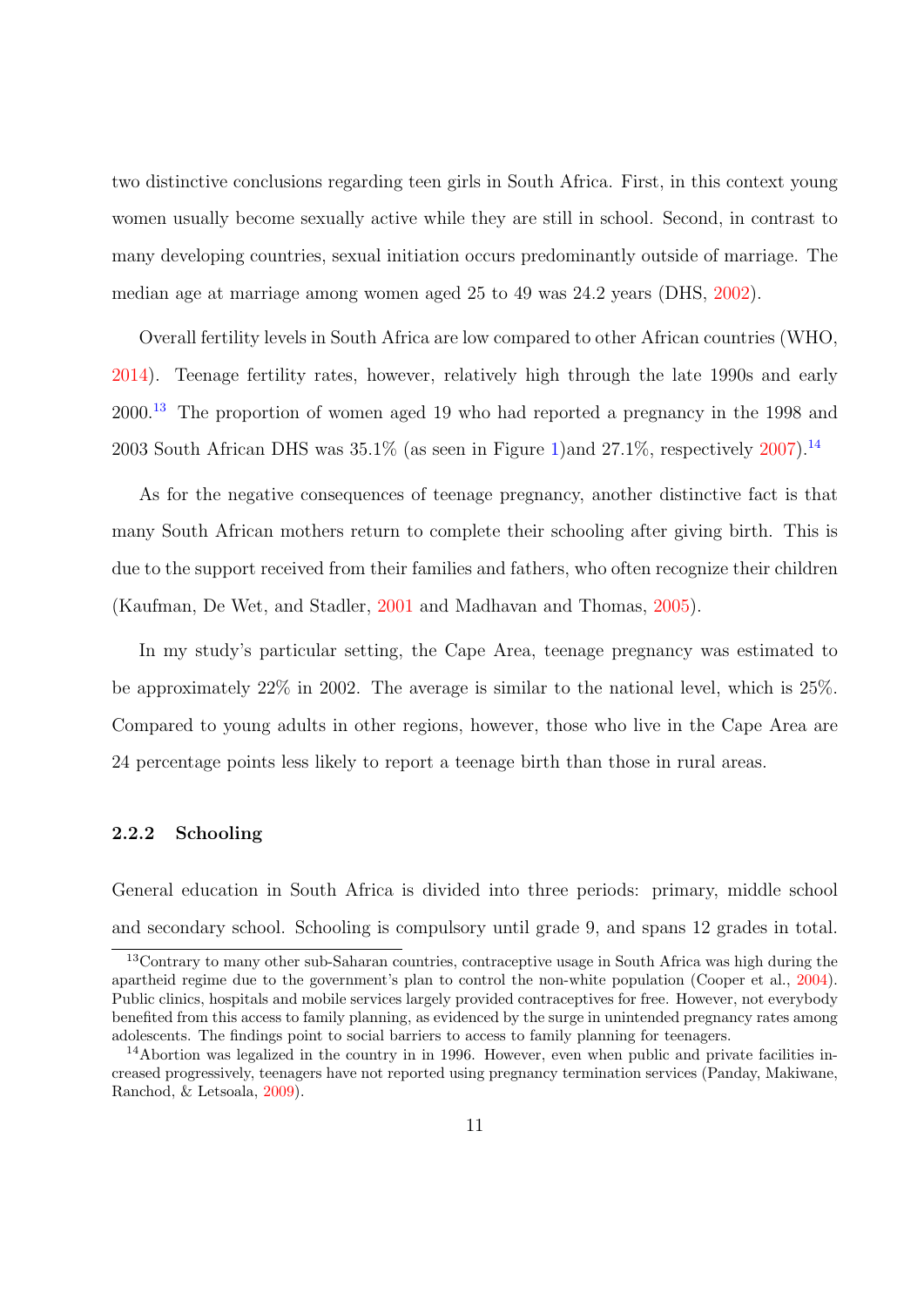Literacy and numeracy are taught in primary school, which lasts six years. Then, middle school is three years long, at the end of which students get a basic education-and-training certificate. Secondary school spans grades 10 to  $12^{15}$  $12^{15}$  $12^{15}$  In order to continue on to higher education, students have to sit for a matriculation exam.

School enrollment rates are high in South Africa as primary school attainment is nearly universal and secondary school enrollment remains high through the teenage years (Anderson et al., [2001;](#page-47-6) Lam et al., [2013\)](#page-49-5). There are striking gaps in knowledge gains across students, however, which is shown by poor national standardized test performance compared to other countries (Van der Berg, Louw, et al., [2007\)](#page-51-12). In South Africa, the school system in the early 2000s still reflected the persistent income inequalities that characterized the country during the apartheid regime. $16$ 

Lam, Ardington, and Leibbrandt [\(2011\)](#page-49-8) study differences in grade repetition in the CAPS data set for the period following the education reform that happened in 1994. Out of all of the students enrolled in grades 8 or 9 in 2002, 82% of white students successfully advanced three grades by 2005, whereas only 34% of coloured students and 27% of black students attained the same level of advancement.<sup>[17](#page-0-0)</sup> Two thirds of the students, however, chose to continue their schooling despite this fact. Thus, coloured teenagers continue to be enrolled in secondary school after the age of 20 (Anderson et al., [2001;](#page-47-6) Marteleto et al., [2008\)](#page-50-4). Lam et al.'s [2011](#page-49-8) findings suggest that grade advancement is determined by a random component,

<sup>15</sup>The emphasis is placed on academics and vocational training.

<sup>&</sup>lt;sup>16</sup>Prior to 1994, the school system was segregated by racial groups, with differing levels of resources and curriculum design (Fiske & Ladd, [2004\)](#page-48-13). White, black, and coloured students attended very different schools under apartheid. For the most part, black students attended the poorer schools and had the most restrictions on work and migration. Whereas white students had the most advantages in terms of the expenditure, free residential mobility, and access to social services. Coloured students' schools had higher expenditures than black schools and had fewer restrictions on mobility so their status was somewhere in between these two groups. After 1994, the government equalized the funding but the racial differences in grade progression and overall attainment persisted in the period of the current study.

<sup>&</sup>lt;sup>17</sup>In South Africa, the term "coloured" refers to people of mixed ethnic ancestry, including Khoisan, Bantu, Afrikaner, Whites, Austronesian, East Asian, and South Asian. I keep the term here in its South African spelling.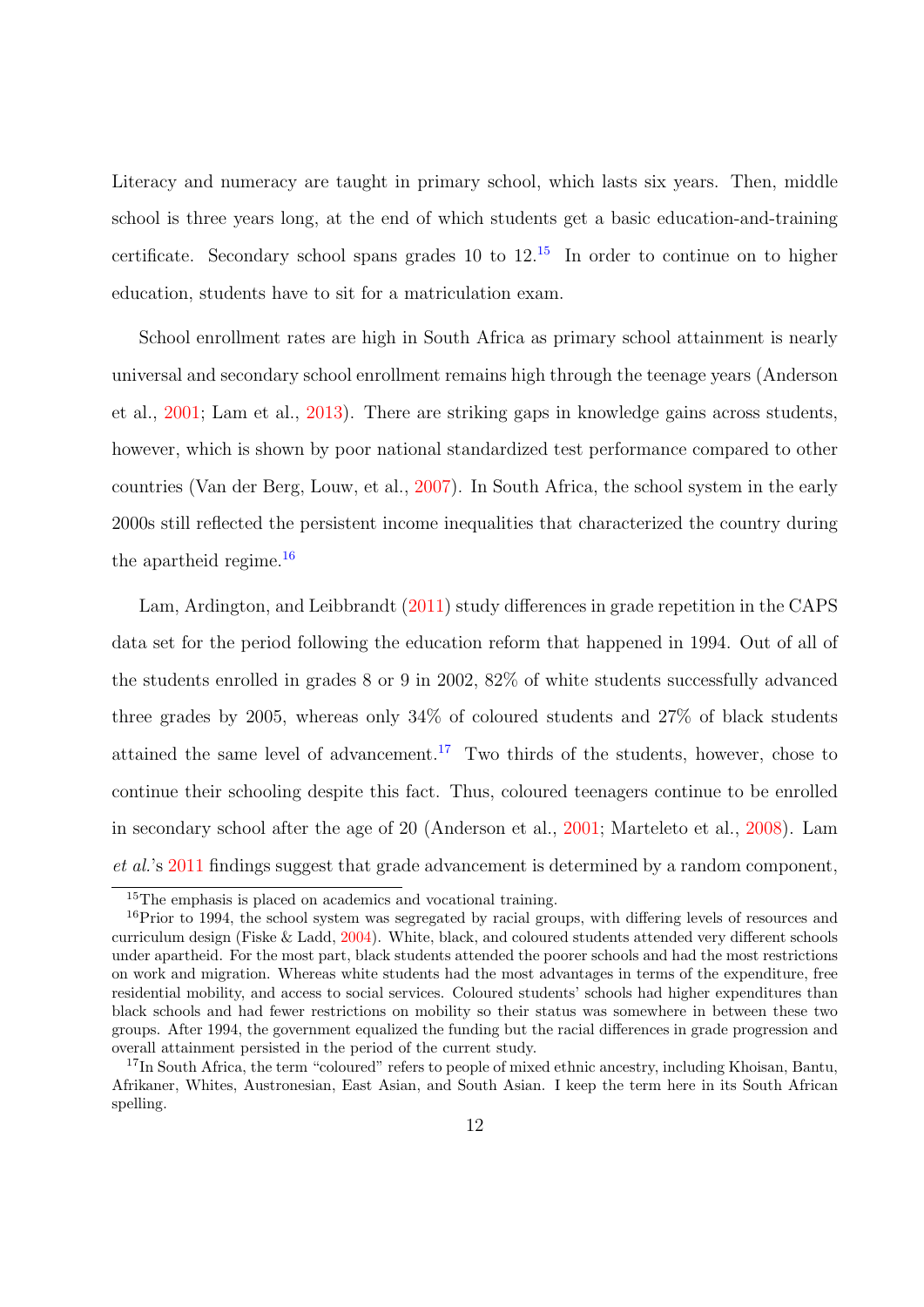which is consistent with the considerable number of students who fail grades. Additionally, students who shared the same classroom had wide range of ages.

There are large differences in educational attainment. White students are more likely to finish schooling earlier and to find employment sooner than young black and colored adults. The students who decide to drop out generally make the decision between the ages of 14 and 22 (Anderson et al., [2001\)](#page-47-6).

#### 2.2.3 Labor Market Characteristics and Youth Unemployment

Youth unemployment was structural in South Africa at the time of the study. According to the September 2003 Labour Force Survey, the unemployment rates range between 28% and 42% depending on whether discouraged job seekers are included or only active ones are (Nattrass & Walker, [2005\)](#page-50-2).The rate was concentrated among the young and among blacks, followed by the coloured population (Magruder, [2010\)](#page-50-3).

There are two outstanding facts about South Africa's labor market. First, formal sector wages were high at turn of the century, compared to similar countries.<sup>[18](#page-0-0)</sup> As a consequence of the high pay-off of formal sector jobs, seekers had longer search spells, and the cost of unemployment shrank (Magruder, [2010\)](#page-50-3). In fact, youth unemployment was higher in regions with higher union wages compared to non-union wages (Schultz & Mwabu, [1998\)](#page-51-13).

Second, the informal sector is small compared to other countries with similar development levels.[19](#page-0-0) In rural areas, agriculture is mostly undertaken in large farms that were established

<sup>&</sup>lt;sup>18</sup>Historically, the trend began under the apartheid regime, when the system was designed to increase white people's wages in capital-intensive production industries and continued for several years (Nattrass and Walker, [2005](#page-50-2) and Banerjee, Galiani, Levinsohn, McLaren, and Woolard, [2008\)](#page-47-13). Unionization structure generated high minimum wages in all firms in many industries and later spread to all industries not covered by union arbitration.

<sup>&</sup>lt;sup>19</sup>The relatively small size of the informal sector has been attributed to the existence of barriers of entry to the formal sector or to the possibility that waiting for a formal sector job was better than having an informal position. Since wages were high among those who had jobs and there were governmental pension programs, most households were able to subsist. In this setting, youth unemployment was an expected outcome.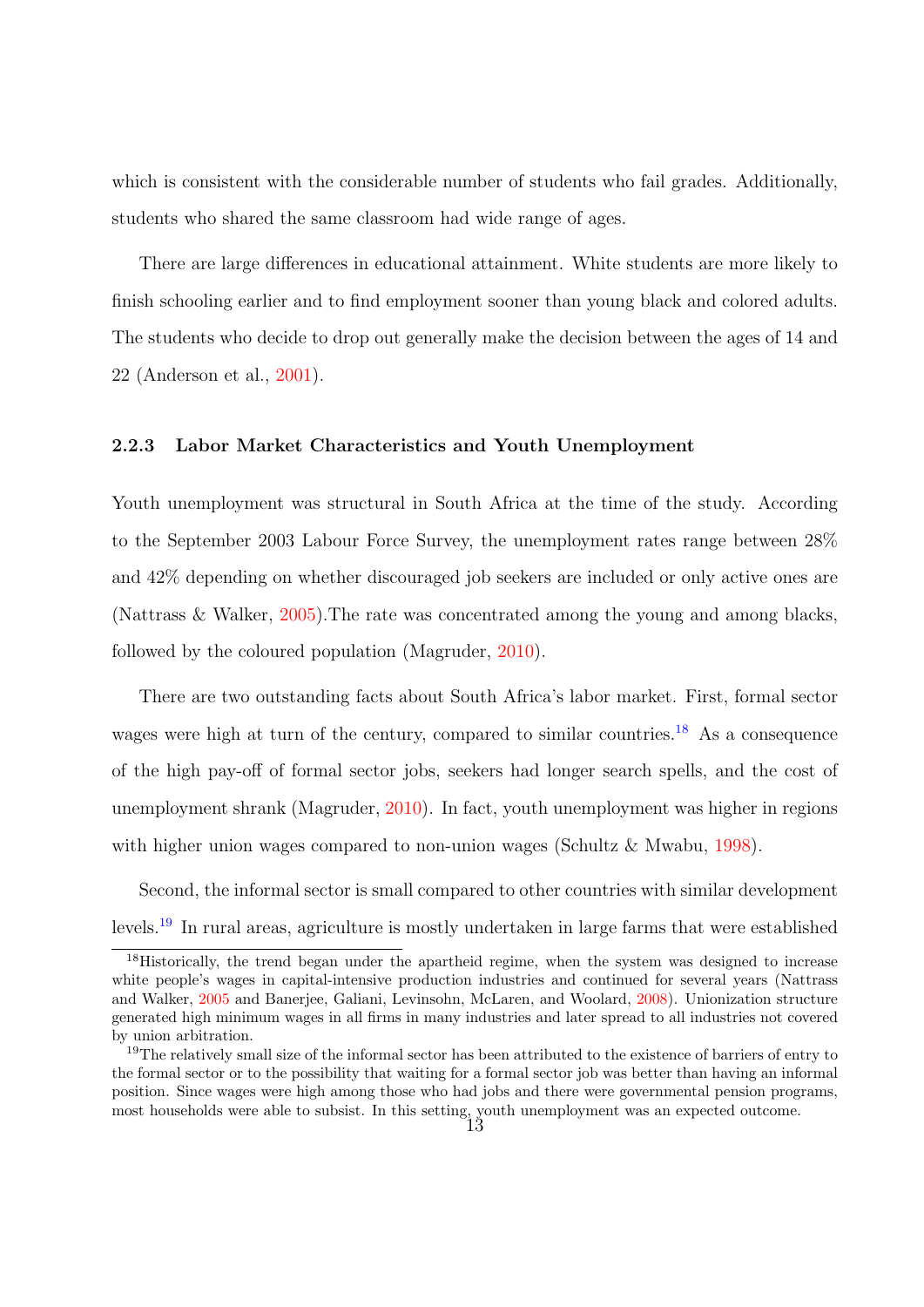before apartheid, such that there is no subsistence agriculture in rural settings. In more urban settings, the informal sector is relatively small compared to similar countries. Informality was outlawed previously but grew during the first years of the 2000s as the number of individuals who reported being self-employed or domestic workers increased from 19% in 1993 to 24% in 2004 (Magruder, [2010\)](#page-50-3).

As for the gender composition of unemployment, Banerjee et al. [\(2008\)](#page-47-13) find that women are less likely to participate in the labor market and more likely than men to be unemployed. Female labor supply increased drastically in the early 2000s but the demand did not accompany the influx as employment in south Africa's bigger industries, agriculture and mining employment steadily fell.

# 3 Data

# 3.1 Cape Area Panel Study

To study the effects of teenage pregnancy on education, and labor supply, I use the Cape Area Panel Study (Lam et al., [2006\)](#page-49-2). This is a longitudinal study, which follows young men and women who lived in the Cape Town Metropolitan Area in [20](#page-0-0)02.<sup>20</sup>

Individuals were sampled using a stratified two-stage sample of households, from sample clusters first and then through households within these clusters (Lam et al., [2006\)](#page-49-2). Clusters were selected according to the breakdown of ethnic groups available in 1996 census, where white and black clusters were oversampled to achieve a representative sample (Lam et al.,

<sup>&</sup>lt;sup>20</sup>Cape Town is the second largest city in the country after Johannesburg, with  $2.785,032$  inhabitants, and it is the provincial capital of the Western Cape. It is located in the southwestern corner of South Africa. The population in Cape Town is 35% black, 44% coloured, 19% white, and less than 2% Asian (Statistics South Africa, 2007). The composition is different from the national population, which is 79% black, 9% coloured, 10% white, and 3% Asian.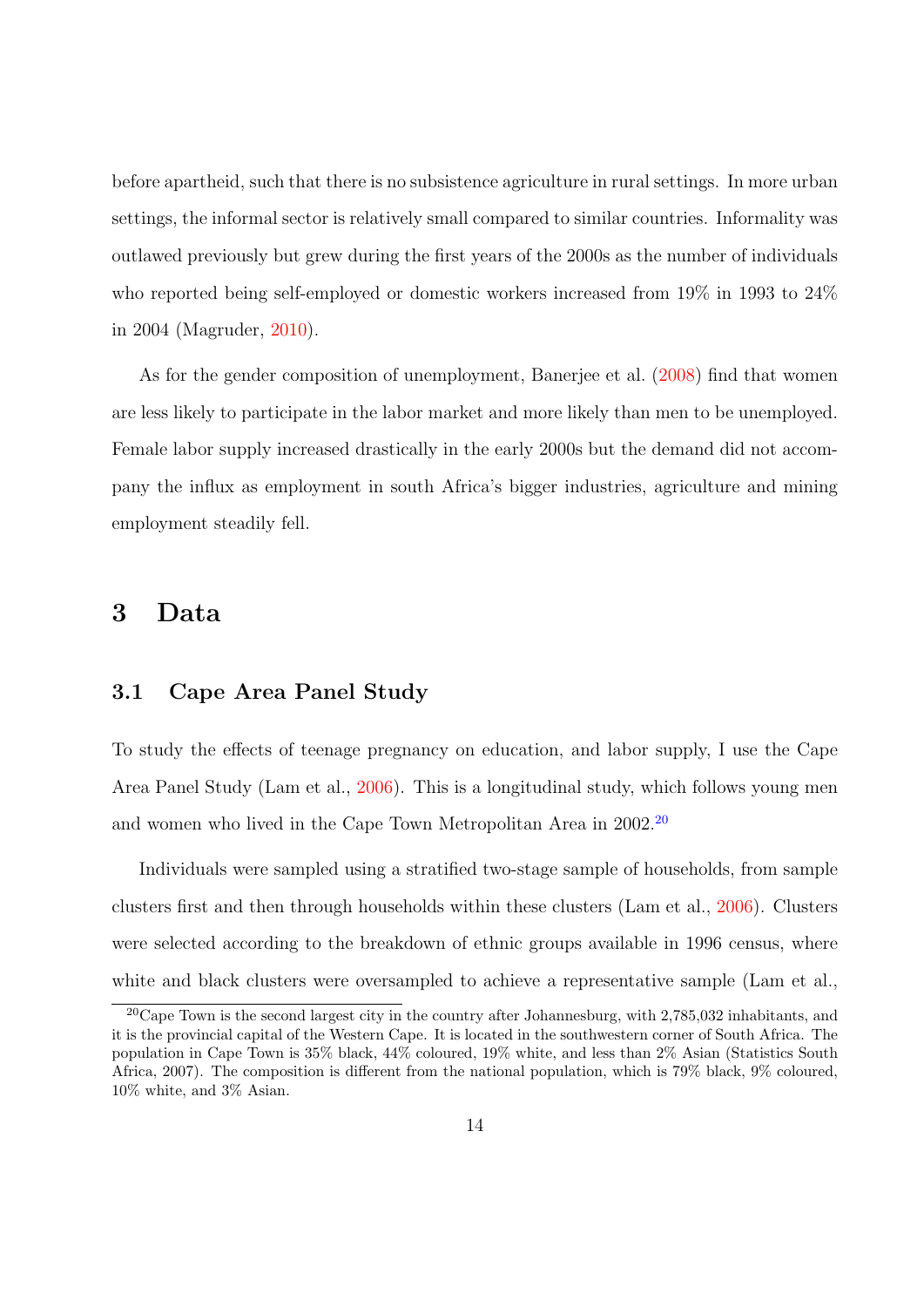[2006\)](#page-49-2). The design for the wave included young-adult and household questionnaires. It also administered a literacy and numeracy evaluation of the young adults in the sample.

Five waves were conducted to create the CAPS data set: first in 2002, then in 2003–2004, in 2005, in 2006 and in 2009. The first wave, which was administered in August-December of 2002, surveyed 2,612 young women aged 14 to 22 in 2002 in 2,045 households. This paper draws heavily from the young-adult questionnaire in wave 1. The background individual information variables were created using the questions regarding the race, religion, place of birth, language utilized in the interview, and education of the parents from the young-adult questionnaire. Number of full siblings, household size and wealth and dwelling information were also created using questions from the household questionnaire.

The pregnancy and fertility information is also captured in wave 1, which contained questions on the complete pregnancy and birth histories, prenatal care, and partners' information and was later updated in the subsequent surveys. The self-reported information on pregnancy provides the basis for the early pregnancy history of the older cohorts, who are older than 18. Among the younger cohorts, 3.83% reported a pregnancy by 2002, so most of the inputs for the pregnancy variables are drawn from later waves. Next, the age at menarche was first asked in 2002. Almost all sampled women, 96.8%, provided the age in this wave.

Wave 2 was conducted between July 2003 and December 2004 in two separate survey rounds: wave 2A in 2003 and wave 2B, in 2004. The total number of sampled women that were reached in the study was 2,140 (748 in 2003 and 1,410 in 2004). The main goal of wave 2 was to update the data collected in wave 1. There were some differences between waves A and B, as the 2003 survey added a module on HIV/AIDS stigma and the 2004 interview included modules on employment and school choice. Even though the pregnancy and birth history were not directly included in wave 2, the surveys inquire about reasons for not attending school. I am thus able to determine whether women reported pregnancy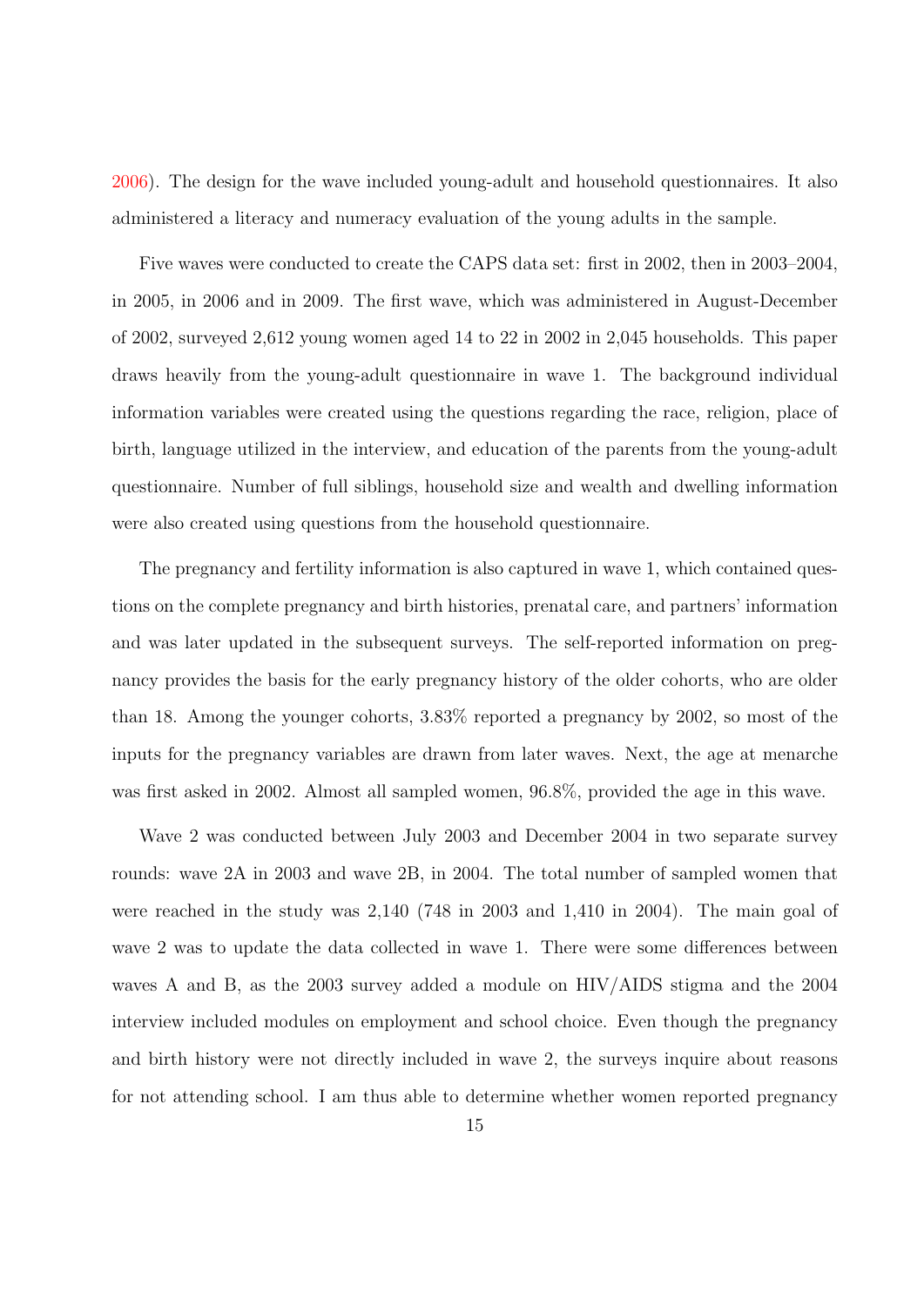during those years.

Wave 3 was conducted between April and December 2005 to 1,911 young women now aged 17 to 25. The questions for young adults focused on schooling, employment, fertility, and personal health. Additional variables described residential and schooling history, intergenerational transfers, time allocation, and sexual partners. Particularly useful for this study was the update on age at menarche for those who did not answer the question in the first wave. The question extends the age at menarche to 103 additional women.

Wave 4 was conducted in 2006 and accounted for 1,877 sampled women, now ages 18 to 26. There were three targeted populations: the young adults, their biological children, and older original residents (age 50 or over). It mainly consisted of follow-up information on the school, work, and childbearing histories of CAPS young adults. An important feature of wave 4 is that it includes a set of health outcomes for young adults and their parents. The fact that the module was included in wave 4 limits the sample size. Attrition was greater among the older, wealthier, and more educated young adults in the panel.

Finally, wave 5 was administered in 2009 to 1,799 women, aged 21 to 29. It included a young-adult questionnaire, a young-adult telephonic questionnaire, and a young-adult proxy questionnaire. Field work was carried out in 2009 and respondents who were not successfully located in the field were contacted via telephone to update their basic information. The fifth wave of the CAPS data set updated educational outcomes and provided restrictive information for the fertility variables.

# 3.2 Variable Construction

This paper takes advantage of the data available in the various waves and retrospective information questions asked in the first CAPS wave to conduct the analysis. Using the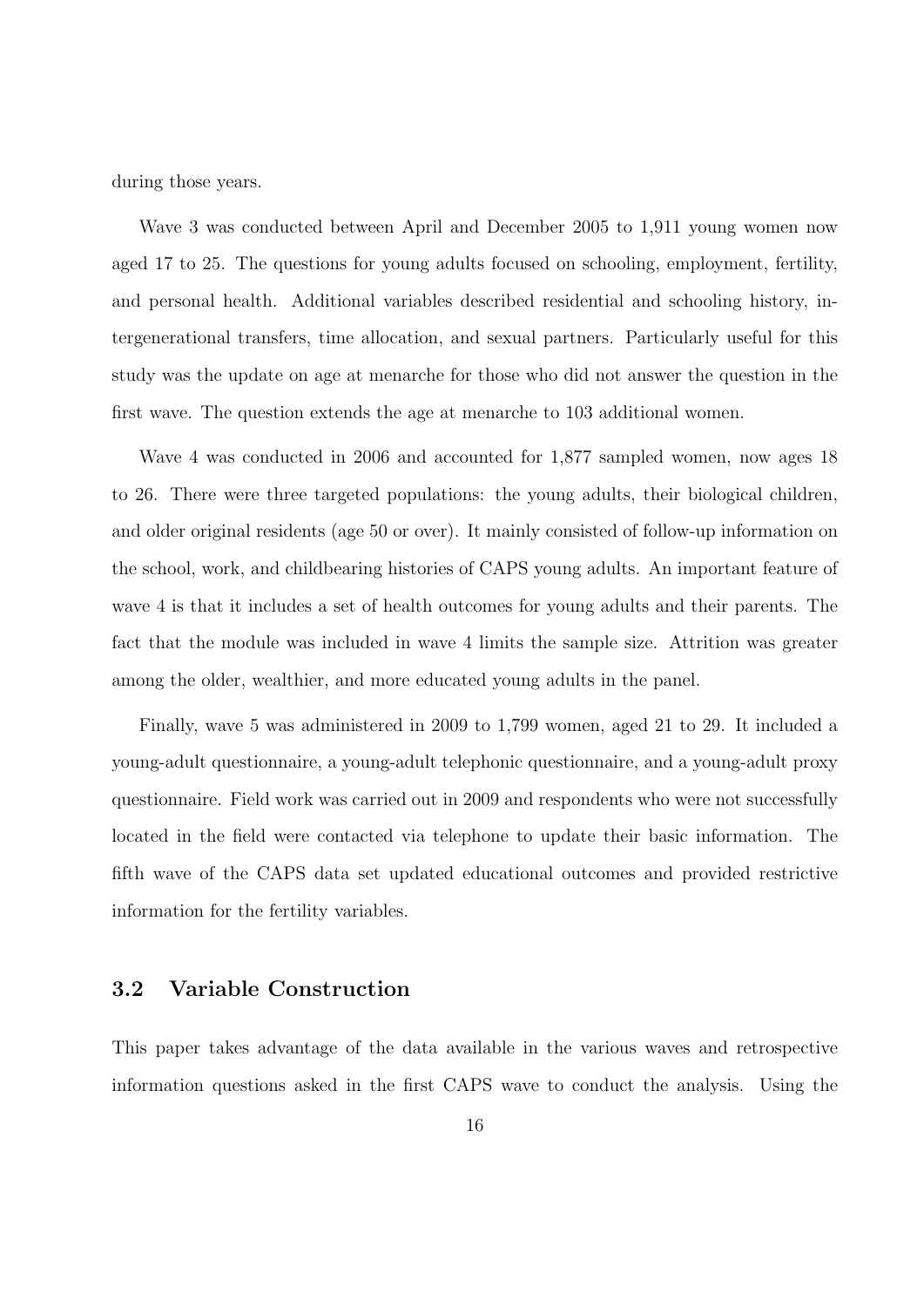available information described in Table [B1,](#page-59-0) the analysis is undertaken in samples with one of these two formats: (I) a panel data set in which each observation represents one individualyear observation and (II) a collapsed panel in which the information is aggregated at the sampled-woman level. I use both the panel and the collapsed-panel samples to conduct the instrumental variable analysis and the sibling differences approaches. In the next sections, I explain how I construct the key variables required for both approaches.

#### 3.2.1 Teenage Pregnancy and Age at Menarche

I begin by providing a description of how the likelihood of a pregnancy and the fertility variables are created for the panel and the collapsed panel samples. First, teenage pregnancy is measured differently at the aggregated level and at the year level. In the panel sample, I define the variable "Pregnant<sub>isjt</sub>" as an indicator for whether sampled woman i who lives in sampling cluster s of cohort j reported a pregnancy in year t. It describes reports from 1990 until 2009. An important exception is the year 2008, when it is not possible to narrow pregnancies using the fifth wave of the CAPS data.

In the collapsed panel, I define "Pregnant<sub>isj</sub>  $\langle 18$ " as an indicator variable for whether the sampled woman i who lives in sample s of cohort j reported a pregnancy before the age of 18. Figure [2](#page-53-0) describes the percentage of women who report a pregnancy between the ages of 14 and 26. As seen in the figure, the percentage of women who report a pregnancy increases significantly until the age of 18 and then flattens out. The percentage of sample women who experienced a teenage pregnancy in my sample is 20%.

Because women become fertile after they reach menarche, the menarcheal age is an important threshold for my study. As described in Table [B1,](#page-59-0) the question regarding the age at menarche was asked in wave 1, and later re-asked in wave 3 for those who reported have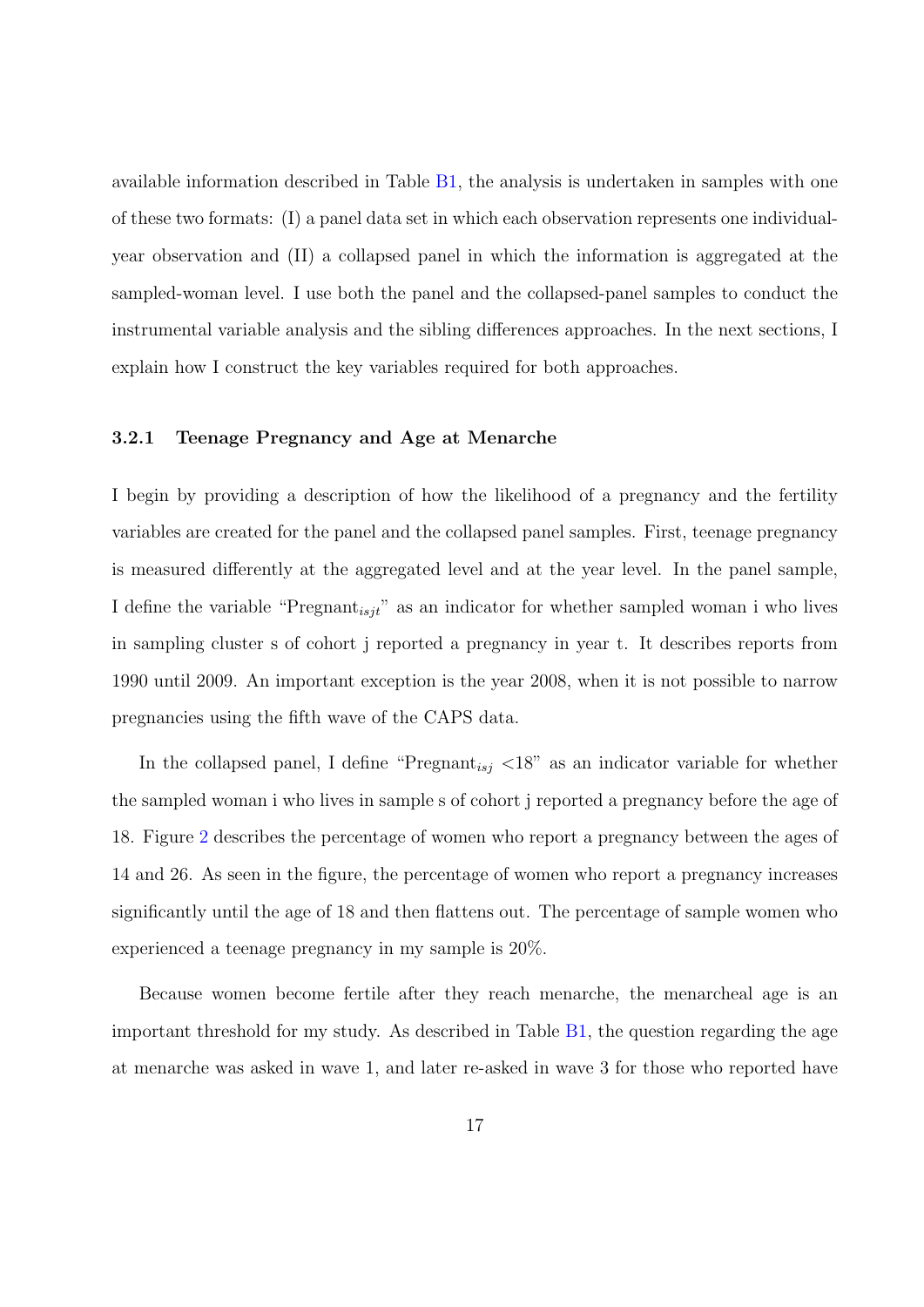not reaching it at the time of the first interview.[21](#page-0-0)

Following the medical and age at marriage literature, I limit the sample to girls who have reached the onset of menarche between the ages of 10 and 17. The cutoff points were chosen to minimize censoring of women who may have health issues that affect menarche but retain the largest possible number of women. The percentage of sampled women who fell outside the chosen threshold in the CAPS data set is 3.56%.

Figure [3](#page-53-1) shows the distribution of the age at menarche for the analytical sample of women. The average at marriage among all of the women studied in this paper is 13.445 years of age. Among the sample of sisters, the age at menarche is lower 13.392 years of age.

Empirically, the fertility variables are created differently in the panel and the static samples. In the panel, fertility is captured by "Fertile," which is a variable that is equal to one for the years in which the sampled woman is at least her age at menarche, and zero otherwise. Alternatively, in the collapsed panel, I create a continuous measure of how many years a sampled woman had been fertile until the age of 17. Mechanically, this is equal to 17 minus the age at menarche.<sup>[22](#page-0-0)</sup> I now turn to describe how I create the outcome variables.

#### 3.2.2 Education Outcomes

One of the most immediate consequences of teenage pregnancy is its effect on schooling. The schooling outcomes are created using a combination of the self-reported wave 1 retrospective information and all of the waves for which the sampled women were interviewed.

The CAPS data set includes a set of questions on whether individuals were enrolled in any schooling institution and whether they dropped out before completing a grade, failed,

 $^{21}$ The script for the question reads as follows: "As girls begin to mature into women, certain changes occur in their bodies, such as the start of menstrual periods. At what age did you have your first menstrual period or have you not had one yet? (Please look at the calendar, if that will help you remember.)"

<sup>22</sup>I also provide different thresholds in the Validity section.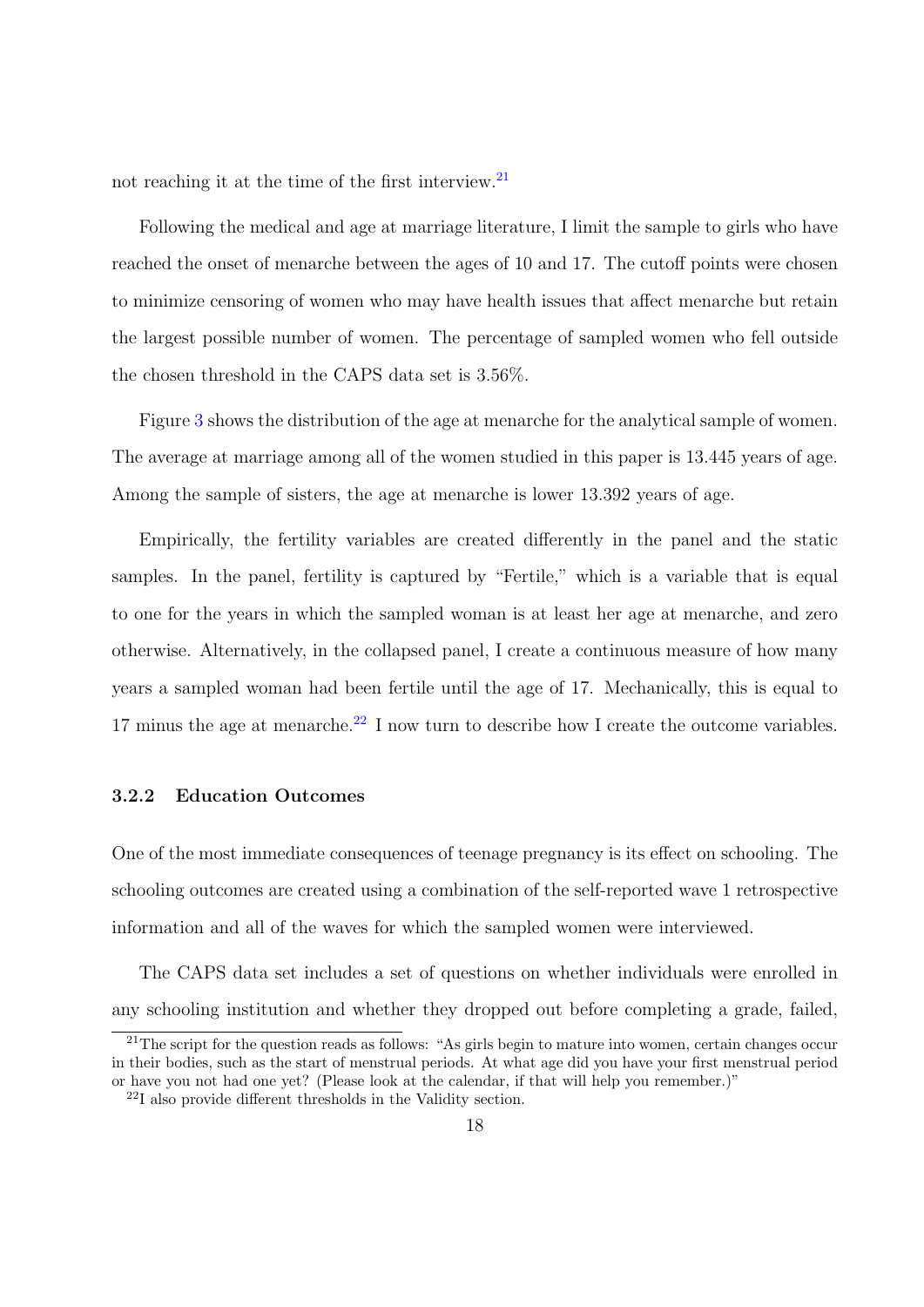or passed each year. Thus, by combining grade data with year data, I study two important sets of outcomes: (I) the sampled women's progression through their stages of schooling and, (II) the sampled women's overall educational attainment.

I begin by analyzing schooling progression in the panel structure. Conditionally on being enrolled in a particular year, I consider the likelihood of failing the grade. The variable "Failure<sub>it</sub>", for individual i observed in year t, is an indicator variable that is equal to one if a sampled woman reported having failed a grade or having dropped out midyear, and zero otherwise. Second, grade for age captures the lag in education. I follow (Glynn et al., [2018\)](#page-48-14) by setting a measure of how much behind in school and censoring the lags up to two grades behind. I only consider grade failure and grade-for-age measures until grade 12 in order to consider the impact of pregnancy during years of schooling. The third variable considered is a dropout measure created using enrollment levels and the passing grade questions. For sampled woman i, "Drop  $Out_{it}$ " is then defined as one for those who report not being enrolled in schooling in year t, and zero if they were.

In the static analysis, conducted in the collapsed panel, I study educational attainment using three outcome variables: completed years of education, whether they ever took the matriculation examination, and whether they continued their education after high school. First, "Years of education<sub>i</sub>" is a continuous variable measuring years of education completed during the last observed period. Next, "Took Matric<sub>i</sub>" (or NSC exam) is an indicator variable of whether the individual sat for the NSC at some point. Finally, "Post secondary Education<sub>i</sub>" is equal to one if the individual kept studying after high school, and zero otherwise.

## 3.2.3 Labor Force Participation Outcomes

In order to study what happens to these women after the age of 18, I study the effects of teenage pregnancy on their labor-force participation after the age at which they should have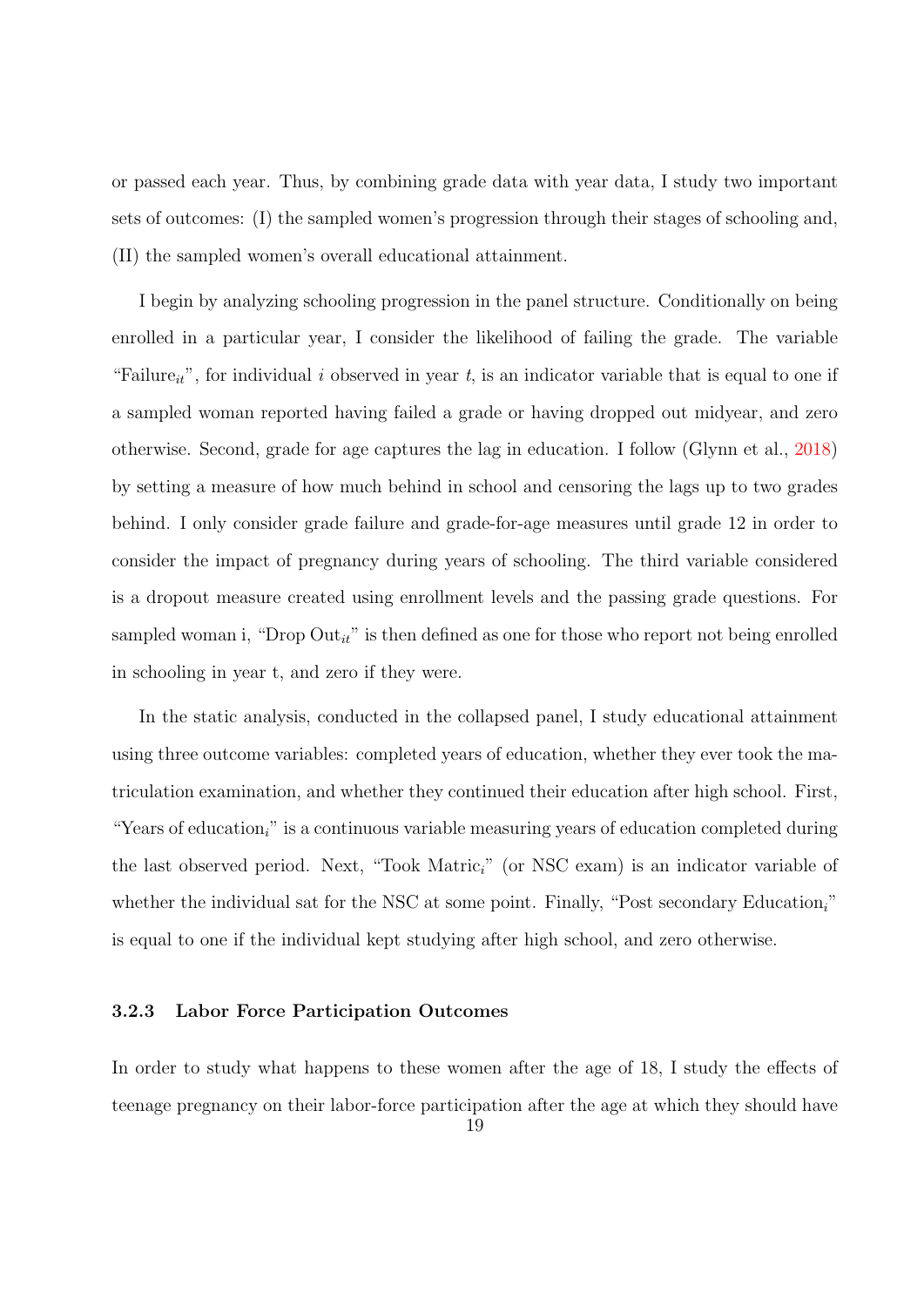finished high school. Specifically, I consider the labor-force participation for ages 19, 20, 21, and 22.[23](#page-0-0)

# 3.3 Samples

In this paper, the analytical sample is comprised of the full sample of 1,741 women. The analysis is conducted on two sample formats: a panel and a static samples. The former is constructed using a combination of the retrospective self-reported information available in the first wave, and updated using the questions asked in the following waves. The resulting data follows the sampled women from birth to 2009 such that the unit of observation is at the woman-year level. Since the goal of the paper is to study the effects of teenage pregnancy, the analysis is conducted between the ages of 10 and 20. Next, for the static analysis, I collapse the information into a "collapsed panel" where each observation is one sampled woman.

Selection of the women for the present study is based on three main criteria: age at menarche, health module availability, and sampling location. Specifically, I limit my study to women who have undergone menarche between the ages of 10 and 17, have health information, and live in clusters where there is at least one other person in the cluster.

First, medical researchers have established that menarche is delayed when girls report its onset two standard deviations (years) after girls of similar background (Hillard, [2013\)](#page-48-15). Among the women in the full sample, the average age at menarche for those who report the onset was 13.433 (1.667 SD). I thus analyze women who have undergone menarche until the age of 17. The percentage of women reporting reaching menarche after that age, however,

<sup>&</sup>lt;sup>23</sup>Also, in the appendix Table [A13,](#page-77-0) I examine the extensive and intensive margins of women in the sample for the year 2006. The information available in wave 4 allows me to study both margins because the round includes questions about the number of hours the respondent devotes to working and the number of hours she dedicates to studying. If she reported that she attends school, I sum the number of hours. In this table, I also examine the willingness of the sampled women to accept positions as domestic workers and security guards that pay R900 and R1300, respectively.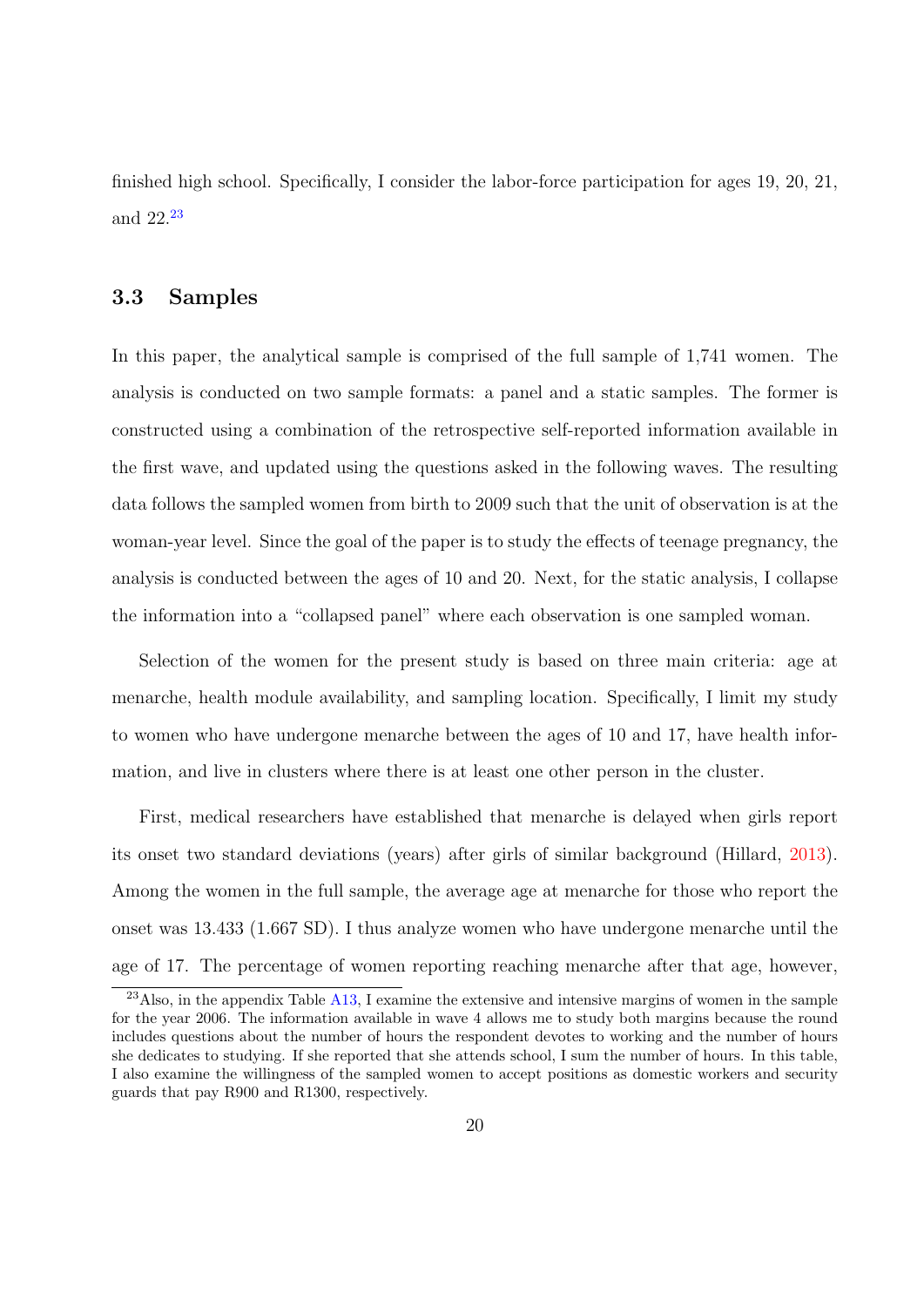is small: only 1.32%.it is chosen as the lower bound for the age at menarche in this study. The sampled women interviewed in the first wave who report reaching menarche before this age is small  $(0.85\%)$ .<sup>[24](#page-0-0)</sup>

Two additional requirements relate to health and sampling clusters. The health module was only asked in wave 4, to a total of 1,790 out of the 1,851 women who were surveyed in 2006 with in the chosen menarcheal age range. Finally, the sampling location limitation requires women living in the same sampling cluster with at least one other woman in it. The last criteria censors an additional 1.8% of the women sampled in wave 1.

The second sample of women is comprised of women who share a parent, report living in the same household, and have differing teenage pregnancy reports. Given the criteria, the sample of siblings is small, 418 women, and they come from bigger households than the composition in the full sample.

### 3.4 Summary Statistics

In Table 2, I provide summary statistics for the sampled woman in the full sample and in the women-with-sisters sub-sample. The average age in 2002 of the all of the women studied in this paper is 17.723. The sisters in the comparison data set are slightly younger, their average age is 17.902. As for racial composition, 46.1% of the individuals are coloured and 48.6% are black; whereas in the sibling sample, the percentages are 40.9 and 56.7, respectively. The education of the mothers of the women is lower in the sister sample, as they are on average, 0.3 years more educated than in the sister sample (8.271 vs. 8.773 years). In contrast, as can be seen in Table 2, because the sample of siblings belong to households where there are at least two young adults in 2002, the average household size is greater by 0.54 individuals (5.808 versus 6.348). Similarly, the number of full siblings is 2.312 in the full sample, but it

 $^{24}$ The percentage of women who fell outside the bound amounts to 2.17%.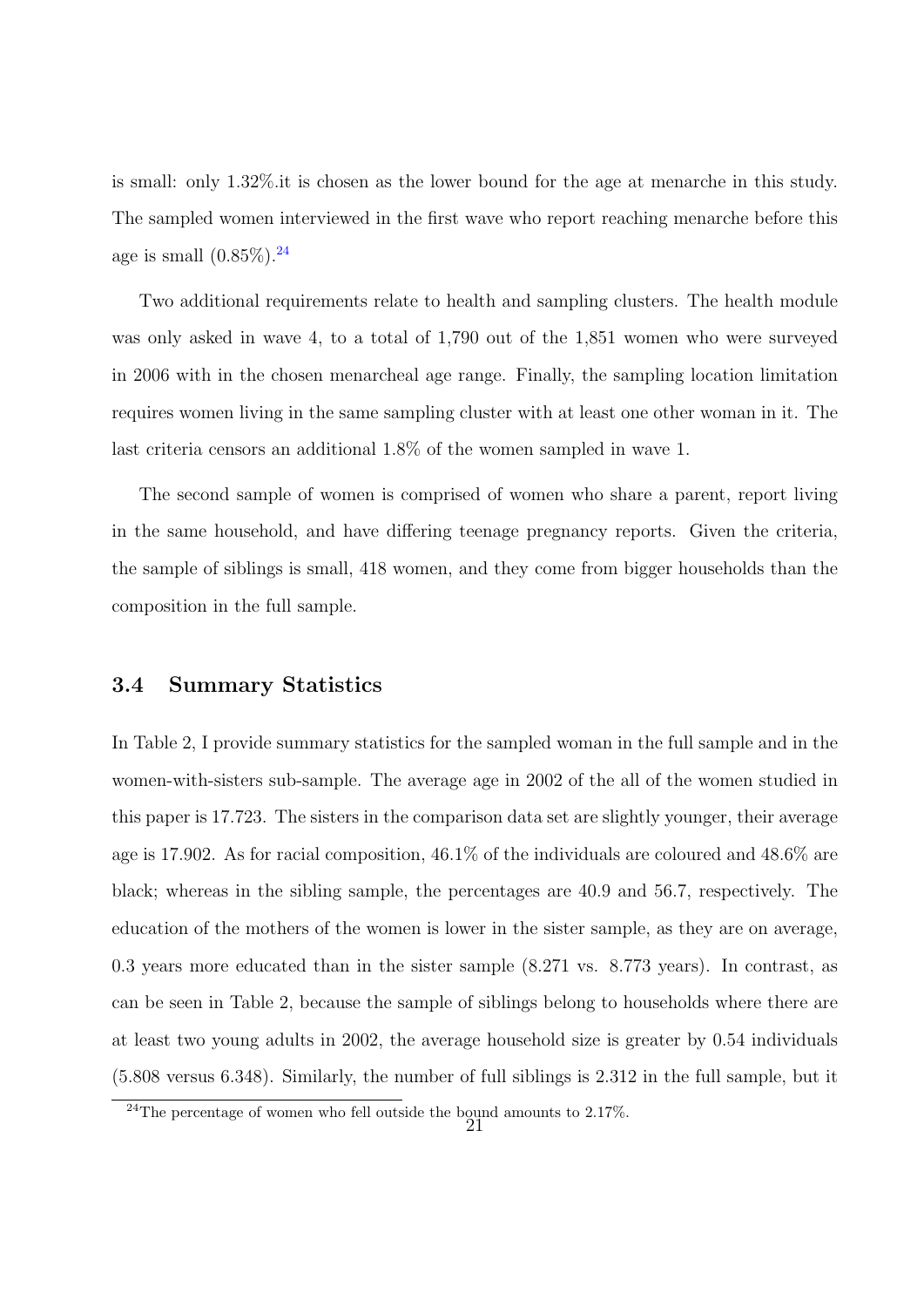is 2.685 in the sibling sample.

# 4 Empirical Methodology

Researchers have used several approaches to deal with the issue of selection into motherhood when estimating the casual effect of teenage pregnancy on educational attainment. The main goal of choosing a strategy is to minimize bias. In this section, I discuss the two methodologies utilized in this paper, and the potential threats to the validity of the identification strategies.

# 4.1 Correlation between Teenage Pregnancy and the Outcomes

The main relationship in this study, the structural relationship between teenage pregnancy and the chosen outcomes, is the presented in Equation [1:](#page-22-0)

<span id="page-22-0"></span>
$$
Outcome_{it} = \beta_1 + \beta_2 Program_{it} + \varepsilon_{it}
$$
\n(1)

In this equation [1,](#page-22-0)  $Outcome_{itc}$  is the outcome of woman i observed in year t. The other variable, Pregnant<sub>it</sub> is an indicator variable that denotes whether woman i was pregnant in year t. In this equation,  $\beta_2$  describes the relationship between the educational outputs and teenage pregnancy. I also control for a vector of age fixed effects to reflect the fact there are different probabilities of pregnancy occurring at different ages.  $\varepsilon_{ikc}$  is the error term.

Nevertheless, teenage pregnancy might be endogenous if teenage mothers come from backgrounds that are different from non-mother teenagers. In this case, Equation [1](#page-22-0) might not account for the fact that there might be observed and unobserved confounding factors that affect teenage pregnancy and the chosen schooling, labor supply, and fertility outcomes. To illustrate this point, in Table [A2](#page-60-0) I provide the differences in a set of demographic characteristics between the women who report a teenage pregnancy and those who do not.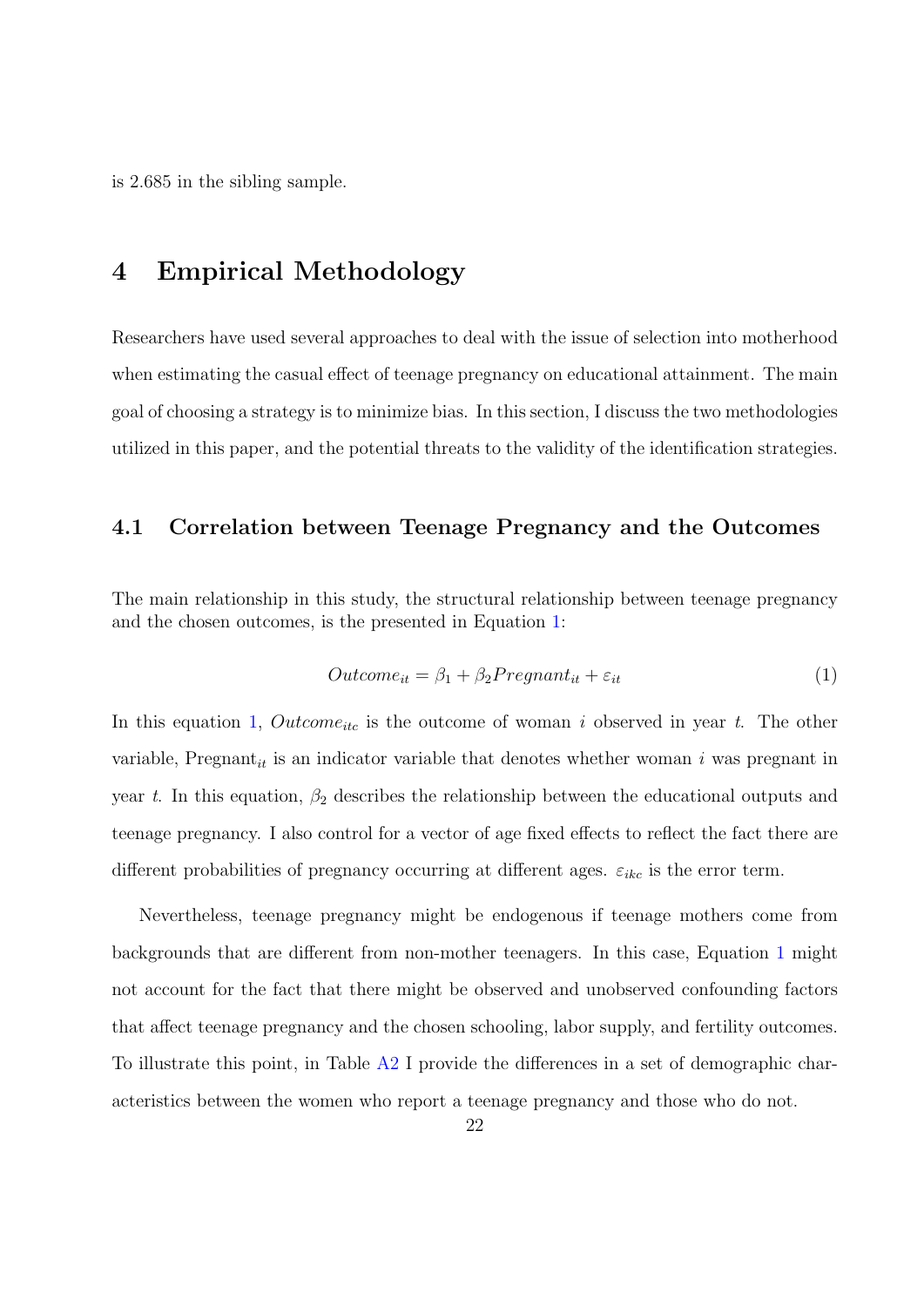As shown in Table [A2,](#page-60-0) women in the sample who report a teenage pregnancy are not significantly different in age in 2002 from non-teenage mothers. They are different in terms of race composition, however, as teenage mothers are 12 percentage points more likely to be black (p<0.01) and 5.5 percentage points less likely to be coloured, although the difference in the latter coefficient is not significant. Teenage mothers are significantly shorter: 156.808 cm as opposed to 158.271 cm. Mothers of teenage mothers are  $0.9$  (p $< 0.01$ ) years less educated than those of teenage mothers. The average number of years is equal to 8.447 (3.191 sd) among non-teenage mothers vs. 7.559 (2.785 sd) for mothers of teenage mothers. Teenage mothers live in households that are  $0.57$  greater in size  $(p<0.01)$  than teenagers who are not mothers and come from poor backgrounds, as evidenced by the difference in the natural log of the household income, which is equal to  $-0.307$  (p $< 0.01$ ). Finally, the normalized grade of the Young Adult Evaluation is 0.25 points lower for teenage mothers  $(p<0.01)$ .

Additionally, the lower panel of Table  $A2$  presents the age at first sex and the age of the first partner. Sampled women who report a teenage pregnancy report that their first partners are 0.581 years younger than the partners of teens who are mothers (19.923 vs 19.352,  $p<0.01$ ). Teenage mothers report that the age they first became active was 1.880 years earlier.

As a consequence of the differences established in Table [1,](#page-22-0) the coefficient of interest,  $\beta_2$ , in Equation [1](#page-22-0) will be biased. Hence, the estimation of the causal effects of teenage pregnancy requires the use of strategies that reduce the selection bias. I thus turn to an explanation of the instrumental-variable and sibling-differences approaches taken to address endogeneity.

# 4.2 Instrumental Variable Approach

I first examine the instrumental variable econometric specification, which exploits exogenous variations in teenage pregnancy to identify the causal effect. The identification is made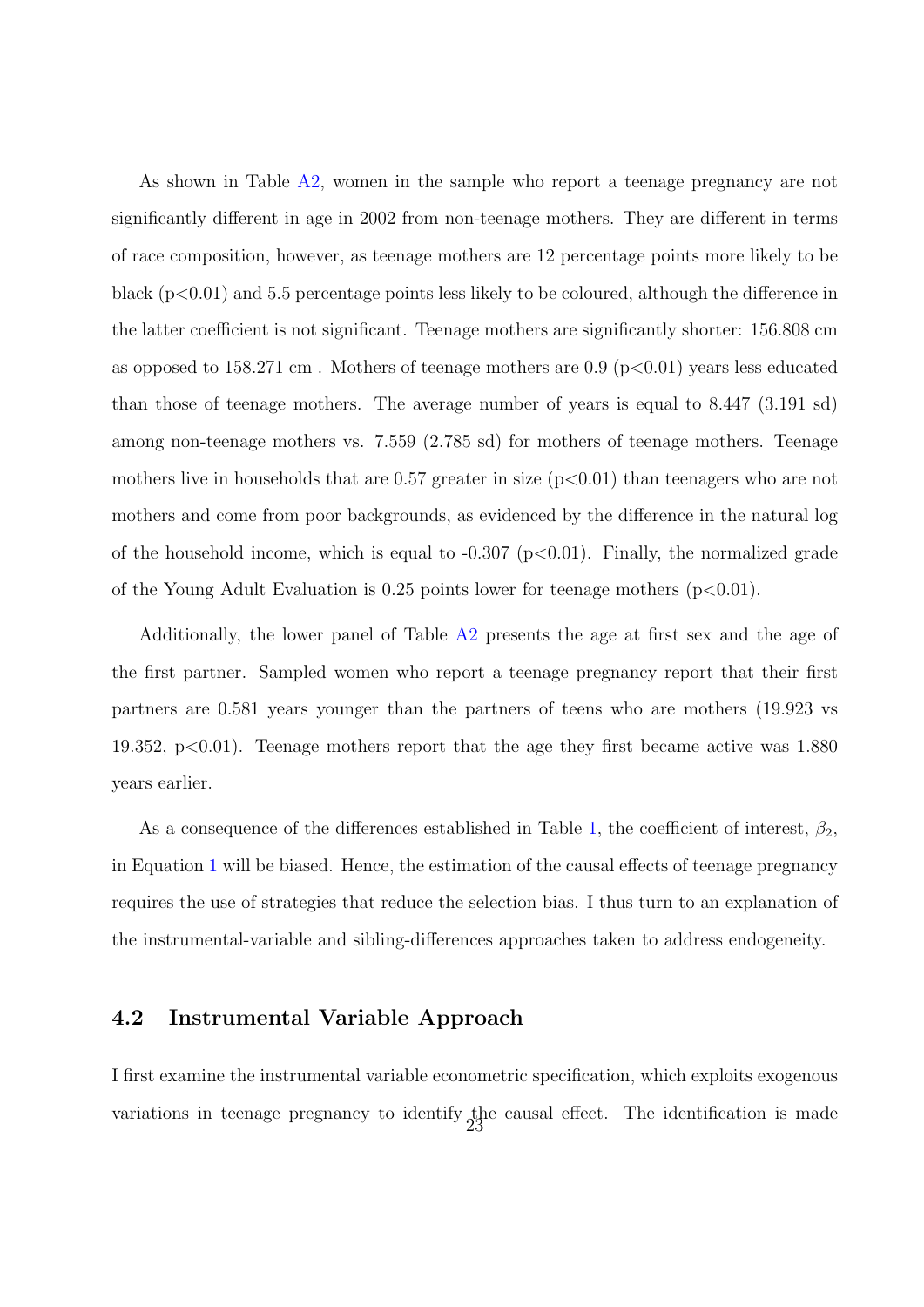possible by considering factors that affect the likelihood of teenage pregnancy but are not directly linked to educational outcomes.<sup>[25](#page-0-0)</sup>

In the presence of heterogeneous treatment effects, the instrumental variable estimation coefficients identify the local average treatment effect (LATE), capturing the average effect for those induced to report a pregnancy in their teens by reaching menarche earlier. That is, the instrument captures the effects of teenage pregnancy through the compliers.  $^{26}$  $^{26}$  $^{26}$ 

#### 4.2.1 Panel Dataset

I estimate the following two-stage instrumental variable model:

<span id="page-24-1"></span><span id="page-24-0"></span>First Stage: 
$$
Pregnant_{icst} = \sigma_1 + \sigma_2 Post \; Menarche_{icst} + \beta_3 X_{icst} + \varsigma_t + \lambda_i + \epsilon_{icst}
$$
 (2)

Second Stage: 
$$
Outcome_{icst} = \beta_1 + \beta_2 Program_{icst} + \beta_3 X_{icst} + \varsigma_t + \lambda_i + \varepsilon_{icst}
$$
 (3)

 $\sqrt{Pregnant_{icst}}$ <br>ant<sub>icst</sub> is an index In the first-stage equation, [2,](#page-24-0) Pregnant<sub>icst</sub> is an indicator variable that denotes whether the sampled woman i of cohort c from the sampling cluster s reported a pregnancy in year t. Post Menarche<sub>icst</sub> indicates whether individual  $i$  was fertile in that year. In this equation,  $\vartheta_t$ , and  $\lambda_c$  denote time and individual fixed effects, respectively. The  $X_{icst}$  is a set of time varying controls such as the age in year t. Finally,  $\epsilon_{itc}$  is the error term.

In the second-stage equation,  $Outcome_{itxc}$  is the educational, labor-supply, or fertility outcome estimated for the sampled woman i of cohort  $c$  from the sampling cluster s, who

 $25$ The previous literature has used a variety of instruments to identify the causal effect, including miscarriages, the age at menarche, and abortion or family-planning policy changes (Ribar, [1999;](#page-51-7) Bitler and Zavodny, [2001;](#page-47-9) Ashcraft and Lang, [2006b;](#page-47-14) Fletcher and Wolfe, [2009;](#page-48-8) Azevedo et al., [2012,](#page-47-3) Ardington et al., [2014](#page-47-2) and Almanza and Sahn, [2018\)](#page-46-0).

<sup>&</sup>lt;sup>26</sup>The instrumental variable methodology has some important caveats. It is often difficult to find a strong instrument and that the resulting estimate can be imprecise. Duncan et al. [\(2018\)](#page-48-7), for example, chose a sibling-and-cousin fixed-effects methodology for the impact of maternal age on child development in the United States. Using the same data, this paper also finds that the age at menarche is a weak instrument for maternal age at first birth. Additionally, the authors suggest that miscarriages (Hotz et al., [2005\)](#page-49-6) and state abortion laws (Bitler and Zavodny, [2001\)](#page-47-9)are stronger predictors of teenage pregnancy, but resulted in standard errors that were too large and unable detect significant effects.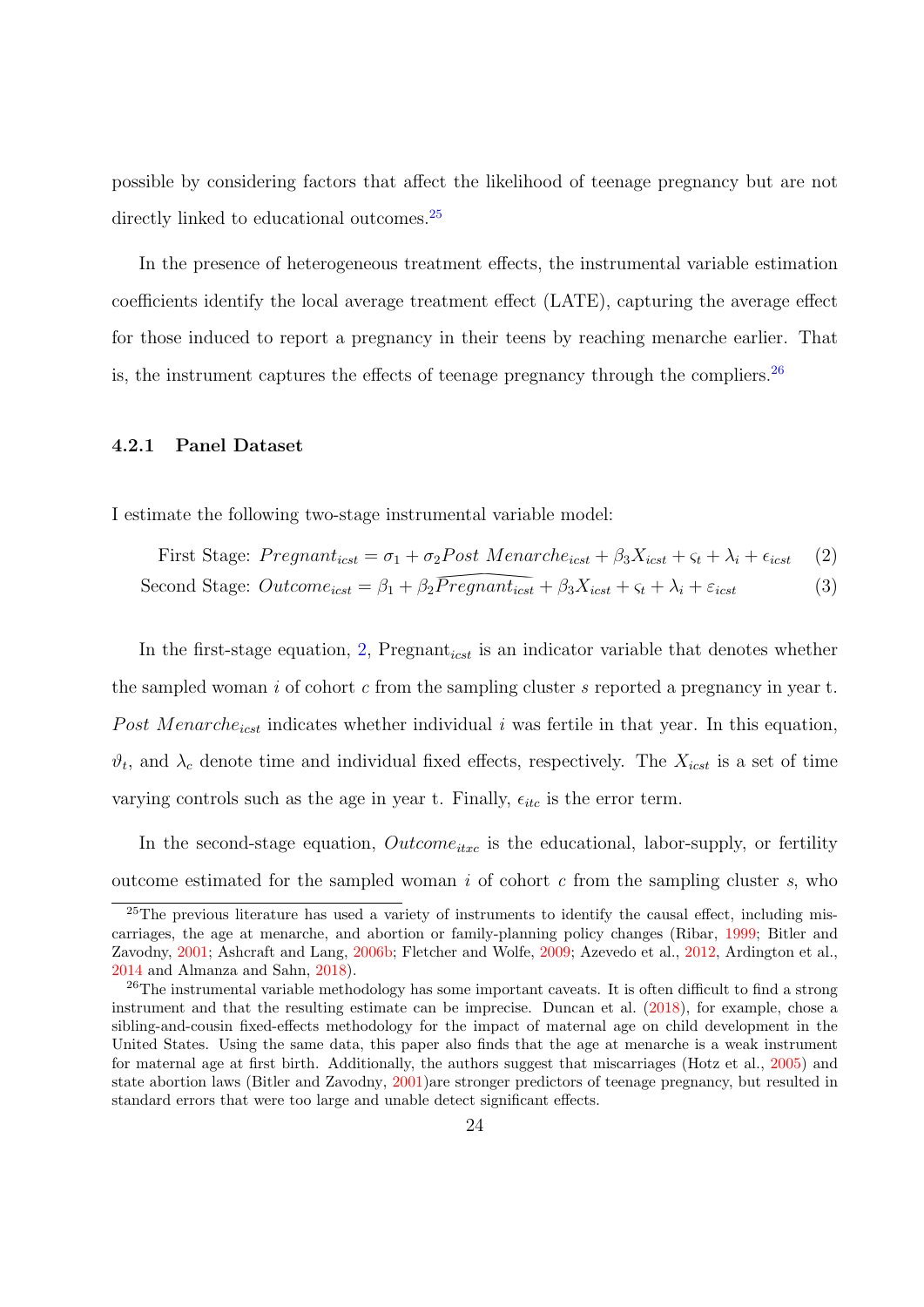reported a pregnancy in year t. The coefficient of interest,  $\beta_2$ , describes the relationship between the chosen outputs and teenage pregnancy. The controls and fixed effects are the same as in the first-stage equation. The error term is represented by  $\varepsilon_{icst}$ .

#### Hazard Estimation

To estimate the likelihood of dropping out, I utilize the same instrumental variable identification strategy in a hazard model which can be described in the following equation:

<span id="page-25-0"></span>
$$
Drop\ Out_{icst} = \beta_1 Programat_{icst} + \beta_3 X_{icst} + \varsigma_t + \lambda_i + \epsilon_{icst}
$$
\n
$$
\tag{4}
$$

In Equation [4,](#page-25-0) Dropout<sub>icst</sub> is coded as an indicator variable for whether individual  $i$ dropped out in that period. The reminder variables in Equation [4](#page-25-0) are defined in the same way as in Equation [3.](#page-24-1) Also in this equation,  $h<sub>o</sub>$  represents the baseline risk, defined as defined as  $h_o(t) = pt^{p-1}$ . The Weibull model estimates an expected survival time. Because I am interested in teenage pregnancy, I limit the data to women between the age of 10 and 20. Hence, women who drop out before the age of 10 are left censored and women who drop out at the age of 20 are right censored.

To address endogeneity in the context of the hazard function, I take a control-function approach in which the first stage is estimated linearly (Wooldridge, [2015\)](#page-51-14). The variancecovariance matrix is also corrected to accurately estimate the standard errors. The first stage allows me to generate a predicted likelihood of teen pregnancy that is used to tease out the confounding factors of teenage pregnancy.

### 4.2.2 Collapsed Panel

In the Collapsed Panel sample, the two-stage instrumental variable is estimated as follows:

<span id="page-25-2"></span><span id="page-25-1"></span>First Stage:  $P{regnant} \leq 18_{ics} = \sigma_1 + \sigma_2 Fertile Years_{itc} + \sigma_3 X_i + \vartheta_s + \lambda_c + \epsilon_{ics}$  (5)

Second Stage: 
$$
Outcome_{ics} = \varphi_1 + \beta_2 \overline{Pregnant} \le 18_{ics} + \beta_3 X_i + \vartheta_s + \lambda_c + \nu_{ics}
$$
 (6)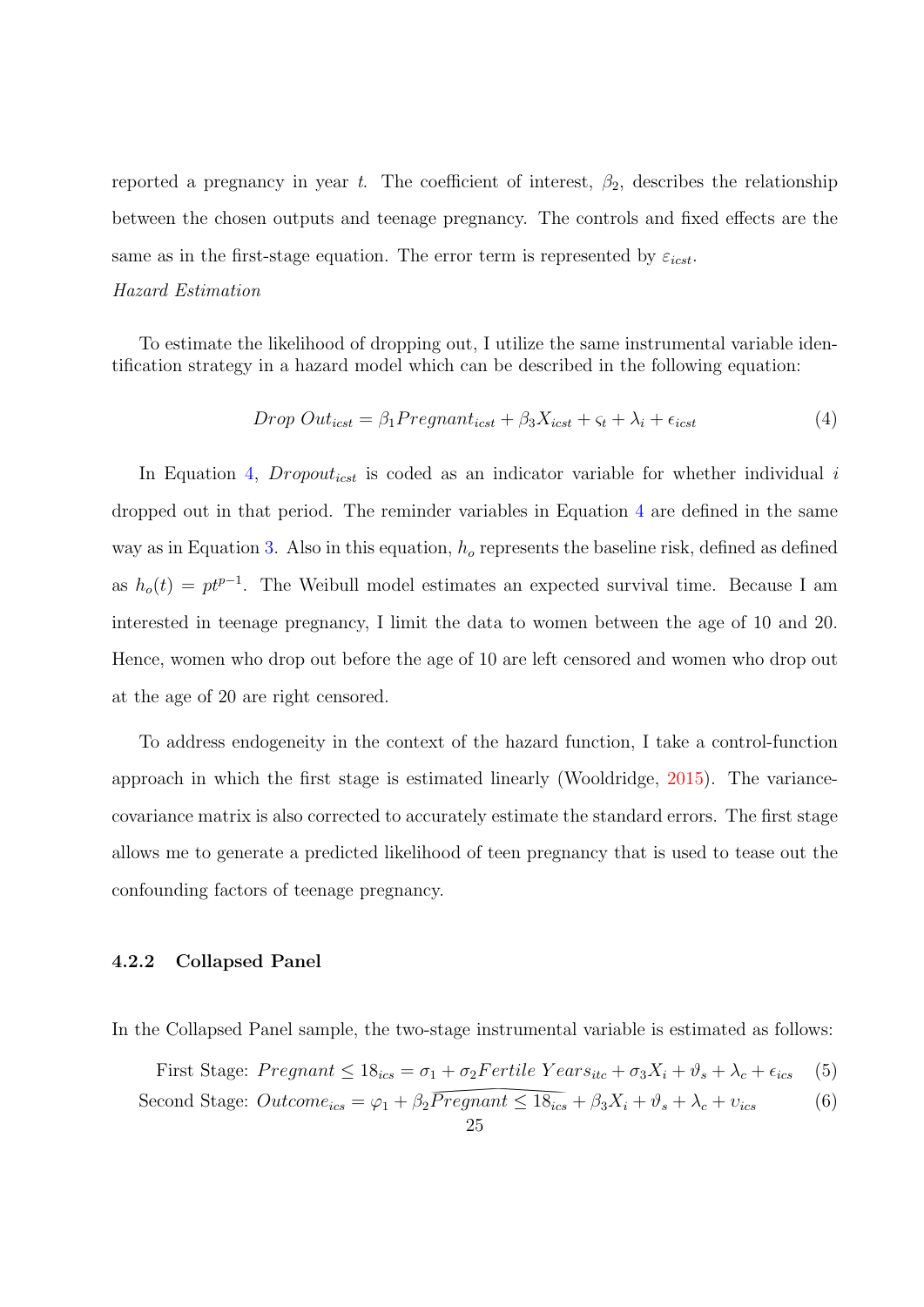In Equation [5,](#page-25-1) Fertile  $Years_{ics}$  is defined as a continuous measure of the number of fertile years between the age of menarche and the age of 17 for a sampled woman i of cohort c who lives in the sampling locations.<sup>[27](#page-0-0)</sup> Pregnant  $\leq 18_{ics}$  is equal to one if the same individual reported a pregnancy before the age of 18 and zero otherwise.

Additionally,  $X_i$  is the set of individual controls including height, literacy status of the mother of the teenage mother, language spoken at home, race, whether the woman was born outside the Western Cape, her self-reported religion, the normalized literacy exams, number of full siblings and household, and asset characteristics index.

Additionally, is the set of individual controls including height, literacy status of the mother of teenage mother, language spoken at home, race, whether the woman was born outside the Western Cape, her self-reported religion, the normalized literacy exams, number of full siblings and household, and asset characteristics index. The  $\vartheta_s$  and  $\lambda_c$  are sampling location and cohort fixed effects. Finally,  $\epsilon_{itc}$  is the error term.

In Equation  $6, Outcome_{ics}$  $6, Outcome_{ics}$  is the educational or labor outcome estimated. The coefficient of interest,  $\beta_2$ , describes the relationship between the chosen outputs and teenage pregnancy. The controls and fixed effects are the same as in the first stage equation. The error term is represented by  $\varepsilon_{ics}$ .

The inclusion of the sampling location fixed effects  $(\lambda_c)$  accounts for the adverse events that may have occurred at the year of birth of the sampled women that will also be linked to both the age at menarche and the outcomes of interest. They are included in order to account for any geographical condition that may affect the age at menarche. Finally, I control for the women's adult height, which has been found to be linked to childhood nutrition as a proxy for childhood nutritional shocks.

<sup>&</sup>lt;sup>27</sup>Mathematically, I define this continuous variable as 17 minus the age at which she had her first menstruation.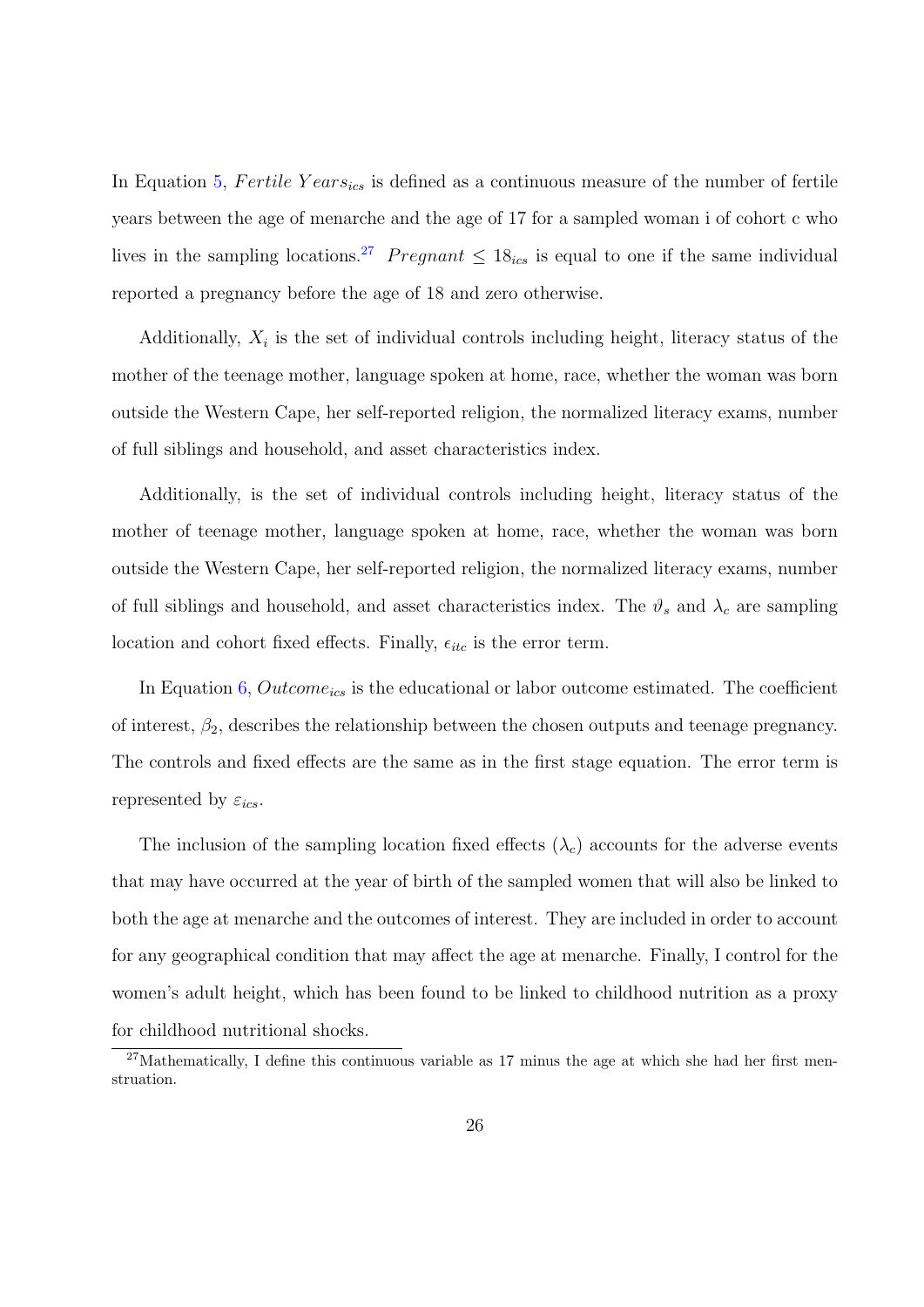The key identifying assumption in this methodology is that, within a given cohort year, location, the demographic and socioeconomic status controls, and the age at menarche are orthogonal to potential confounders. The impact of teenage pregnancy on the probability of lagging behind in schooling is identified from within-location and within-year-of-birth variation in the age at menarche.

I also generate an alternative specification for the instrumental variables. In order to allow for nonlinearities in the effect of menarche on teenage pregnancy, I change the instrument and specify it as an indicator for an early menarcheal age. The threshold for a late menarche is defined as girls who have reached menarche after the age of 15, which is a slightly more conservative definition than the one used by the medical literature (Lawn, Lawlor, and Fraser, [2017;](#page-49-9) Lawn et al., [2017;](#page-49-9) Kim and Je, [2019](#page-49-10) and Lancaster and Hamburg, [1986\)](#page-49-11). Around 25% of the women report late menarche in my sample.

# 4.2.3 First-stage Estimation

For the instrumental variable to be relevant, the approach requires a strong positive correlation between the fertility and the pregnancy variables to reflect the fact that an additional fertile year during teenage years increases the likelihood of a pregnancy.[28](#page-0-0) In this section I therefore present the first-stage coefficients and a graphical representation of the relationship between the fertility and pregnancy indicator variables in the panel, the number of fertile teenage years, and the indicator for teenage pregnancy, in the collapsed panel.

In the first place, Table [2](#page-60-0) includes the first-stage coefficients for the Instrumental Variable approach ( $\sigma_2$  $\sigma_2$  in Equation 2 and Equation [5\)](#page-25-1). The panel data coefficients are shown first, in columns (1) and (2). In the first specification, I do not include sampling location, year fixed

<sup>&</sup>lt;sup>[2](#page-24-0)8</sup>In other words, the specification requires  $Corr(Pregnant_{icst} ; Fertile_{icst}) \neq 0$  in Equation 2 and  $Corr(Pregnant \leq 18_{ics}$ ; Fertile Years<sub>i</sub>)  $\neq 0$  in Equation [5.](#page-25-1)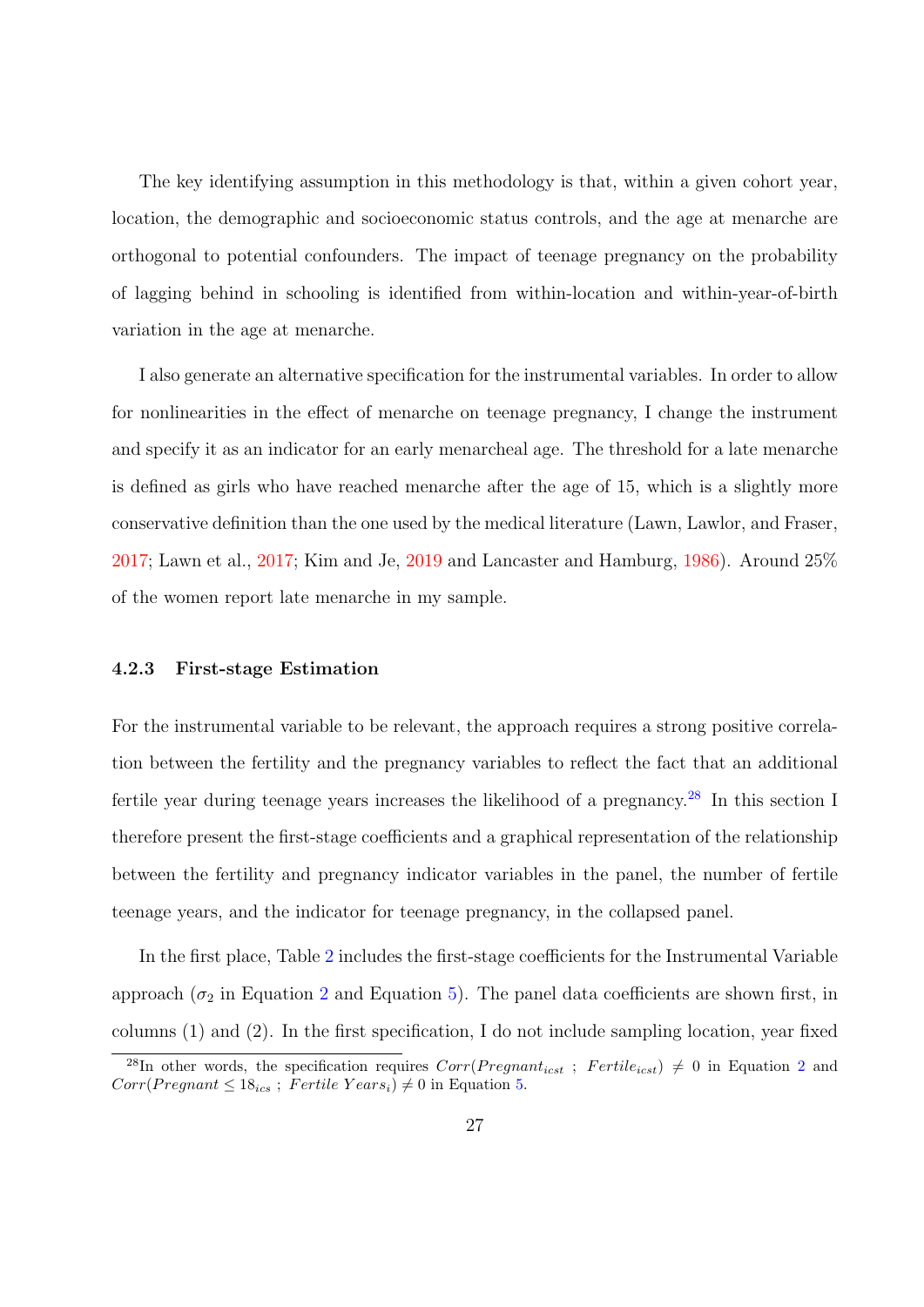effects, or controls. The coefficient of interest,  $\sigma_2$ , is equal to 0.023 (0.002 SE, pp<0.01). With the inclusion of the fixed effects and controls,  $\sigma_2$  takes the value of 0.024 (0.002 SE, pp<0.01). The first-stage F-Statistics for these specifications are 200.6 and 171.6 respectively.

Second, in the next set of columns,  $(3)$ – $(6)$ , I present two specifications for the collapsed panel. Columns (3) and (4) describe Equation [5](#page-25-1) when the instrument is the number of fertile teenage years. With out the controls, or fixed effects,  $\sigma_2$  takes the value of 0.012 (0.006 SE,  $p< 0.1$ ) but the instrument is weak, as the F-statistic is equal to 3.771. However, with the inclusion of both controls and sampling locations fixed effects, the coefficient is 0.032 (0.008  $SE, p < 0.01$ . In other words, an additional fertile year during the teenage period increases the probability of reporting a pregnancy before the age of by 3.15 percentage points. The F-statistics in this specification is 17.61, which is above the critical threshold of 10.

An alternative specification for  $\varphi_2$  in the collapsed panel is presented in columns (5) and (6), where teenage pregnancy is instrumented using an indicator variable for the onset of menarche before the age of 14. Consistent with the instrument estimated in column (3), the instrument is weak without the sampling fixed effects and controls. As shown in column (4),  $\varphi_2$  is equal to 0.045 (0.018 SE, p< 0.01) and the F-statistic is 5.956. Nevertheless, once the fixed effects and the controls are included, reaching menarche before the age of 14 is associated with an increase in the likelihood of adolescent pregnancy of 8.1 percentage points  $(0.022 \text{ SE}, \text{P} < 0.01)$  and the F-statistic is 13.43.<sup>[29](#page-0-0)</sup>

A graphical representation of the first stage equation is presented in Figure [5.](#page-55-0) The top panel describes correlation between the indicator variables of teenage pregnancy and fertility in the panel sample for girls aged 10-20. The bottom panel describes the relationship between the fertile years in the collapsed sample. As shown in Figure [5,](#page-55-0) the relationships in both samples are positive.

 $29$ The standard errors in Columns (5) and (6) are greater in size than in the specification where the instrument is continuous.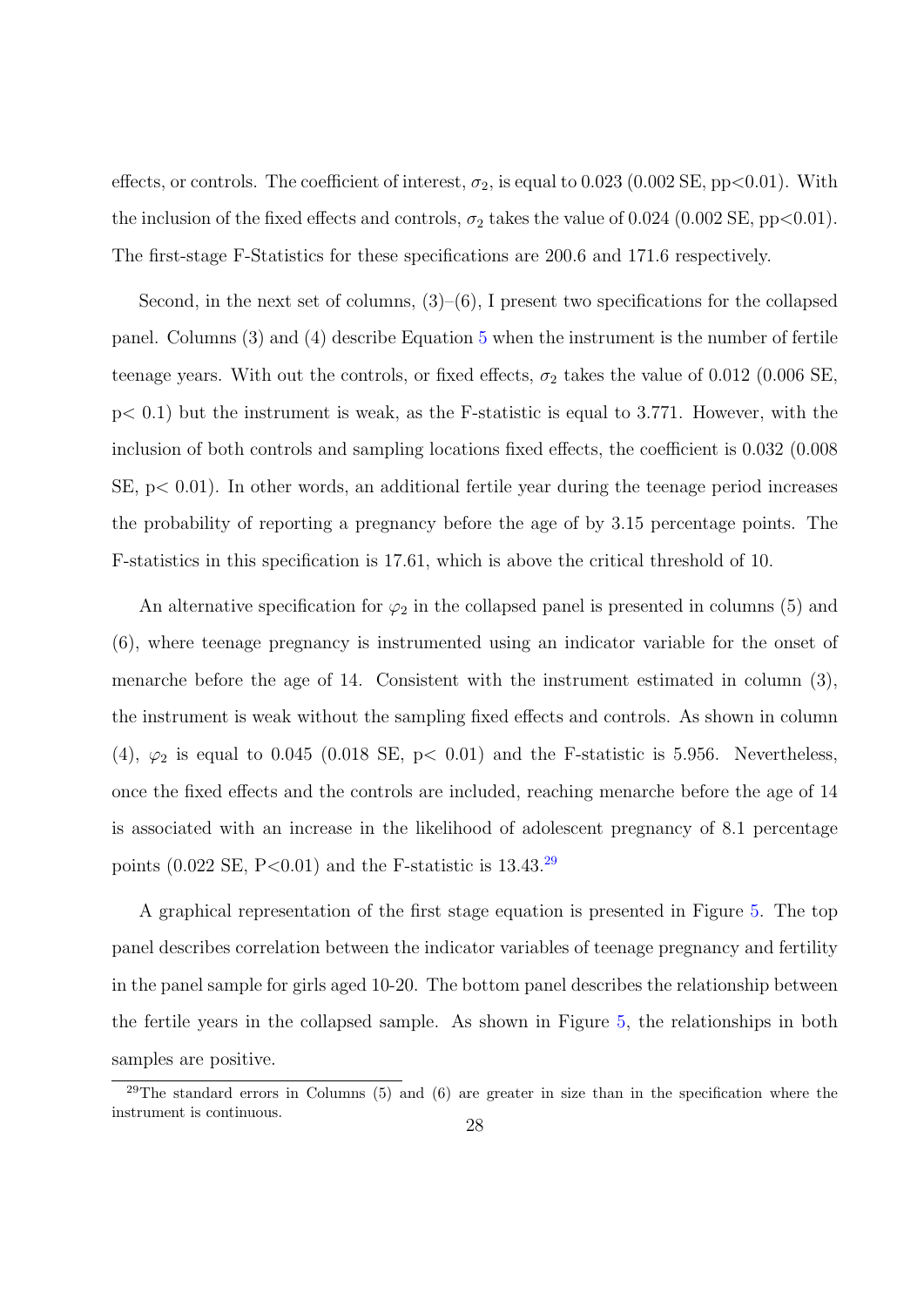In Tables [A6](#page-64-0) and [A7](#page-71-0) in the appendix, I present two variations of the identification strategy for the collapsed panel instrumental variable approach. First, in Table [A6](#page-64-0) I analyze whether changing the thresholds for teenage pregnancy between the ages of 16 and 21. Younger ages are associated with greater coefficients and stronger F-statistics. In Table [A7,](#page-71-0) I present three variations in the construction of the instrument. Instead of utilizing 17 minus the age at puberty, I change the upper bound to 18, 19 and 20. The coefficients are similar in size and F-statistic is greater than 10.

The results across all specifications describe a positive relationship between the number of fertile teenage years and teenage pregnancy. Each additional fertile year during a woman's teenage years increases the likelihood that a sampled woman will report a teenage pregnancy. Table 4 clearly describe the positive sign described by the coefficients of interest in both samples.<sup>[30](#page-0-0)</sup> In the next section, I turn to issues associated with the validity of the instrument.

### 4.2.4 Validity Issues

#### 4.2.4.1 Validity of the Instrument

Since the identification strategy relies heavily on the correlation between age at menarche and likelihood of teenage pregnancy, I examine the instrument's validity. Importantly, for the instrument to successfully tease out endogeneity, the exclusion restriction requires that the relationship between teenage fertility and adult outcomes is fully mediated by changes in the likelihood of teen pregnancy.<sup>[31](#page-0-0)</sup> There are, however, two important concerns regarding the exclusion restriction of the age at menarche as an instrument for the likelihood of teen

<sup>&</sup>lt;sup>30</sup>The pattern is consistent with previous findings (for example, Ribar, [1994](#page-51-4) and Klepinger et al., [1997\)](#page-49-3).

 $31$ It is worth mentioning the monotonicity condition. Given the set-up of the study, girls who experience a late menarche, even when using the chosen conservative definition, are very unlikely to experience a pregnancy during their schooling years. The decrease is largely due to the biological impossibility of having a child without undergoing menarche. It is thus possible that the setting rules out the existence of potential defiers. The monotonicity property of the age at menarche as an instrument for teenage pregnancy is therefore satisfied, if we account for the health shocks. 29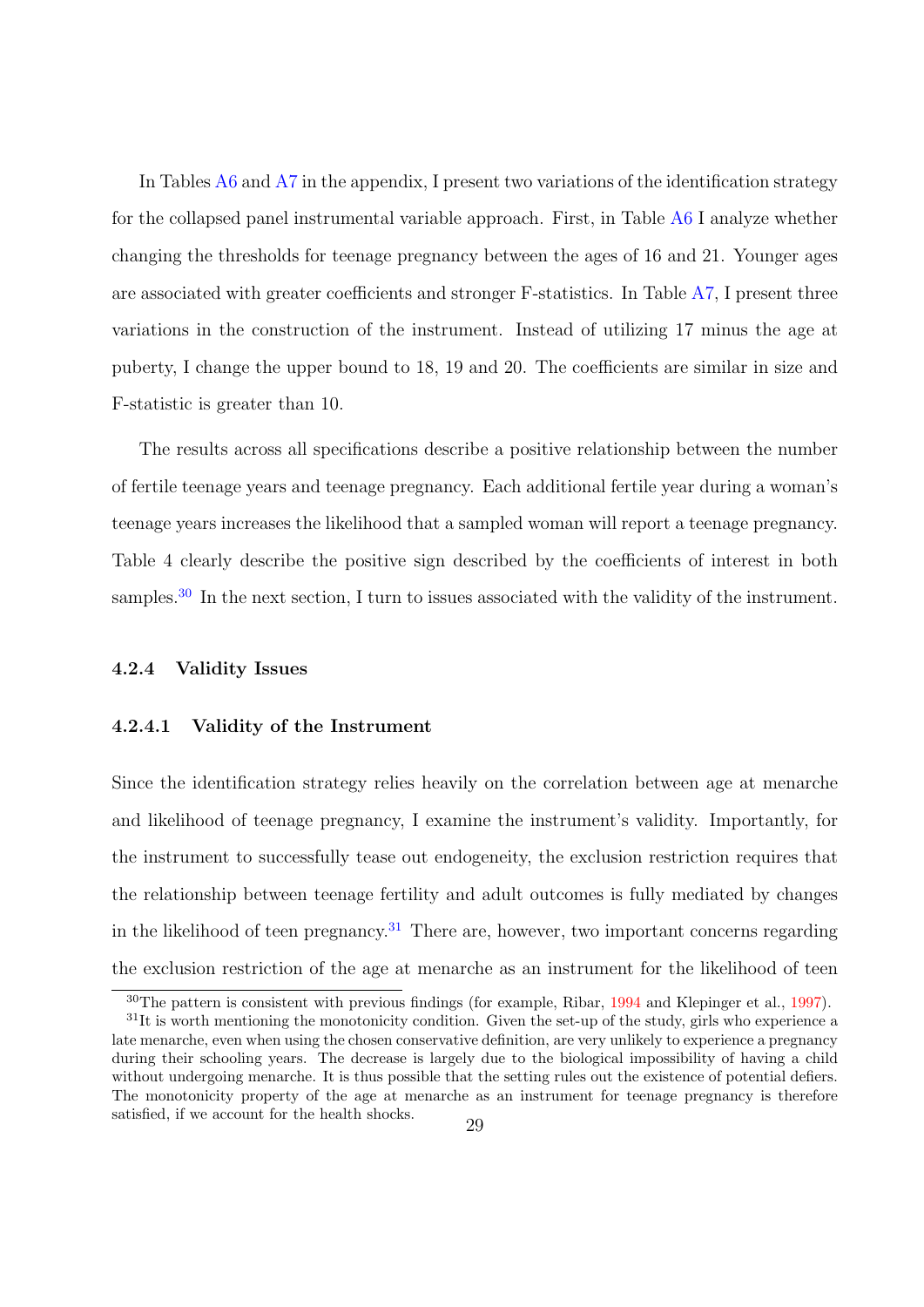pregnancy. The first relates to the exogeneity of the instrument, and the second concerns the social consequences of the onset of menarche.

#### Exogeneity of the Menarcheal Age

The medical debate over whether the age at menarche is an exogenous event is voluminous. There is a large body of evidence suggesting that long-run health is determined by shocks that happen in the prenatal and perinatal period (Almond, Chay, and Lee, [2005;](#page-46-1) Alderman, Hoddinott, and Kinsey, [2006](#page-46-2) and Almond and Mazumder, [2011\)](#page-47-15) and in early life (Akresh, Bhalotra, Leone, and Osili, [2012;](#page-46-3) Mahmud, Shah, and Becker, [2012](#page-50-10) and Almond, [2006\)](#page-46-4). The debate also has implications for whether early childhood nutrition determines the age at menarche. There is a strand of the literature that argues that a random genetic component explains the age at first menstruation (Mpora et al., [2014;](#page-50-11) Jahanfar, Lye, and Krishnarajah, [2013,](#page-49-12) Sørensen et al., [2013,](#page-51-15) Adair, [2001\)](#page-46-5), which would suggest that the menarcheal age is quasi-random. In contrast, a group of authors have found that early childhood nutrition and socioeconomic status are linked to the timing of puberty among girls (Karapanou and Papadimitriou, [2010;](#page-49-13) Dahiya and Rathi, [2010;](#page-48-16) and Rah et al., [2009\)](#page-50-12). In this case, childhood nutrition may affect long-run well-being through human capital development or through its impact of the timing of menarche.[32](#page-0-0)

To address the debate over the exogeneity of the age at menarche, I proceed to examine the question in two ways. My first approach is to examine an indicator of adult health that has been linked to prepubescent health status and nutrition: adult height (Martorell and Habicht, [1986;](#page-50-13) Fogel, [1993;](#page-48-17) Silventoinen, [2003\)](#page-51-16). Since in 2006 the younger cohort sampled in the CAPS Data set was 18 years of age, this height variable is the best available proxy of

<sup>32</sup>More recently, Khanna [\(2019\)](#page-49-4)'s main corollary is that the age at menarche is a poor instrument for the age at marriage in India because it does not satisfy the exclusion restriction. Using data from the Young Lives panel, reaching menarche early (defined as before the age of twelve) decreases school enrollment by 13%. It has been argued that nutrition is linked to the timing of menarche among girls.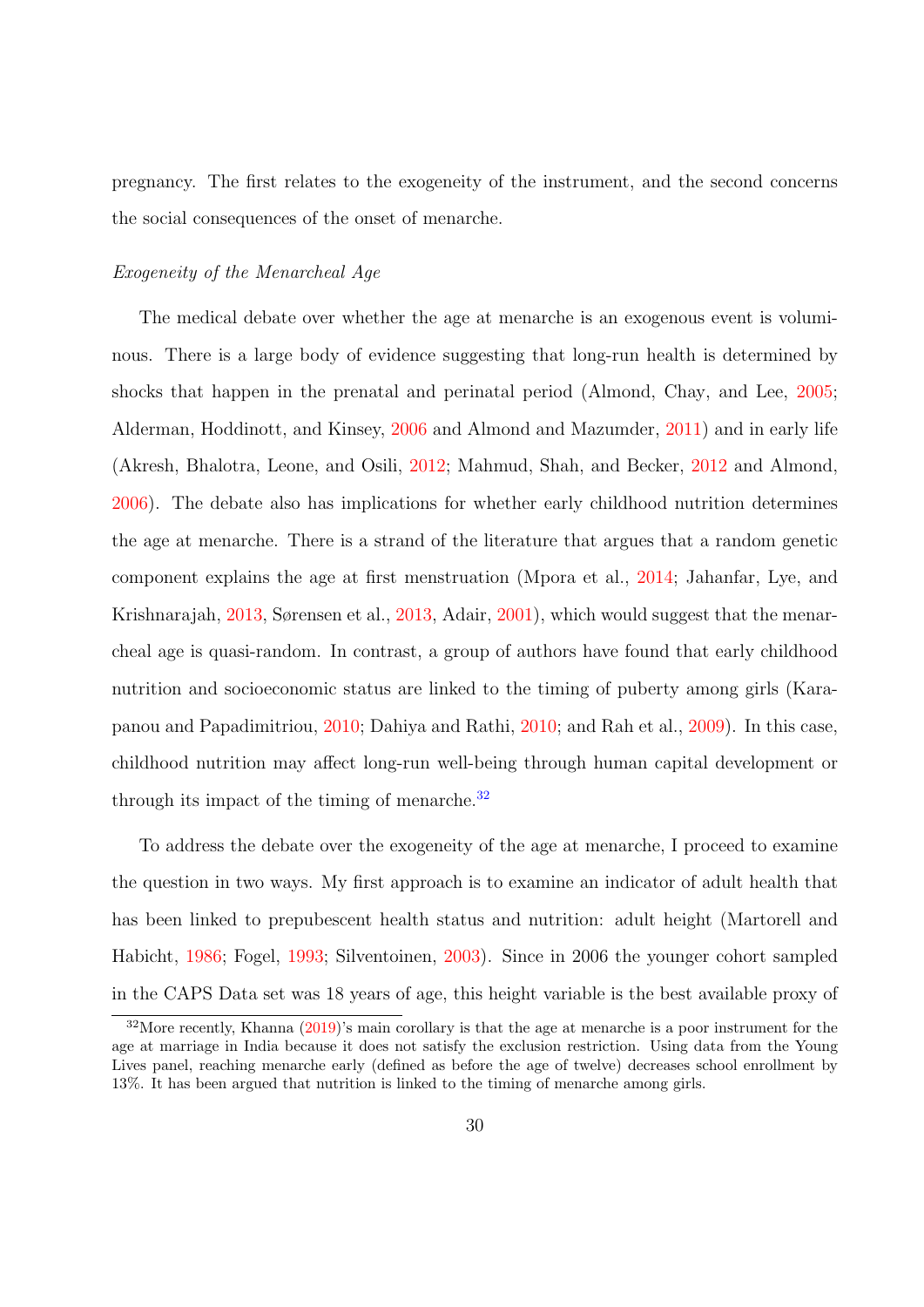degree of stunting caused by poor nutrition or health issues in childhood. Figure [6](#page-56-0) displays the relationship between age at menarche and adult height. As shown, the relationship is weakly positive but not statistically significant. Furthermore, following Field and Ambrus [\(2008\)](#page-48-1), Sekhri and Debnath [\(2014\)](#page-51-5) and Chari et al. [\(2017\)](#page-47-4), I include the height of the sampled teenage women among the vectors of controls to account for any remaining within-sampling location variation in environmental conditions.

A further test of the exogeneity can be found in Table [A3.](#page-61-0) In this table, I present some descriptive characteristics for girls who have reached menarche by the age of 14, and those who report reaching it later. As seen, most of the demographic characteristics remain balanced across groups. The race composition and the education of the mothers, however, are different among those who reached menarche in different age groups. [33](#page-0-0)

My second approach to the endogeneity question is to examine another threat to the exogeneity of the instrument, the fact that environmental factors, such as toxins that are specific to a location, may cause delays in menarche.<sup>[34](#page-0-0)</sup> The CAPS data is mostly homogeneous: 80% of the population report having lived most of their lives in a formal or informal urban setting. Nevertheless, I control for sampling location fixed effects in the static model and test whether the sampling clusters faced different environmental factors. I also compare the poverty level per sampling location and the height in Figure [7.](#page-56-1) This relationship is not statistically significant.

Third, since menarche is an event that may have occurred a few years earlier, an additional feasible concern would be the possibility of recall bias. The age at menarche is established using a self-reported account of the year in which the sampled women reached menarche. In cases of misremembrance, the first-stage coefficients would not correctly estimate the

<sup>&</sup>lt;sup>33</sup>In Table [A9](#page-73-0) in the appendix, I present the estimates for the largest race group in my sample: black women. This group is driving the results.

<sup>&</sup>lt;sup>34</sup>This concern is particularly important because girls raised in urban environments have been found to display earlier menarcheal ages than those who grew up in rural environments.<br>  $31$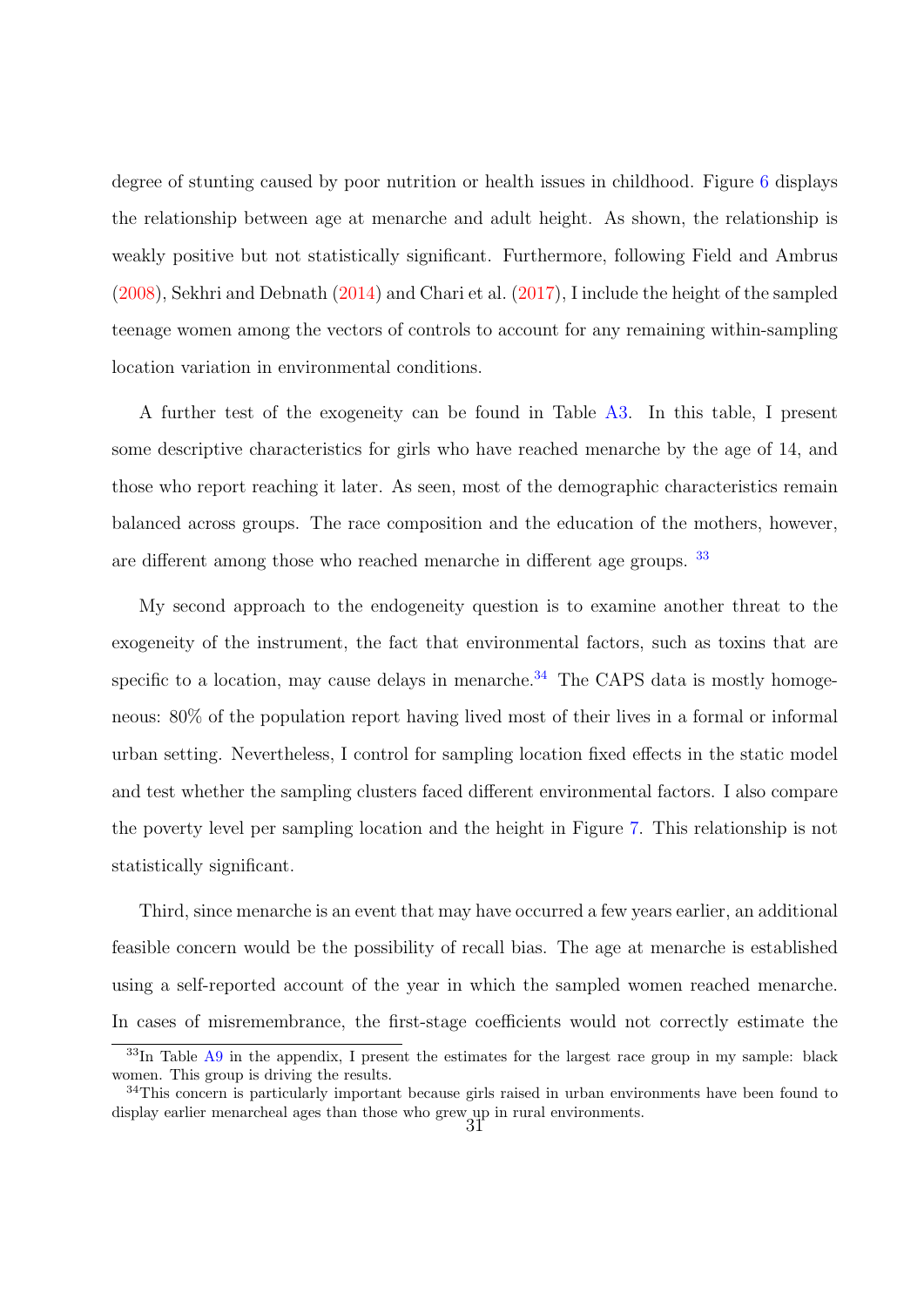likelihood of teenage pregnancy. Although unlikely, given the nature of the event in a girl's life, I examine this possibility in Figure [8](#page-57-0) where there is a graphical representation of the distribution of the responses to menarcheal age in waves 1 and 3. As seen in the figure, there are no differences in the distribution.  $35$ 

A final concern relates to how unexpected negative economic shocks can affect the age at menarche. Negative shocks that cause unexpected stress at young ages may induce menarche at an earlier age Karapanou and Papadimitriou [\(2010\)](#page-49-13). I therefore examine whether the inclusion of stressors such as health emergencies and the death of one of the parents may tackle the source of bias. Wave 1 of the CAPS survey contains a list of questions regarding traumatic circumstances that may affect a sampled woman during her childhood; it also contains information on whether the death of one or both of the parents has occurred.<sup>[36](#page-0-0)</sup>

#### Exclusion Restriction

The the onset of menarche could lead girls or their families to engage in actions that might affect the girls' schooling progression. If so, the exclusion restriction would be violated. The concern is particularly important in many low-income countries because the lack of knowledge of menstruation within families results in the exclusion of menstruating women and girls from daily routines or public spaces. If so, these girls face additional challenges associated with menstrual management and/or public shaming.

In order to test for the potential consequences of the onset of menarche, I undertake an event study analysis, as shown in Figure [9.](#page-57-1) The event is defined as the year in which the

<sup>35</sup>To further test the possibility of recall bias, I compare the average menarcheal age for the women in my study sample (13.392 years old) with other similar countries in Africa. Sunder [\(2018\)](#page-51-6) and (Prentice, Fulford, Jarjou, Goldberg, & Prentice, [2010\)](#page-50-14) find that the average age at menarche for Ugandan and Gambian girls was 14.4 and 14.90 years, respectively. In Nigeria, (Adebara & Munir'deen, [2012\)](#page-46-6) estimated that girls reached menarche at the age of 13.21 and in Mozambique Padez [\(2003\)](#page-50-15), the average amounted to 13.2. The estimates are similar to the average in the current study sample, which further lessens the concerns of inaccurate reporting of the age at menarche in the CAPS data set.

<sup>36</sup>As shown in Table [A5,](#page-63-0) controlling for parental deaths and an index of childhood stressors yields results that are not different across the women in the sample.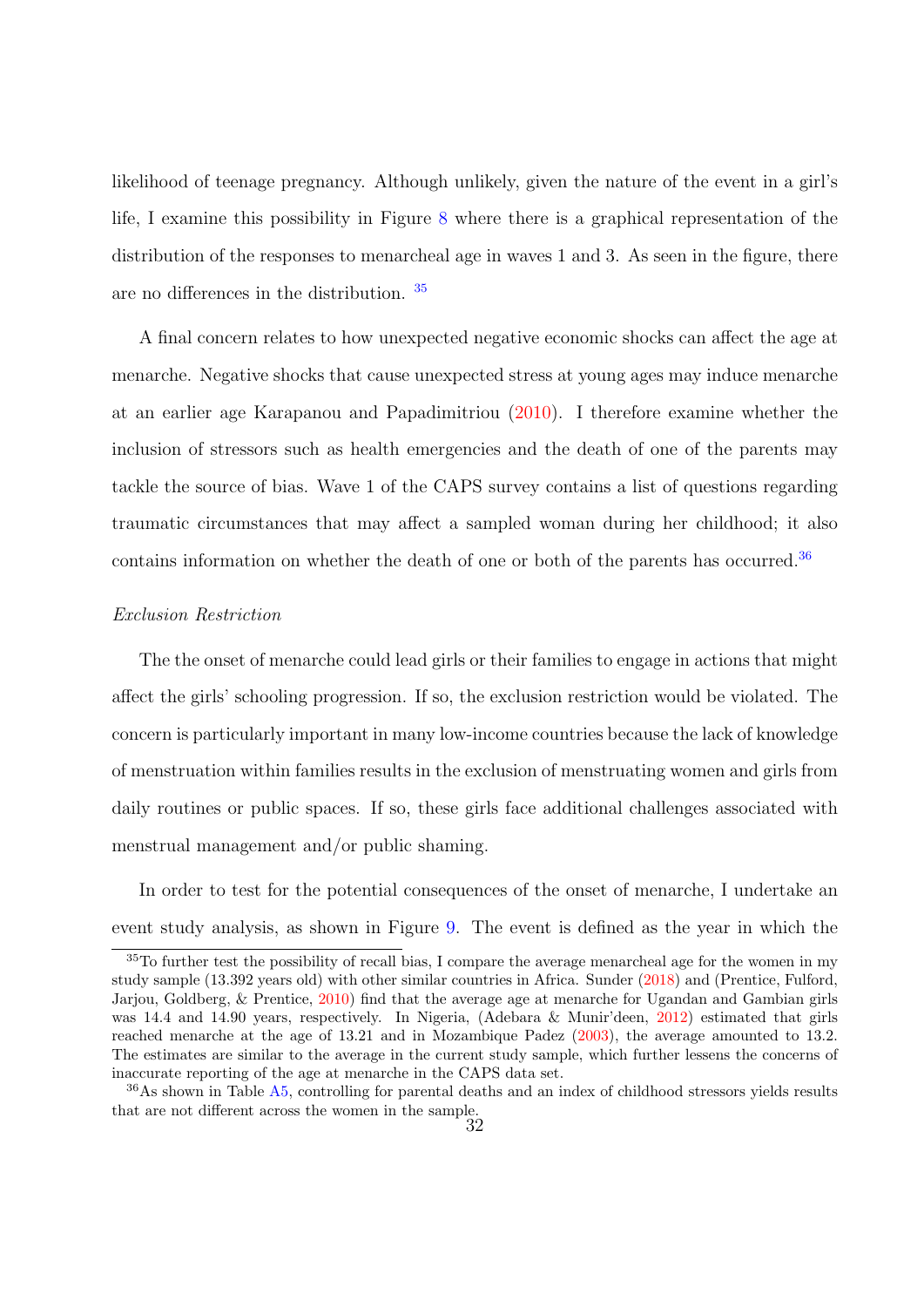sampled women reached menarche. The selected variables are the pregnancy, dropping out of school, the interaction between dropping out and pregnancy, and the interaction between dropping out and not being pregnant. The estimation includes five lags and five leads and controls for age, time, and year fixed effects.

By definition, teenage pregnancy is virtually zero before reaching menarche and there is an upward trend the year after its onset. The event study for dropout rates show that dropouts did not increase significantly until two years after the onset of menarche. At the same time, dropout does not react in the four periods prior to the onset of menarche. In the left bottom panel, the analysis of the interaction of teenage pregnancy and dropout indicates a similar pattern. Finally, the pattern of the interaction of dropping out and being pregnant increases after the onset of menarche, but the coefficients are not statistically different from zero for the first four lags.

# 4.2.4.2 Attrition

#### Collapsed Panel Dataset

As shown in Table [A1,](#page-59-0) attrition rates are important in the CAPS dataset. In addition, the sample selection requires specific age at menarche groups, more than one sampled woman per sampling cluster, and the availability of adult height. It is thus important to consider whether the teenage pregnancy or menarcheal age are different between my sample and the individuals not considered in the paper. In order to test the possibility, I present, in Table [A4,](#page-62-0) the coefficients of regression, where the left-hand side variable is an indicator variable equal to one if the woman was not included in the full sample and zero otherwise, and the right hand side is comprised of either indicator variable for the age at menarche or the indicator variable for pregnancy before the age of  $18.<sup>37</sup>$  $18.<sup>37</sup>$  $18.<sup>37</sup>$ 

<sup>&</sup>lt;sup>37</sup>Migration between provinces was important in South Africa. The main stream of migrants moved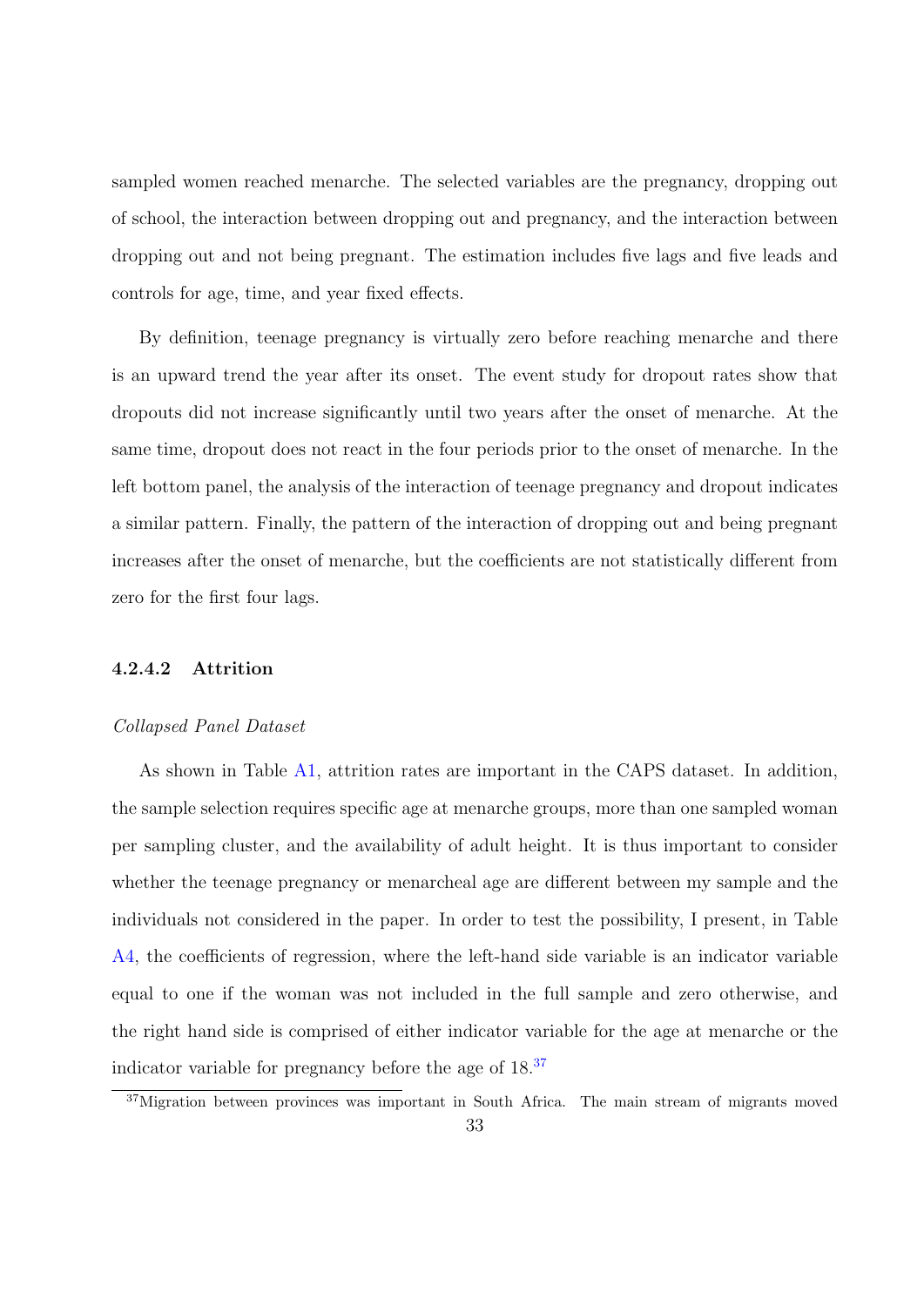In columns  $(1)$  and  $(2)$ , the main regressor is the age at menarche. In column  $(1)$  the estimation does not include controls and in column (2) the estimation includes indicator variables for race, cohort, religion, household size, the literacy level of the mother of the teenage mother, the teenage mother's place of birth, and the household size. Column (2) also includes sampling cluster fixed effects. The sample includes all women who have reported an age at menarche. Columns (1) and (2) provide evidence that attrition is not statistically associated with the age at menarche. Both coefficients are negative, close to zero and not statistically significant.

In columns (3) through (6), the regression includes an indicator variable for pregnancy before the age of 18. As with the age at menarche, I analyze the relationship between attrition and teenage pregnancy with and without controls and sampling cluster fixed effects. The sample in columns (3) and (4) is composed of all of the women surveyed in the first wave, whereas the regressions presented in columns (5) and (6) limit the sample to those who were already 18 years of age in the first wave (i.e., their teenage pregnancy status was already defined in 2002).

The teenage pregnancy coefficient in column (3) is equal to -0.088 (statistically significant at the one-percent level). However, when controls and fixed effects are added, the association between teenage pregnancy and attrition diminishes to 0.044 and is no longer statistically significant. Similarly, when the sample is restricted to women who were older than 18 in 2002,

between the Eastern Cape and municipalities in the Western Cape driven by labor demand. During the period of interest, urbanization rates were high and migration was mostly urban-to-urban, but homelands were also affected (Posel, [2004\)](#page-50-16). Historically, migration was highly regulated by the government. In this context, mostly male migrants moved for labor reasons and migration was circular or temporary. Once the policies were lifted, although the expectation was that it would became permanent, temporary migration remained high.

Migrants from the East Cape to the West Cape were more likely to be male, young (25 to 29 years), and unmarried. They were generally from low income households unemployed or not economically active. The inflow of migrants to the cities brought additional housing, health, education and sanitation challenges to the local authorities. Jacobs and Du Plessis, [2016](#page-49-14) estimated that, once these migrants arrived in Cape Town, 31.3% lived in informal dwellings in backyards or informal settlements.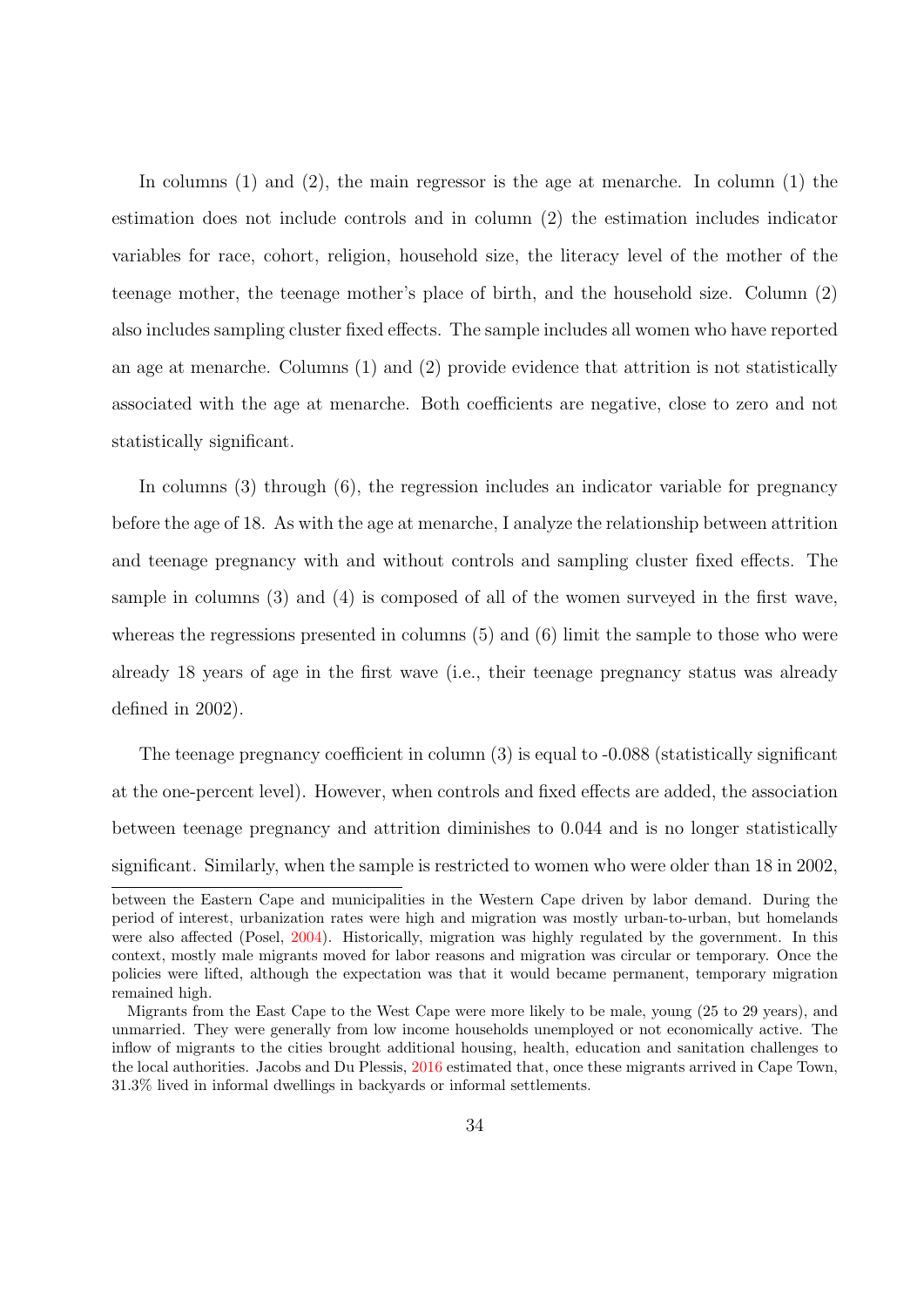the coefficients are smaller but are only significant when additional variables are included.

Even though there is no statistically significant relationship between teenage pregnancy and attrition with the inclusion of controls, I will include sampling-cluster fixed effects, as specified in the empirical approach section. I also present, in Table [A12](#page-76-0) in the appendix, an alternative specification that includes inverse probability weights. Additionally, given the concerns over the relationship between pregnancy and attrition, the current paper should be considered as the upper bound of the effects of teenage pregnancy on schooling and labor-force participation in South Africa.

Another important consideration in this study is the overall demographic characteristics of individuals who drop from the sample. The attrition rates differ significantly by race. The black population attrition rate is 20%. Marteleto et al. [\(2008\)](#page-50-4) explain that this attrition level is due to return migration to the rural Eastern Cape province. The colored population attrition level is 10%. Finally, attrition is higher among older cohort groups, which is indicative of a positive association between age and attrition in the CAPS data.

#### Panel Dataset

As specified in the data section, the panel data set is constructed using the women included in the static analysis. However, because of the data structure and the rate of attrition, the panel is not balanced. The sample is missing 12.86% of the observations it would have included.

First, as seen in Table [B1](#page-59-0) in the appendix, the final wave of the CAPS data set does not ask any information regarding pregnancy in the year 2008, so I exclude that year from the sample. The fact affects the youngest cohort only. Additionally, the data on attrition is the largest in the last round of the data, so the schooling data for 2007 is limited. Only 77.8% of the sampled women provide data for that year. A further point that limits the balance of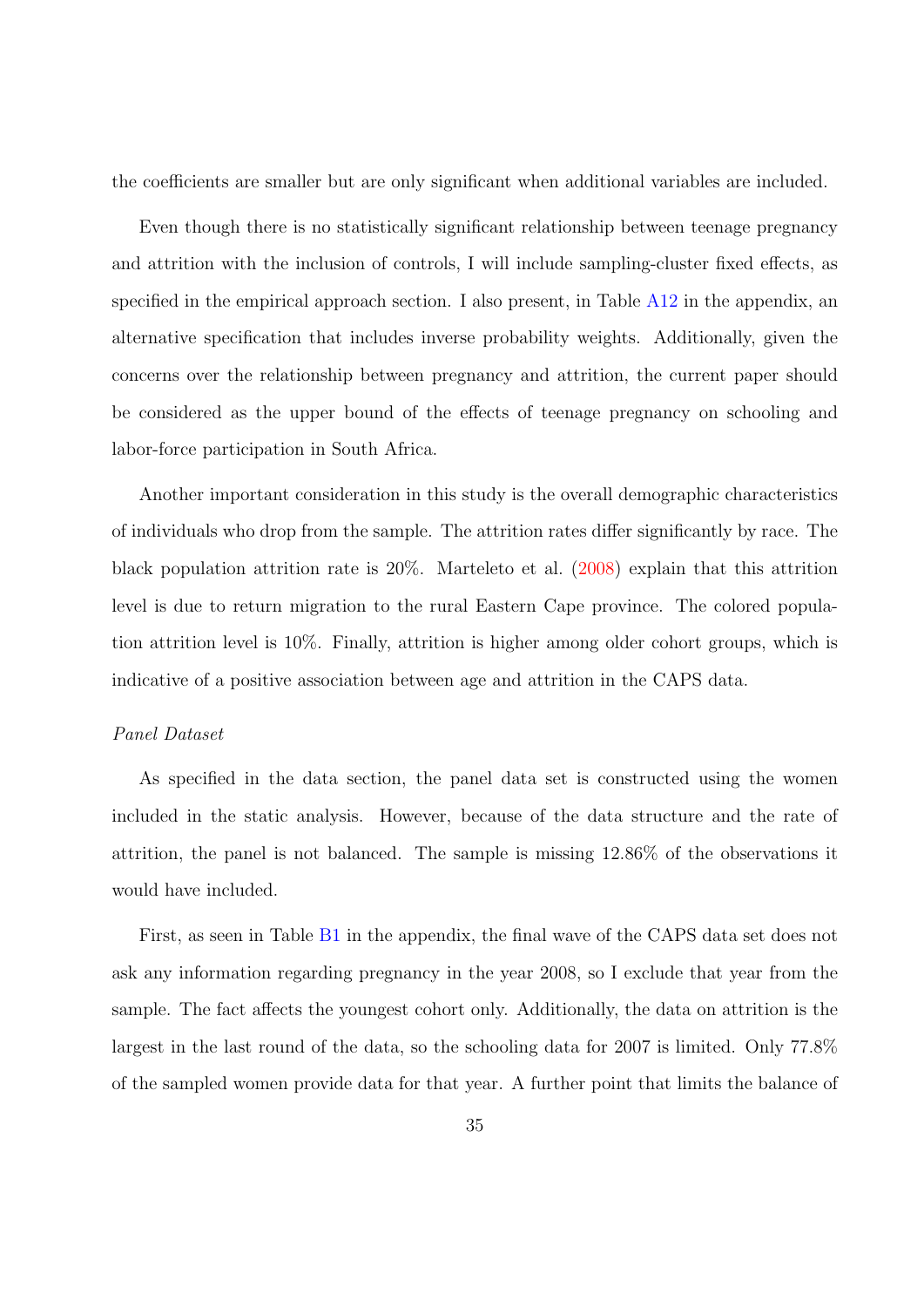the table is the lack of availability of information for a small number of years and sampled women. For example, the missing schooling data affects 1.11% of the year-women sample in 1999, 2% in 2000, and 0.4% in 2003.

## 4.3 Sibling differences Approach

The second empirical approach utilized in this study to reduce selection bias by comparing outcomes among family members. The key assumption is that there are factors that are shared by members of the same family but are unobservable to the researcher. The inclusion of sibling fixed effects thus allows me to control for common socioeconomic factors (such as genetics, school quality, and economic resources). I then test whether women who share the same background but have different pregnancy outcomes perform differently in their educational paths. If this variation is conditionally independent of unmeasured withinhousehold differences, this would also affect the outcomes, and thus the estimate is unbiased.

#### 4.3.1 Panel Data Estimation

Equation [7](#page-36-0) describes the econometric specification for the panel dataset:

<span id="page-36-0"></span>
$$
Outcome_{icht} = \varphi + \varphi_2 Programat_{icht} + \varphi_3 X_i + \psi_h + \varsigma_c + \varepsilon_t + \upsilon_{itjh}
$$
\n<sup>(7)</sup>

In equation [7,](#page-36-0)  $Outcome_{icht}$  represents the outcome of the sampled woman i of cohort c, who lives in household h and is observed in year t. Also,  $Pregnant_{icht}$  indicates whether that same woman got pregnant in year t.  $X_i$  is a set of individual-level adult health controls including individual  $i$ 's height and normalized grade on the literacy exam.

Additionally,  $\psi_h$  is the sibling fixed effect,  $\varsigma_j$  is the birth year fixed effect and  $\varepsilon_t$  are time fixed effects. Finally,  $v_i$  is the error term. In Equation [7,](#page-36-0)  $\varphi_2$  represents the coefficient of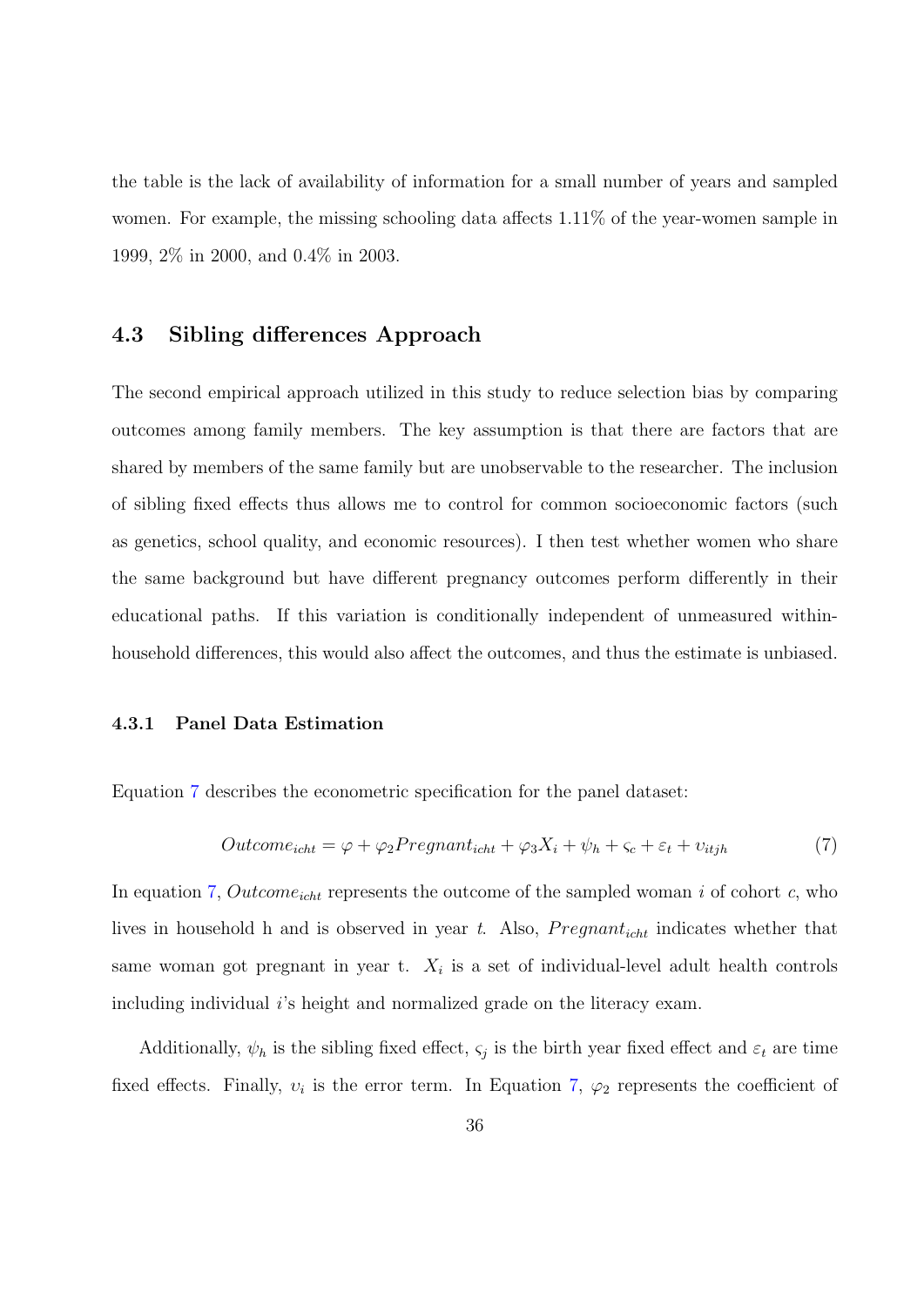interest, which captures the effect of individual i reporting a pregnancy in year  $t$ .

#### 4.3.2 Collapsed Panel Data Estimation

I turn next to the Collapsed Panel estimation in Equation [8:](#page-37-0)

<span id="page-37-0"></span>
$$
Outcome_{ich} = \varphi_1 + \varphi_2 Programat \le 18_{ijh} + \varphi_3 X_i + \psi_h + \varsigma_c + \upsilon_{ijh}
$$
\n
$$
(8)
$$

Where  $Outcome_{ijh}$  represents the outcome of interest of individual i, of cohort c and who belongs to household h. Also,  $P$ regnant  $\leq 18_{ijh}$  is an indicator variable for whether the same individual reported a pregnancy before the age of 18.  $X_i$  is a set of individual level adult health controls including the individual i's height. Also, in Equation [8,](#page-37-0)  $\psi_h$  is the sibling fixed effect and  $\varsigma_j$  is the birth year fixed effect. Finally,  $v_{ijh}$  is the error term. In this equation,  $\varphi_2$  is the coefficient of interest and measures the effect of an early pregnancy for woman i.

Siblings may have been exposed to different geographical and environment characteristics. I thus control for the potential effects of the environment by including fixed effects for the respondent's region of birth and sampling clusters.

#### 4.3.3 Validity Issues

#### 4.3.3.1 Correlation between Sisters

A key undertaking in this methodological approach is that it controls for unobserved factors using sibling fixed effects. In sibling differences strategy the variation that identifies the effects of teenage pregnancy is derived from families in which at least one sister reported a teenage pregnancy and at least one did not. The variation should be independent (conditionally) of unmeasured sibling differences in order for the estimates to be unbiased.

An important concern, thus, is that sisters who grew up together but at different points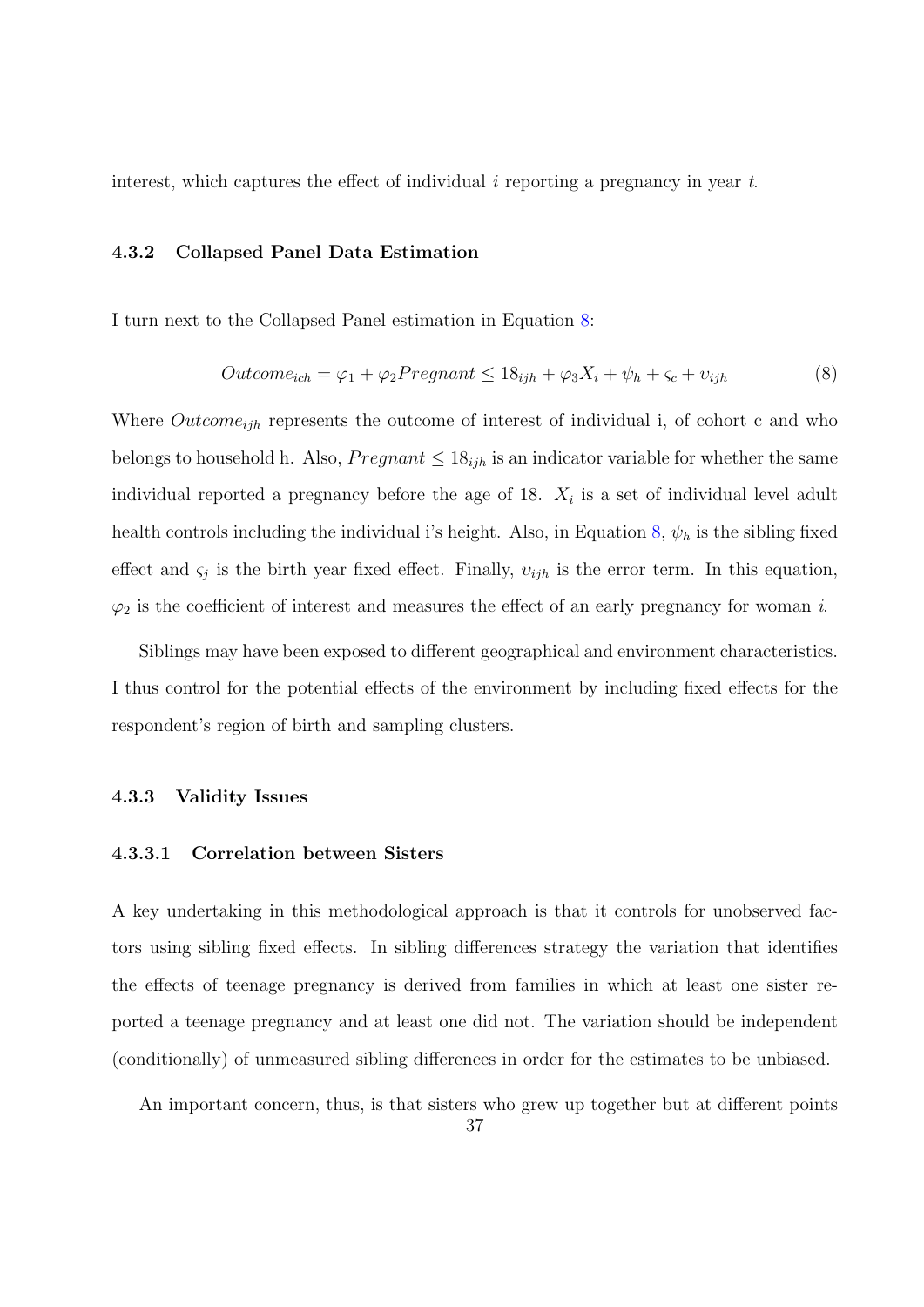in time may have been exposed to different shocks that affect nutrition and stress levels differently. In such cases, I would expect significant gaps in sisters' menarcheal ages. To test whether sisters are similar, I look at intra-cluster correlation within the sister sample. The correlation coefficient for sisters in the sibling sample is 0.742 (0.035 se) which suggests that sisters have very similar menarcheal age. To investigate the possibility, I present the variation in the age at menarche by the respondent's birth order in the sample in Figure [10.](#page-58-0)

#### Instrumental Variable Approach in the Sibling Sample

The manner in which the sibling identification strategy deals with family is to control with fixed effects. Hence, what this strategy does not do is to control for individual characteristics, that is, characteristics not shared by sisters. However, since sisters resemble each other in their age at menarche, the variation is small. This fact, combined with the relatively small size of the 39-sister sample, renders instrumenting teenage pregnancy using the age at menarche among sisters not possible. The first stage is weak.

#### 4.3.3.2 Sample composition

As seen in Table [A2,](#page-60-0) the sample of siblings is composed by women with different characteristics. By construction, the women in the sister sample come from bigger households and have more full siblings. The two samples are also different in a number of key characteristics. In particular, women in the sisters sample are statistically significantly more likely to be coloured and less likely to be black, have less educated mothers, and more likely to not have been born in the Western Cape.

Given the differences in the composition of the sister sample, the estimation of the effects of teenage pregnancy will yield different results from those found by the instrumental variable approach. First, the sample of sisters is selected to include women from poorer and less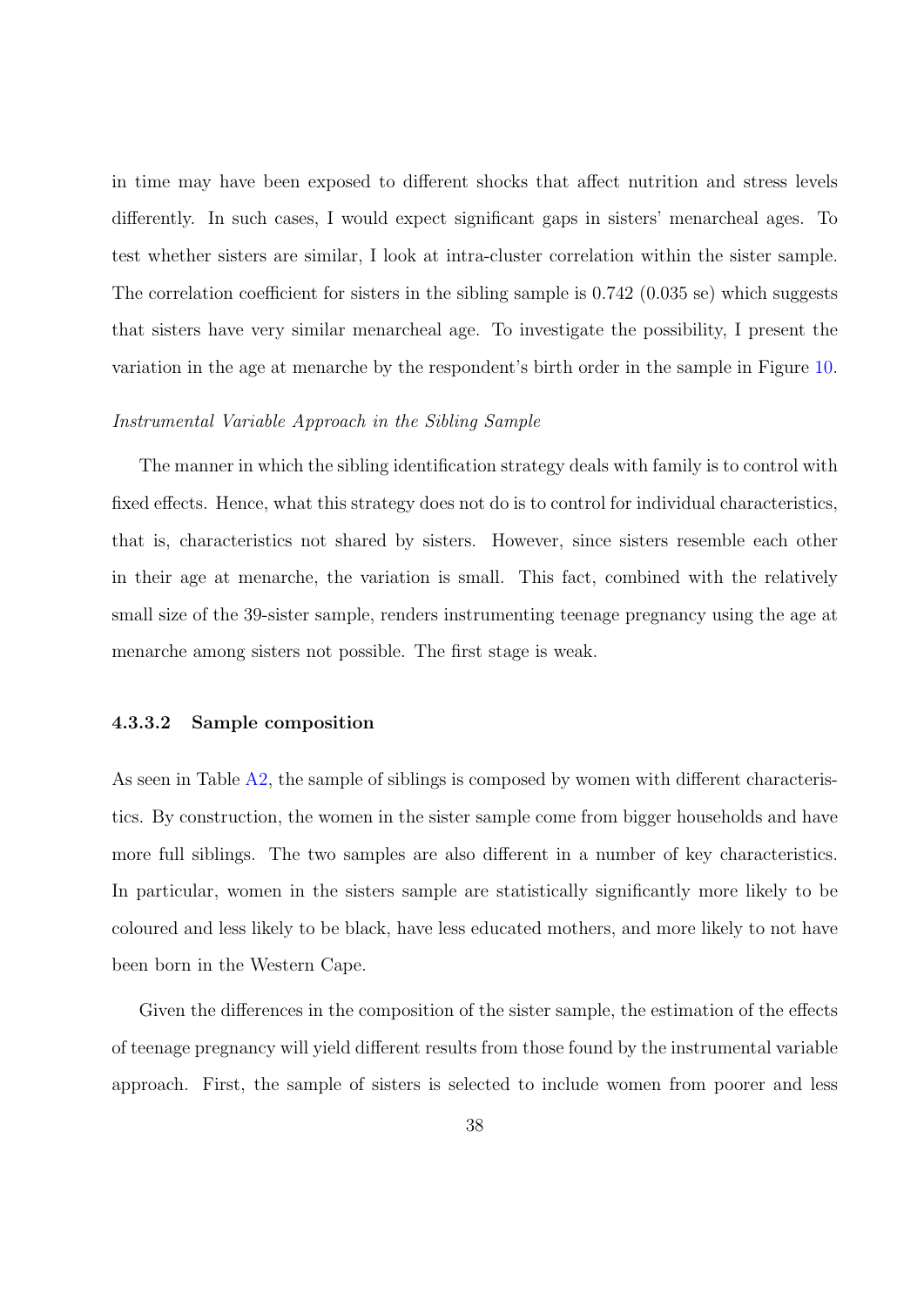educated households. Hence, the selection may explain smaller effects.

Second, it is also worth noting that most of the non-teenage mothers in the sample were sharing a household at the time of the pregnancy or birth. Educational attainment might thus be hindered by the presence of the young child in the home. In this case, the analysis of the impact of pregnancy would find smaller effects than the one found on the full sample.

# 5 Educational Results

# 5.1 Instrumental Variable Approach

### 5.1.1 Schooling Progression

Table [3](#page-61-0) reports the effects of teenage pregnancy on schooling progression. The top panel displays instrumental variable estimates for the effect of early pregnancy on the likelihood of failing a grade, the age-for-grade measure and the dropout risk; the bottom panel shows the reduced-form estimation.[38](#page-0-0)

In the first place, a reported teenage pregnancy increases the probability of grade failure by 55.7 (0.028 se) percentage points and of lagging behind their non-pregnant teens by 0.284 years (0.010 se). Both coefficients are statistically significant at the one-percent level. The dropout risk is equal to a  $0.097\%$  additional likelihood of grade failure.<sup>[39](#page-0-0)</sup>

The reduced-form estimation of the association between teenage fertility and the grade failure is equal to 55.7 (0.028 se). The age-for-grade measure is estimated to be 0.315 (0.009

<sup>38</sup>In Table [A8](#page-72-0) in the appendix, I extend the sample until the age of 24.

 $39$ Table A6 in the appendix contains the OLS results for the same variables. A teenage pregnancy, in this specification, is associated with an additional probability of grade failure by 25 percentage points. Next, the age for grade is 0.09. Both coefficients are significant at the one-percent level. Although small, the coefficient represents a 10% lag in the schooling progression of teenage mothers.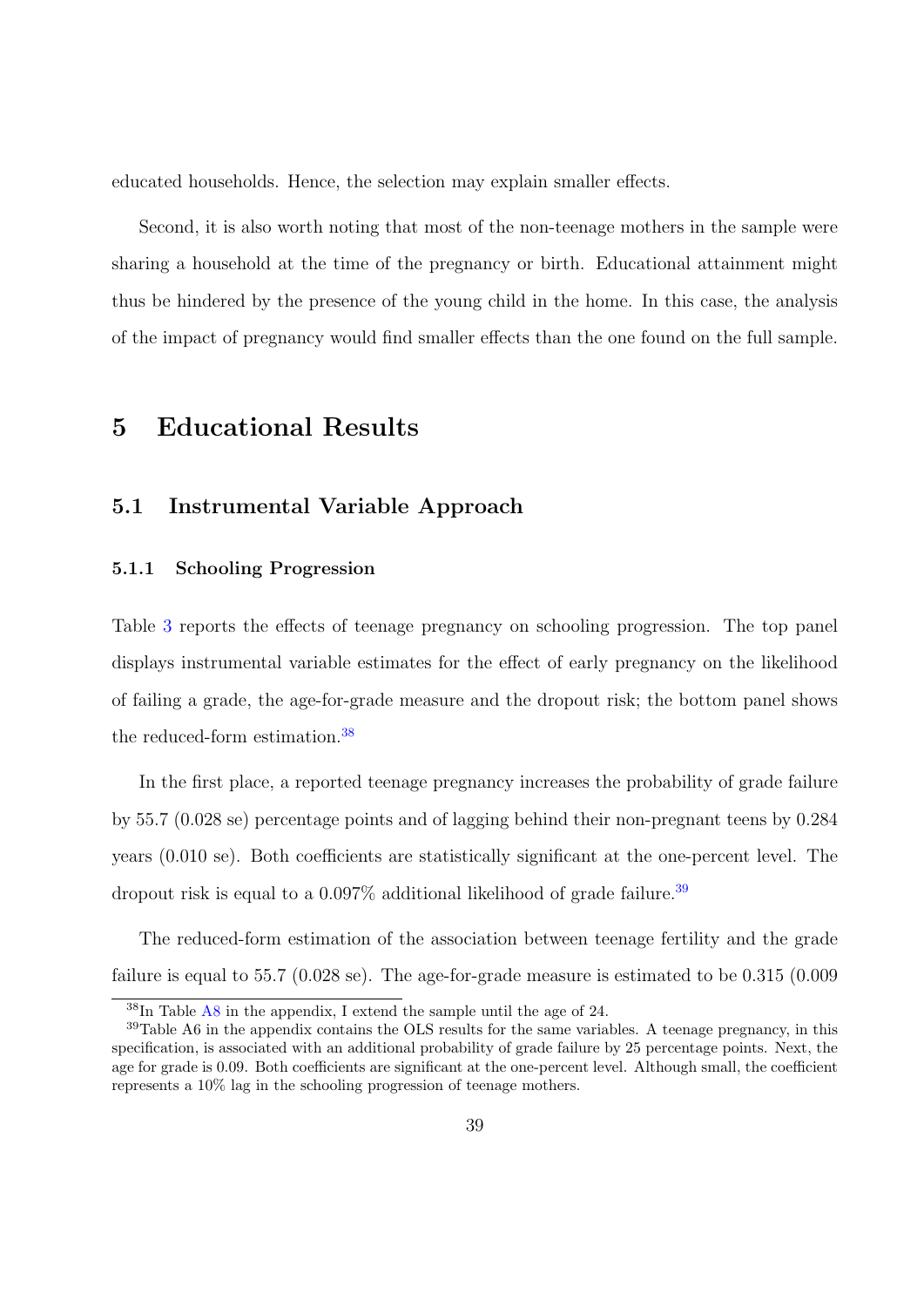se). Finally, the dropout risk coefficient is equal to 0.423 (0.201 se). All coefficients are statistically significant at the one-percent level.

#### 5.1.2 Schooling Attainment

In Table [3,](#page-61-0) I present the effects of reporting a pregnancy before the age of 18 on the school attainment of the sampled women using a static instrumental variables identification strategy. Teenage pregnancy decreases the number of years of completed schooling by 1.8 years  $(p<0.05)$  in the instrumental-variable specifications. Teenage mothers are not less likely to sit for the matriculation exam but are not reporting that they continue to post-secondary school education, as the coefficients are 0.040 and -0.259, respectively. None of these coefficients is statistically significant.[40](#page-0-0)

The bottom panel of Table [3](#page-61-0) presents the reduced form estimation coefficients. The estimates are equal to 0.057, 0.001, and -0.008 for the years of completed years of education, taking the matric exam, and the post secondary education variables respectively. However, only the first coefficient is statistically significant.

Across the paper, I have presented the estimates of women who report a pregnancy before the age of 18. However, the CAPS data set allows me to identify which pregnancy resulted in a birth. Hence, in Appendix Table [A11](#page-75-0) I present the estimation of the effects of teenage birth on the schooling attainment of the sampled women. The results are consistent with those found in Table [3.](#page-61-0)

 $40$ Table  $\overline{A5}$  $\overline{A5}$  $\overline{A5}$  in the appendix contains the OLS results for the educational attainment variables. Teenage pregnancy decreases the number of years of completed schooling by 1.05, likelihood of sitting for the matriculation exam decreases the number by 0.233 percentage points, and postsecondary education decreases it by 4.3 points.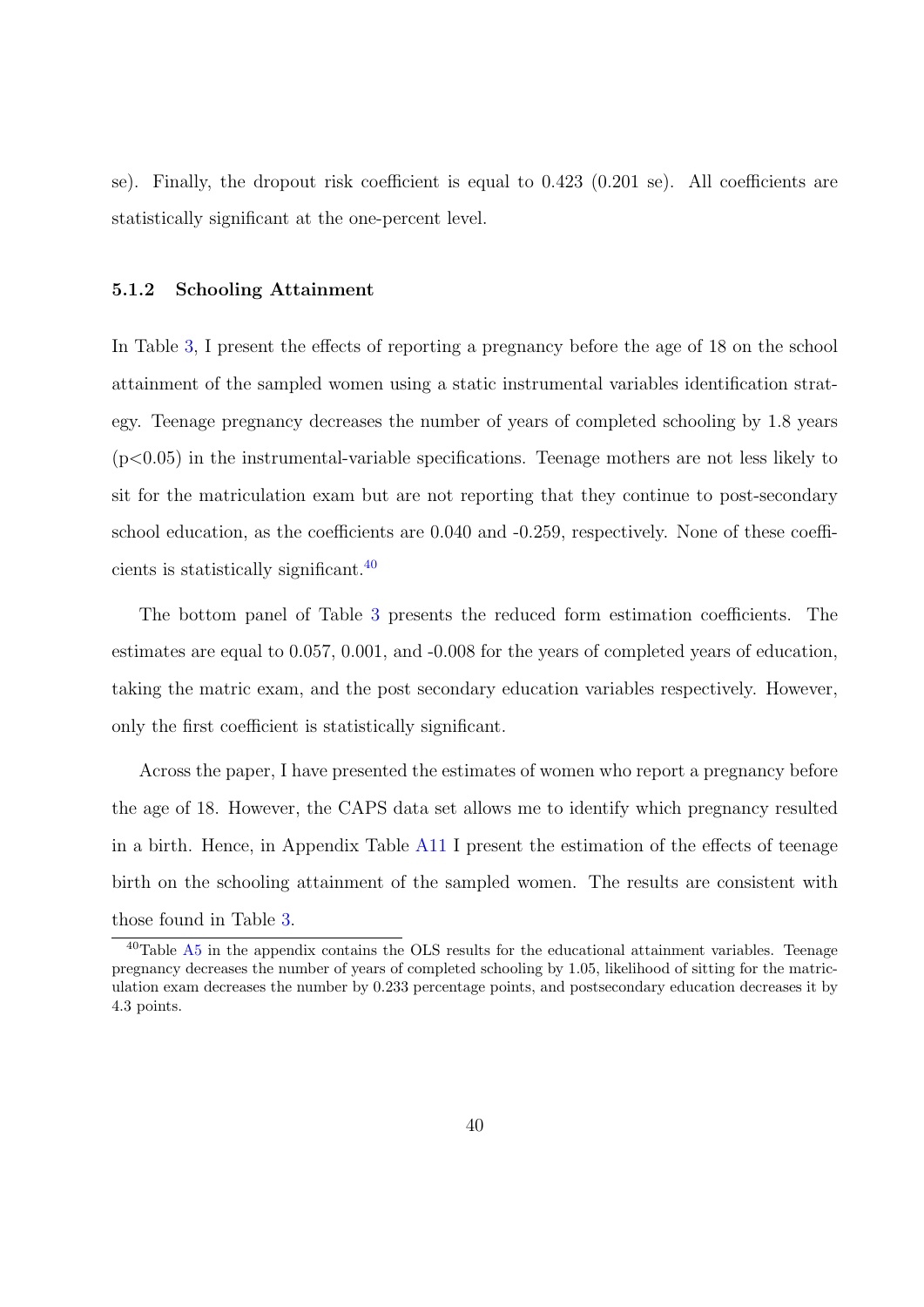## 5.2 Sibling Comparison

#### 5.2.1 Schooling Progression

The effects of self-reported teenage pregnancy between sisters are described in Table [4.](#page-62-0) The report of a teenage pregnancy increases the probability of grade failure by 12.8 percentage points in the OLS estimation and 13.2 percentage points in the siblings approach. Both coefficients are significant at the one-percent level  $(p<0.01)$ . Teenage pregnancy also increases the age-for-grade measure by approximately half a year in both specifications: 0.501 and  $0.521$  ( $p<0.01$ ), in the OLS and sister comparisons approaches, respectively. Next, among sisters in the panel, teenage pregnancy increases the likelihood of dropping out by 0.583 percentage points ( $p<0.01$ ). The effects decreases to 0.494 ( $p<0.01$ ) in the sisters approach.

#### 5.2.2 Schooling Attainment

As shown in Table [4,](#page-62-0) teenage pregnancy decreases completed schooling by 0.78 years in the OLS model and 0.79 years in the instrumental-variable specification. Both coefficients are significant at the one-percent level. Additionally, teenage mothers are not less likely to sit for the matriculation exam but do not report that they continue to post secondary school education, as the coefficients are 0.211 and -0.100, respectively.

# 6 Labor Force Participation

I now present the effects of teenage pregnancy on the labor force participation of the full and the sister samples. The coefficients presented in Table [5](#page-63-0) represent the extensive margin in the labor market at ages 19, 20, 21 and  $22^{41}$  $22^{41}$  $22^{41}$ 

<sup>&</sup>lt;sup>41</sup>Table [A13](#page-77-0) in the appendix, shows the results for the intensive margins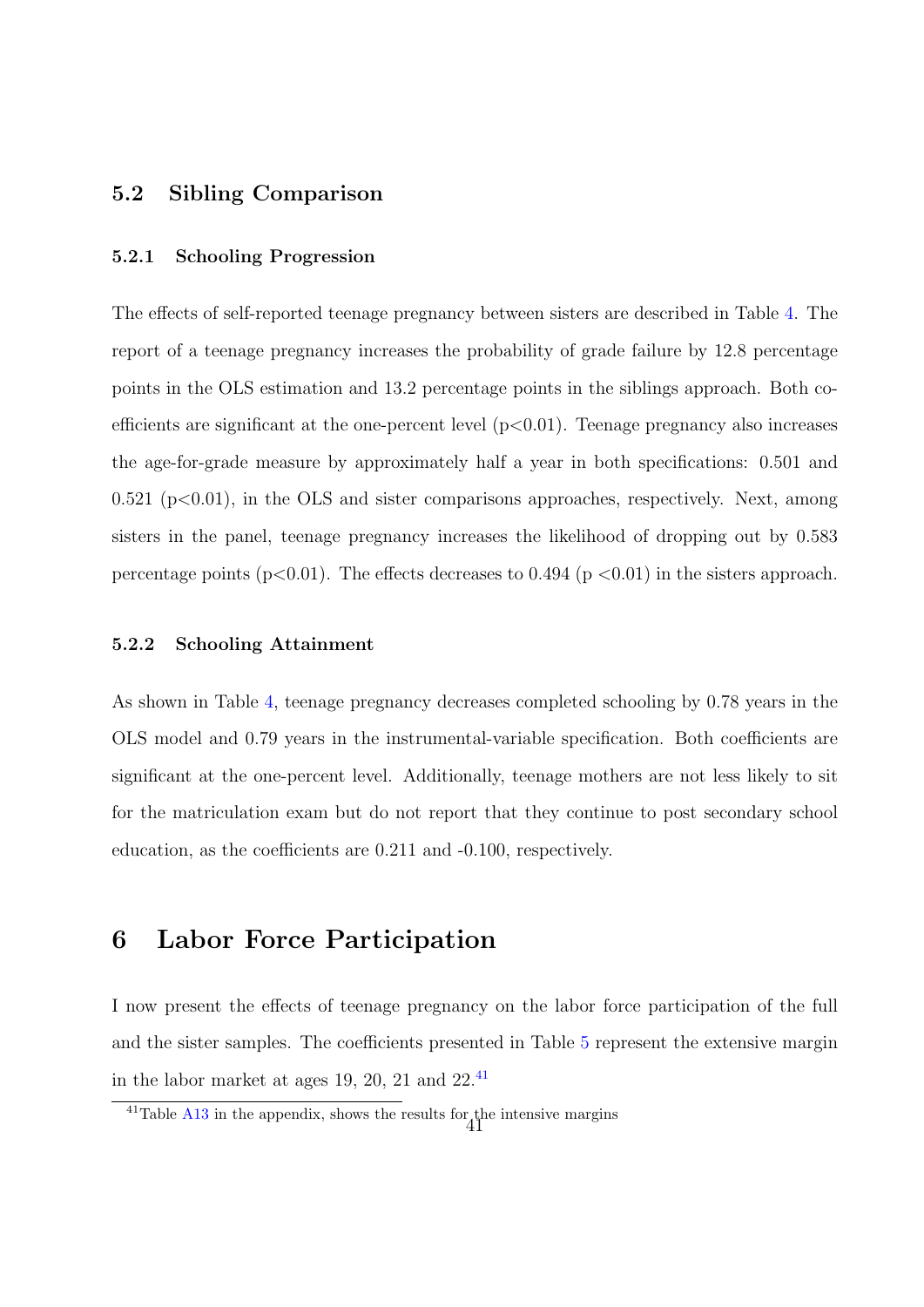First, columns (1) through (4) in Table [5](#page-63-0) display the instrumental variable results as well as the reduced form in panels A and B, respectively. The instrumental variable coefficients, presented in panel B, are 0.192 at the age of 19, 0.338 at the age of 20, 0.229 at the age 21 and, finally, -0.114 at the age of 22. Nevertheless, none of the instrumental variable coefficients are statistically significant. Next, the reduced-form estimation coefficients are displayed in panel B. The coefficients found in columns (1) through (4) are small and not statistically significant. [42](#page-0-0)

The reduced-form coefficients (the relationship between teenage fertility and the outcomes of interest) is presented in panel B of Table [5.](#page-63-0) As shown, the coefficients are close to zero, have wide standard errors, and are not statistically significant. Similarly, the sibling comparisons estimation coefficients are presented in panel C. At the age of 19, teenage mothers are 3.4 percentage points more likely to be active. The likelihood of being active, compared to sisters who are not teen mothers, for 20, 21, and 22 year-olds is, on average, 0.6, 1, and 0.8 additional percentage points, respectively. None of the instrumental variable coefficients are statistically significant.<sup>[43](#page-0-0)</sup>

# 7 Mitigating factors

As previously discussed, the consequences of teenage pregnancy in South Africa might be different from other higher-income countries. The main reasons for the differential include higher youth unemployment rates, the existence of strong familial networks, and high levels

<sup>&</sup>lt;sup>42</sup>In Table [A5i](#page-63-0)n the appendix, I present the coefficients for the OLS estimation. The estimates are positive: 0.115, 0.059, 0.048, and 0.078 for the ages of 19, 20, 21, and 22, respectively. Three coefficients are statistically significant, but the one for the age of 21 is not.

<sup>&</sup>lt;sup>43</sup>In Table [A13](#page-77-0) in the appendix, I present a measure of employment in 2006, for all women, as well as two measures of the intensive margin for that year: the hours worked and their earnings. The final columns include indicator variables for whether the sampled women would accept a domestic worker position or a security guard position. The findings do not suggest any statistically significant effects of teenage pregnancy on any of the outcomes.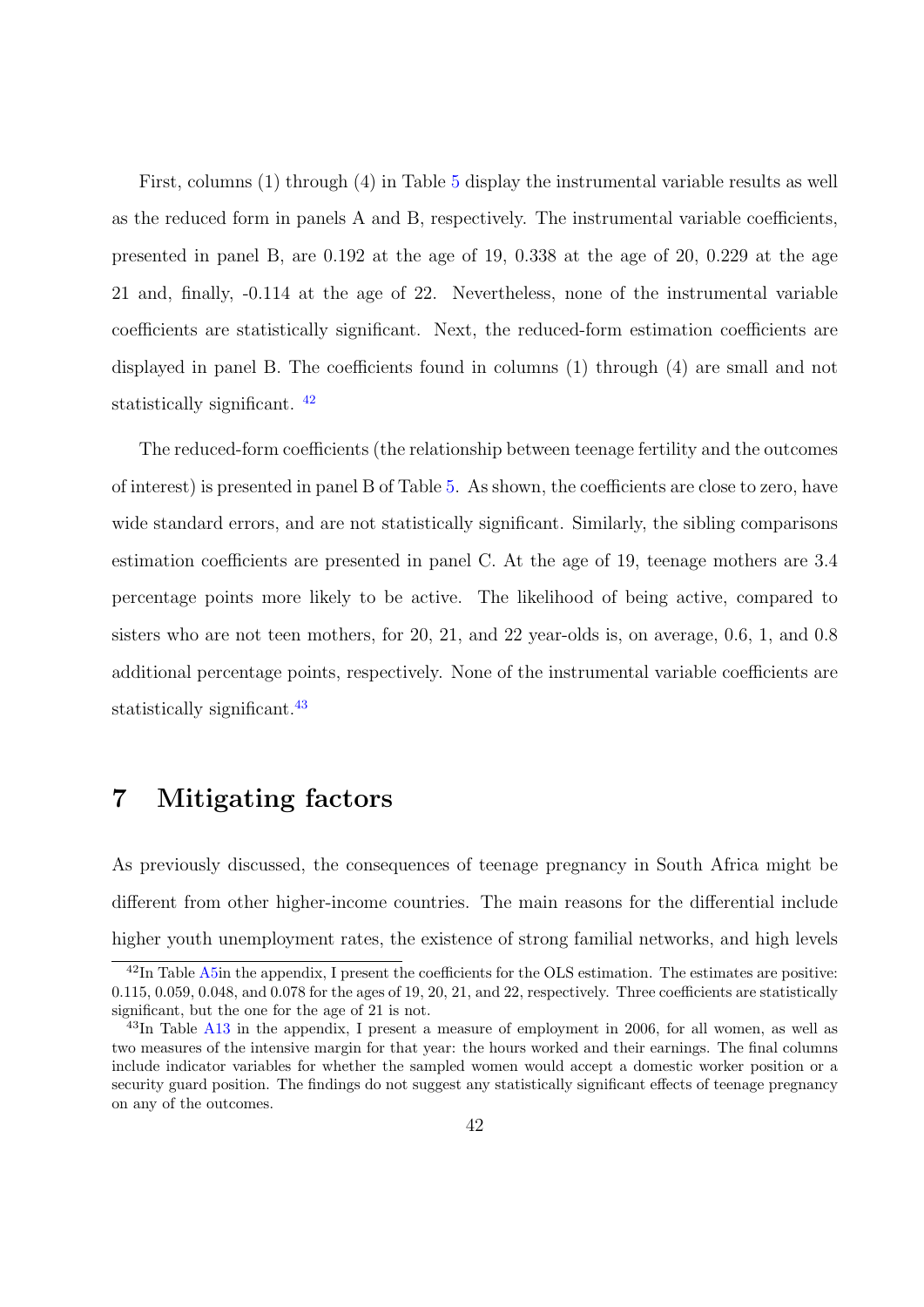of grade repetition. The uncertainty created by the lack of prospects in the labor market may distort the relative human capital costs of teenage motherhood. Similarly, the strength familial networks can lead to changes in the cost of child care, while the increased grade repetition may lead to a reduction in the stigma of teenage pregnancy in schools. The first item affects every sampled woman in my sample equally, but the CAPS data set contains demographic information that allows me to consider the last two possibilities. I test for the possibility of a change in the individual opportunity cost in the the static model.

I select the static model for the mitigation analysis because the information is collapsed at the woman level and it is mostly common to siblings. Econometrically, in order to undertake the analysis with the interactions, I take a two-step control function estimation approach in which the endogeneity is corrected by modelling the endogeneity in the error term (Wooldridge, [2015\)](#page-51-0). I correct the variance-covariance matrix using bootstrapping techniques because the second-stage regression includes the first-stage generated regressors.

## 7.1 Familial Networks

The familial networks possibility is tested with an interaction of an indicator variable for whether the grandmother was alive during the sampled women's teen years with the pregnancy variable. The results for educational attainment are presented in Table [6.](#page-64-0) The effect of teenage pregnancy on the total completed years of education is estimated to be 2.138 fewer years  $(0.692 \text{ se}, \text{p} < 0.01)$ . The coefficient for the grandmother is 0.285  $(0.157 \text{ se}, \text{p} < 0.1)$ . The interaction between the two variables renders a positive coefficient of 0.521 (0.316 se,  $p<0.1$ ).

The estimated effect of teenage pregnancy on the likelihood of sitting for the matriculation exam, presented in column (1), is similar in size to the coefficients presented in Table [3.](#page-61-0) The coefficients for teenage pregnancy and living grandmother are -0.059 (0.211 se) and 0.124 (0.057 se), respectively. However, only the second is statistically significant (at the five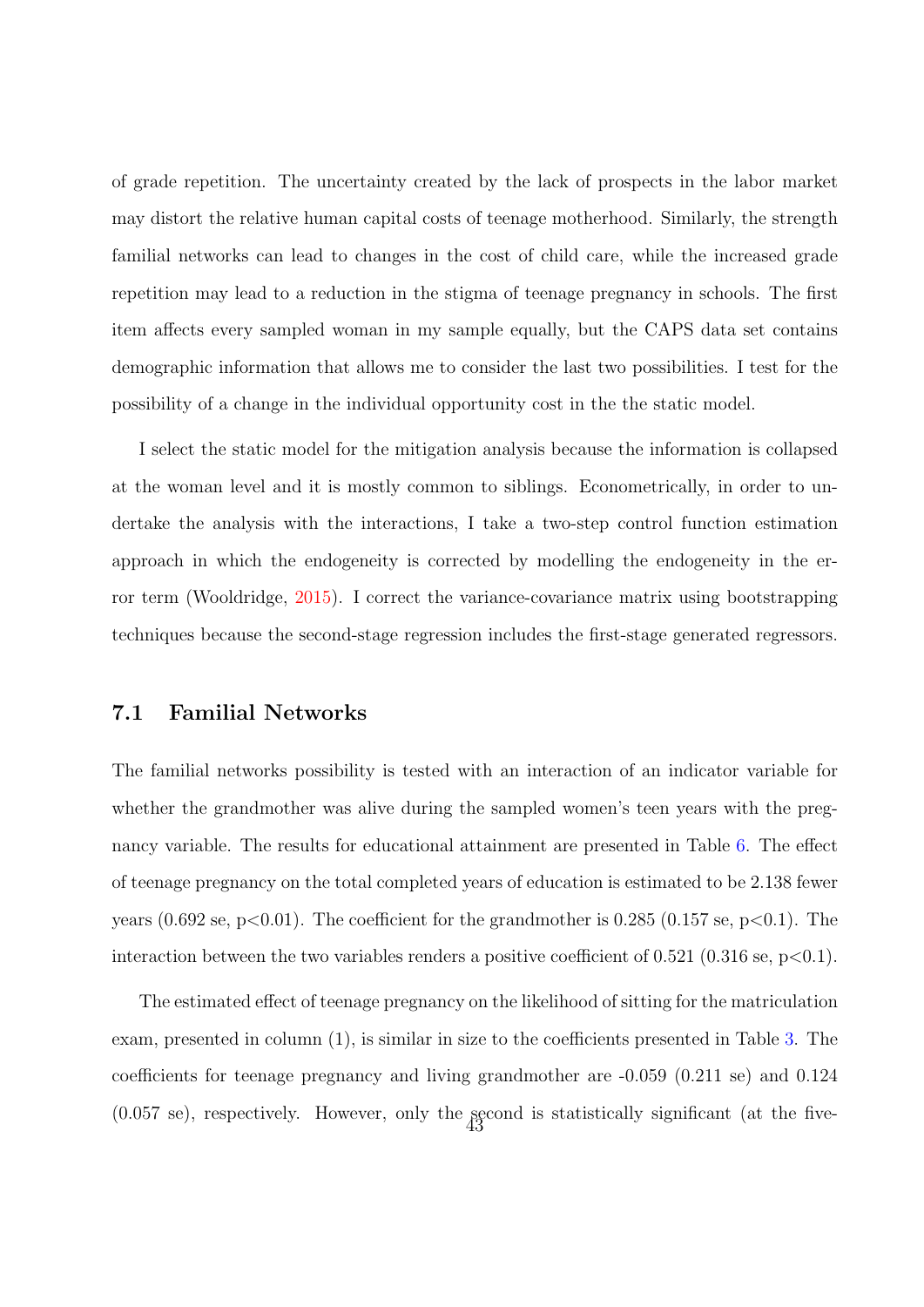percent level). The interaction coefficient, although positive and equal to 0.017 (0.073 se), is not statistically significant. The coefficients for teenage pregnancy, living grandmother, and the interaction are  $-0.165$  (0.142 se), 0.023 (0.028 se) and  $-0.015$  (0.054 se), respectively.<sup>[44](#page-0-0)</sup>

## 7.2 Schools with High Levels of Grade Repetition

To examine whether there is any reduction in the stigma in an environment where grade repetition is high, I take advantage of the school data available in wave 1 of the CAPS data set for all of the young adults, men and women.[45](#page-0-0) For each reported institution, I estimate the percentage of young adults who reported failing a grade in 2002. I then create an indicator variable that takes the value of one if the sampled woman attended a school with high grade-repetition rate and zero otherwise. The coefficients for these regressions are presented in Table [6.](#page-64-0) [46](#page-0-0)

In column (3), I present the impact of teenage pregnancy on the total completed years of education, including the interaction between teenage pregnancy and attendance at a school with a high rate of grade repetition. The coefficient for teenage pregnancy is 1.889 fewer years of completed education  $(0.095 \text{ se}, \text{p} < 0.05)$ . Attending a school with a high level of grade repetition leads to an increase of 0.143 (0.104 se) years of education. However, the interaction coefficient is positive  $0.410$   $(0.225$  se, p $<0.1)$ .

The coefficients for the regression for when the left-hand side variable is an indicator variable for whether the individual sat for the matriculation exam are 0.123 (0.333 se) for teenage pregnancy and  $0.110$  (0.040 se, p $\leq 0.1$ ) for attendance at a school with high grade repetition. The interaction estimated coefficient is -0.006 (0.052). As seen in column (6), when the

<sup>&</sup>lt;sup>44</sup>The results for the presence of the grandfather can be found in found in Appendix Table [A14.](#page-78-0) As shown, there are no statistically significant effects when the father is alive.

<sup>45</sup>They reported the last institution they have attended.

<sup>&</sup>lt;sup>46</sup>The correlation between attending schools with high grade repetition and teenage pregnancy in the sample is  $-0.0415$ .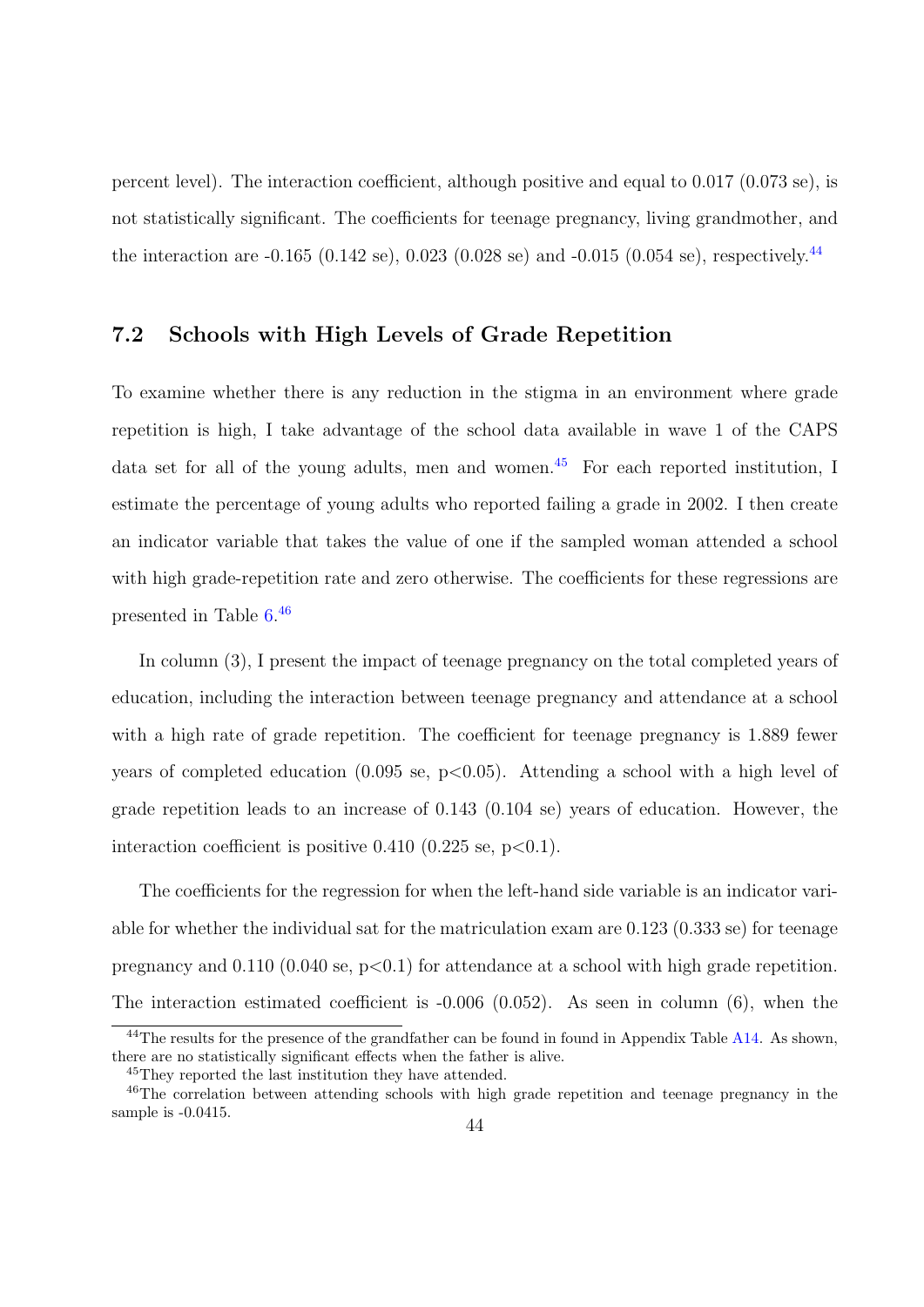outcome variable is post secondary education, the coefficients for teenage pregnancy, living grandmother, and the interaction are all negative: 0.255 (0.216 se), 0.004 (0.029 se), and 0.016 (0.029 se), respectively. Neither coefficient is statistically significant.

# 8 Conclusion

Evidence of the causal effects of teen pregnancy is scarce in low-income countries, and particularly in sub-Saharan Africa. The paper provides empirical evidence by addressing whether early pregnancy causally affects the education and labor outcomes of young women in Cape Town, South Africa. Estimating the economic consequences of teen pregnancy is difficult because it requires disentangling the causal effects of the confounding selection into early motherhood. Using a rich data set of South Africa, I explore the issue using two identification strategies: instrumenting teenage pregnancy using teenage fertility and a sibling comparison.

My findings suggest that teen pregnancy decreases the pace at which girls progress in their schooling. In particular, I find that teenage mothers are more likely to fail a grade, lag behind in their education, and drop out of school. In the static model, my findings indicate that women who report a pregnancy are less educated and less likely to continue to post secondary education. The results are mostly consistent between identification strategies. Taken together, the results contribute to existing evidence that delayed pregnancy leads to beneficial outcomes for teenage girls in the short run.

Nevertheless, I find two factors that attenuate the negative effects of teenage pregnancy. First, the presence of the teen's mother during the teenage years attenuates the negative effects of early pregnancy on schooling. Second, attending a school with above-average failure rates also mitigates the lag in education effect. Estimating these specific attenuating characteristics is an important step towards designing policies can be successfully assist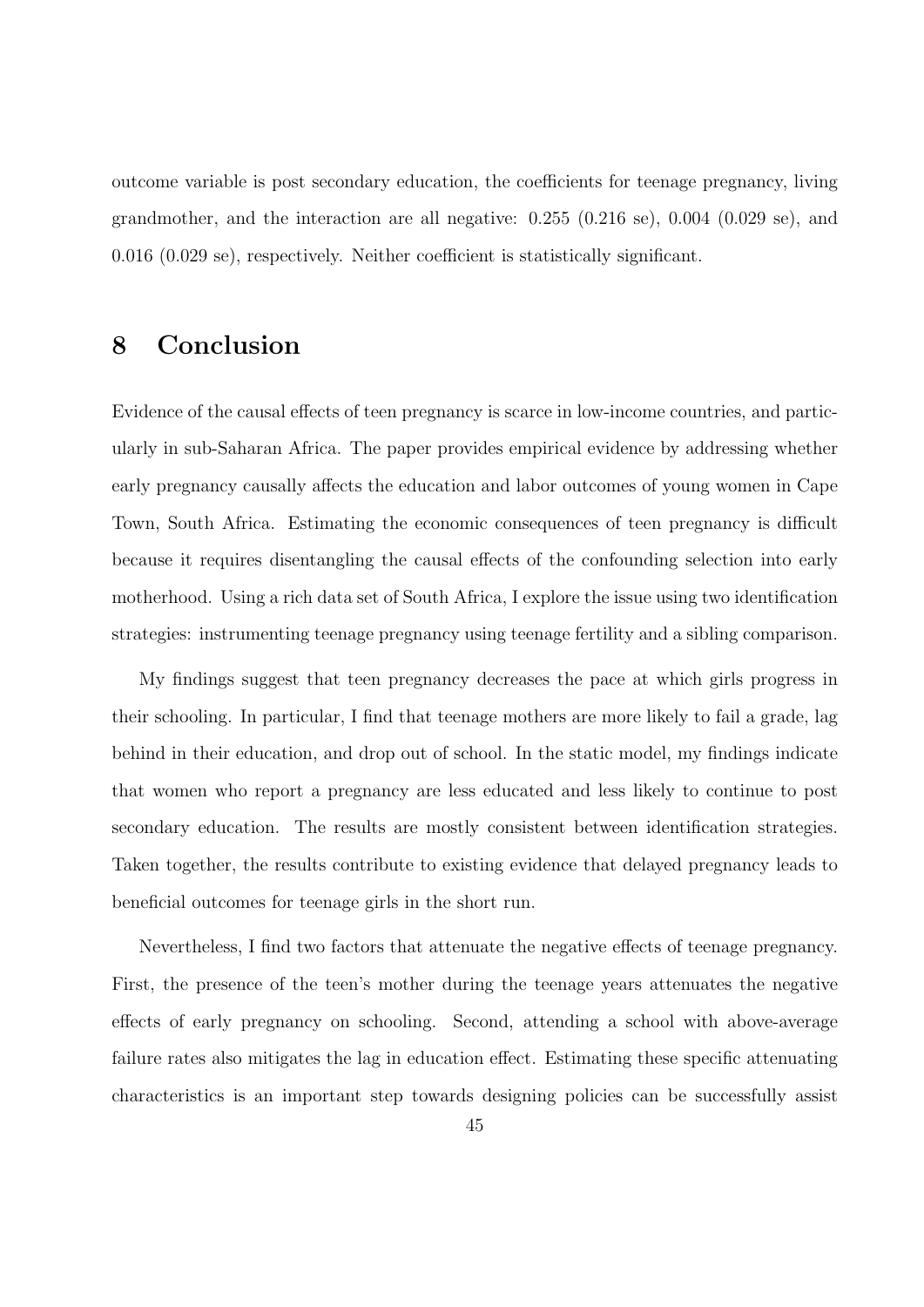women continue their education.

In South Africa, where a third of the women report a birth by the age of 19, the evidence presented in this paper suggests that the timing of the first birth is important for the educational outcomes of young women. This paper speaks to the debate on reproductive health policies in low-income countries (Herrera et al., [2019\)](#page-48-0). My findings imply that postponing the age at first birth can have important consequences for women's educational attainment and may delay entrance into the labor force or improve overall well-being (Ardington et al. [\(2014\)](#page-47-0) and Urdinola and Ospino, [2015\)](#page-51-1). The mitigating factors found in this paper would also inform these policies. Additionally, policies that aim at assisting teenage mothers should focus on the factors that can alleviate the duties related to childcare and the stigma attached to it.<sup>[47](#page-0-0)</sup>

# References

Adair, L. S. (2001). Size at birth predicts age at menarche. Pediatrics, 107 (4), E59.

- Adebara, I. & Munir'deen, A. I. (2012). Relationship of biosocial factors and hemoglobin genotype with age of menarche among school girls in ilorin, nigeria. Nepal Journal of Obstetrics and Gynaecology,  $7(1)$ , 19–24.
- Akresh, R., Bhalotra, S., Leone, M., & Osili, U. O. (2012). War and stature: Growing up during the nigerian civil war. American Economic Review, 102 (3), 273–77.
- Alderman, H., Hoddinott, J., & Kinsey, B. (2006). Long term consequences of early childhood malnutrition. Oxford economic papers,  $58(3)$ ,  $450-474$ .
- Almanza, C. H. & Sahn, D. E. (2018). Early childbearing, school attainment, and cognitive skills: Evidence from madagascar. Demography, 55 (2), 643–668.
- Almond, D. (2006). Is the 1918 influenza pandemic over? long-term effects of in utero influenza exposure in the post-1940 us population. Journal of political Economy,  $114(4)$ , 672–712.
- Almond, D., Chay, K. Y., & Lee, D. S. (2005). The costs of low birth weight. The Quarterly Journal of Economics, 120 (3), 1031–1083.

<sup>&</sup>lt;sup>47</sup>In future research, I will study the overall fertility decisions of South African women. A secondary result, presented in Table [A15](#page-79-0) in the appendix, suggests that women who report a teenage pregnancy are not more likely to have more children and are more likely to report a smaller subsequent fertility. These results hint at a degree of substitution between teenage fertility and subsequent fertility that should be explored in more detail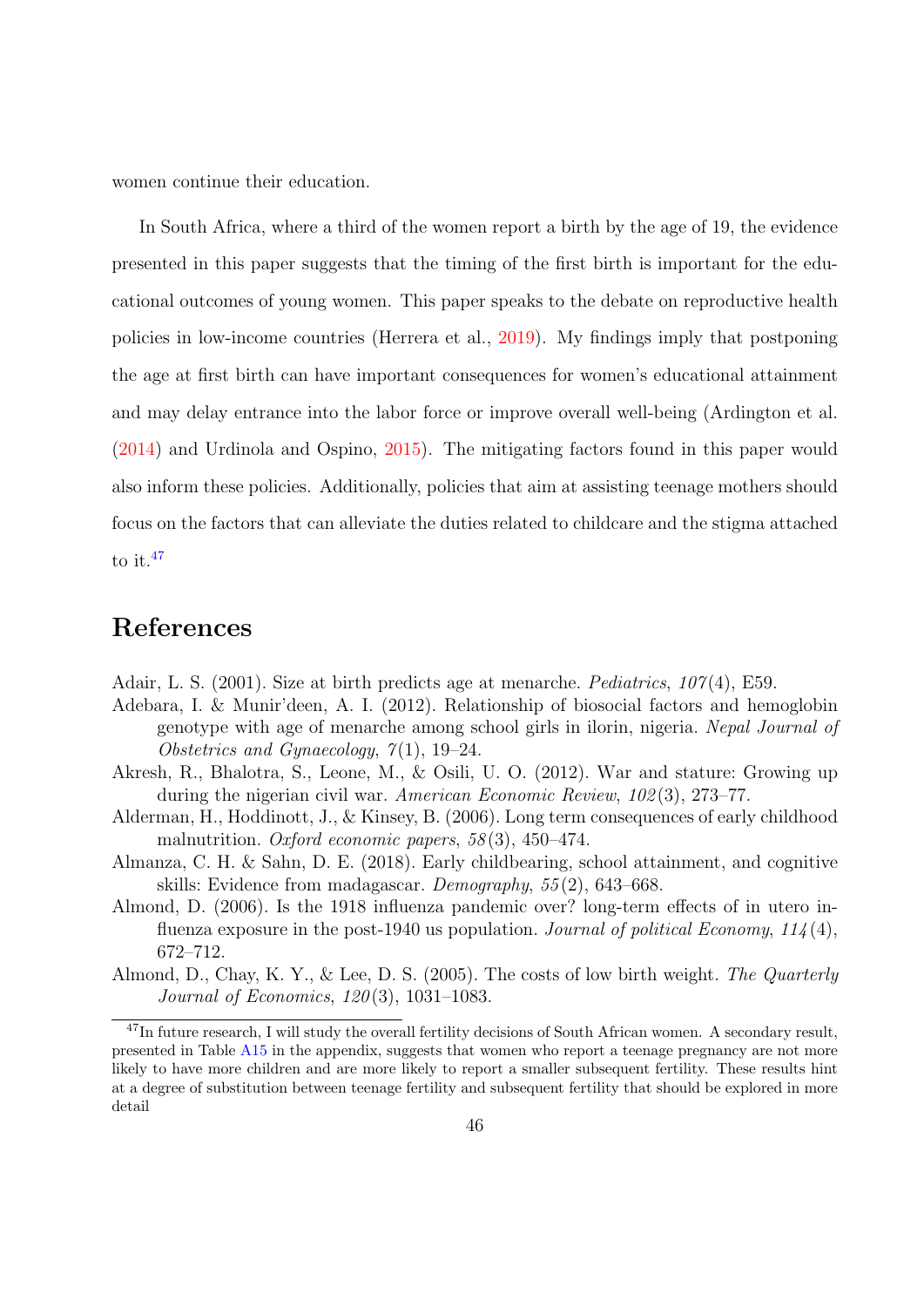- Almond, D. & Mazumder, B. (2011). Health capital and the prenatal environment: The effect of ramadan observance during pregnancy. American Economic Journal: Applied Economics,  $3(4)$ , 56–85.
- Anderson, K. G., Case, A., & Lam, D. (2001). Causes and consequences of schooling outcomes in south africa: Evidence from survey data. Social dynamics,  $27(1)$ ,  $37-59$ .
- Arceo-Gómez, E. O. & Campos-Vázquez, R. M. (2014). Teenage pregnancy in mexico: Evolution and consequences. Latin american journal of economics,  $51(1)$ ,  $109-146$ .
- <span id="page-47-0"></span>Ardington, C., Menendez, A., & Mutevedzi, T. (2014). Early childbearing, human capital attainment, and mortality risk: Evidence from a longitudinal demographic surveillance area in rural kwazulu-natal, south africa. Economic development and cultural change,  $63(2), 281-317.$
- Asadullah, M. N. & Wahhaj, Z. (2016). Early marriage, social networks and the transmission of norms. Economica.
- Ashcraft, A., Fernández-Val, I., & Lang, K. (2013). The consequences of teenage childbearing: Consistent estimates when abortion makes miscarriage non-random. The Economic Journal, 123 (571), 875–905.
- Ashcraft, A. & Lang, K. (2006a). The consequences of teenage childbearing. National Bureau of Economic Research.
- Ashcraft, A. & Lang, K. (2006b). The consequences of teenage childbearing. National Bureau of Economic Research.
- Azevedo, J. P., Lopez-Calva, L. F., & Perova, E. (2012). Is the baby to blame? an inquiry into the consequences of early childbearing. The World Bank.
- Banerjee, A., Galiani, S., Levinsohn, J., McLaren, Z., & Woolard, I. (2008). Why has unemployment risen in the new south africa? 1. Economics of Transition,  $16(4)$ , 715– 740.
- Berthelon, M. & Kruger, D. I. (2017). Does adolescent motherhood affect education and labor market outcomes of mothers? a study on young adult women in chile during 1990–2013. International journal of public health, 62 (2), 293–303.
- Biddlecom, A., Gregory, R., Lloyd, C. B., & Mensch, B. S. (2008). Associations between premarital sex and leaving school in four sub-saharan african countries. Studies in family planning,  $39(4)$ ,  $337-350$ .
- Bitler, M. & Zavodny, M. (2001). The effect of abortion restrictions on the timing of abortions. Journal of health economics,  $20(6)$ , 1011–1032.
- Branson, N. & Byker, T. (2018). Causes and consequences of teen childbearing: Evidence from a reproductive health intervention in south africa. Journal of health economics, 57, 221–235.
- Chari, A., Heath, R., Maertens, A., & Fatima, F. (2017). The causal effect of maternal age at marriage on child wellbeing: Evidence from india. Journal of Development Economics, 127, 42–55.
- Cooper, D., Morroni, C., Orner, P., Moodley, J., Harries, J., Cullingworth, L., & Hoffman, M. (2004). Ten years of democracy in south africa: Documenting transformation in reproductive health policy and status. Reproductive Health Matters, 12 (24), 70–85.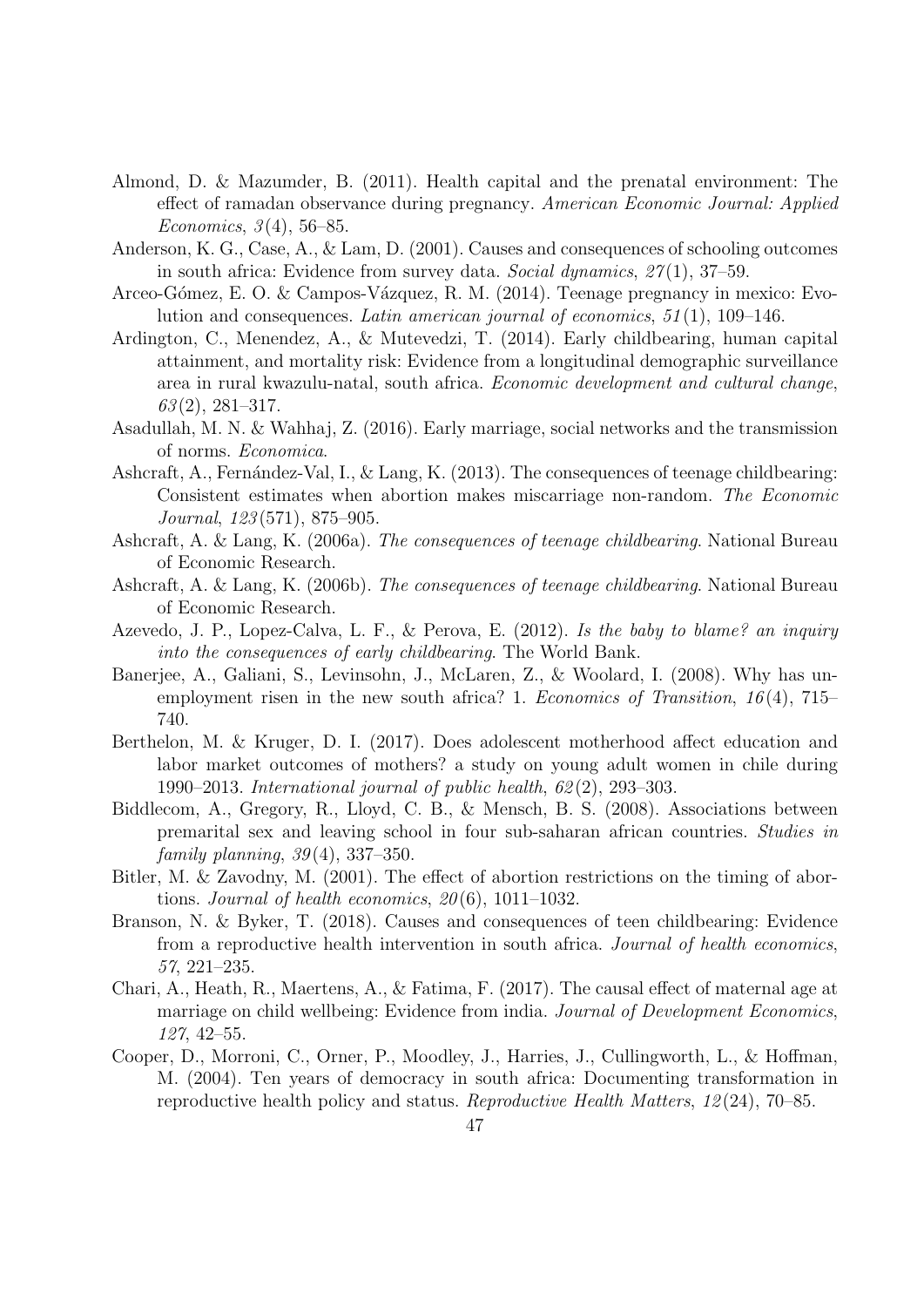- Dahiya, M. & Rathi, V. K. (2010). Relationship between age at menarche and early-life nutritional status in india. *British Journal of Sports Medicine*,  $44$  (Suppl 1), i43–i43.
- Department of Health/South Africa and Macro International. (2002). South africa demographic and health survey 1998. [http://dhsprogram.com/pubs/pdf/FR131/FR131.pdf.](http://dhsprogram.com/pubs/pdf/FR131/FR131.pdf)
- Department of Health/South Africa and Macro International. (2007). South africa demographic and health survey 1998. [https://dhsprogram.com/pubs/pdf/FR206/FR206.](https://dhsprogram.com/pubs/pdf/FR206/FR206.pdf) [pdf.](https://dhsprogram.com/pubs/pdf/FR206/FR206.pdf)
- Diaz, C. J. & Fiel, J. E. (2016). The effect (s) of teen pregnancy: Reconciling theory, methods, and findings. Demography,  $53(1)$ , 85–116.
- Duflo, E. (2003). Grandmothers and granddaughters: Old-age pensions and intrahousehold allocation in south africa. The World Bank Economic Review,  $17(1)$ , 1–25.
- Duncan, G. J., Lee, K. T., Rosales-Rueda, M., & Kalil, A. (2018). Maternal age and child development.  $Demography$ ,  $55(6)$ ,  $2229-2255$ .
- Faisal-Cury, A., Tabb, K. M., Niciunovas, G., Cunningham, C., Menezes, P. R., & Huang, H. (2017). Lower education among low-income brazilian adolescent females is associated with planned pregnancies. *International journal of women's health*, 9, 43.
- Field, E. & Ambrus, A. (2008). Early marriage, age of menarche, and female schooling attainment in bangladesh. Journal of political Economy, 116 (5), 881–930.
- Fiske, E. B. & Ladd, H. F. (2004). Elusive equity: Education reform in post-apartheid south africa. Brookings Institution Press.
- Fletcher, J. M. & Wolfe, B. L. (2009). Education and labor market consequences of teenage childbearing evidence using the timing of pregnancy outcomes and community fixed effects. Journal of Human Resources,  $44(2)$ , 303–325.
- Fogel, R. W. (1993). New sources and new techniques for the study of secular trends in nutritional status, health, mortality, and the process of aging. Historical Methods: A Journal of Quantitative and Interdisciplinary History, 26 (1), 5–43.
- Geronimus, A. T. & Korenman, S. (1993). The socioeconomic costs of teenage childbearing: Evidence and interpretation. Demography,  $30(2)$ , 281–290.
- Glynn, J. R., Sunny, B. S., DeStavola, B., Dube, A., Chihana, M., Price, A. J., & Crampin, A. C. (2018). Early school failure predicts teenage pregnancy and marriage: A large population-based cohort study in northern malawi. PloS one, 13 (5), e0196041.
- Heiland, F., Korenman, S., & Smith, R. A. (2019). Estimating the educational consequences of teenage childbearing: Identification, heterogeneous effects and the value of biological relationship information. Economics & Human Biology, 33, 15–28.
- Heilborn, M. L. & Cabral, C. S. (2011). A new look at teenage pregnancy in brazil. ISRN obstetrics and gynecology, 2011.
- <span id="page-48-0"></span>Herrera, C., Sahn, D. E., & Villa, K. M. (2019). Teen fertility and female employment outcomes: Evidence from madagascar. Journal of African Economies.
- Hicks, J. & Hicks, D. L. (2015). Lucky late bloomers? the consequences of early marriage for women in western kenya. The Consequences of Early Marriage for Women in Western Kenya (June 23, 2015).
- Hillard, P. J. A. (2013). Practical pediatric and adolescent gynecology. John Wiley & Sons.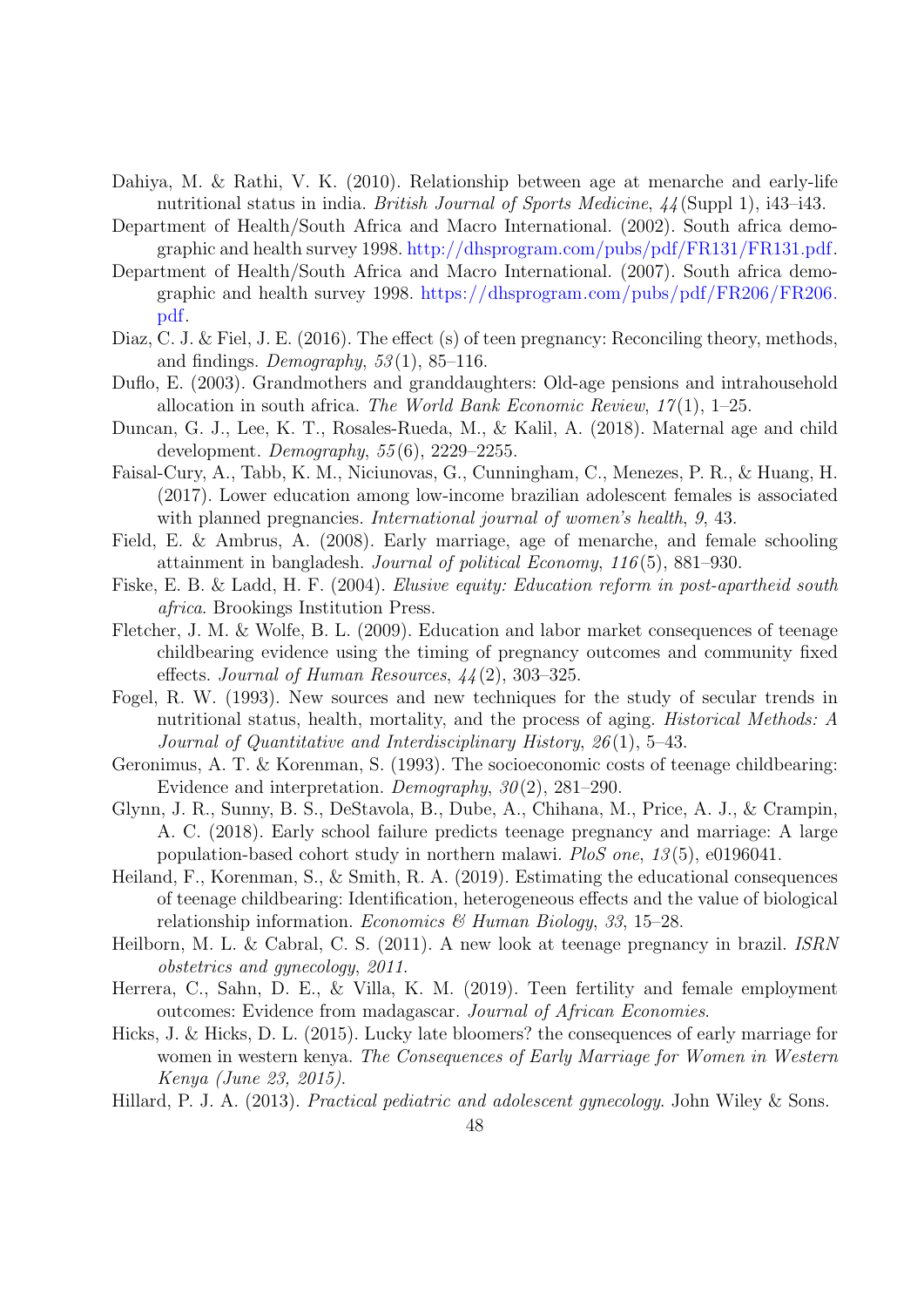- Hotz, V. J., McElroy, S. W., & Sanders, S. G. (2005). Teenage childbearing and its life cycle consequences exploiting a natural experiment. Journal of Human Resources,  $40(3)$ , 683–715.
- Jacobs, W. & Du Plessis, D. J. (2016). A spatial perspective of the patterns and characteristics of main-and substream migration to the western cape, south africa. In Urban forum (Vol. 27, 2, pp. 167–185). Springer.
- Jahanfar, S., Lye, M.-S., & Krishnarajah, I. S. (2013). Genetic and environmental effects on age at menarche, and its relationship with reproductive health in twins. *Indian journal* of human genetics,  $19(2)$ , 245.
- Karapanou, O. & Papadimitriou, A. (2010). Determinants of menarche. Reproductive Biology and Endocrinology,  $8(1)$ , 115.
- Kaufman, C. E., De Wet, T., & Stadler, J. (2001). Adolescent pregnancy and parenthood in south africa. Studies in family planning,  $32(2)$ , 147–160.
- Khanna, M. (2019). The precocious period: The impact of early menarche on schooling in india. Available at SSRN 3419041.
- Kim, Y. & Je, Y. (2019). Early menarche and risk of metabolic syndrome: A systematic review and meta-analysis. Journal of Women's Health, 28(1), 77–86.
- Klepinger, D. H., Lundberg, S., Plotnick, R., et al. (1997). How does adolescent fertility affect the human capital and wages of young women? Institute for Research on Poverty, University of Wisconsin.
- Lam, D., Ardington, C., & Leibbrandt, M. (2011). Schooling as a lottery: Racial differences in school advancement in urban south africa. Journal of development economics, 95 (2), 121–136.
- Lam, D., Marteleto, L. J., & Ranchhod, V. (2013). The influence of older classmates on adolescent sexual behavior in cape town, south africa. Studies in family planning,  $44(2)$ , 147–167.
- Lam, D., Seekings, J., & Sparks, M. (2006). The cape area panel study (caps): Overview and technical documentation for waves 1–2–3. Cape Town, South Africa: CAPS, University of Cape Town.
- Lancaster, J. B. & Hamburg, B. A. (1986). School-age pregnancy and parenthood: Bisocial dimensions. Transaction Publishers.
- Lawn, R. B., Lawlor, D. A., & Fraser, A. (2017). Associations between maternal prepregnancy body mass index and gestational weight gain and daughter's age at menarche: The avon longitudinal study of parents and children. American journal of epidemiology,  $187(4)$ , 677–686.
- Lee, D. (2010). The early socioeconomic effects of teenage childbearing: A propensity score matching approach. Demographic Research, 23, 697–736.
- Levine, D. I. & Painter, G. (2003). The schooling costs of teenage out-of-wedlock childbearing: Analysis with a within-school propensity-score-matching estimator. Review of Economics and Statistics, 85 (4), 884–900.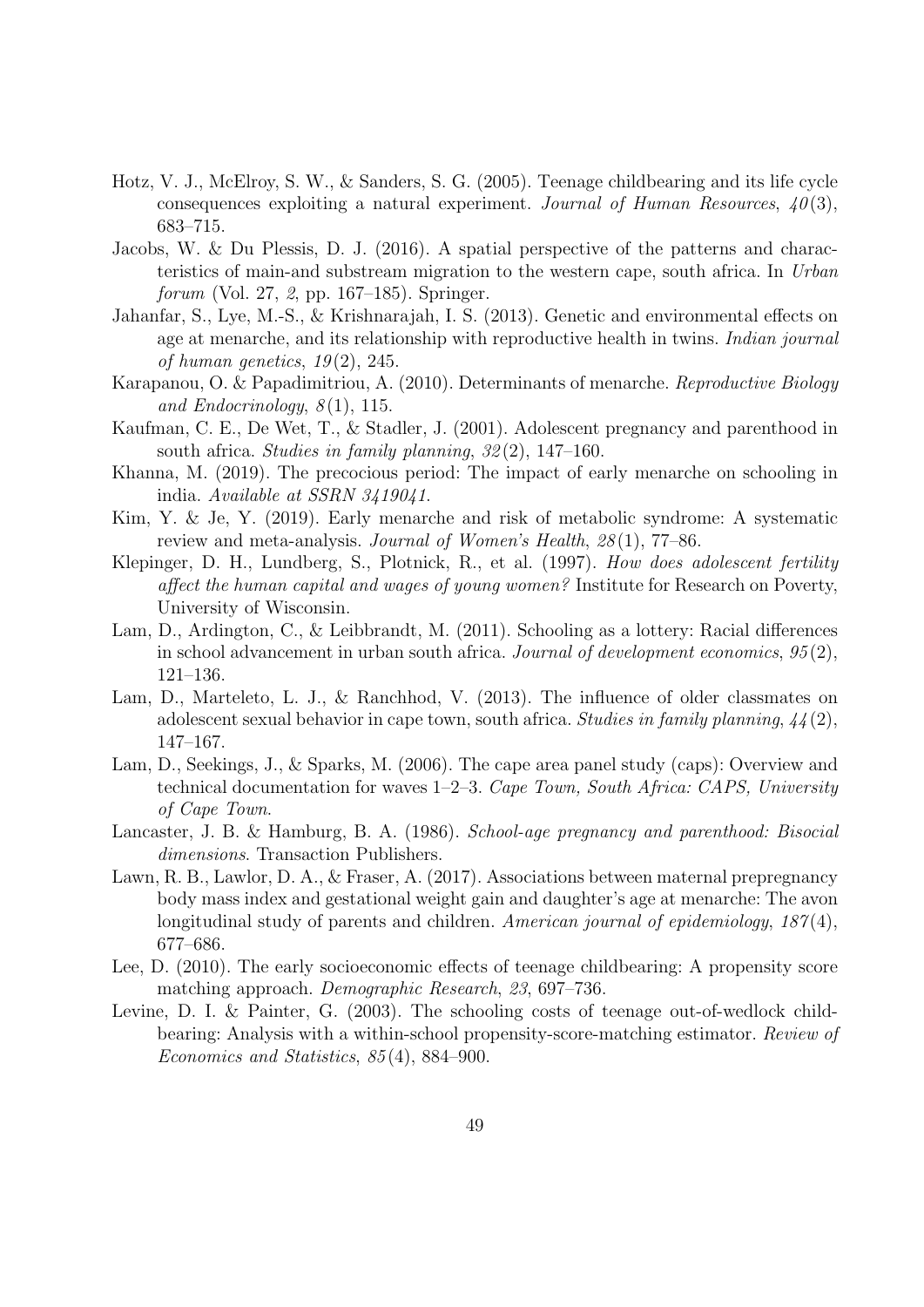- Lloyd, C. B. & Mensch, B. S. (2008). Marriage and childbirth as factors in dropping out from school: An analysis of dhs data from sub-saharan africa. *Population Studies*,  $62(1)$ , 1– 13.
- Madhavan, S. & Thomas, K. J. (2005). Childbearing and schooling: New evidence from south africa. Comparative Education Review, 49 (4), 452–467.
- Magadla, S. S., Leibbrandt, M., & Mlatsheni, C. (2019). Does a motherhood penalty exist in the post-apartheid south african labour market?
- Magruder, J. R. (2010). Intergenerational networks, unemployment, and persistent inequality in south africa. American Economic Journal: Applied Economics, 2 (1), 62–85.
- Mahmud, S., Shah, N. M., & Becker, S. (2012). Measurement of women's empowerment in rural bangladesh. *World development*,  $40(3)$ , 610–619.
- Marteleto, L., Lam, D., & Ranchhod, V. (2008). Sexual behavior, pregnancy, and schooling among young people in urban south africa. Studies in family planning, 39 (4), 351–368.
- Martorell, R. & Habicht, J.-P. (1986). Growth in early childhood in developing countries.
- Monteiro, D. L. M., Martins, J. A. F. d. S., Rodrigues, N. C. P., Miranda, F. R. D. d., Lacerda, I. M. S., Souza, F. M. d., ... Trajano, A. J. B. (2019). Adolescent pregnancy trends in the last decade. Revista da Associação Médica Brasileira, 65 $(9)$ , 1209–1215.
- Moultrie, T. A. & Dorrington, R. (2004). Estimation of fertility from the 2001 south africa census data. Centre for Actuarial Research, University of Cape Town Cape Town.
- Mpora, B. O., Piloya, T., Awor, S., Ngwiri, T., Laigong, P., Mworozi, E. A., & Hochberg, Z. (2014). Age at menarche in relation to nutritional status and critical life events among rural and urban secondary school girls in post-conflict northern uganda. BMC women's health,  $14(1)$ , 66.
- Narita, R. & Diaz, M. D. M. (2016). Teenage motherhood, education, and labor market outcomes of the mother: Evidence from brazilian data. *Economia*,  $17(2)$ ,  $238-252$ .
- Nattrass, N. & Walker, R. (2005). Unemployment and reservation wages in working-class cape town. South African Journal of Economics, 73 (3), 498–509.
- Padez, C. (2003). Age at menarche of schoolgirls in maputo, mozambique. Annals of human biology,  $30(4)$ ,  $487-495$ .
- Panday, S., Makiwane, M., Ranchod, C., & Letsoala, T. (2009). Teenage pregnancy in south africa: With a specific focus on school-going learners.
- Posel, D. (2004). Have migration patterns in post-apartheid south africa changed? Journal of Interdisciplinary Economics, 15 (3-4), 277–292.
- Prentice, S., Fulford, A. J., Jarjou, L. M. A., Goldberg, G. R., & Prentice, A. (2010). Evidence for a downward secular trend in age of menarche in a rural gambian population. Annals of Human Biology, 37 (5), 717–721. PMID: 20465526. doi[:10.3109/03014461003727606.](https://dx.doi.org/10.3109/03014461003727606) eprint: <https://doi.org/10.3109/03014461003727606>
- Rah, J. H., Shamim, A. A., Arju, U. T., Labrique, A. B., Rashid, M., & Christian, P. (2009). Age of onset, nutritional determinants, and seasonal variations in menarche in rural bangladesh. Journal of health, population, and nutrition,  $27(6)$ , 802.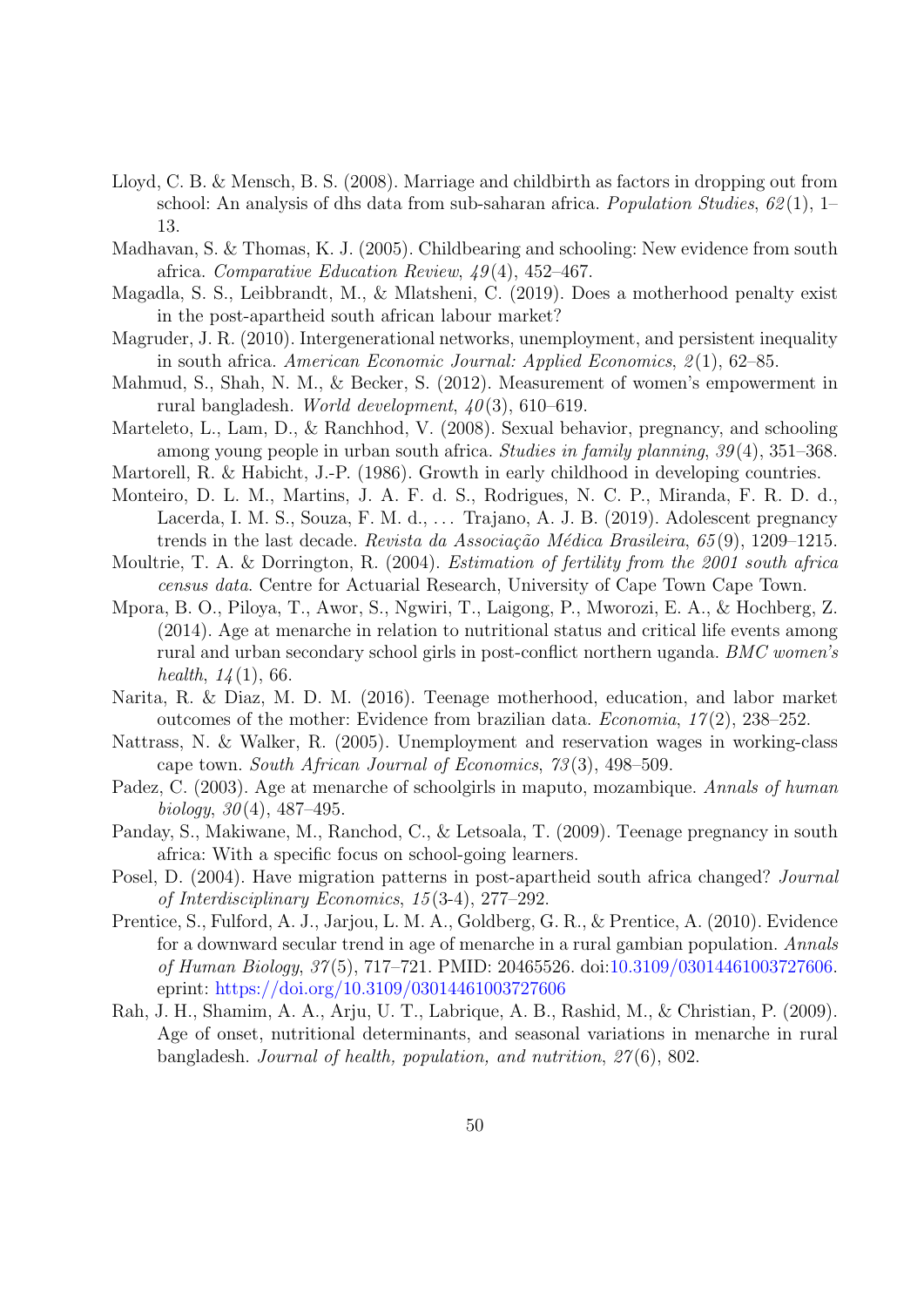- Ranchhod, V., Lam, D., Leibbrandt, M., & Marteleto, L. (2011). Estimating the effect of adolescent fertility on educational attainment in cape town using a propensity score weighted regression.
- Ribar, D. (1994). Teenage fertility and high school completion. The Review of Economics and Statistics, 76(3):413–424.
- Ribar, D. C. (1999). The socioeconomic consequences of young women's childbearing: Reconciling disparate evidence. Journal of Population Economics, 12 (4), 547–565.
- Schultz, T. P. & Mwabu, G. (1998). Labor unions and the distribution of wages and employment in south africa. ILR Review,  $51(4)$ , 680–703.
- Sedgh, G., Finer, L. B., Bankole, A., Eilers, M. A., & Singh, S. (2015). Adolescent pregnancy, birth, and abortion rates across countries: Levels and recent trends. *Journal of* Adolescent Health, 56 (2), 223–230.
- Sekhri, S. & Debnath, S. (2014). Intergenerational consequences of early age marriages of girls: Effect on children's human capital. The Journal of Development Studies,  $50(12)$ , 1670–1686.
- Silventoinen, K. (2003). Determinants of variation in adult body height. Journal of biosocial science,  $35(2)$ ,  $263-285$ .
- Singh, S., Wulf, D., Samara, R., & Cuca, Y. P. (2000). Gender differences in the timing of first intercourse: Data from 14 countries. International Family Planning Perspectives,  $26(1), 21-28.$
- Sørensen, K., Juul, A., Christensen, K., Skytthe, A., Scheike, T., & Kold Jensen, T. (2013). Birth size and age at menarche: A twin perspective. Human Reproduction, 28(10), 2865–2871.
- Sunder, N. (2018). Marriage age, social status and intergenerational effects in uganda. Social Status and Intergenerational Effects in Uganda (March 1, 2018).
- Unicef. (2014). Ending child marriage: Progress and prospects. UNICEF.
- <span id="page-51-1"></span>Urdinola, B. P. & Ospino, C. (2015). Long-term consequences of adolescent fertility: The colombian case. Demographic Research, 32, 1487–1518.
- Van der Berg, S., Louw, M. et al. (2007). Lessons learnt from sacmeqii: South african student performance in regional context. University of Stellenbosch, Department of Economics and Bureau for Economic Research Working Paper, 16 (07).
- WHO. (2018). World health organization. [https://www.who.int/news-room/fact-sheets/](https://www.who.int/news-room/fact-sheets/detail/adolescent-pregnancy) [detail/adolescent-pregnancy.](https://www.who.int/news-room/fact-sheets/detail/adolescent-pregnancy)
- <span id="page-51-0"></span>Wooldridge, J. M. (2015). Control function methods in applied econometrics. Journal of Human Resources,  $50(2)$ ,  $420-445$ .
- World Health Organization. (2014). Trends in maternal mortality: 1990 to 2013: Estimates by who, unicef, unfpa, the world bank and the united nations population division.
- Zito, R. C. (2018). Children as saviors? a propensity score analysis of the impact of teenage motherhood on personal transformation. Youth  $\mathcal B$  Society, 50(8), 1100–1122.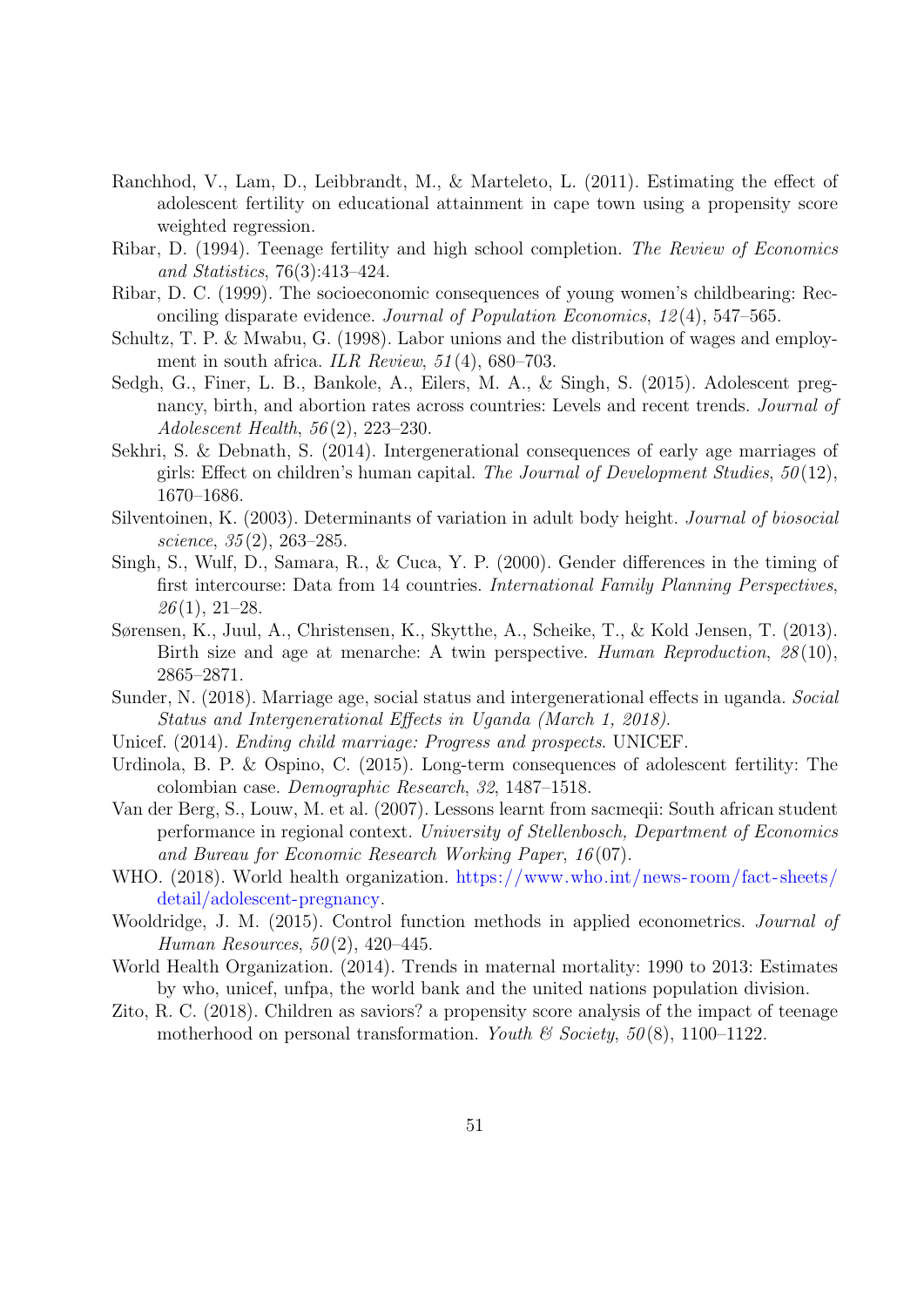# A Graphs and Tables



Figure 1: Age at First Birth - Adult South African Women

Observations=102,073. Source: Demographic Health Survey, 1998.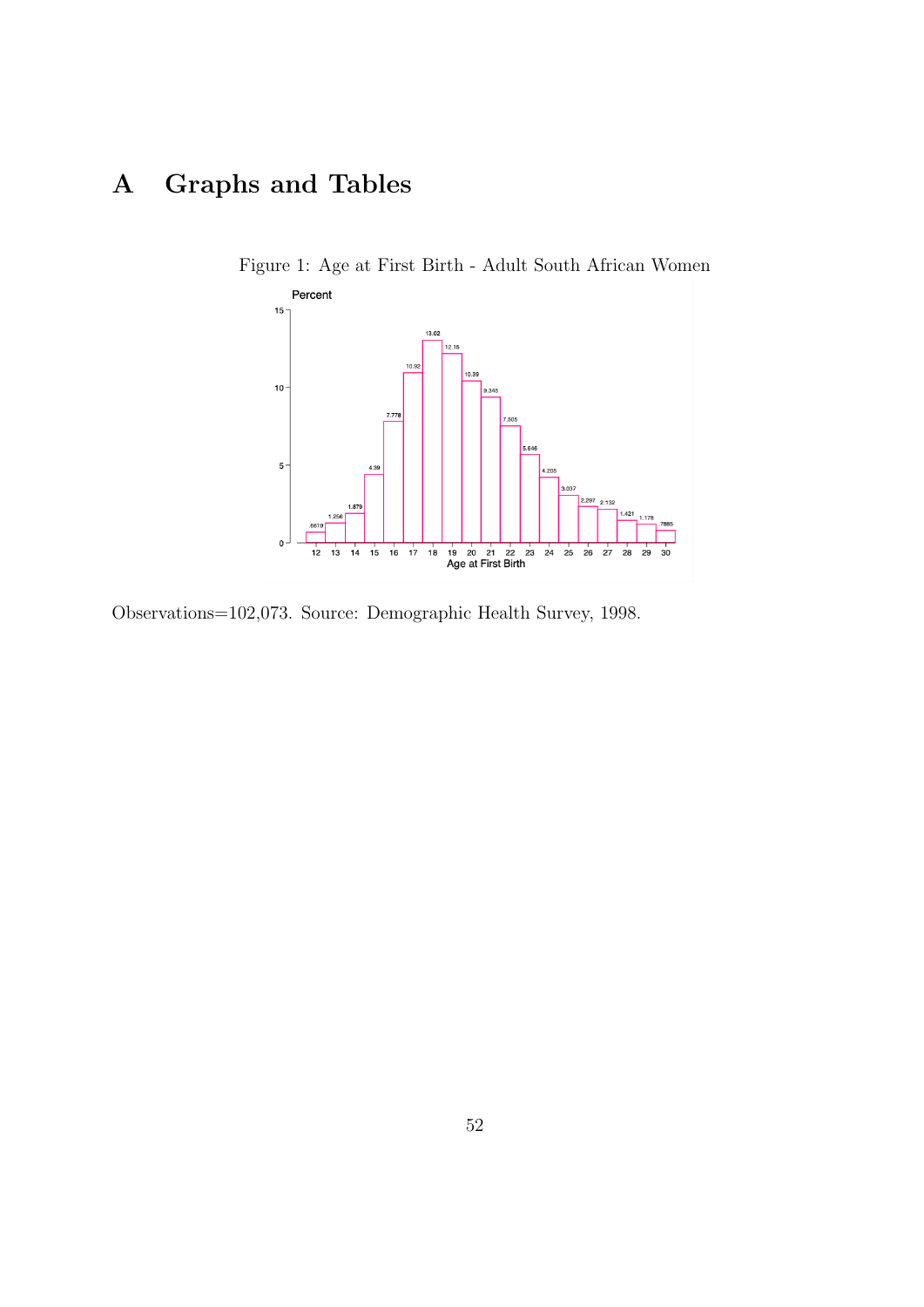

Figure 2: Percentage of Reported Pregnancies by Age

Observations=1,741.Source: waves 1-5 of the CAPS data set. The sample includes women who reached menarche between the ages of 10 and 17 with complete information ob all the outcomes and the control variables.





Observations=1,741. Source: waves 1 and 3 of the CAPS dataset. The sample includes women who reached menarche between the ages of 10 and 17.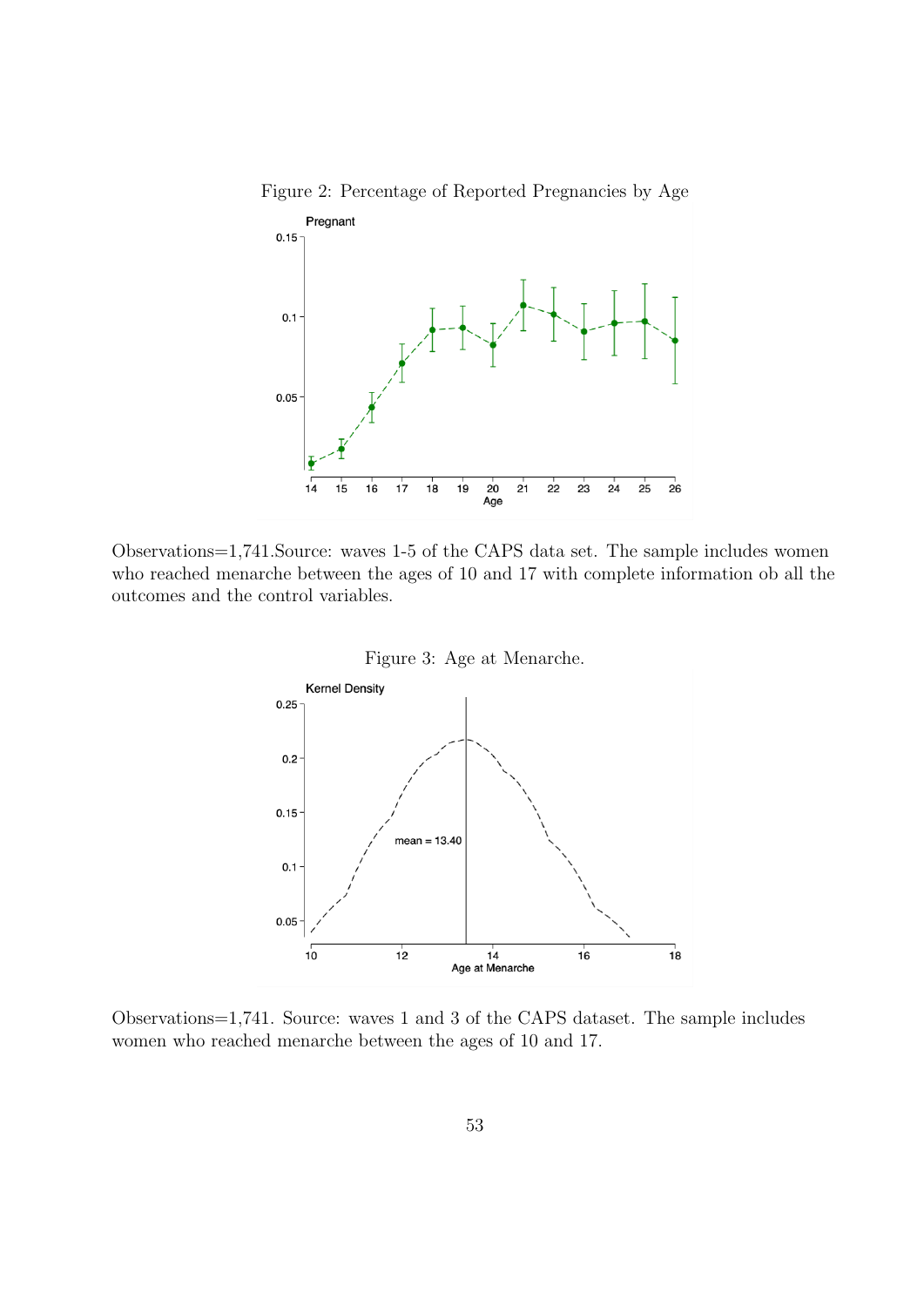

Source: waves 1-5 of the CAPS data set. The sample includes women who reached menarche between the ages of 10 and 17 with complete information ob all the outcomes and the control variables.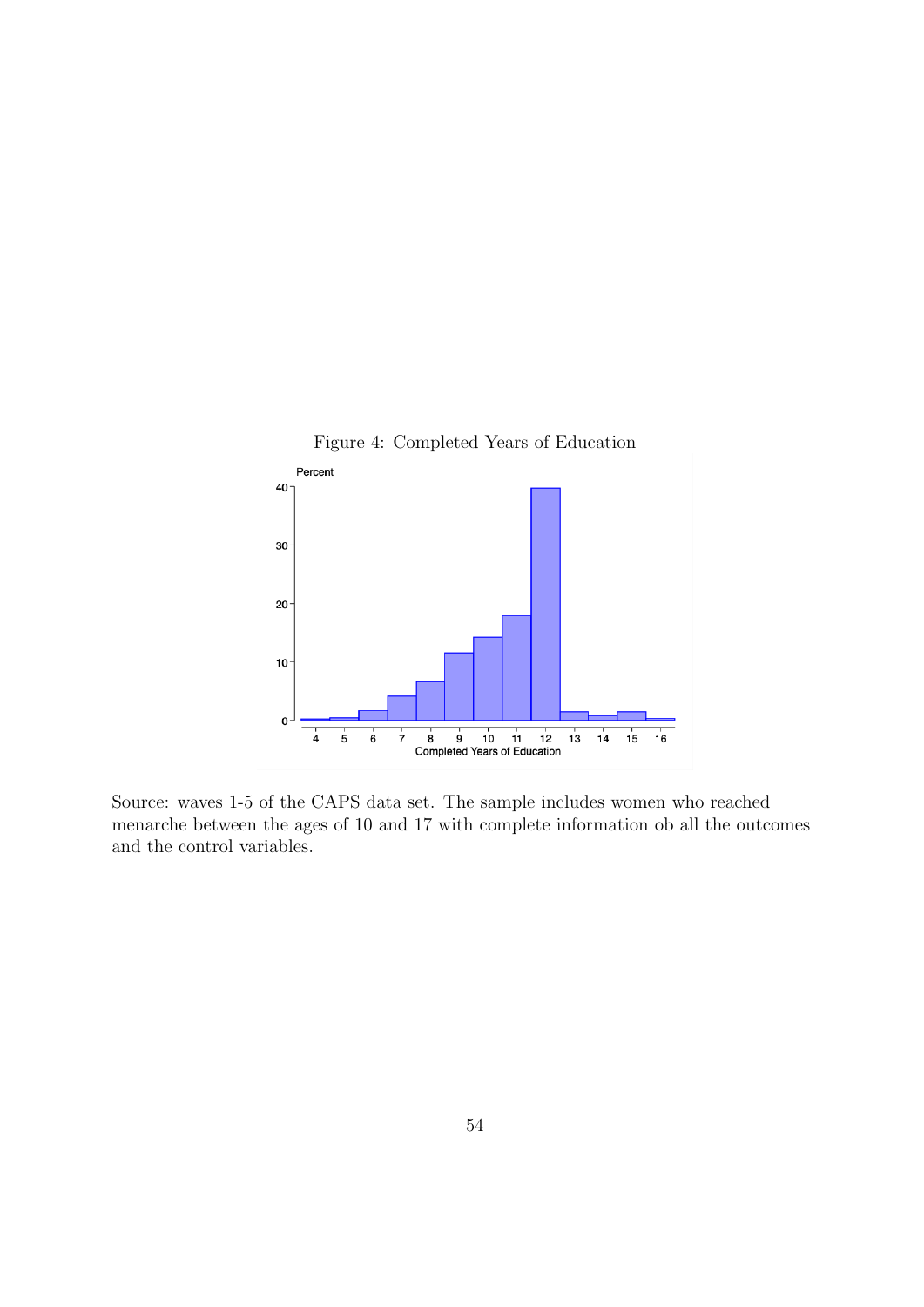

Figure 5: First Stage: Teenage Pregnancy and Fertility

Panel A: Relationship between an indicator for teenage fertility and pregnancy in the panel dataset. Panel B: Relationship between the number of Fertile years and Teenage Pregnancy. Source: CAPS waves 1-5. The sample includes women who reached menarche between the ages of 10 and 17.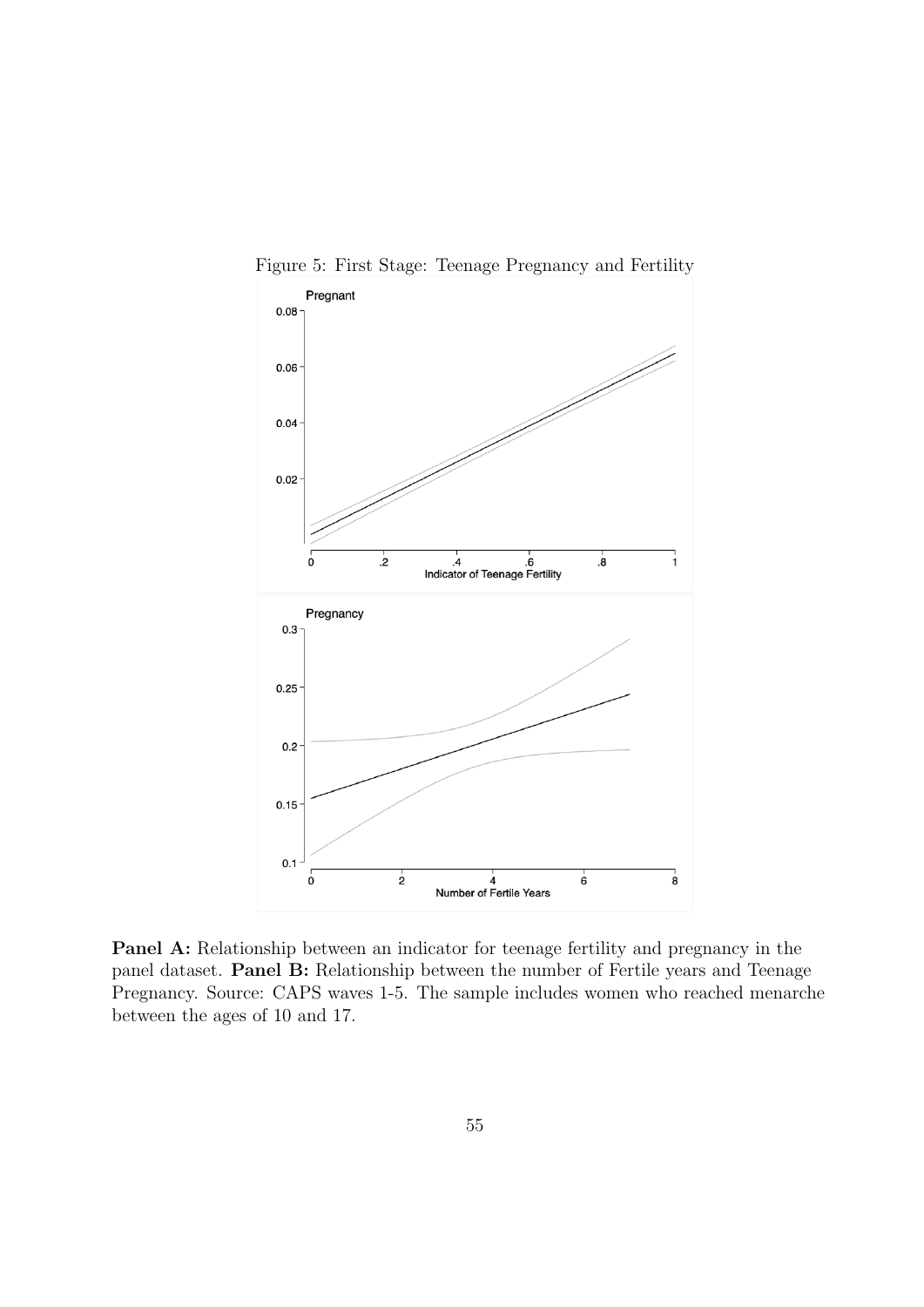

Source: CAPS wave 4. The sample includes women who reached menarche between the ages of 10 and 17 with complete outcomes and health variables.

Figure 7: Height by Percentage of the District's Population below the poverty line



Observations=1,741. Source: CAPS waves 1 and 4. The sample includes women who reached menarche between the ages of 10 and 17 with complete outcomes and health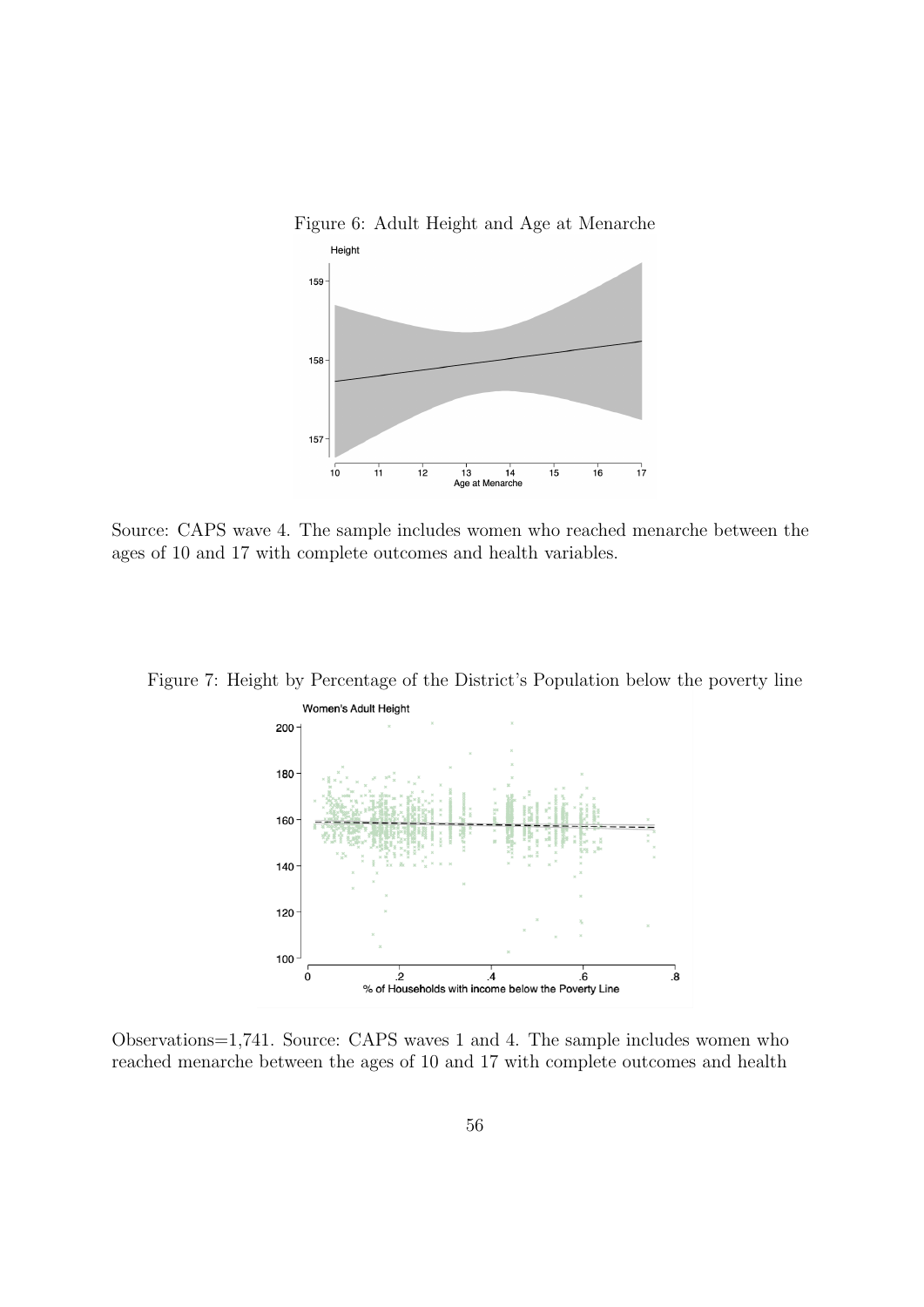Figure 8: Age at menarche questions - CAPS Dataset



Observations= 2455. Source: waves 1 and 3 of the CAPS data set. The sample includes women who reached menarche between the ages of 10 and 17 and with non-missing outcomes and health outcomes. Epanechnikov, bandwidth  $= 1$ 





Observations=15,170. Source: waves 1-5 of the CAPS data set.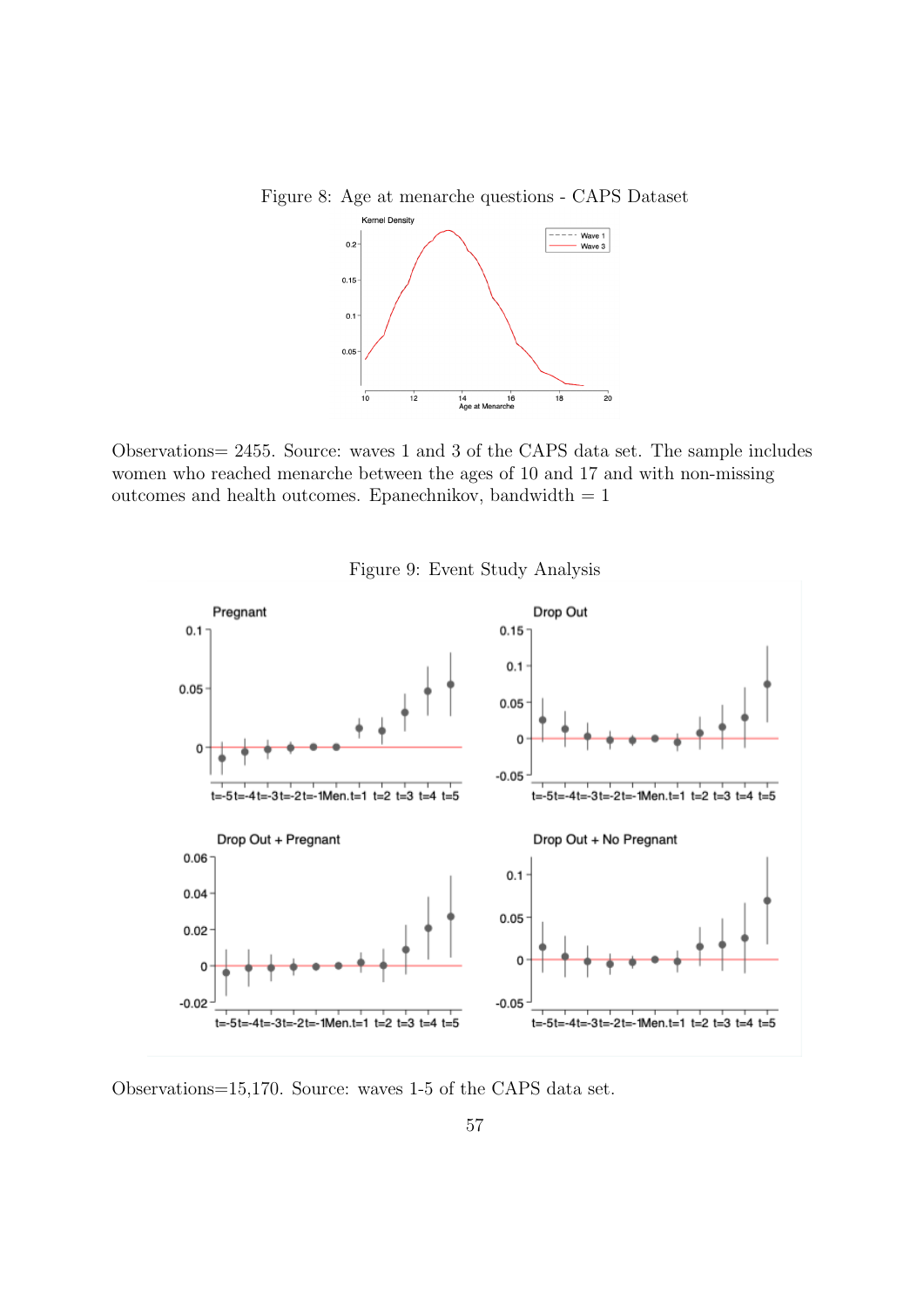<span id="page-58-0"></span>

Observations=418 Source: waves 1-5 of the CAPS data set. The sample includes sisters. Epanechnikov, bandwidth  $=\sqrt{1}$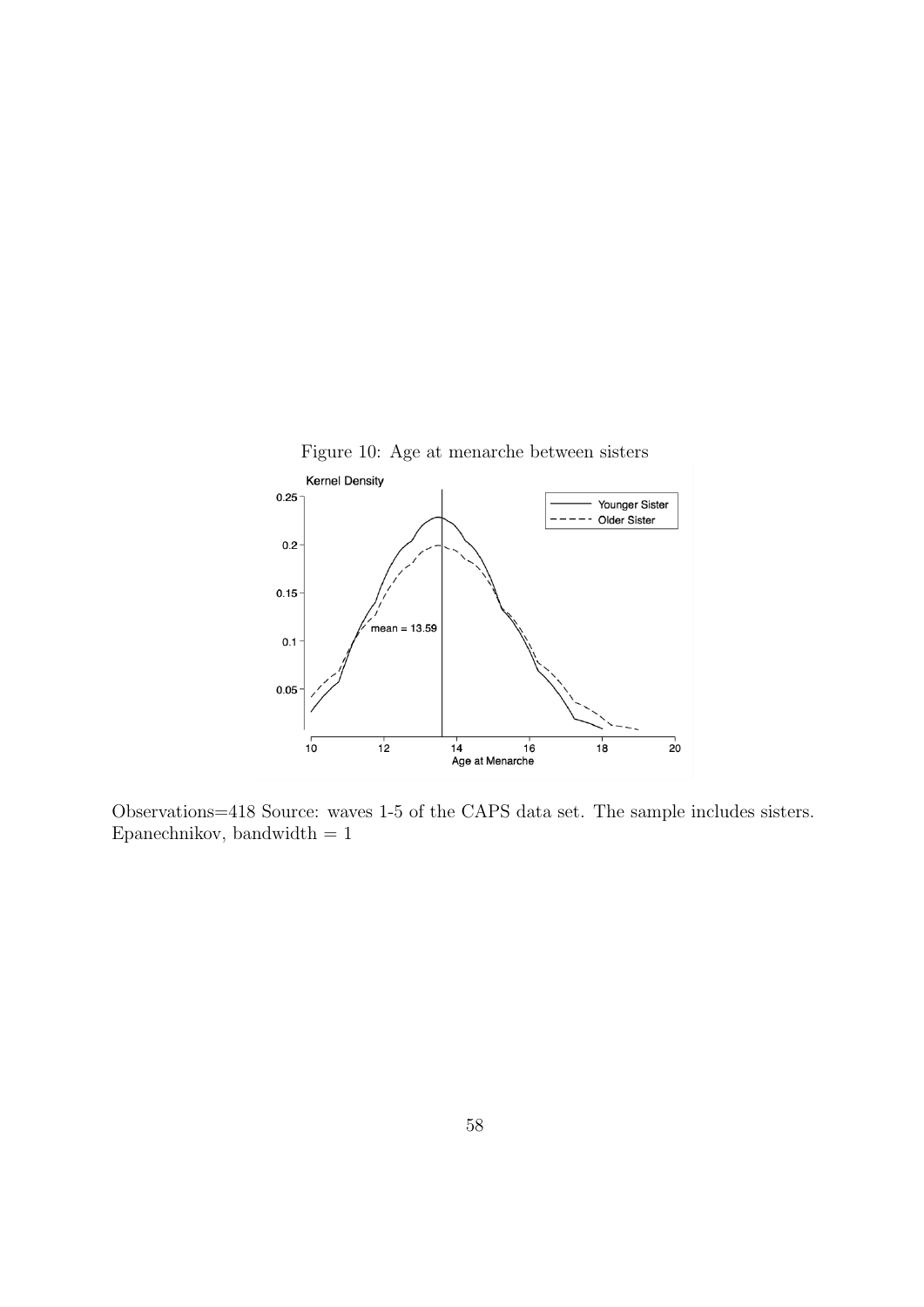|                             |             | Table 1: Summary Statistics - by Sample |             |
|-----------------------------|-------------|-----------------------------------------|-------------|
|                             | Full Sample | Sibling Sample                          | Difference  |
|                             | (1)         | (2)                                     | (3)         |
| Demographic Characteristics |             |                                         |             |
| Age in $2002$               | 17.723      | 17.902                                  | 0.179       |
|                             | (2.445)     | (2.556)                                 |             |
| % Coloured                  | 0.461       | 0.409                                   | $-0.052*$   |
|                             | (0.499)     | (0.492)                                 |             |
| $%$ Black                   | 0.486       | 0.565                                   | $0.070***$  |
|                             | (0.500)     | (0.496)                                 |             |
| Asset index                 | $-0.145$    | $-0.560$                                | $-0.415***$ |
|                             | (1.981)     | (2.012)                                 |             |
| Adult Height - cm           | 157.979     | 158.355                                 | 0.376       |
|                             | (8.131)     | (8.014)                                 |             |
| Mother's Education          | 8.276       | 7.973                                   | $-0.303*$   |
|                             | (3.136)     | (2.906)                                 |             |
| Not Born in WC              | 0.283       | 0.378                                   | $0.095***$  |
|                             | (0.451)     | (0.485)                                 |             |
| $#$ Full Siblings           | 2.317       | 2.557                                   | $0.240**$   |
|                             | (1.756)     | (1.829)                                 |             |
| <b>Sexual Activity</b>      |             |                                         |             |
| Age 1st Partner             | 19.779      | 19.656                                  | $-0.123$    |
|                             | (3.209)     | (3.347)                                 |             |
| Age 1st Active              | 17.392      | 17.016                                  | $-0.376***$ |
|                             | (2.289)     | (2.036)                                 |             |
| Observations                | 1,741       | 418                                     |             |

Notes: "Adult Height"is measured in 2006. "% Coloured" and "% Black" report the percentage of the population who identify with that race (the third category is white). "Asset index" is pca index of the assets of women's household. " Adult Height - cm" is the women's height measured in centimeters. "Mother's Education" describe the total number of years completed by mother and "Not Born in WC" is an indicator variable for individuals born outside the Western Cape. "# Full Siblings" refers to the number of siblings. Finally, "Age of 1st. Partner" and "Age 1st Active" describe the ages of the first sexual partner and the age in which women in the sample became active respectively. The Diff column is the difference in means of Columns (1) and (2), where a T-test where the hypothesis is that the coefficient is equal to zero. \*\*\* p≤0.01, \*\* p≤0.05, \* p≤0.1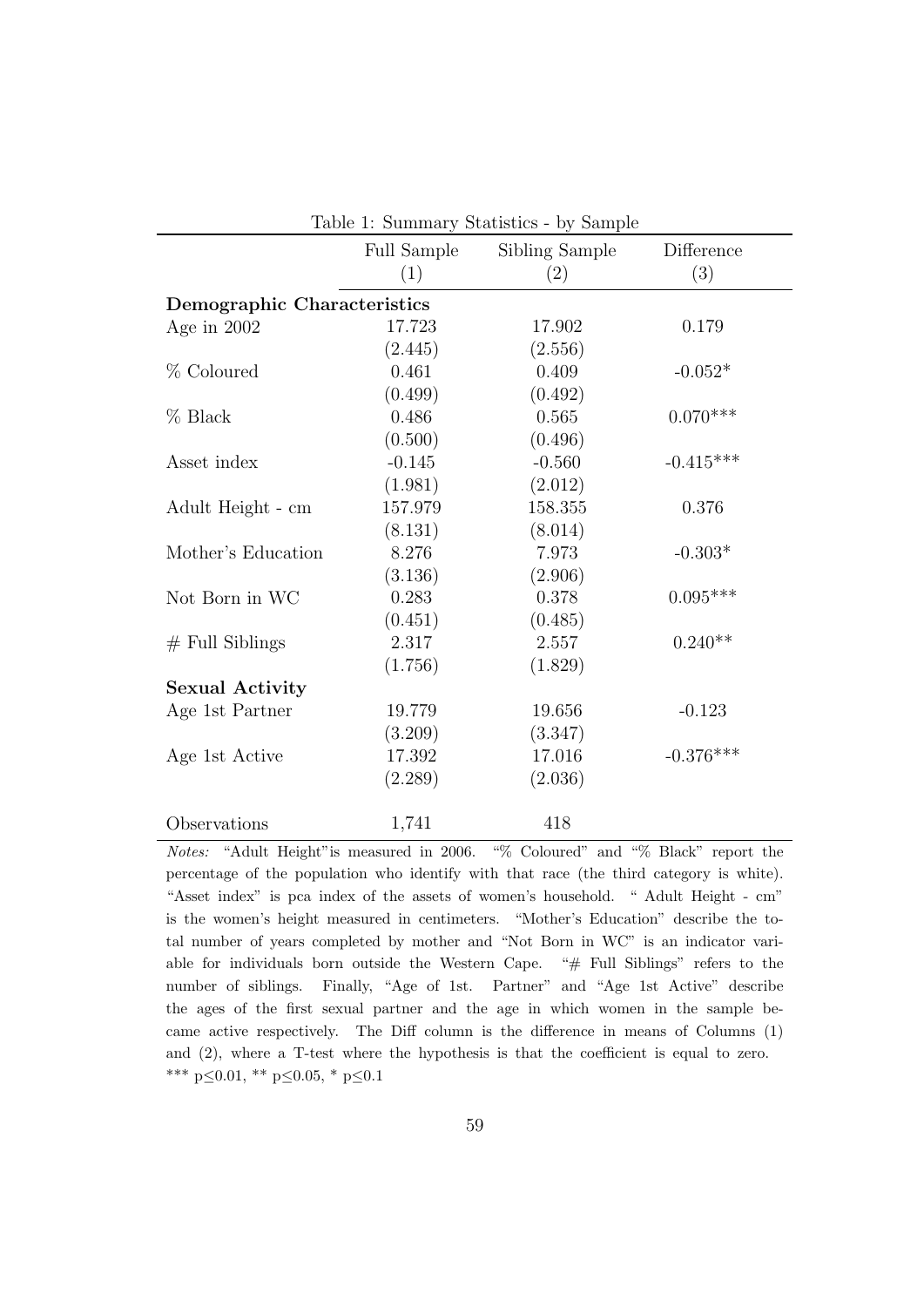|                            |                |                   | $\checkmark$   |            |                        |            |
|----------------------------|----------------|-------------------|----------------|------------|------------------------|------------|
|                            |                | Panel Analysis    |                |            | <b>Collapsed Panel</b> |            |
|                            |                | $Pregnant_{it}$   |                |            | Pregnancy $\leq 18_i$  |            |
|                            | (1)            | $\left( 2\right)$ | (3)            | (4)        | (5)                    | (6)        |
| $Fertile_t$                | $0.023***$     | $0.024***$        |                |            |                        |            |
|                            | (0.002)        | (0.002)           |                |            |                        |            |
| Fertile years <sub>i</sub> |                |                   | $0.016***$     | $0.032***$ |                        |            |
|                            |                |                   | (0.006)        | (0.008)    |                        |            |
| Menarche $\leq 14_i$       |                |                   |                |            | $0.054***$             | $0.090***$ |
|                            |                |                   |                |            | (0.018)                | (0.022)    |
| Observations               | 15,170         | 15,170            | 1,741          | 1,741      | 1,741                  | 1,741      |
| R-squared                  | 0.009          | 0.010             | 0.004          | 0.011      | 0.005                  | 0.011      |
| First-stage F              | 202            | 171.2             | 6.914          | 17.61      | 8.935                  | 17.09      |
| Sampling Location FE       | N <sub>o</sub> | Yes               | N <sub>o</sub> | Yes        | $\rm No$               | Yes        |
| Controls                   | $\rm No$       | Yes               | N <sub>o</sub> | Yes        | $\rm No$               | Yes        |
| Time FE                    | No             | Yes               |                |            |                        |            |

<span id="page-60-0"></span>Table 2: First Stage Estimation

*Notes:* "Pregnant<sub>icst</sub>" is defined 1 for individual i of cohort c, who lives in sampling cluster s and observed in year t if she got pregnant and zero; if she did not get pregnant during that year. In the same Data set, "Fertile<sub>t</sub>" is a dichotomous variable equal to zero if the sample individual had not reached menarche in year t and equal to one if she had in that same year. "Pregnancy  $\leq 18$ " in the collapsed panel Data-set is defined one for those who got pregnant before 18 and zero for those who did not. Also, the "Number of Fertile Years" indicates the number of years passed since menarche until 17. Controls include the race, an asset index, height, number of siblings, the log of the household level and indicator variables for religion, language spoken by her family, place of birth and residence. Cohort and sampling-location fixed effects are included. In the panel data set, Pregnant in year t is an indicator variable for whether the individual got pregnant in year t and Fertile is an indicator variable of whether a woman was fertile in a specific year. In both data sets, standard errors in parentheses, clustered at the sampling location level.\*\*\*  $p \leq$ 0.01, \*\*  $p \leq 0.05$ , \*  $p \leq 0.1$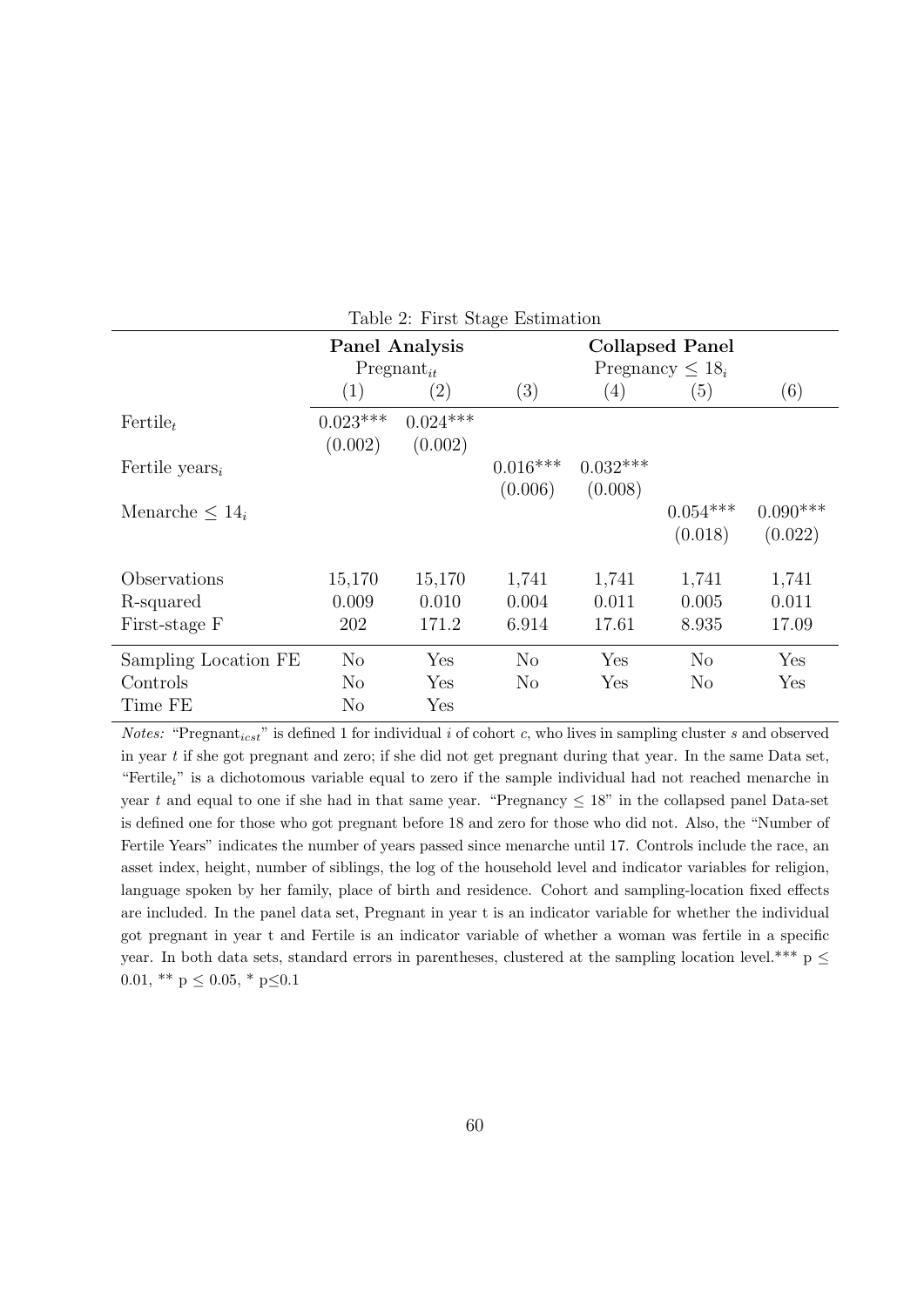|                                                                                                                                                                                                                                                                                                                                                                                                                      |                 |                 | Table 3: Estimation of the Effects of Teenage Pregnancy - Schooling Progression |                  |                        |                                                                                 |
|----------------------------------------------------------------------------------------------------------------------------------------------------------------------------------------------------------------------------------------------------------------------------------------------------------------------------------------------------------------------------------------------------------------------|-----------------|-----------------|---------------------------------------------------------------------------------|------------------|------------------------|---------------------------------------------------------------------------------|
|                                                                                                                                                                                                                                                                                                                                                                                                                      |                 | Panel           |                                                                                 |                  | <b>Collapsed Panel</b> |                                                                                 |
|                                                                                                                                                                                                                                                                                                                                                                                                                      |                 |                 | $\rm Hazard$                                                                    | Years of         | Took                   | Post Secondary                                                                  |
|                                                                                                                                                                                                                                                                                                                                                                                                                      | Failed grade    | Age for Grade   | Drop Out                                                                        | Education        | Matric Exam            | Schooling                                                                       |
|                                                                                                                                                                                                                                                                                                                                                                                                                      | $\widehat{\Xi}$ | $\widetilde{S}$ | $\bigcirc$                                                                      | $\bigoplus$      | $\widetilde{\Xi}$      | $\odot$                                                                         |
| Panel A: IV Estimation                                                                                                                                                                                                                                                                                                                                                                                               |                 |                 |                                                                                 |                  |                        |                                                                                 |
| Preganat <sub>icst</sub>                                                                                                                                                                                                                                                                                                                                                                                             | $0.557***$      | $0.284***$      | $0.097***$                                                                      |                  |                        |                                                                                 |
|                                                                                                                                                                                                                                                                                                                                                                                                                      | (0.028)         | (0.010)         | (0.009)                                                                         |                  |                        |                                                                                 |
| Pregnancy $\leq 18_i$                                                                                                                                                                                                                                                                                                                                                                                                |                 |                 |                                                                                 | $-1.820**$       | 0.044                  | $-0.259$                                                                        |
|                                                                                                                                                                                                                                                                                                                                                                                                                      |                 |                 |                                                                                 | (0.922)          | (0.289)                | (0.199)                                                                         |
| Observations                                                                                                                                                                                                                                                                                                                                                                                                         | 15,170          | $15,170$        | 14,354                                                                          |                  | $1,\!741$              | 1,741                                                                           |
| R-squared                                                                                                                                                                                                                                                                                                                                                                                                            | 0.010           | 0.023           |                                                                                 | $1,741$<br>0.172 | 0.208                  | 0.019                                                                           |
| First stage-F-stat                                                                                                                                                                                                                                                                                                                                                                                                   | 171.2           | 171.2           | 171.2                                                                           | 17.61            | 17.61                  | 17.61                                                                           |
| Panel B: Reduced Form Estimation                                                                                                                                                                                                                                                                                                                                                                                     |                 |                 |                                                                                 |                  |                        |                                                                                 |
| $\ensuremath{\mathop{\mathcal{D}_{\mathit{ost}}}}$ Post Menarche<br>$_{\mathit{tics}}$                                                                                                                                                                                                                                                                                                                               | $0.617***$      | $0.315***$      | $0.423*$                                                                        |                  |                        |                                                                                 |
|                                                                                                                                                                                                                                                                                                                                                                                                                      | (0.033)         | (0.009)         | (0.201)                                                                         |                  |                        |                                                                                 |
| Fertile Years,                                                                                                                                                                                                                                                                                                                                                                                                       |                 |                 |                                                                                 | $-0.057*$        | 0.001                  | $-0.008$                                                                        |
|                                                                                                                                                                                                                                                                                                                                                                                                                      |                 |                 |                                                                                 | (0.030)          | (0.009)                | (0.006)                                                                         |
| Observations                                                                                                                                                                                                                                                                                                                                                                                                         | 15,170          | $15,170$        | 14,354                                                                          | 1,741            | 1,741                  | 1,741                                                                           |
| R-squared                                                                                                                                                                                                                                                                                                                                                                                                            | 0.010           | 0.023           |                                                                                 | 0.462            | 0.457                  | 0.405                                                                           |
| Mean dependent var.                                                                                                                                                                                                                                                                                                                                                                                                  | 0.113           | 1.091           | 0.359                                                                           | 11.05            | 0.436                  | 0.146                                                                           |
| Notes: "Pregnant <sub>icst</sub> " is equal to 1 for individual i of cohort c, who lives in sampling cluster s and reported a pregnancy in<br>and 0 otherwise. Columns $(1)$ - $(6)$ contain the IV and reduced estimates of the effects on the likelihood of failing a grade<br>year t and 0 otherwise. Similarly, "Pregnant $\leq 18$ ," takes the value of 1 if women i reported a pregnancy before the age of 18 |                 |                 |                                                                                 |                  |                        |                                                                                 |
| in year t and the degree to which a                                                                                                                                                                                                                                                                                                                                                                                  |                 |                 |                                                                                 |                  |                        | sampled women lagged behind her secondary education in that same year. In panel |
| A, endogeneity is accounted for using a linear first stage of the effects of teenage fertility on pregnancy. The First Stage                                                                                                                                                                                                                                                                                         |                 |                 |                                                                                 |                  |                        |                                                                                 |
| the number of fertile years. In the the static analysis, controls include the race, an asset index, height, number of siblings,<br>statistic comes from the a first stage regression where pregnancy is instrumented using either a post menarche indicator or                                                                                                                                                       |                 |                 |                                                                                 |                  |                        |                                                                                 |
| and the indicator variables for religion, language spoken by her family. Standard errors in parentheses, clustered at the                                                                                                                                                                                                                                                                                            |                 |                 |                                                                                 |                  |                        |                                                                                 |

<span id="page-61-0"></span>smallest sampling location level. \*\*\* p

 $\leq 0.01$ , \*\* p

 $\leq 0.05, * \text{p}$ 

≤0.1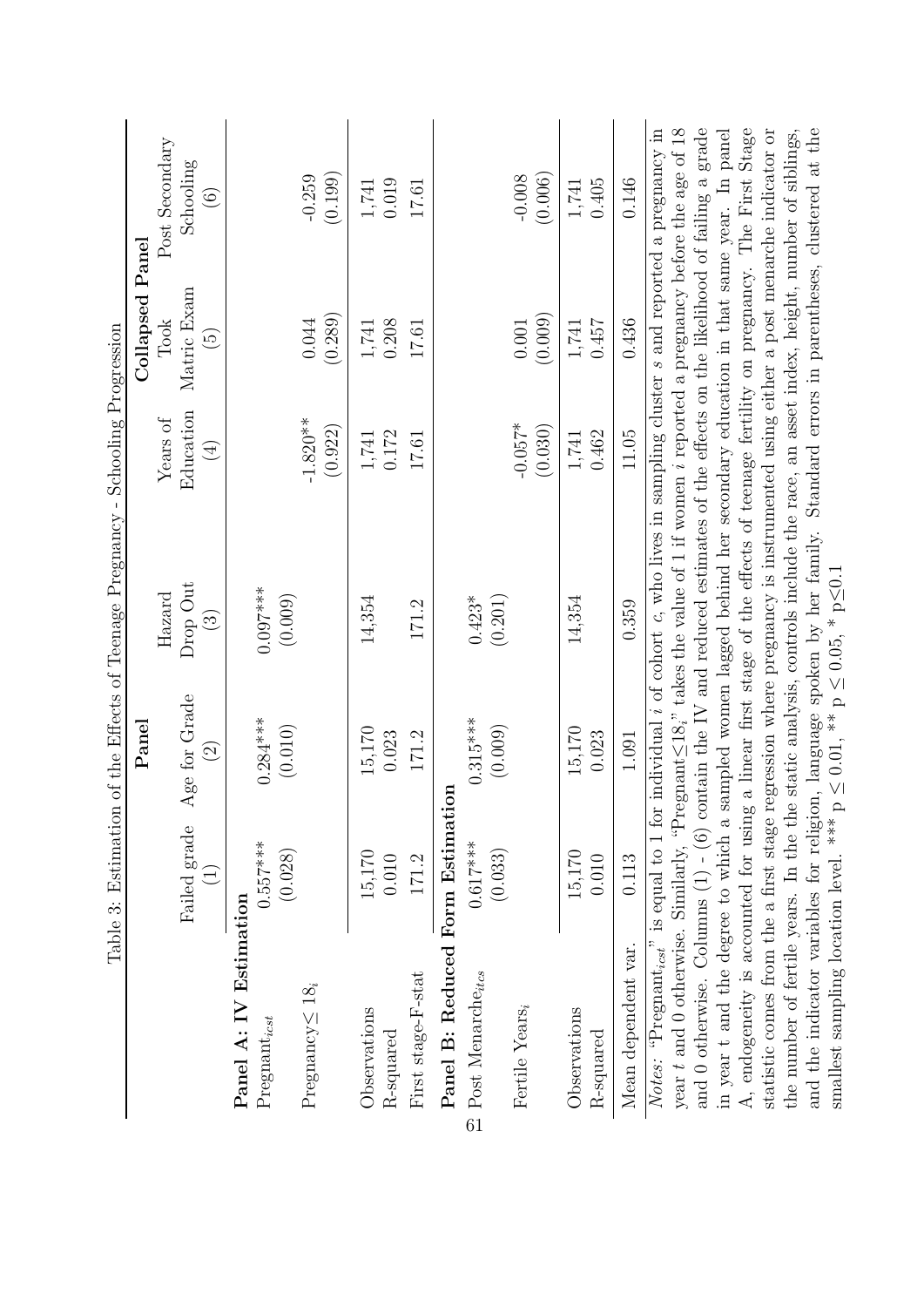|                                                                                                                                                                              | Table 4: Sibling           |                    | Differences Estimation of the Effects of Teenage Pregnancy                                   |                              |                        |                        |
|------------------------------------------------------------------------------------------------------------------------------------------------------------------------------|----------------------------|--------------------|----------------------------------------------------------------------------------------------|------------------------------|------------------------|------------------------|
|                                                                                                                                                                              |                            | $\rm {Panel}$      |                                                                                              |                              | Collapsed Panel        |                        |
|                                                                                                                                                                              |                            |                    | Hazard                                                                                       | Years of                     | Took                   | Post Secondary         |
|                                                                                                                                                                              | Failed grade               | Age for Grade      | Drop Out                                                                                     | Education                    | Matric Exam            | Schooling              |
|                                                                                                                                                                              | $\left(\frac{1}{2}\right)$ | $\widehat{\Omega}$ | $\binom{3}{2}$                                                                               | $\left( \frac{1}{2} \right)$ | $\widetilde{G}$        | $\odot$                |
| Panel A: OLS Estimation                                                                                                                                                      |                            |                    |                                                                                              |                              |                        |                        |
| Preganat <sub>icst</sub>                                                                                                                                                     | $0.128***$                 | $0.501***$         | $0.583***$                                                                                   |                              |                        |                        |
|                                                                                                                                                                              | (0.043)                    | (0.122)            | (0.091)                                                                                      |                              |                        |                        |
| Pregnancy $\leq 18_i$                                                                                                                                                        |                            |                    |                                                                                              | $-0.707***$<br>(0.194)       | $-0.155***$<br>(0.042) | $-0.057***$<br>(0.024) |
| Observations                                                                                                                                                                 | 3,521                      | 3,521              | 4,535                                                                                        | 418                          | 418                    | 418                    |
| R-squared                                                                                                                                                                    | 0.123                      | 0.617              |                                                                                              | 0.172                        | 0.208                  | 0.019                  |
| Panel B: Sibling Differences                                                                                                                                                 |                            |                    |                                                                                              |                              |                        |                        |
| $\stackrel{\footnotesize\text{CP}}{=} \text{Pregular}t_{icst}$                                                                                                               | $0.132***$                 | $0.521***$         | $0.494**$                                                                                    |                              |                        |                        |
|                                                                                                                                                                              | (0.037)                    | (0.080)            | (0.103)                                                                                      |                              |                        |                        |
| Pregnancy $\leq 18_i$                                                                                                                                                        |                            |                    |                                                                                              | $-0.774***$                  | $-0.159***$            | $-0.051**$             |
|                                                                                                                                                                              |                            |                    |                                                                                              | (0.170)                      | (0.040)                | (0.024)                |
| Observations                                                                                                                                                                 | 3,521                      | 3,521              | 4,535                                                                                        | 418                          | 418                    | 418                    |
| R-squared                                                                                                                                                                    | 0.010                      | 0.023              |                                                                                              | 0.075                        | 0.075                  | 0.062                  |
| Mean dependent var.                                                                                                                                                          | 0.101                      | 1.002              | 0.143                                                                                        | 10.52                        | 0.360                  | 0.102                  |
| <i>Notes: Notes:</i> "Pregnant <sub>icst</sub> " is defined as 1 for individual i of cohort c, who lives in sampling cluster s and observed in year                          |                            |                    |                                                                                              |                              |                        |                        |
| if woman <i>i</i> reported a pregnancy before the age of 18 and 0 otherwise. Columns $(1)$ and $(2)$ contain the OLS and Sibling<br>$t$ if she got pregnant and zero; if she |                            |                    | did not get pregnant during that year. Similarly, "Pregnant $\leq 18$ " takes the value of 1 |                              |                        |                        |
| Differences estimates of the effects on the likelihood of failing a grade in year $t$ and the degree to which a sampled women                                                |                            |                    |                                                                                              |                              |                        |                        |
| lagged behind her secondary education in that same year. Column (3) contains the hazard rated for dropping out with and                                                      |                            |                    |                                                                                              |                              |                        |                        |
| without the housed fixed effects. "Mean dependent var." indicates the average of the outcome if Pregnancy in year t is equal                                                 |                            |                    |                                                                                              |                              |                        |                        |

to zero. Controls includes height, Standard errors in parentheses, clustered at the smallest sampling location level. \*\*\* p

 $0.01, ** p$ 

 $\leq 0.05, * \text{p}$ 

<span id="page-62-0"></span>≤0.1

≤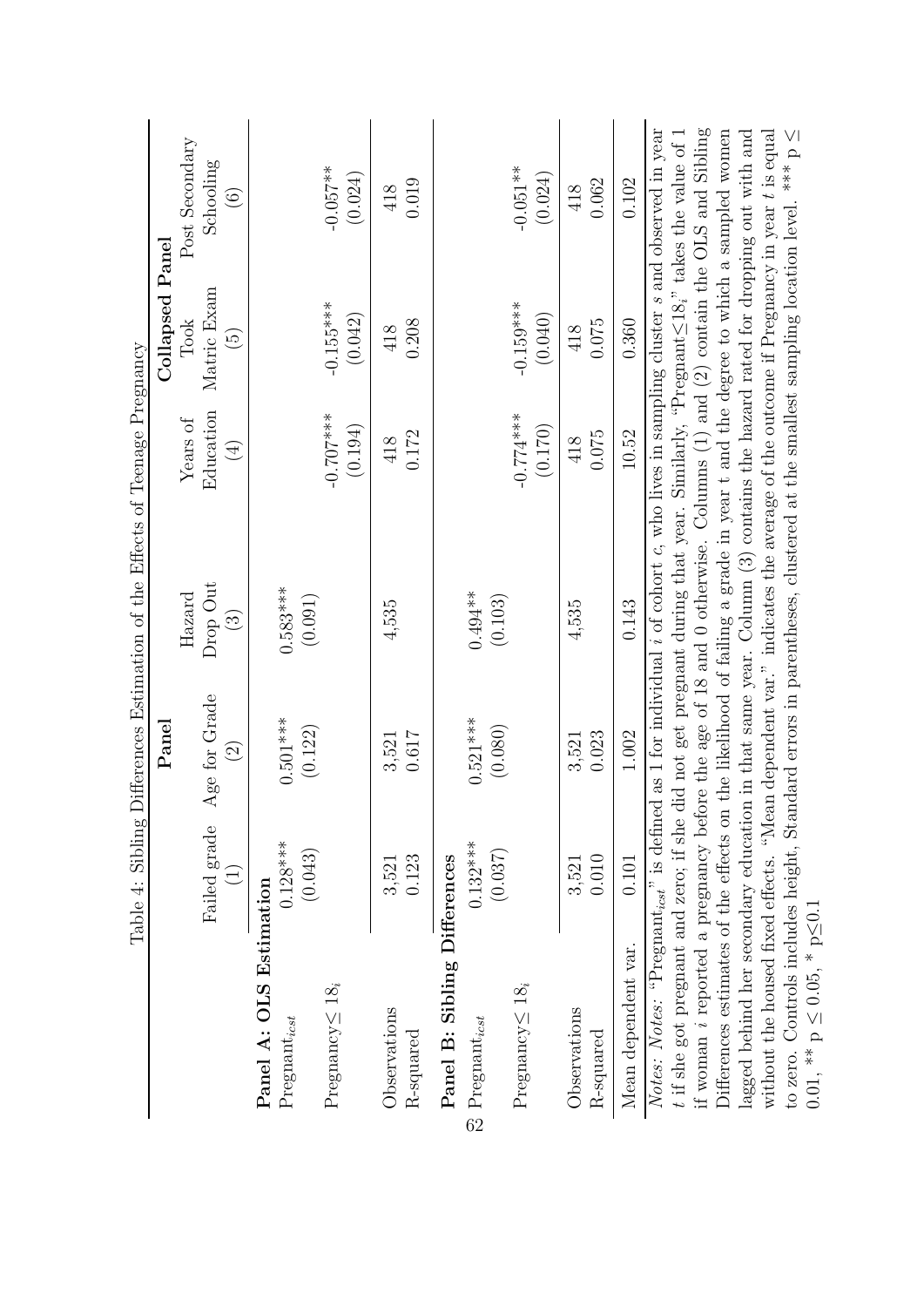| Table 5: Estimation of the Effects of Teenage Pregnancy - Labor Force Participation |                  |                   |                  |                     |
|-------------------------------------------------------------------------------------|------------------|-------------------|------------------|---------------------|
|                                                                                     | At age 19<br>(1) | At age 20<br>(2)  | At age 21<br>(3) | At age 22<br>(4)    |
| Panel A: IV Estimation                                                              |                  |                   |                  |                     |
| Pregnancy $\leq 18_i$                                                               | 0.192<br>(0.260) | 0.338<br>(0.294)  | 0.229<br>(0.264) | $-0.114$<br>(0.266) |
| Observations<br>R-squared                                                           | 1,741<br>0.215   | 1,741<br>$-0.083$ | 1,741<br>0.003   | 1,741<br>0.074      |
| First Stage F-stat                                                                  | 17.61            | 17.61             | 17.61            | 17.61               |
| Panel B: Reduced Form Estimation                                                    |                  |                   |                  |                     |
| Fertile Years <sub>i</sub>                                                          | 0.006<br>(0.008) | 0.011<br>(0.009)  | 0.007<br>(0.008) | $-0.004$<br>(0.009) |
| Observations                                                                        | 1,741            | 1,741             | 1,741            | 1,741               |
| R-squared                                                                           | 0.235            | 0.036             | 0.068            | 0.077               |
| Mean Dependent Var                                                                  | 0.458            | 0.704             | 0.764            | 0.686               |
| Panel C: Sibling Differences                                                        |                  |                   |                  |                     |
| Pregnancy $\leq 18_i$                                                               | 0.034            | 0.006             | 0.010            | 0.008               |
|                                                                                     | (0.037)          | (0.042)           | (0.045)          | (0.046)             |
| Observations                                                                        | 418              | 418               | 418              | 418                 |
| R-squared                                                                           | 0.029            | 0.031             | 0.070            | 0.086               |
| Mean Dependent Var                                                                  | 0.197            | 0.282             | 0.328            | 0.363               |

<span id="page-63-0"></span>Table 5: Estimation of the Effects of Teenage Pregnancy - Labor Force Participation

*Notes:* "Pregnancy  $\leq 18$ " is defined one for those who got pregnant before 18 and zero for those who did not. Controls include the race, an asset index, height, number of siblings, the log of the household level and the indicator variables for religion, language spoken by her family, place of birth and residence. In each column, the outcome variable is an indicator variable of whether the sampled women reported being active at the age on the top; and zero otherwise. The "First Stage F-stat" comes from the a first stage regression where "Pregnancy  $\leq 18$ " is instrumented with the number of teenage fertile years. The Mean Dependent Var indicates the average of the outcome if "Pregnancy  $\leq 18$ " is equal to zero. Cohort and sampling-location fixed effects are included. Standard errors in parentheses, clustered at the sampling location level. \*\*\*  $p \leq 0.01$ , \*\*  $p \leq 0.05$ , \*  $p \leq 0.1$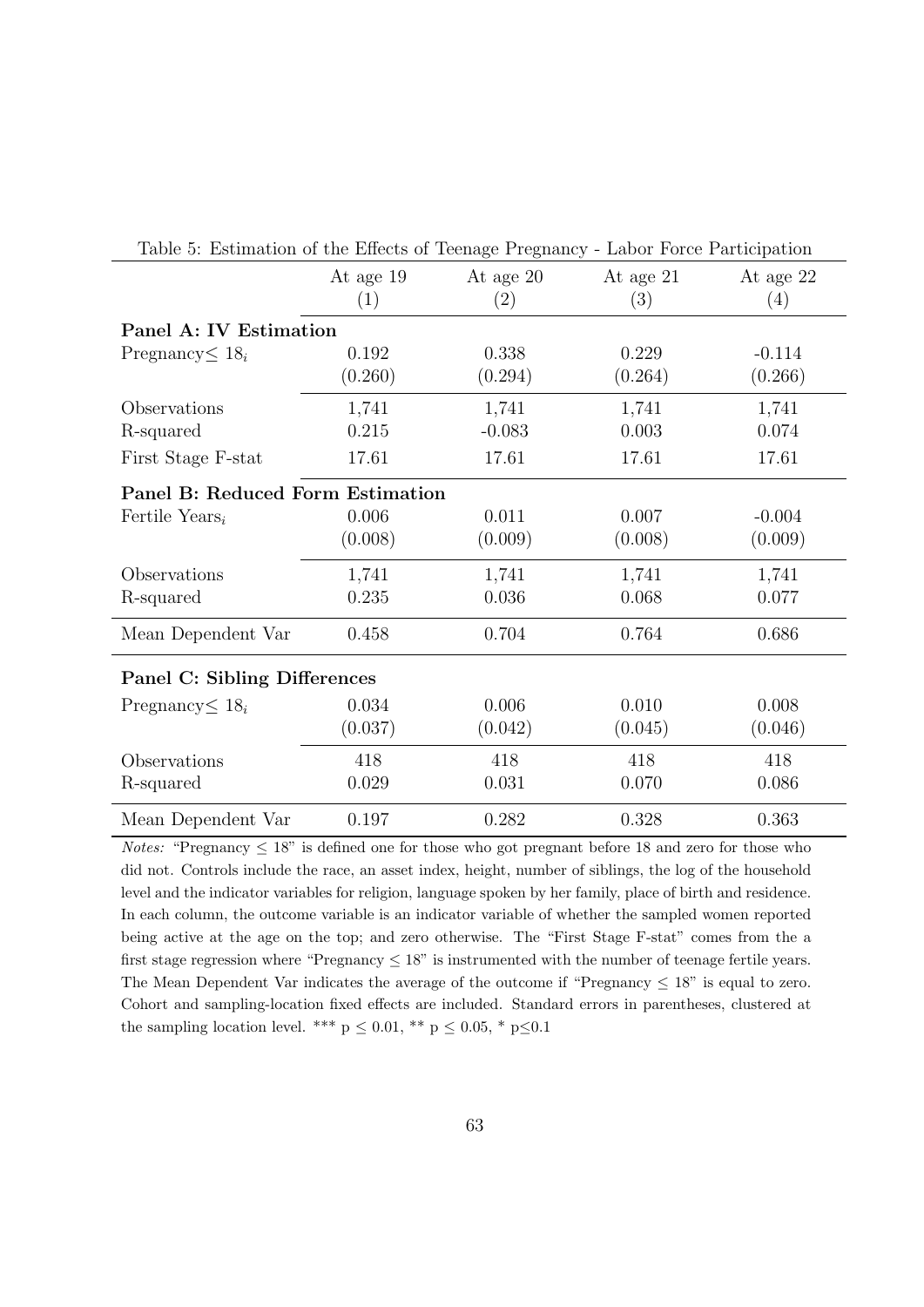<span id="page-64-0"></span>

|                                                                                                                                                                          |                                                                |               | Table 6: Sibling Differences Estimation of the Effects of Teenage Pregnancy |            |                    |                |
|--------------------------------------------------------------------------------------------------------------------------------------------------------------------------|----------------------------------------------------------------|---------------|-----------------------------------------------------------------------------|------------|--------------------|----------------|
|                                                                                                                                                                          | Years of                                                       | Took          | Post Secondary                                                              | Years of   | Took               | Post Secondary |
|                                                                                                                                                                          | Education                                                      | Matric Exam   | Schooling                                                                   | Education  | Matric Exam        | Schooling      |
|                                                                                                                                                                          | $\begin{array}{c}\n\begin{array}{c}\n\end{array}\n\end{array}$ | $\widehat{2}$ | $\widehat{\mathcal{E}}$                                                     | $(\pm)$    | $\widehat{\Theta}$ | $\odot$        |
| Pregnancy $\leq 18$                                                                                                                                                      | $-2.138***$                                                    | $-0.059$      | $-0.165$                                                                    | $-1.889**$ | 0.123              | $-0.255$       |
|                                                                                                                                                                          | (0.692)                                                        | (0.211)       | (0.142)                                                                     | (0.955)    | (0.333)            | (0.216)        |
| Grandmother                                                                                                                                                              | $0.285*$                                                       | $0.124***$    | 0.023                                                                       |            |                    |                |
|                                                                                                                                                                          | (0.157)                                                        | (0.057)       | (0.028)                                                                     |            |                    |                |
| Pregnancy $\leq$ 18 x Grandmother                                                                                                                                        | $0.521*$                                                       | 0.017         | $-0.015$                                                                    |            |                    |                |
|                                                                                                                                                                          | (0.316)                                                        | (0.073)       | (0.054)                                                                     |            |                    |                |
| High Failure School                                                                                                                                                      |                                                                |               |                                                                             | 0.143      | $0.110***$         | $-0.004$       |
|                                                                                                                                                                          |                                                                |               |                                                                             | (0.104)    | (0.040)            | (0.029)        |
| Pregnancy $\leq$ 18 x High Failure School                                                                                                                                |                                                                |               |                                                                             | $0.410*$   | $-0.006$           | $-0.016$       |
| 64                                                                                                                                                                       |                                                                |               |                                                                             | (0.225)    | (0.052)            | (0.029)        |
| Observations                                                                                                                                                             | 1,741                                                          | 1,741         | 1,741                                                                       | 1,741      | 1,741              | 1,741          |
| R-squared                                                                                                                                                                | 0.169                                                          | 0.175         | 0.058                                                                       | 0.184      | 0.177              | 0.057          |
| First Stage F-Statistic                                                                                                                                                  | 17.67                                                          | 17.67         | 17.67                                                                       | 16.76      | 16.76              | 16.76          |
| Mean Dependent Var                                                                                                                                                       | 10.94                                                          | 0.524         | 0.147                                                                       | 10.98      | 0.524              | 0.157          |
| <i>Notes:</i> Pregnancy $\leq$ 18 is defined one for those who got pregnant before 18 and zero for those who did not. "Grandmother" is an indicator variable for whether |                                                                |               |                                                                             |            |                    |                |
| the teenager's mother was alive in her teen years, and zero otherwise. "High Failure School" is eaid The variable was constructed using the CAPS data set.               |                                                                |               |                                                                             |            |                    |                |
| "Years of Education" indicates the Years of education completed. "Took Matric" is an indicator variable of whether the individual took the Matric exam and               |                                                                |               |                                                                             |            |                    |                |
| "Post Secondary Education" is equal to one if the sampled woman kept studying after high school, and zero otherwise. The "First Stage F-stat" comes from                 |                                                                |               |                                                                             |            |                    |                |
| the a first stage regression where "Pregnancy ; 18" is instrumented with the number of teenage fertile years. The Mean Dependent Var indicates the average of            |                                                                |               |                                                                             |            |                    |                |
| the Outcome if "Pregnancy ; 18" is equal to zero. Controls include the race, an asset index, height, number of siblings, and the indicator variables for religion,       |                                                                |               |                                                                             |            |                    |                |

the Outcome if "Pregnancy ; 18" is equal to zero. Controls include the race, an asset index, height, number of siblings, and the indicator variables for religion, language spoken by her family. Cohort and sampling-location fixed effects are included. Standard errors in parentheses, clustered at the sampling location level.

language spoken by her family. Cohort and sampling-location fixed effects are included. Standard errors in parentheses, clustered at the sampling location level.

 $\frac{1}{2}$   $\frac{1}{2}$   $\frac{1}{2}$   $\frac{1}{2}$   $\frac{1}{2}$   $\frac{1}{2}$   $\frac{1}{2}$   $\frac{1}{2}$   $\frac{1}{2}$   $\frac{1}{2}$   $\frac{1}{2}$   $\frac{1}{2}$   $\frac{1}{2}$   $\frac{1}{2}$   $\frac{1}{2}$   $\frac{1}{2}$   $\frac{1}{2}$   $\frac{1}{2}$   $\frac{1}{2}$   $\frac{1}{2}$   $\frac{1}{2}$   $\frac{1}{2}$ 

≤0.1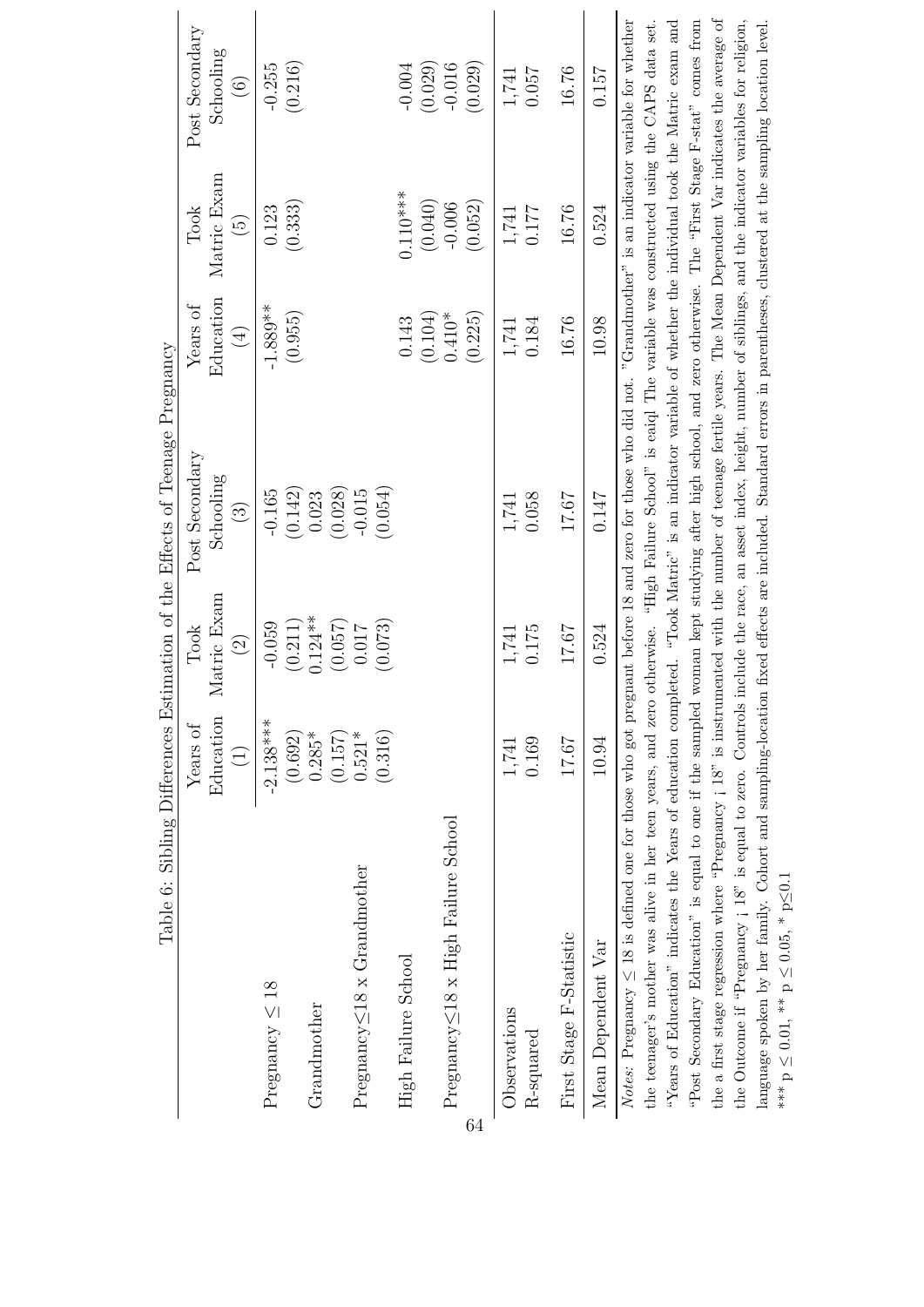# A Appendix Tables

|                                         |         | Table A1: Samples of Women across waves |         |         |           |
|-----------------------------------------|---------|-----------------------------------------|---------|---------|-----------|
|                                         | 2002    | 2003-2004                               | 2005    | 2006    | 2009-2010 |
|                                         | Wave 1  | Wave 2                                  | Wave 3  | Wave 4  | Wave 5    |
|                                         | (1)     | (2)                                     | (3)     | (4)     | (5)       |
| Panel A: All Women Interviewed Per Wave |         |                                         |         |         |           |
| Observations                            | 2,612   | 2,140                                   | 1,911   | 1,881   | 1,799     |
| Percentage                              | $100\%$ | 81.93%                                  | 73.16\% | 72.01\% | 68.87%    |
| Panel B: Analytical Sample              |         |                                         |         |         |           |
| Observations                            | 2,455   | 2,020                                   | 1,815   | 1,741   | 1,707     |
| Percentage                              | $100\%$ | 82.28%                                  | 73.93%  | 70.96%  | 69.53%    |

Source: CAPS Data waves 1-5

Notes: Panel A includes all sampled women interviewed in each wave of the CAPS data set. Panel B includes sampled women that where interviewed and also had reached menarche between the ages of 10 and 17 and lived in sampling clusters with at least one other sampled women.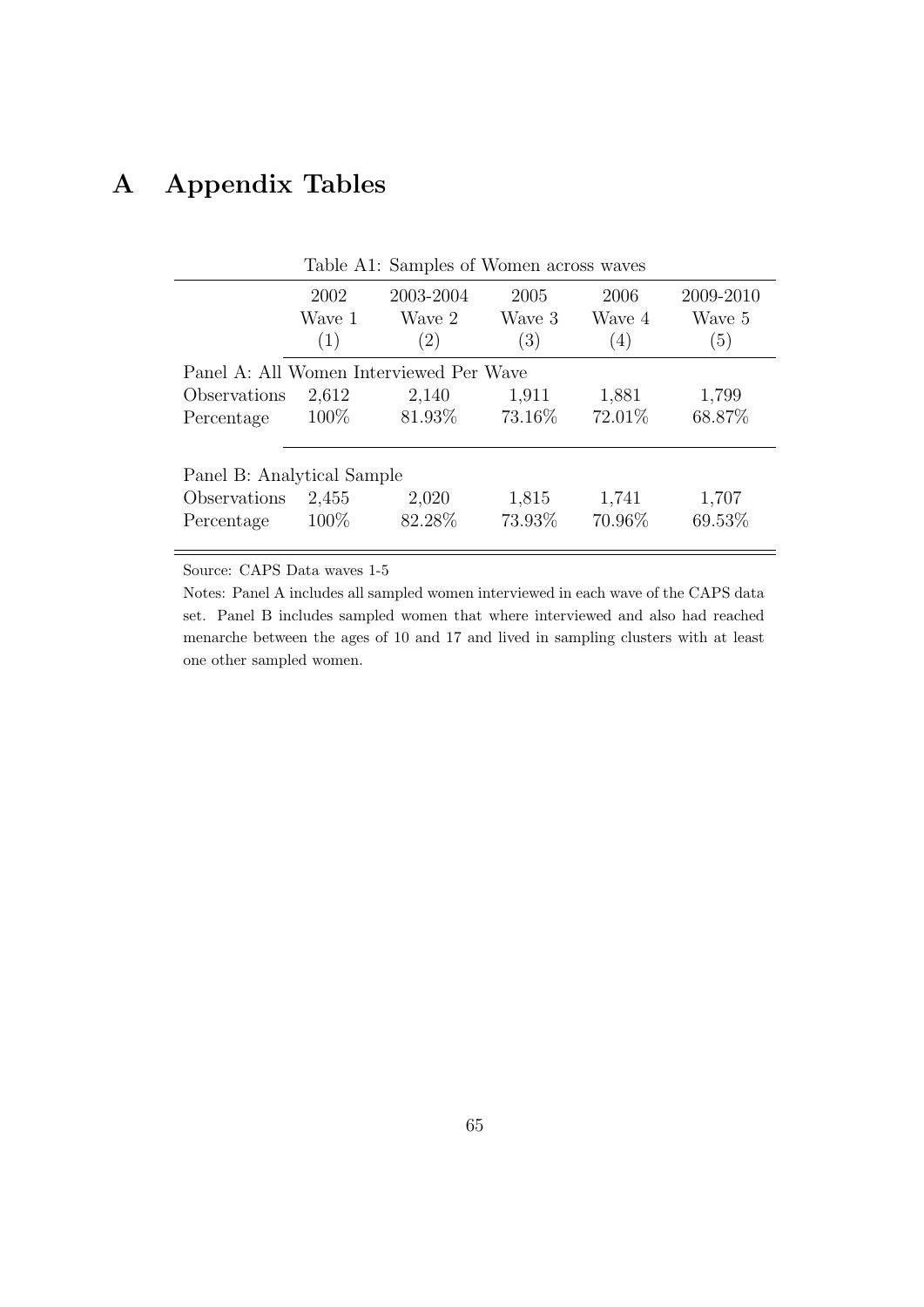|                             | Table A2. Duminary Diatistics by Defi-reported Early 1 regularity |                     |             |
|-----------------------------|-------------------------------------------------------------------|---------------------|-------------|
|                             | No Early Pregnancy                                                | Pregnancy $\leq$ 18 | Difference  |
|                             | (1)                                                               | (2)                 | (3)         |
| Demographic Characteristics |                                                                   |                     |             |
| Age in $2002$               | 17.689                                                            | 17.865              | 0.176       |
|                             | (2.445)                                                           | (2.448)             |             |
| % Coloured                  | 0.438                                                             | 0.555               | $0.117***$  |
|                             | (0.496)                                                           | (0.498)             |             |
| $%$ Black                   | 0.497                                                             | 0.443               | $-0.055*$   |
|                             | (0.500)                                                           | (0.497)             |             |
| Adult Height                | 158.271                                                           | 156.808             | $-1.463***$ |
|                             | (7.987)                                                           | (8.597)             |             |
| Mother's Education          | 8.447                                                             | 7.559               | $-0.888***$ |
|                             | (3.191)                                                           | (2.785)             |             |
| $#$ Full Siblings           | 2.286                                                             | 2.416               | 0.162       |
|                             | (1.739)                                                           | (1.813)             |             |
| Household Size              | 5.691                                                             | 6.256               | $0.565***$  |
|                             | (2.528)                                                           | (2.755)             |             |
| Not Born in WC              | 0.288                                                             | 0.264               | $-0.024$    |
|                             | (0.453)                                                           | (0.442)             |             |
| <b>Sexual Activity</b>      |                                                                   |                     |             |
| Age 1st Partner             | 19.923                                                            | 19.378              | $-0.546***$ |
|                             | (3.128)                                                           | (3.395)             |             |
| Age 1st Active              | 17.811                                                            | 15.928              | $-1.883***$ |
|                             | (2.326)                                                           | (1.374)             |             |
| Observations                | 1394                                                              | 348                 |             |

Table A2: Summary Statistics by Self-reported Early Pregnancy

Notes: Pregnancy early is equal to 1 if the individual reported a pregnancy before the age of 17, and 0 otherwise. "Adult Height"is the height of the sampled women, measured in 2006. "Not Born in WC" is an indicator variable for individuals born outside the Western Cape, and "Mother's Education" is the total number of years completed by mother. "# Full Siblings" is number of siblings. Finally "Age of 1st. Partner" and "Age 1st Active" describe the ages of the first sexual partner and the age in which women in the sample became active respectively. The Diff column is the difference in means of Columns (1) and (2), where a T-test where the hypothesis is that the coefficient is equal to zero. \*\*\* p≤0.01, \*\* p≤0.05, \* p≤0.1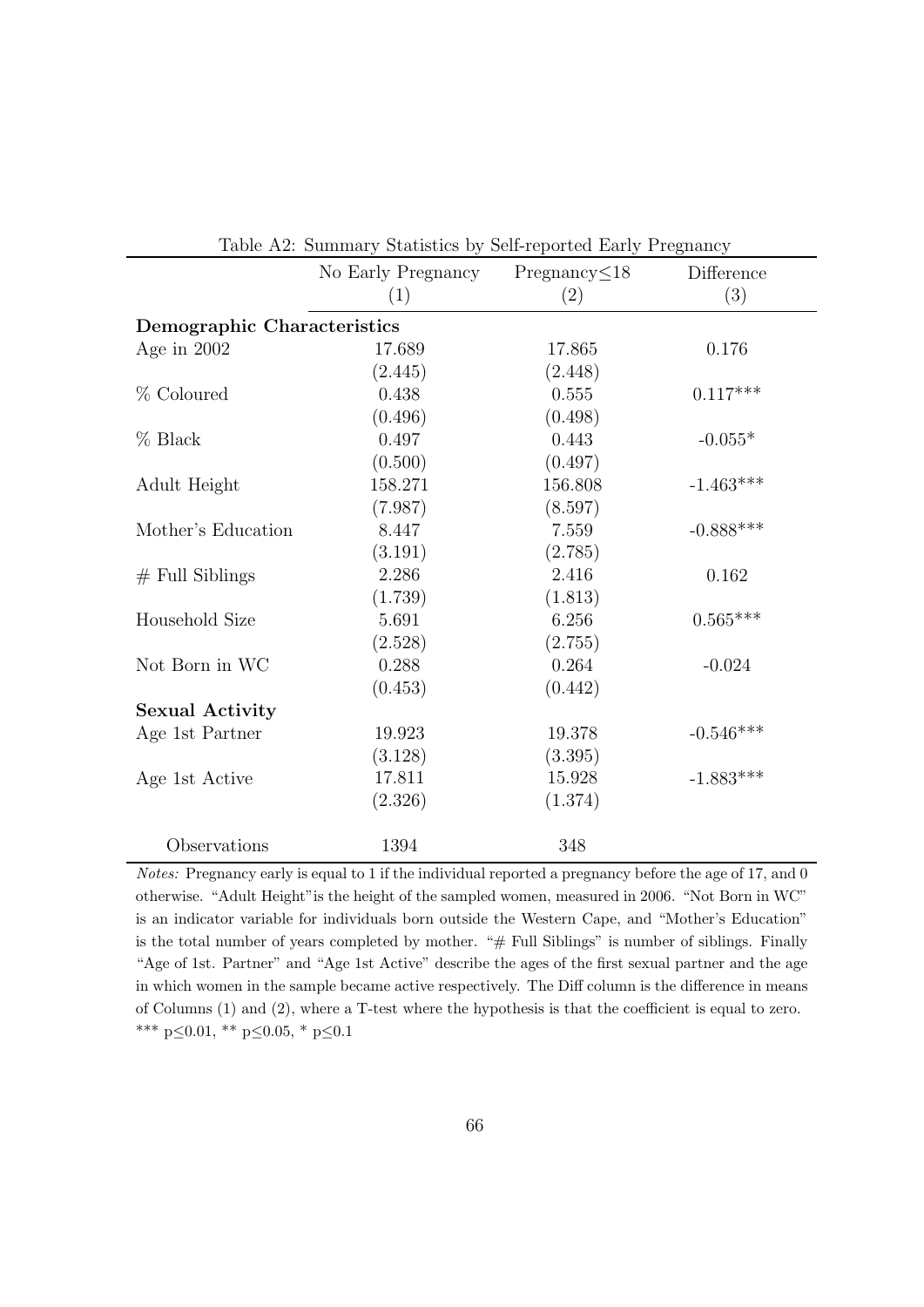|                        | Menarche Late      | Menarche Early  | Diff.       |
|------------------------|--------------------|-----------------|-------------|
|                        | (1)                | (2)             | (3)         |
|                        | Menarche $\geq 14$ | Menarche $<$ 14 | Difference  |
|                        | (1)                | (2)             | (3)         |
| Coloured               | 0.298              | 0.61            | $0.312***$  |
|                        | (0.458)            | (0.488)         |             |
| Black                  | 0.667              | 0.321           | $-0.346***$ |
|                        | (0.472)            | (0.467)         |             |
| Height - cm            | 158.01             | 157.96          | $-0.052$    |
|                        | (8.80)             | (7.48)          |             |
| Married ever           | 0.175              | 0.178           | 0.003       |
|                        | (0.380)            | (0.382)         |             |
| <b>Hh Size</b>         | 5.808              | 5.799           | $-0.009$    |
|                        | (2.734)            | (2.442)         |             |
| Married ever           | 0.175              | 0.178           | 0.003       |
|                        | (0.380)            | (0.382)         |             |
| Mother attended school | 0.856              | 0.885           | $0.028*$    |
|                        | 0.351              | 0.319           |             |
|                        | 829                | 912             |             |

Table A3: Summary Statistics by Early vs Late Menarcheal Age

Notes: Menarche Early is defined is equal to one if the sampled individual has reached menarche before the age of 14. "Adult Height"is measured in 2006. "Not Born in WC" is an indicator variable for individuals born outside the Western Cape, and "Mother's Education" describe the total number of years completed by mother. "# Full Siblings" and "Household Size" refer to the number of siblings and household size, respectively. The label ln(Hhold Inc.) estimates the natural log of the household income and "Literacy Exam" is the normalized grade of the Young Adult Literacy and Numeracy Evaluation. Finally "Age of 1st. Partner" and "Age 1st Active" describe the ages of the first sexual partner and the age in which women in the sample became active respectively. The Diff column is the difference in means of Columns (1) and (2), where a T-test where the hypothesis is that the coefficient is equal to zero. \*\*\* p≤0.01, \*\* p≤0.05, \* p≤0.1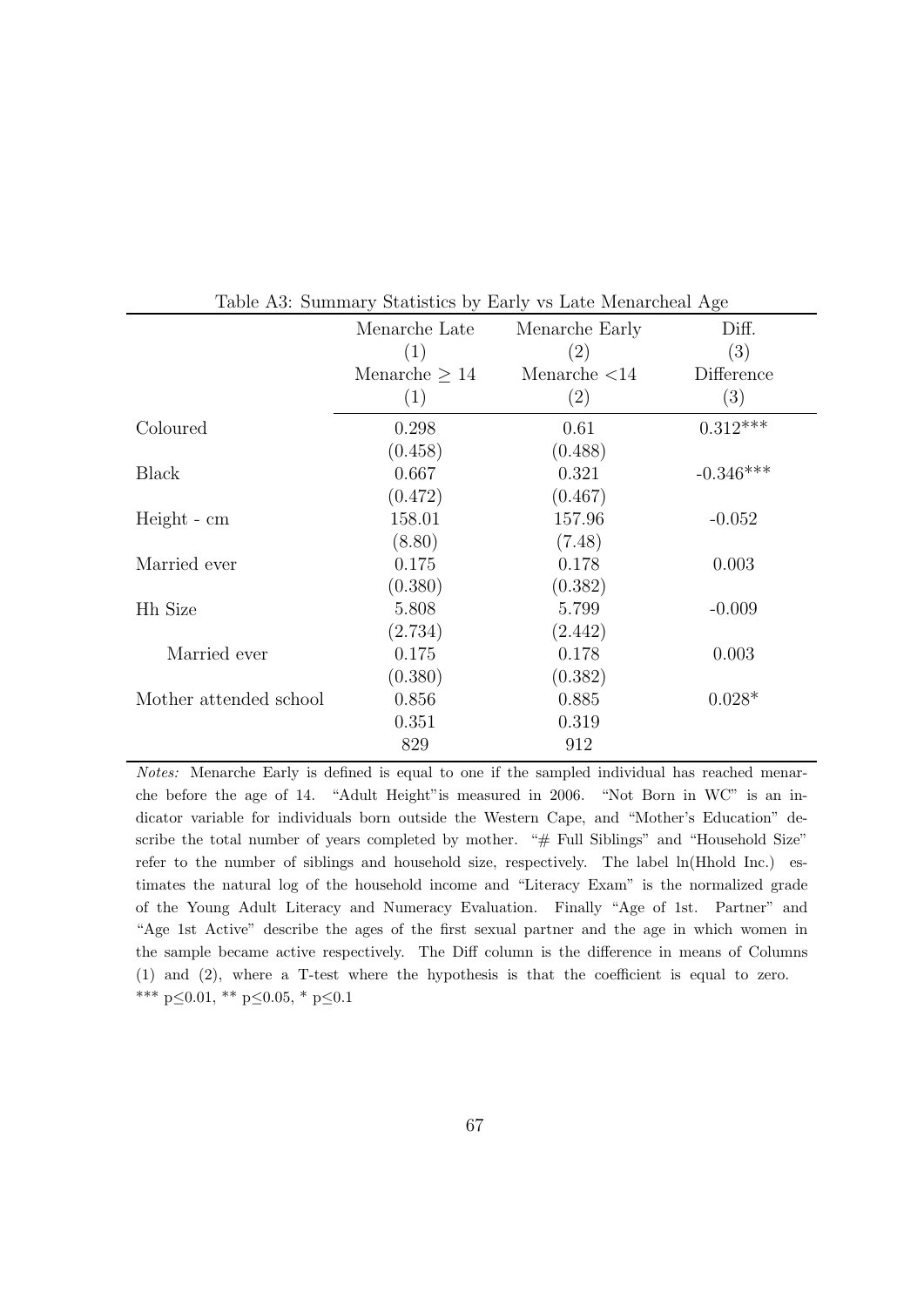|                           | Age at Puberty      |                                  | Teenage pregnancy       |                                 | $Age > 18$ in 2002    | Teenage Pregnancy -             |
|---------------------------|---------------------|----------------------------------|-------------------------|---------------------------------|-----------------------|---------------------------------|
|                           | (1)                 | (2)                              | (3)                     | (4)                             | (5)                   | (6)                             |
| Age at Menarche           | $-0.000$<br>(0.006) | $-0.009$<br>(0.007)              |                         |                                 |                       |                                 |
| Pregnancy $\leq 18$       |                     |                                  | $-0.088$ ***<br>(0.023) | $-0.044$<br>(0.022)             | $-0.078**$<br>(0.032) | $-0.011$<br>(0.033)             |
| Race - Black              |                     | $-0.345***$<br>(0.042)           |                         | $-0.338***$<br>(0.042)          |                       | $-0.418***$<br>(0.054)          |
| Race - Coloured           |                     | $-0.324***$<br>(0.039)           |                         | $-0.318***$<br>(0.039)          |                       | $-0.369***$<br>(0.048)          |
| Literate Mother           |                     | $-0.109***$<br>(0.030)           |                         | $-0.104***$<br>(0.030)          |                       | $-0.122***$<br>(0.036)          |
| Not Migrant               |                     | $0.146***$<br>(0.026)            |                         | $0.142***$<br>(0.026)           |                       | $0.184***$<br>(0.038)           |
| HH size                   |                     | $-0.012***$<br>(0.004)           |                         | $-0.011***$<br>(0.004)          |                       | $-0.012**$<br>(0.005)           |
| Muslim                    |                     | 0.018                            |                         | 0.021                           |                       | 0.000                           |
| Cohort - 1987             |                     | (0.030)<br>$-0.013$              |                         | (0.030)<br>$-0.046$             |                       | (0.042)                         |
| Cohort - 1986             |                     | (0.034)<br>0.030                 |                         | (0.036)<br>$-0.018$             |                       |                                 |
| Cohort - 1985             |                     | (0.036)<br>0.025                 |                         | (0.038)<br>$-0.026$             |                       |                                 |
| Cohort - 1984             |                     | (0.035)<br>$0.078**$             |                         | (0.036)<br>0.027                |                       |                                 |
| Cohort - 1983             |                     | (0.038)<br>$0.115***$            |                         | (0.038)<br>0.069                |                       | 0.039                           |
| Cohort - 1982             |                     | (0.040)<br>$0.179***$            |                         | (0.042)<br>$0.129***$           |                       | (0.036)<br>$0.101***$           |
| Cohort - 1981             |                     | (0.041)<br>$0.151***$<br>(0.041) |                         | (0.042)<br>$0.099**$<br>(0.040) |                       | (0.038)<br>$0.072**$<br>(0.035) |
| Cohort - 1980             |                     | $0.149***$<br>(0.042)            |                         | $0.098**$<br>(0.043)            |                       | $0.069*$<br>(0.039)             |
| Observations<br>R-squared | 2,577<br>0.000      | 2,572<br>0.118                   | 2,612<br>0.005          | 2,607<br>0.112                  | 1,435<br>0.004        | 1,432<br>0.122                  |

Table A4: Determinants of Attrition in the Sibling Sample

Notes: The sample in columns (1) and (2) includes women who were interviewed in 2002. Columns (3) and (4) include all the women in 2002 and columns (5) and (6) women were at least 18 years of age in 2002. "Age at Menarche" is the menarcheal age and "Pregnancy≤18" is equal to 1 if women reported a pregnancy by the age of 18 and zero otherwise. \*\*\*  $p<0.01$ \*\* p<0.05 \* p<0.1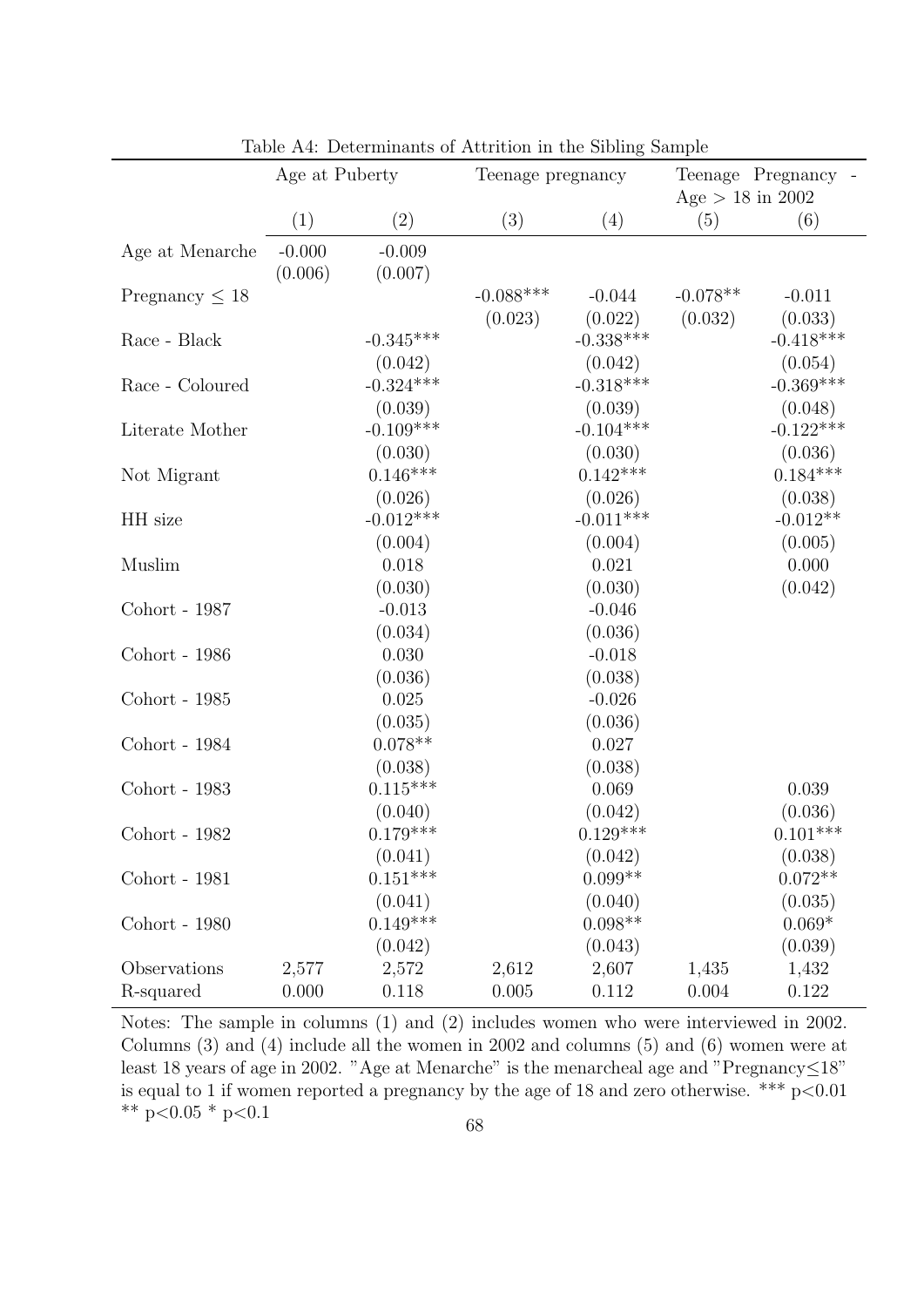| Panel A: School Progression |              |               |            |
|-----------------------------|--------------|---------------|------------|
|                             |              |               | Hazard     |
|                             | Failed grade | Age for Grade | Drop Out   |
|                             | (1)          | (2)           | (3)        |
| $Pregnant_{icst}$           | $0.242***$   | $0.687***$    | $0.017***$ |
|                             | (0.031)      | (0.051)       | (0.001)    |
| Observations                | 1,741        | 1,741         | 1,741      |
| R-squared                   | 0.160        | 0.178         |            |

### Table A5: OLS Estimation of the Effects of Teenage Pregnancy

#### Panel B: Schooling Attainment

|                        | Years of    | <b>Took</b> | Post<br>Secondary |
|------------------------|-------------|-------------|-------------------|
|                        | Education   | Matric Exam | Schooling         |
|                        | (1)         | $^{(2)}$    | $\left( 3\right)$ |
| $P$ regnancy $\leq 18$ | $-1.034***$ | $-0.233***$ | $-0.043***$       |
|                        | (0.115)     | (0.026)     | (0.014)           |
| Observations           | 15,170      | 15,170      | 14,354            |
| R-squared              | 0.462       | 0.457       | 0.405             |

## Panel C: Labor Force Participation

|                           | Active at             |                     |                  |                       |  |  |  |
|---------------------------|-----------------------|---------------------|------------------|-----------------------|--|--|--|
|                           | age 19                | age $20$            | age $21$         | age $22$              |  |  |  |
|                           | (1)                   | $\left( 2\right)$   | (3)              | (4)                   |  |  |  |
| Pregnancy $\leq 18$       | $0.115***$<br>(0.030) | $0.059*$<br>(0.033) | 0.048<br>(0.033) | $0.078***$<br>(0.029) |  |  |  |
| Observations<br>R-squared | 1,741<br>0.071        | 1,741<br>0.037      | 1,741<br>0.061   | 1,741<br>0.083        |  |  |  |

Notes: Birth  $\leq 18$  is defined one for those who gave before 18 and zero for those who did not. Controls include the race, an asset index, height, number of siblings, and the indicator variables for religion, language spoken by her family. "Pregnant $_{icst}$ " is defined as 1 for individual i of cohort c, who lives in sampling cluster s and observed in year  $t$  if she got pregnant and zero; if she did not get pregnant during that year."Years of Education" indicates the Years of education completed. "took Matric" is an indicator variable of whether the individual took the Matric exam and "Post Secondary Education" is equal to one if the sampled woman kept studying after high school, and zero otherwise. Active at each specific age is an indicator variable for whether the sampled women reported being in the labor force at that age.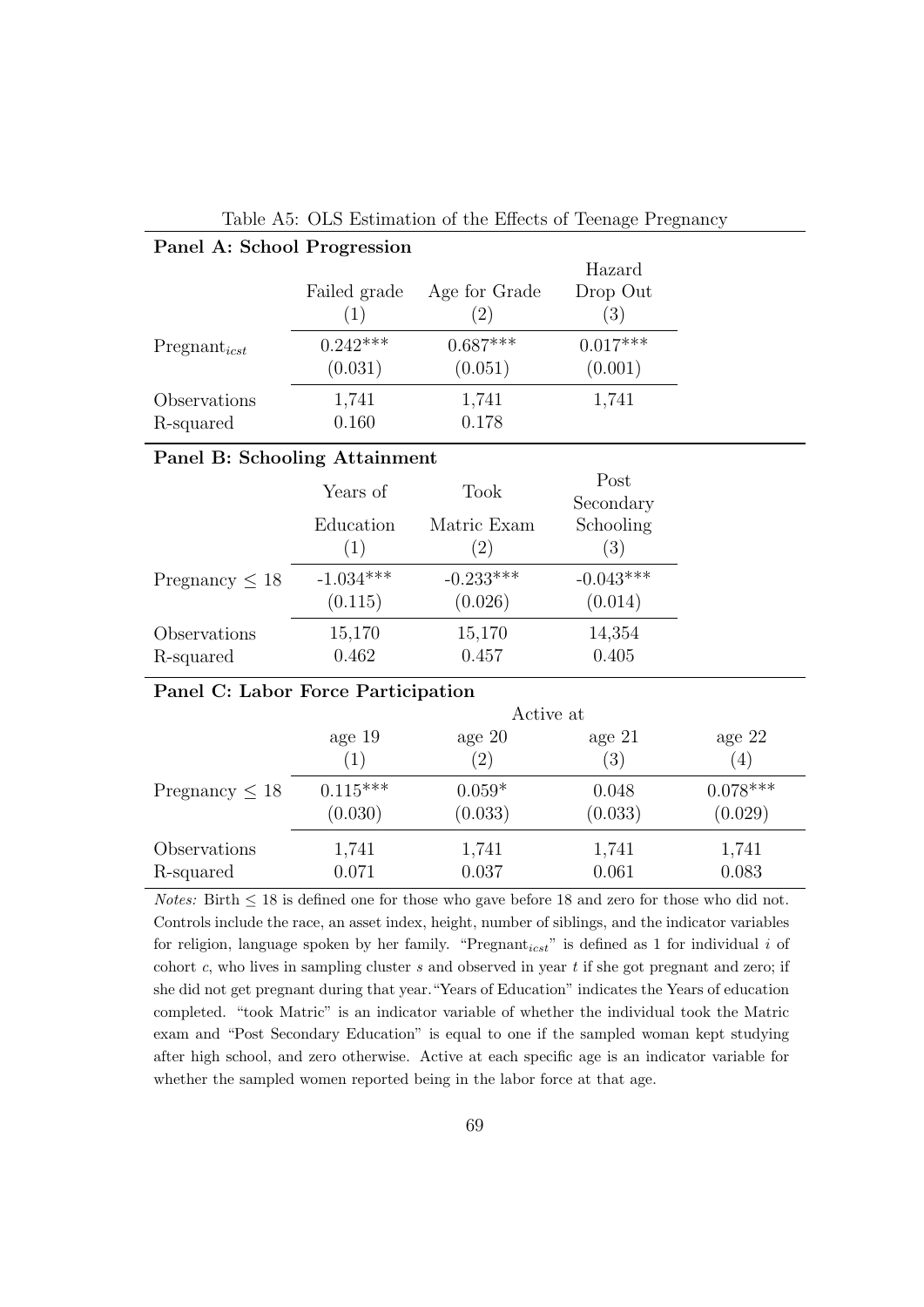|               | (1)        | $Pregnancy \leq 16$ Pregnancy $\leq 17$ | $P$ regnancy $\leq$ 18<br>(3) |
|---------------|------------|-----------------------------------------|-------------------------------|
| Fertile Years | $0.023***$ | $0.031***$                              | $0.032***$                    |
|               | (0.005)    | (0.006)                                 | (0.008)                       |
| Observations  | 1,741      | 1,741                                   | 1,741                         |
| R-squared     | 0.014      | 0.016                                   | 0.009                         |
| First stage F | 20.67      | 25.53                                   | 17.61                         |

Table A6: First stage - Different Thresholds for Early Pregnancy

*Notes:* "Pregnancy  $\leq 16$ ", "Pregnancy  $\leq 17$ " and "Pregnancy  $\leq 18$ " are defined one for those who got pregnant before the indicated age and zero for those who did not. Also, the "Number of Fertile Years" indicates the number of years passed since menarche until 17. Controls include the race, an asset index, height, number of siblings, the log of the household level and indicator variables for religion, language spoken by her family, place of birth and residence. Cohort and sampling-location fixed effects are included. In the panel data set, Pregnant in year t is an indicator variable for whether the individual got pregnant in year t and Fertile is an indicator variable of whether a woman was fertile in a specific year. In both data sets, standard errors in parentheses, clustered at the sampling location level.\*\*\*  $p \leq 0.01$ , \*\*  $p \leq 0.05$ , \*  $p \leq 0.1$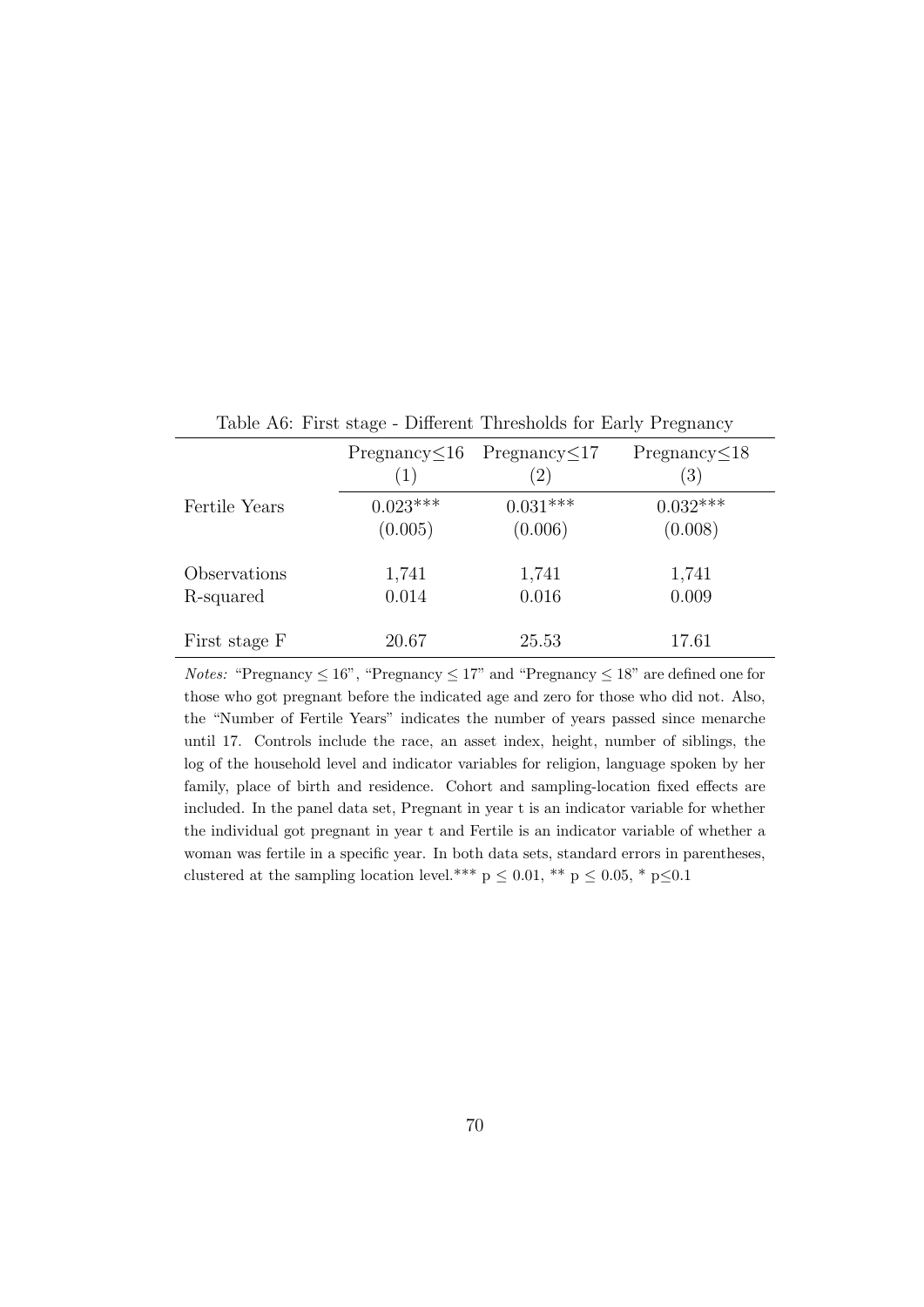|                             | Pregnancy<18         |                       |                      |                       |                      |                       |  |  |
|-----------------------------|----------------------|-----------------------|----------------------|-----------------------|----------------------|-----------------------|--|--|
|                             | $\left( 1\right)$    | $\left( 2\right)$     | $\left(3\right)$     | $\left(4\right)$      | (5)                  | (6)                   |  |  |
| Fertile Years <sub>18</sub> | $0.016**$<br>(0.006) | $0.031***$<br>(0.008) |                      |                       |                      |                       |  |  |
| Fertile Years <sub>19</sub> |                      |                       | $0.016**$<br>(0.006) | $0.031***$<br>(0.008) |                      |                       |  |  |
| Fertile Years <sub>20</sub> |                      |                       |                      |                       | $0.016**$<br>(0.006) | $0.031***$<br>(0.008) |  |  |
| Observations                | 1,741                | 1,741                 | 1,741                | 1,741                 | 1,741                | 1,741                 |  |  |
| R-squared                   | 0.003                | 0.011                 | 0.003                | 0.011                 | 0.003                | 0.011                 |  |  |
| First stage F               | 6.626                | 17.57                 | 6.626                | 17.57                 | 6.626                | 17.57                 |  |  |

Table A7: First stage - First stage with different top values in the instrument

*Notes:* "Pregnancy  $\leq 18$ " is defined one for those who got pregnant before 18 and zero for those who did not. Also, the "Fertile Years" indicates the number of years passed since menarche until 18, 19 and 20 in each Row. Controls include the race, an asset index, height, number of siblings, the log of the household level and indicator variables for religion, language spoken by her family, place of birth and residence. Cohort and sampling-location fixed effects are included. In the panel data set, Pregnant in year t is an indicator variable for whether the individual got pregnant in year t and Fertile is an indicator variable of whether a woman was fertile in a specific year. In both data sets, standard errors in parentheses, clustered at the sampling location level.\*\*\* p  $\leq$  0.01, \*\* p  $\leq$  0.05, \* p $\leq$  0.1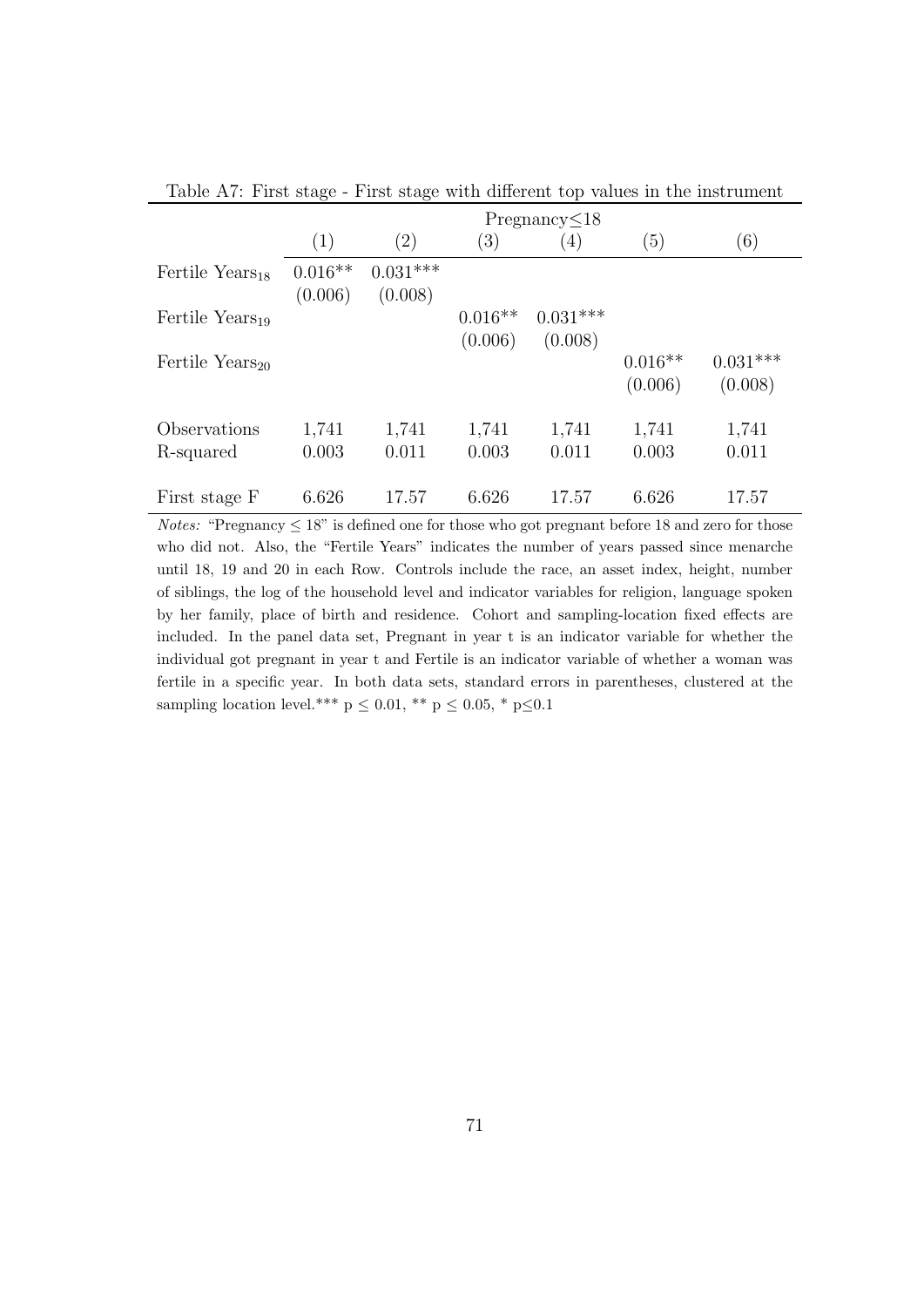|                                  | Failed grade<br>(1) | Age for Grade<br>$\left( 2\right)$ | Hazard<br>Drop Out<br>$\left(3\right)$ |
|----------------------------------|---------------------|------------------------------------|----------------------------------------|
| Panel A: IV Estimation           |                     |                                    |                                        |
| $Pregnant_{icst}$                | 0.036               | $0.317***$                         | $0.095***$                             |
|                                  | (0.092)             | (0.012)                            | (0.007)                                |
| Observations                     | 15579               | 15579                              | 15474                                  |
| Panel B: Reduced Form Estimation |                     |                                    |                                        |
| Post Menarche <sub>itcs</sub>    | $0.111***$          | $0.315***$                         | $0.423*$                               |
|                                  | (0.033)             | (0.009)                            | (0.201)                                |
| Observations                     | 15,646              | 15579                              | 15474                                  |
| Mean Dependent Var               | 0.113               | 1.091                              | 0.359                                  |

Table A8: Schooling Progression - Until the age of 24

*Notes:* "Pregnant<sub>icst</sub>" is defined as 1 for individual i of cohort c, who lives in sampling cluster s and observed in year  $t$  if she got pregnant and zero; if she did not get pregnant during that year. Columns (1) and (2) contain the OLS and IV estimates of the effects on the likelihood of failing a grade in year t and the degree to which a sampled women lagged behind her secondary education in that same year. Column (3) contains the hazard rated for dropping out. In Panel A Column (3), the coefficient is calculated with out considering endogeneity. In panel B, endogeneity is accounted for using a linear first stage of the effects of teenage fertility on pregnancy. The First Stage statistic comes from the a first stage regression where "Pregnant $_{icst}$ " is instrumented with an indicator variable of whether the teenager was fertile in year t. The Mean Dependent Var indicates the average of the outcome if Pregnancy in year t is equal to zero. Controls includes height, Standard errors in parentheses, clustered at the smallest sampling location level. \*\*\*  $p \leq 0.01$ , \*\*  $p \leq 0.05$ , \*  $p \leq 0.1$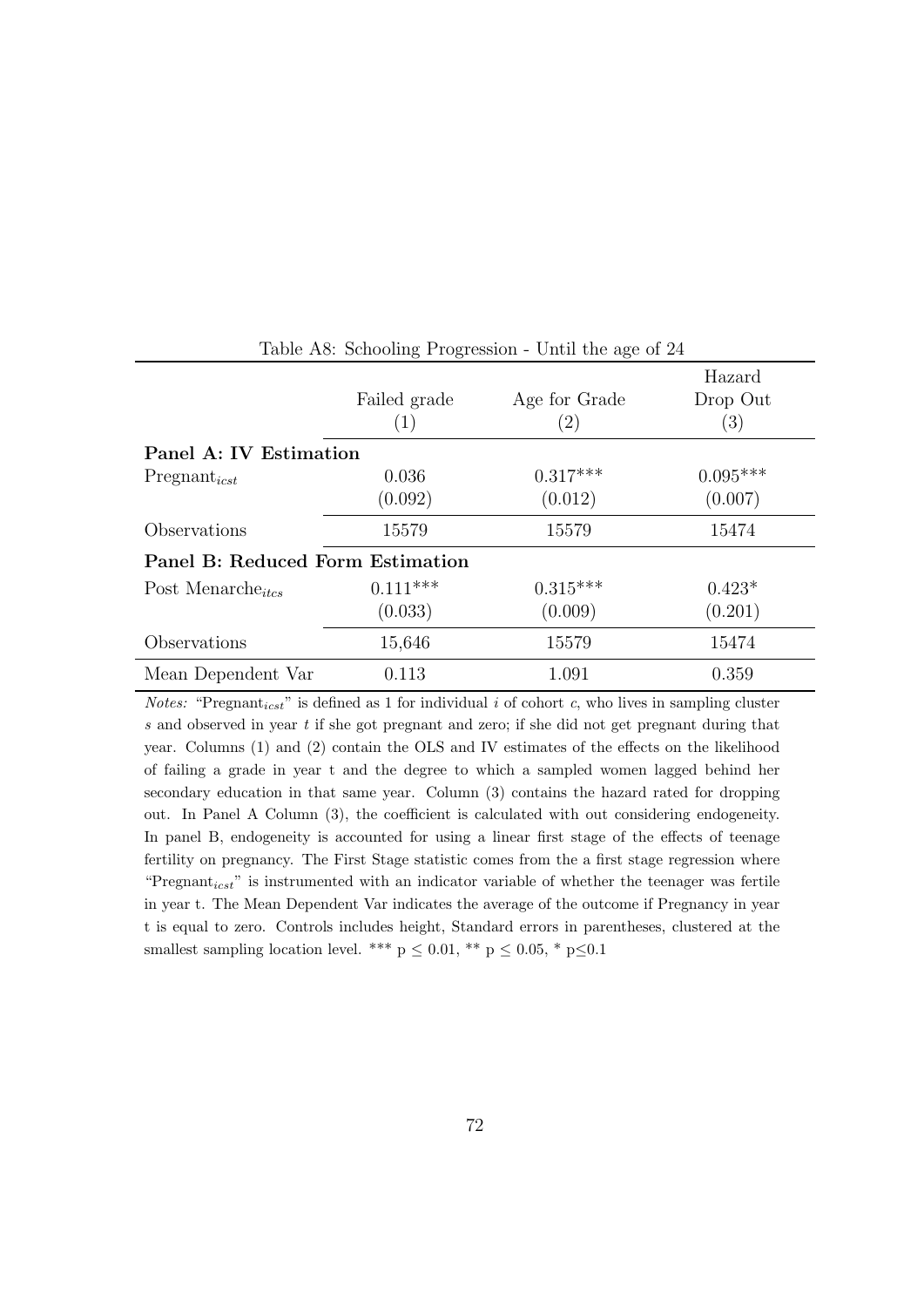|                                  | Years of  | Took        | Post Secondary |
|----------------------------------|-----------|-------------|----------------|
|                                  | Education | Matric Exam | Schooling      |
|                                  | (1)       | (2)         | (3)            |
| Panel A: OLS Estimation          |           |             |                |
| Pregnancy $\leq 18_i$            | $-2.261*$ | $-0.171$    | $-0.107$       |
|                                  | (1.170)   | (0.371)     | (0.253)        |
| Observations                     | 841       | 841         | 841            |
| R-squared                        | 0.080     | 0.177       | 0.048          |
| First Stage F-stat               | 14.71     | 14.71       | 14.71          |
| Panel B: Reduced Form Estimation |           |             |                |
| Fertile Years <sub>i</sub>       | $-0.083*$ | $-0.006$    | $-0.004$       |
|                                  | (0.045)   | (0.014)     | (0.010)        |
| Observations                     | 846       | 846         | 846            |
| R-squared                        | 0.117     | 0.156       | 0.057          |
| Mean Dependent Var               | 10.82     | 0.466       | 0.118          |

Table A9: Estimation of the Effects of Teenage Pregnancy - Schooling Attainment Black Women

*Notes:* Pregnancy  $\leq 18$  is defined one for those who got pregnant before 18 and zero for those who did not. Controls include height and cohort fixed effects. "Years of Education" indicates the Years of education completed. "Took Matric" is an indicator variable of whether the individual sat for Matric exam and "Post Secondary Education" is equal to one if the sampled woman kept studying after high school, and zero otherwise. The Mean Dependent Var indicates the average of the Outcome if "Pregnancy  $\leq 18$ " is equal to zero. Cohort and sampling-location fixed effects are included. \*\*\*  $p \leq 0.01$ , \*\*  $p \leq 0.05$ , \*  $p \leq 0.1$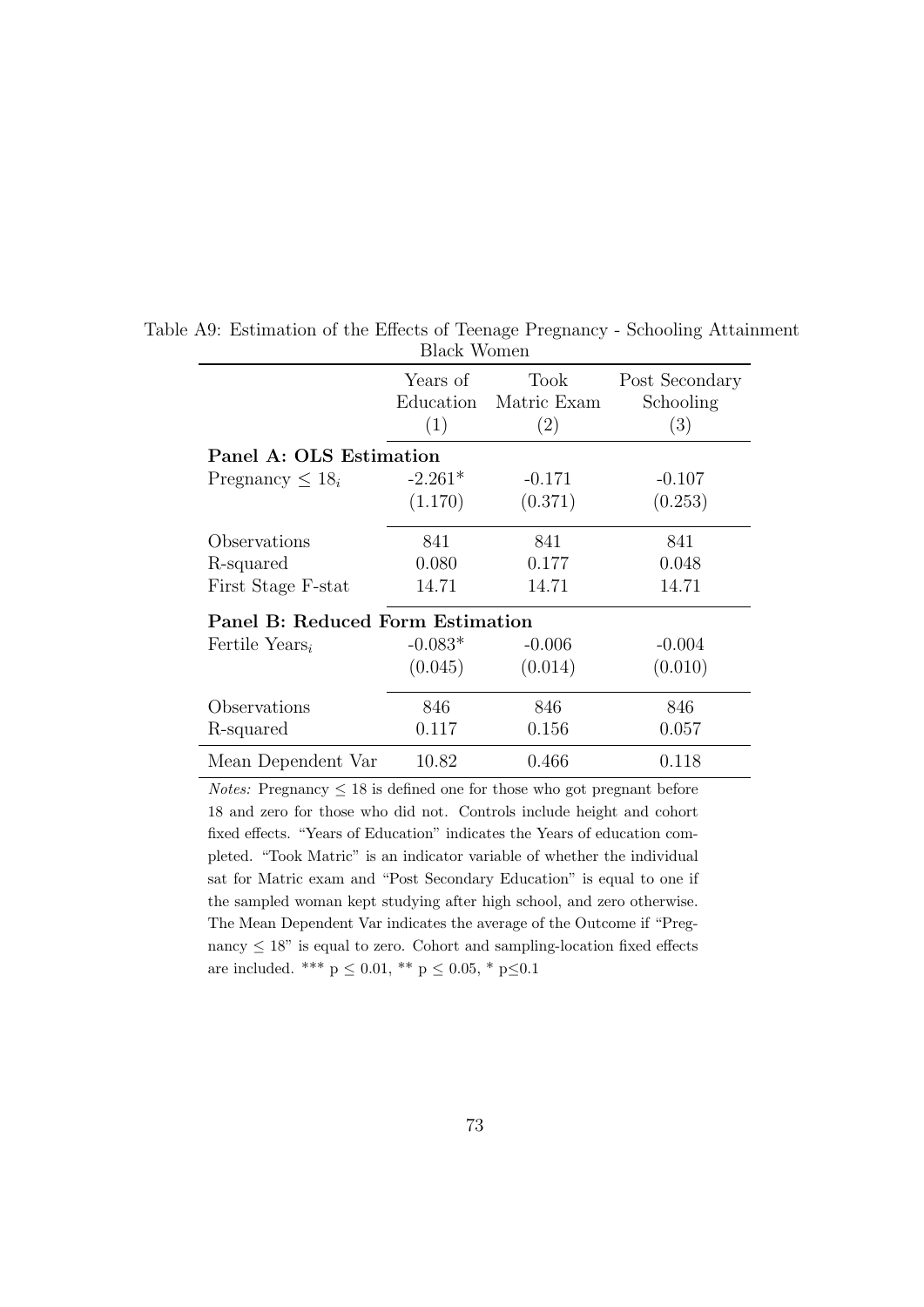| Panel A: School Attainment                               |                         |                                |                             |                         |
|----------------------------------------------------------|-------------------------|--------------------------------|-----------------------------|-------------------------|
|                                                          | Years Education<br>(1)  | Took Matric<br>(2)             | Post Secondary Educ.<br>(3) |                         |
| Pregnancy $\leq 18_i$                                    | $-1.275**$<br>(0.629)   | $-0.096$<br>(0.168)            | $-0.122$<br>(0.106)         |                         |
| Observations                                             | 1,735                   | 1,735                          | 1,735                       |                         |
| Mean Dependent Var                                       | 10.94                   | 0.524                          | 0.147                       |                         |
| First Stage F-stat                                       | 22.85                   | 22.85                          | 22.85                       |                         |
| Panel B: Labor force participation                       |                         |                                |                             |                         |
|                                                          | At age 19<br>(1)        | At age 20<br>$\left( 2\right)$ | At age 21<br>(3)            | At age 22               |
| Pregnancy $\leq 18_i$                                    | 0.176<br>(0.188)        | $0.314*$<br>(0.173)            | 0.042<br>(0.175)            | 0.074<br>(0.169)        |
| Observations<br>First Stage F-stat<br>Mean Dependent Var | 1,735<br>22.85<br>0.566 | 1,735<br>22.85<br>0.461        | 1,735<br>22.85<br>0.421     | 1,735<br>22.85<br>0.394 |
|                                                          |                         |                                |                             |                         |

Table A10: Inverse Probability Weights Estimation

Notes: Pregnancy  $\leq 18$  is defined one for those who got pregnant before 18 and zero for those who did not. Controls include height and cohort fixed effects. "Years of Education" indicates the Years of education completed. "Took Matric" is an indicator variable of whether the individual sat for Matric exam and "Post Secondary Education" is equal to one if the sampled woman kept studying after high school, and zero otherwise. The Mean Dependent Var indicates the average of the Outcome if "Pregnancy  $\leq$  18" is equal to zero. Cohort and sampling-location fixed effects are included. \*\*\* p  $\leq$ 0.01, \*\*  $p \le 0.05$ , \*  $p \le 0.1$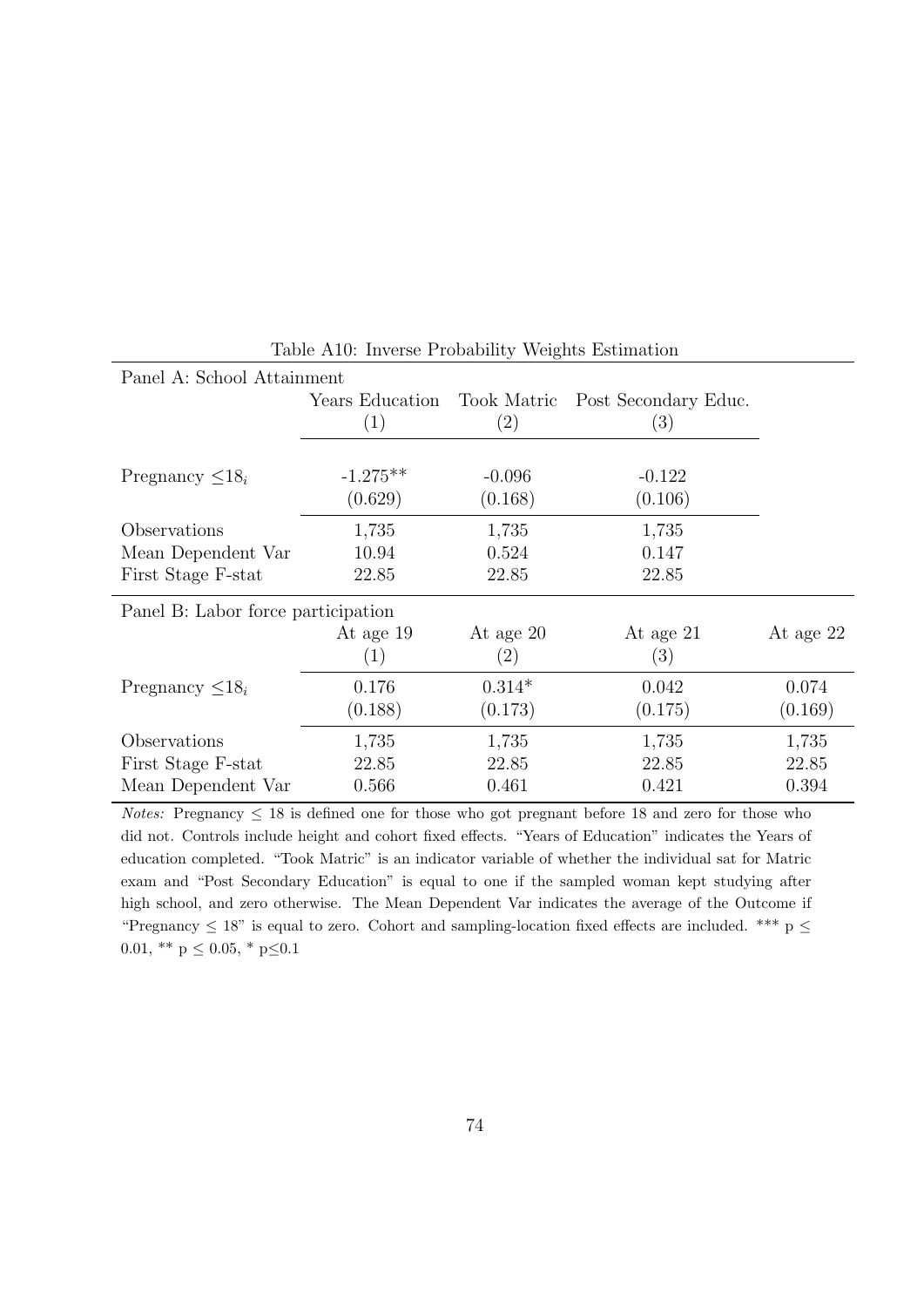|                         | Years of    | Took        | Post Secondary |
|-------------------------|-------------|-------------|----------------|
|                         | Education   | Matric Exam | Schooling      |
|                         | (1)         | (2)         | (3)            |
| Panel A: OLS Estimation |             |             |                |
| Birth $\leq 18_i$       | $-1.087***$ | $-0.224***$ | $-0.041***$    |
|                         | (0.117)     | (0.027)     | (0.014)        |
|                         |             |             |                |
| Observations            | 1,741       | 1,741       | 1,741          |
| R-squared               | 0.167       | 0.166       | 0.055          |
| Panel B: IV Estimation  |             |             |                |
| Birth $< 18$            | $-2.380**$  | 0.056       | $-0.337$       |
|                         | (1.196)     | (0.378)     | (0.267)        |
| Observations            | 1,741       | 1,741       | 1,741          |
| R-squared               | 0.082       | 0.117       | $-0.092$       |
| First Stage F-stat      | 10.64       | 10.64       | 10.64          |
| Mean Dependent Var      | 10.94       | 0.524       | 0.147          |

Table A11: IV Estimation of the Effects of Teenage Birth - Schooling Attainment

Notes: Birth  $\leq 18$  is defined one for those who gave before 18 and zero for those who did not. Controls include the race, an asset index, height, number of siblings, and the indicator variables for religion, language spoken by her family. "Years of Education" indicates the Years of education completed. "Took Matric" is an indicator variable of whether the individual sat for Matric exam and "Post Secondary Education" is equal to one if the sampled woman kept studying after high school, and zero otherwise. The "First Stage F-stat" comes from the a first stage regression where "Pregnancy  $\leq 18$ " is instrumented with the number of teenage fertile years. The Mean Dependent Var indicates the average of the Outcome if "Pregnancy  $\leq 18$ " is equal to zero. Cohort and sampling-location fixed effects are included. Standard errors in parentheses, clustered at the sampling location level. \*\*\*  $p \leq 0.01$ , \*\*  $p \leq 0.05$ , \*  $p \leq 0.1$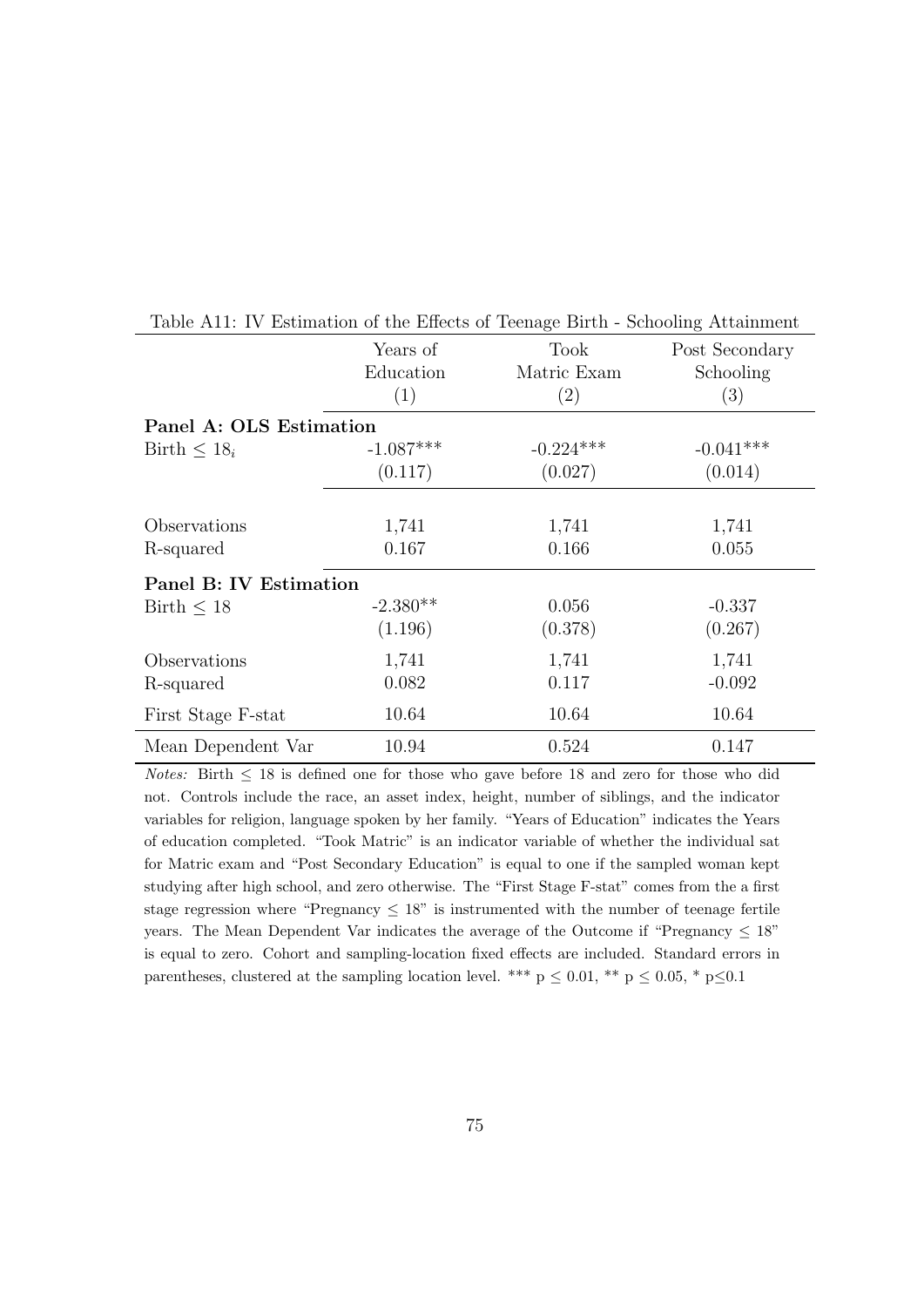|                                  | $\text{m} \cdot \text{0.00} \cdot \text{pt} \cdot \text{0.00} \cdot \text{m} \cdot \text{pt}$ |                     |                             |
|----------------------------------|-----------------------------------------------------------------------------------------------|---------------------|-----------------------------|
|                                  | Years of<br>Education                                                                         | Took<br>Matric Exam | Post Secondary<br>Schooling |
|                                  | (1)                                                                                           | (2)                 | (3)                         |
| Panel A: IV Estimation           |                                                                                               |                     |                             |
| Pregnancy $\leq 18_i$            | $-1.275**$                                                                                    | $-0.096$            | $-0.122$                    |
|                                  | (0.629)                                                                                       | (0.168)             | (0.106)                     |
| Observations                     | 1,735                                                                                         | 1,735               | 1,735                       |
| R-squared                        | 0.162                                                                                         | 0.169               | 0.048                       |
| First Stage F-stat               | 22.85                                                                                         | 22.85               | 22.85                       |
| Panel B: Reduced Form Estimation |                                                                                               |                     |                             |
| Fertile Years <sub>i</sub>       | $-0.075*$                                                                                     | $-0.006$            | $-0.007$                    |
|                                  | (0.041)                                                                                       | (0.011)             | (0.007)                     |
| Observations                     | 1,735                                                                                         | 1,735               | 1,735                       |
| R-squared                        | 0.429                                                                                         | 0.395               | 0.396                       |
| Comparison Mean Var              | 10.98                                                                                         | 0.524               | 0.157                       |

Table A12: Estimation of the Effects of Teenage Pregnancy - Schooling Attainment Inverse probability Weights

 $Notes:$  Pregnancy  $\leq 18$  is defined one for those who got pregnant before 18 and zero for those who did not. The Number of Children born  $>$  the age 19 is equal to the number of pregnancies each women reported between the age of 19 and 2009. Additionally, the Total Number of Children indicates the number of children each women in the sample has has before 2009, regardless of the age she gave birth. Controls include the race, an asset index, height, number of siblings, and the indicator variables for religion, language spoken by her family. The "First Stage F-stat" comes from the a first stage regression where "Pregnancy  $\leq 18$ " is instrumented with the number of teenage fertile years. The Mean Dependent Var indicates the average of the Outcome if "Pregnancy  $\leq 18$ " is equal to zero. Cohort and sampling-location fixed effects are included. Standard errors in parentheses, clustered at the sampling location level. \*\*\*  $p \leq$ 0.01, \*\* p $\leq$  0.05, \* p $\leq$  0.1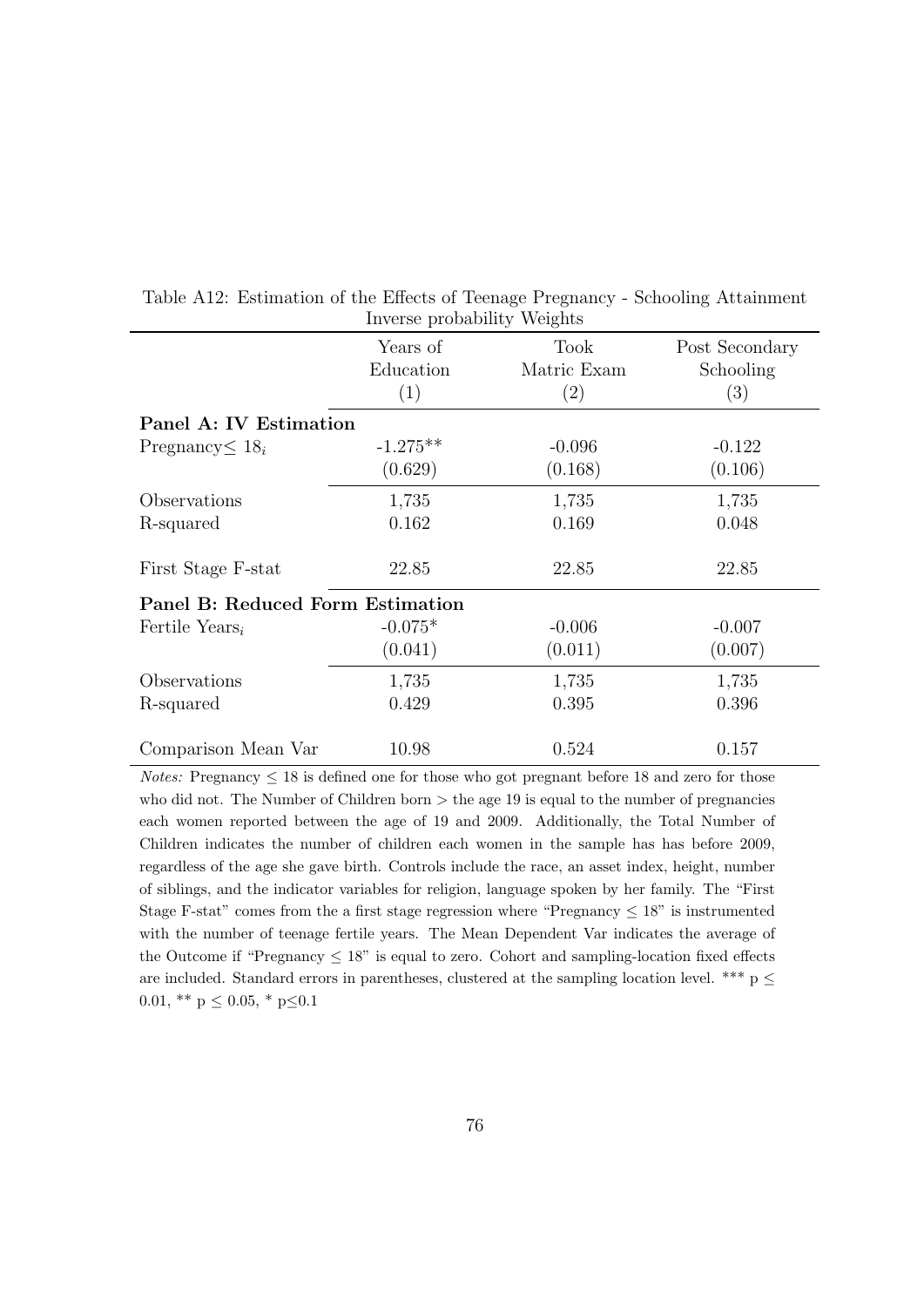|                            | Employed<br>(1)  | Hours Worked<br>$\left( 2\right)$ | Earnings<br>(3)  | Accept a Dom.<br>Worker Position<br>(4) | Accept Security<br><b>Guard Position</b><br>(5) |
|----------------------------|------------------|-----------------------------------|------------------|-----------------------------------------|-------------------------------------------------|
|                            |                  |                                   |                  |                                         |                                                 |
| Panel A: IV Estimation     |                  |                                   |                  |                                         |                                                 |
| Pregnancy $\leq 18_i$      | 0.088            | 3.150                             | 1,355.52         | 0.078                                   | 0.083                                           |
|                            | (0.287)          | (3.336)                           | (1,132.56)       | (0.219)                                 | (0.237)                                         |
| Observations               | 1,741            | 1,741                             | 1,741            | 1,741                                   | 1,741                                           |
| R-squared                  | 0.106            | 0.034                             | 0.010            | 0.042                                   | 0.046                                           |
| First Stage F-stat         | 17.61            | 17.61                             | 17.61            | 17.61                                   | 17.61                                           |
| Fertile Years <sub>i</sub> | 0.003<br>(0.009) | 0.099<br>(0.103)                  | 42.72<br>(33.81) | 0.002<br>(0.007)                        | 0.003<br>(0.007)                                |
| Observations<br>R-squared  | 1,741<br>0.115   | 1,741<br>0.102                    | 1,741<br>0.112   | 1,741<br>0.038                          | 1,741<br>0.044                                  |
| Mean Dependent Var         | 0.431            | 5.259                             | 1263             | 0.234                                   | 0.329                                           |

Table A13: Estimation of the Effects of Teenage Pregnancy - Labor Outcomes 2006

Notes: PP for those who did not.Controls include the race, an asset index, height, number of siblings, and the indicator variables for religion, language spoken by her family. The Mean Dependent Var indicates the average of the Outcome if Pregnancy  $\leq 18$  is equal to zero. Cohort and sampling-location fixed effects are included. Standard errors in parentheses, clustered at the sampling location. \*\*\* p  $\leq$  0.01, \*\* p  $\leq$  0.05, \* p $\leq$ 0.1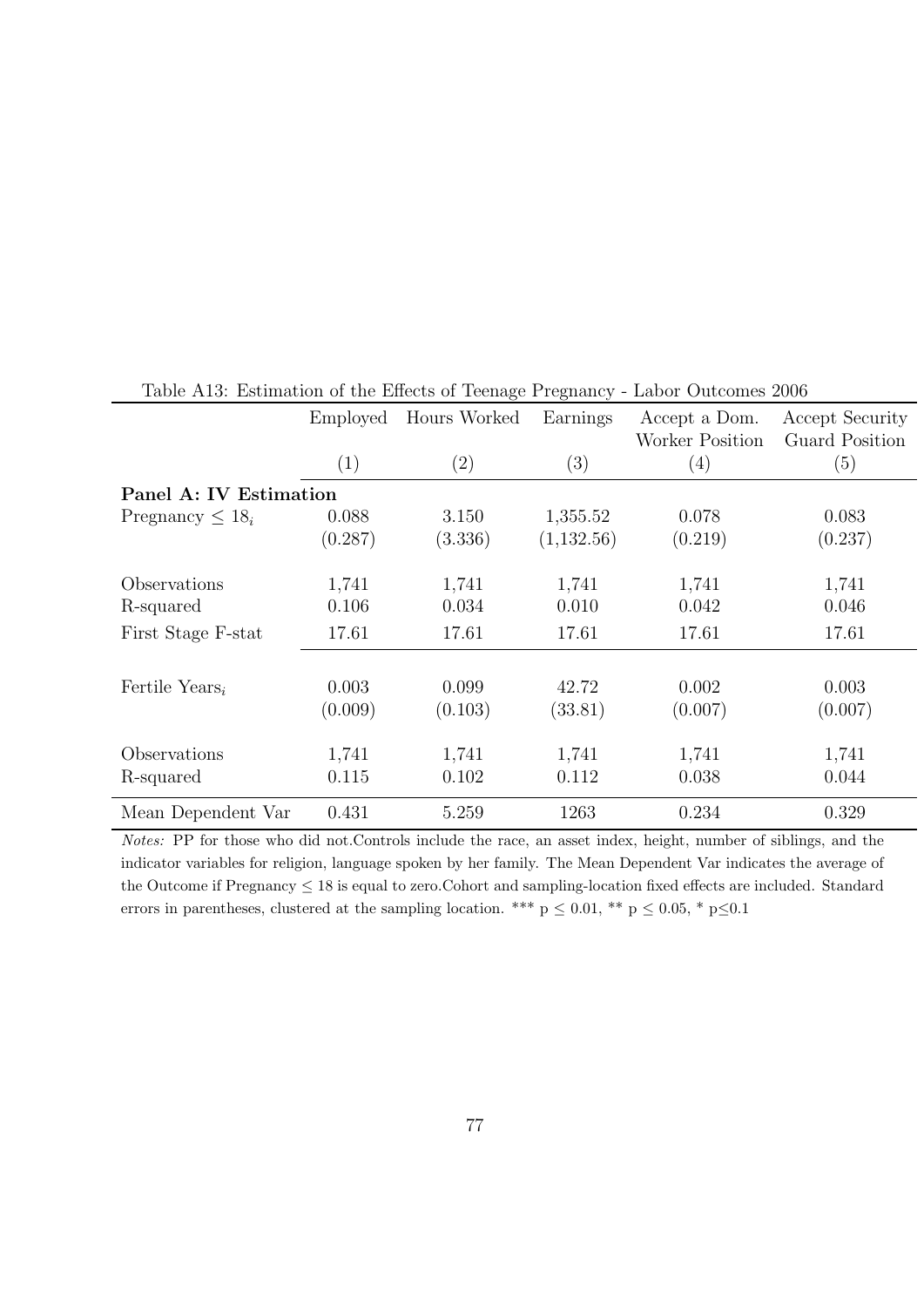|                                           | Years of  | <b>Took</b> | Post Secondary |
|-------------------------------------------|-----------|-------------|----------------|
|                                           | Education | Matric Exam | Schooling      |
|                                           | (1)       | (2)         | (3)            |
| Pregnant $\lt 18_i$                       | $-1.754$  | 0.105       | $-0.152$       |
|                                           | (1.083)   | (0.272)     | (0.195)        |
| Grand Father alive                        | 0.051     | 0.008       | 0.015          |
|                                           | (0.077)   | (0.024)     | (0.020)        |
| Pregnant $\leq 18_i$ x Grand father alive | $-0.104$  | $-0.057$    | $-0.054$       |
|                                           | (0.185)   | (0.047)     | (0.034)        |
| Observations                              | 1,741     | 1,741       | 1,741          |
| R-squared                                 | 0.166     | 0.173       | 0.059          |
| First stage F                             | 17.58     | 17.58       | 17.58          |
| Mean Dependent Var                        | 10.94     | 0.524       | 0.147          |

Table A14: Interactions between teenage pregnancy and grandfather alive

Notes: Pregnancy  $\leq 18$  is defined one for those who got pregnant before 18 and zero for those who did not. "Grandfather alive-Teens" is an indicator variable for whether the teenager's father was alive in her teen years, and zero otherwise. The variable was constructed using the CAPS data set. "Years of Education" indicates the Years of education completed. "Took Matric" is an indicator variable of whether the individual sat for Matric exam and "Post Secondary Education" is equal to one if the sampled woman kept studying after high school, and zero otherwise. The "First Stage F-stat" comes from the a first stage regression where "Pregnancy ¡ 18" is instrumented with the number of teenage fertile years. The Mean Dependent Var indicates the average of the Outcome if "Pregnancy ; 18" is equal to zero. Controls include the race, an asset index, height, number of siblings, and the indicator variables for religion, language spoken by her family. Cohort and sampling-location fixed effects are included. Standard errors in parentheses, clustered at the sampling location level. \*\*\*  $p \leq 0.01$ , \*\* p  $\leq 0.05$ , \* p $\leq 0.1$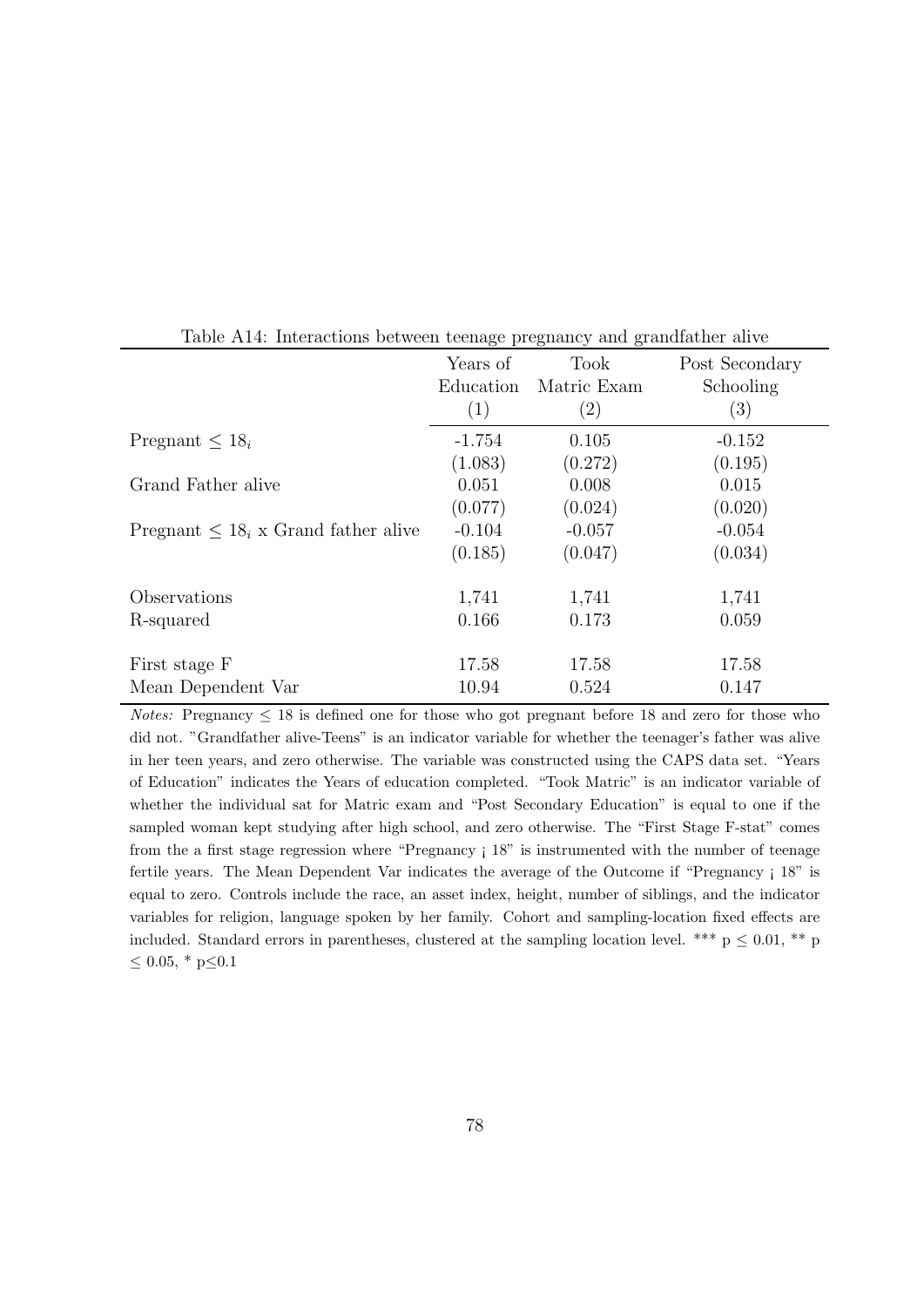|                                  | Married Ever | Subsequent<br>Fertility | Total<br>Fertility |
|----------------------------------|--------------|-------------------------|--------------------|
|                                  | (1)          | $\left( 2\right)$       | (3)                |
| Panel A: IV Estimation           |              |                         |                    |
| Pregnancy $\leq 18_i$            | 0.480        | 0.517                   | $-0.744**$         |
|                                  | (0.303)      | (0.360)                 | (0.363)            |
| Observations                     | 1,741        | 1,741                   | 1,741              |
| R-squared                        | $-0.014$     | 0.252                   | 0.197              |
| First Stage F-stat               | 17.59        | 17.59                   | 17.59              |
| Panel B: Reduced Form Estimation |              |                         |                    |
| Fertile Years <sub>i</sub>       | 0.015        | 0.016                   | $-0.023*$          |
|                                  | (0.009)      | (0.012)                 | (0.013)            |
| Observations                     | 1,741        | 1,741                   | 1,741              |
| R-squared                        | 0.082        | 0.127                   | 0.150              |
| Mean Dependent Var               | 0.354        | 0.536                   | 0.536              |

Table A15: IV Estimation of the Effects of Teenage Pregnancy - Marriage and Fertility

 $Notes:$  Pregnancy  $\leq 18$  is defined one for those who got pregnant before 18 and zero for those who did not. Subsequent Fertility is equal to the number of pregnancies each women reported between the age of 19 and 2009. Additionally, Total Fertility indicates the number of children each women in the sample has has before 2009. Controls include the race, an asset index, height, number of siblings, and the indicator variables for religion, language spoken by her family. Married ever is defined as one for those who got married at some point before 2009, and 0 otherwise. The "First Stage F-stat" comes from the a first stage regression where "Pregnancy  $\leq$  18" is instrumented with the number of teenage fertile years. The Mean Dependent Var indicates the average of the Outcome if "Pregnancy  $\leq 18$ " is equal to zero. Cohort and sampling-location fixed effects are included. Standard errors in parentheses, clustered at the sampling location level. \*\*\* p  $\leq$  0.01, \*\* p  $\leq$  0.05, \* p $\leq$ 0.1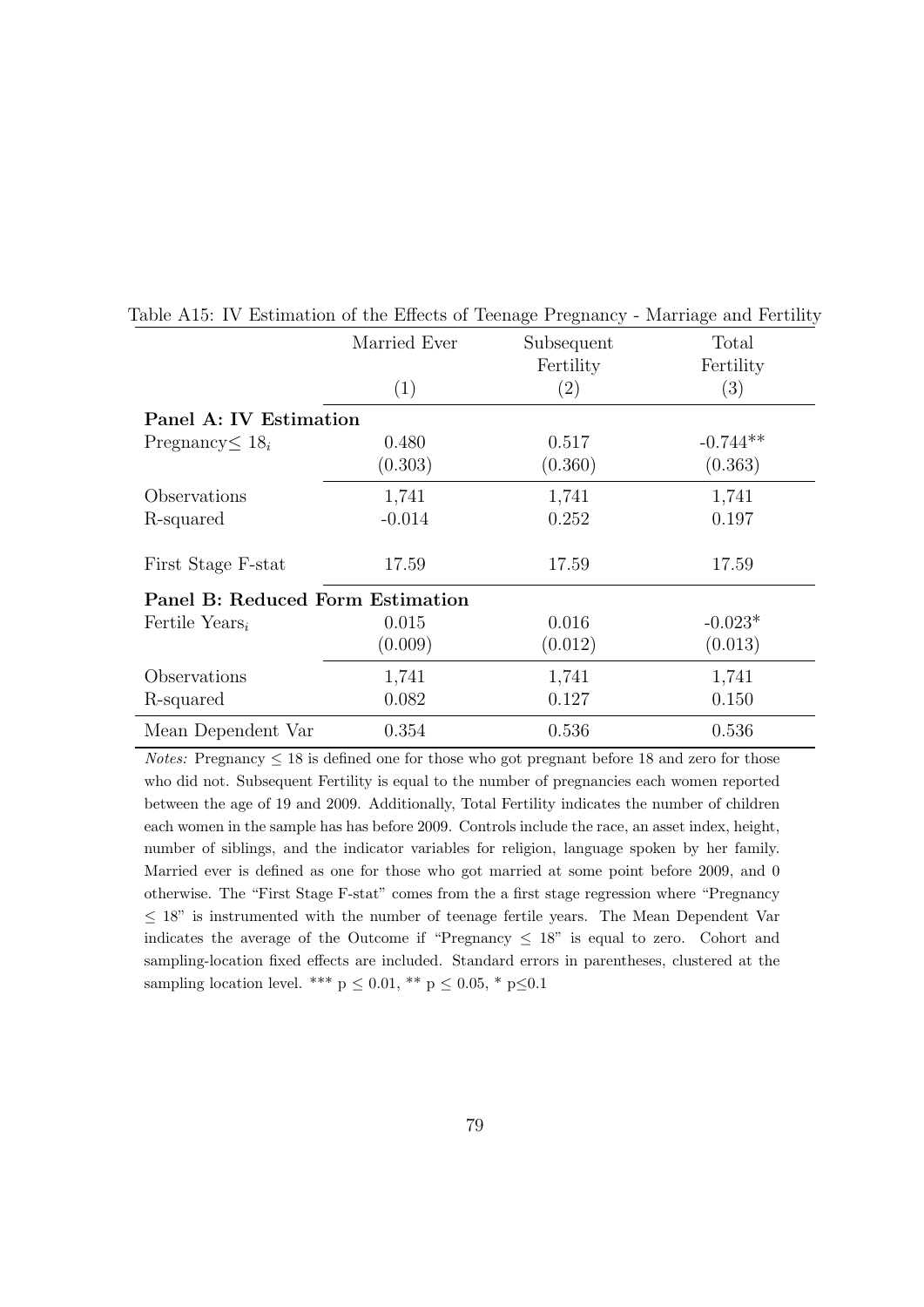|                              | Table B1                                  | Variable Construction by Wave |                                           |              |                                       |
|------------------------------|-------------------------------------------|-------------------------------|-------------------------------------------|--------------|---------------------------------------|
|                              | 2002                                      | 2003-2004                     | 2005                                      | 2006         | 2009-2010                             |
|                              | $W$ ave $1$                               | Wave 2                        | Wave 3                                    | Wave $4$     | Wave 5                                |
|                              | $\widehat{\Xi}$                           | $\widehat{\mathfrak{Q}}$      | $\odot$                                   | $\bigoplus$  | $\widehat{\mathbb{G}}$                |
| Health, Fertility & Marriage |                                           |                               |                                           |              |                                       |
| Age at Menarche              |                                           | $\mathbf{I}$                  | $\sqrt{f}$ or those w/o<br>data in wave 1 | п            | $\mathsf I$                           |
| Pregnancy                    | Retrospective yearly<br>for 1979-2002     | $\mathsf I$                   | ↘                                         |              |                                       |
| <b>Births</b>                | Retrospective yearly<br>for 1979-2002     | $\mathbf I$                   |                                           | ↘            |                                       |
| Marriage                     | Retrospective yearly<br>for 1979-2002     | $\mathbf{I}$                  | Retrospective yearly<br>for 2003-2005     |              | Retrospective yearly<br>for 2007-2009 |
| Adult Height                 |                                           |                               |                                           |              |                                       |
| Education                    |                                           |                               |                                           |              |                                       |
| Literacy Exam                |                                           | $\mathbf I$                   | $\mathbf{I}$                              | $\mathbf{I}$ |                                       |
| Years of Education<br>80     | Retrospective yearly<br>for 1979-2002     | ↘                             | ↘                                         |              | Retrospective yearly<br>for 2007-2009 |
| Grade Progress               | Retrospective yearly<br>for 1979-2002     | $\searrow$                    | ↘                                         |              | Retrospective yearly<br>for 2007-2009 |
| Matriculation                | Retrospective yearly<br>for 1979-2002     |                               |                                           |              | Retrospective yearly<br>for 2007-2009 |
| Employment                   |                                           |                               |                                           |              |                                       |
| Employment                   | ↘                                         | ↘                             | ↘                                         | ↘            |                                       |
| Employment Charact.          |                                           |                               |                                           |              |                                       |
| <b>Control Variables</b>     |                                           |                               |                                           |              |                                       |
| Background Charac.           | $\left\langle \right\rangle$              |                               | $\mathbf{I}$                              |              | $\mathbf{I}$                          |
| Childhood Info               | $\rightarrow$                             |                               | T                                         |              |                                       |
| Parents Demographics         | $\rightarrow$                             | $\mathbf I$                   |                                           | Health       | $\mathbf{I}$                          |
| Parents Death                | Retrospective yearly<br>for $1979 - 2002$ | $\mathbf{I}$                  | Retrospective yearly<br>for $2003 - 2005$ |              | Retrospective yearly<br>for 2007-2009 |
| Household Charac.            |                                           | $\overline{\phantom{a}}$      |                                           |              |                                       |
| Source: CAPS Data waves 1-5  |                                           |                               |                                           |              |                                       |

The  $\checkmark$  indicates that the information is available in that specific wave. "Retrospective yearly for 1979-2002" indicates that questions about the specif The  $\checkmark$  indicates that the information is available in that specific wave. "Retrospective yearly for 1979-2002" indicates that questions about the specif category were asked for each year since the year of birth until 2002. category were asked for each year since the year of birth until 2002.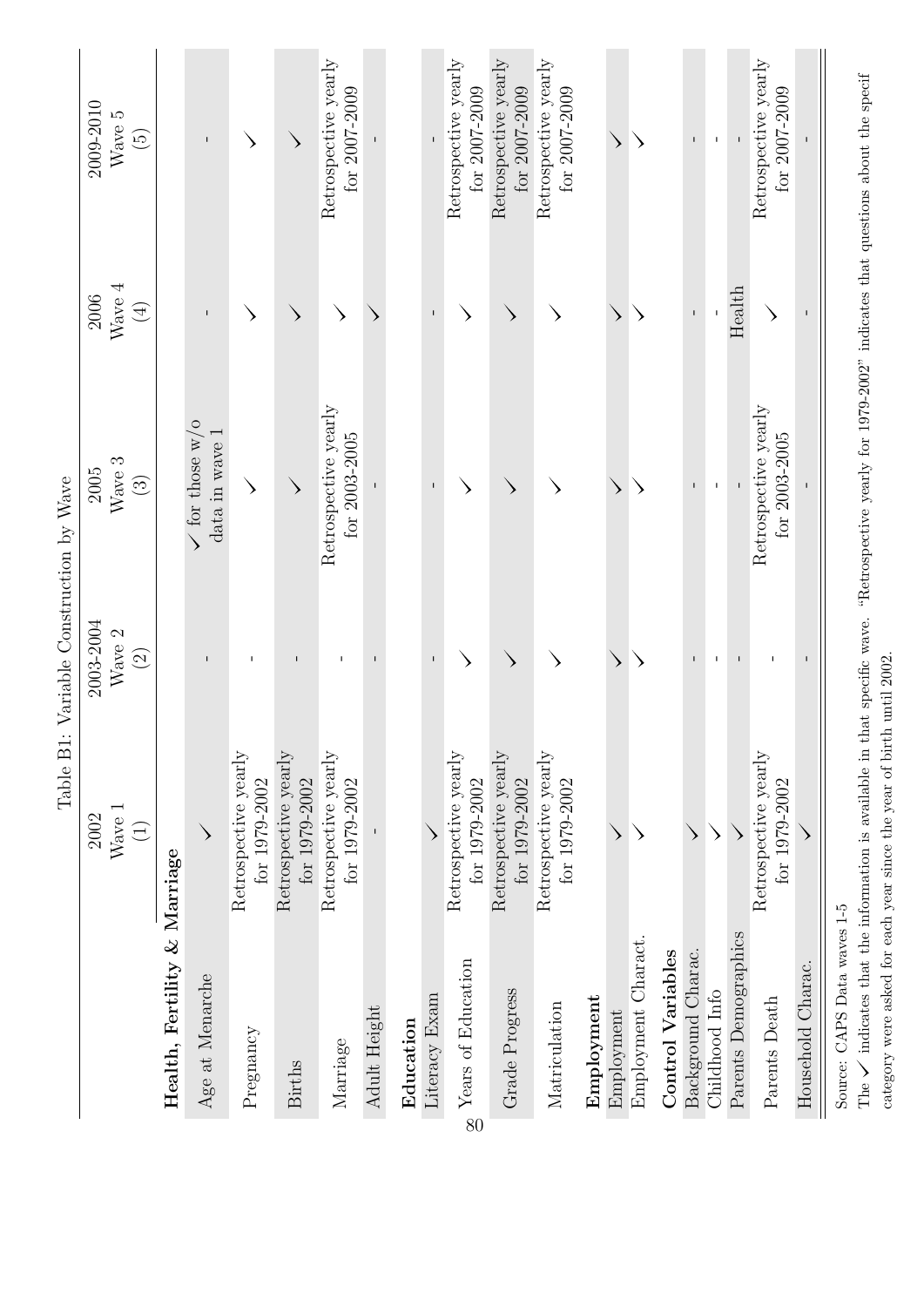|                                                   | <b>JINDT</b>    | MIDDI QUULO TODYIO M<br>י<br>ק                              | COTTOTTO<br>mnoum right                            |                                                                                                                                            |
|---------------------------------------------------|-----------------|-------------------------------------------------------------|----------------------------------------------------|--------------------------------------------------------------------------------------------------------------------------------------------|
|                                                   | $\bigoplus$     | Country Identification Strategy<br>$\widehat{\mathfrak{O}}$ | Outcomes<br>$\widehat{\mathbb{C}}$                 | Results<br>$\widetilde{E}$                                                                                                                 |
| Heiland, Korenmana,<br>Smith(2019)                | <b>CSO</b>      | HH FE                                                       | Yrs of education                                   | $\approx$ zero in outcomes                                                                                                                 |
| $\rm Zito~(2018)$                                 | <b>CSO</b>      | <b>PSM</b>                                                  | Attitudes $&$ norms                                | ↑ risk aversion. No self-worth or<br>relationship effects                                                                                  |
| Rosales-Rueda, Kalil<br>Duncan, Lee,<br>(2018)    | US              | OLS, HH FE                                                  | Yrs of education $\&$<br>behavior problems         | 1 yr delay in birth $\uparrow$ 0.02 to 0.04<br>SD in school achievement $\& \downarrow$<br>problems                                        |
| Diaz $\&$ Fiel (2016)                             | <b>CO</b>       | Smoothing-diff. $\&$<br>IPW                                 | Educational attainment<br>and earnings             | $\downarrow$ college completion, early<br>earnings                                                                                         |
| Yakusheva (2011)                                  | <b>CSO</b>      | <b>NSH</b>                                                  | Yrs of education                                   | effects for teens at low risk of TP<br>$\approx$ 0 for high-risk teens & low                                                               |
| Ashcraft, Fernández-Val $\&$<br>Lang (2006, 2013) | <b>SD</b>       | IV (miscarriages)                                           | Yrs Education, GED Score,<br>employment & marriage | GED $\downarrow$ by about 5 pp & $\downarrow$ 0.15<br>yrs educ. Employment: $\downarrow$ 5 pp.<br>Marriage $\downarrow$ 3 pp.              |
| Kane, Morgan, Harris,<br>Guilkey (2013)           | 50              | OLS, PSM & ML                                               | <b>Yrs Education</b>                               | $\downarrow$ 0.7 and 1.9 yrs. of education                                                                                                 |
| Fletcher & Wolfe (2009)<br>Lee (2010)             | <b>SD</b><br>SD | (miscarriages)<br>OLS & IV<br><b>PSM</b>                    | Education, labor force<br>Graduation, earnings     | $\downarrow$ \$1,000 to \$2,400 annual income<br>$\downarrow$ 5-10 pp high school graduation,<br>$\downarrow$ early socioeconomic outcomes |
| Francesconi (2008)                                | UК              | OLS, HH FE                                                  | Yrs education, bmi                                 | $\downarrow$ yrs education, employment. $\downarrow$<br>Child health in single parent                                                      |
| Hotz, McElroy & Sanders<br>(2005)                 | <b>SD</b>       | $IV$ (miscarriages)                                         | Yrs of education, earnings                         | No education effects, $\uparrow$ earnings<br>at older ages                                                                                 |
| Kaplan, Goodman, Walker<br>(2004)                 | UК              | DLS, PSM & IV<br>(miscarriages)                             | Education attainment,<br>employment                | $\downarrow$ large educ. attainment, no<br>labour effects                                                                                  |
| Levine $&$ Painter (2003)                         | SΩ              | PSM, HH FE                                                  | <b>Yrs Education</b>                               | $\downarrow$ yrs education & bigger for<br>teenagers at risk                                                                               |
| Bitler (2001)                                     | SI              | IV(Abortion laws)                                           | Timinig of abortions                               | $\approx$ zero in outcomes                                                                                                                 |
| Klepinger, Lundberg,<br>Plotniek (1995, 1999)     | <b>SD</b>       | IV (teenage fertility)<br>$\&$ HH FE (1999)                 | Yrs of education $&$ wages                         | $2\ \mathrm{yrs}$<br>$\downarrow$ -2.14 yrs of education, $\downarrow$<br>work experience                                                  |
| Ribar (1994)                                      | SD              | (age at menarche)<br>$\overline{\rm N}$                     | High school completion                             | $\downarrow$ labor force participation, hours<br>of work                                                                                   |
| Geronimus & Korenman<br>(1992)                    | <b>CSO</b>      | HH FE                                                       | High school completion                             | $\downarrow$ small effects in school<br>completion                                                                                         |

Table B2: Literature Review - High income Countries Table B2: Literature Review - High income Countries